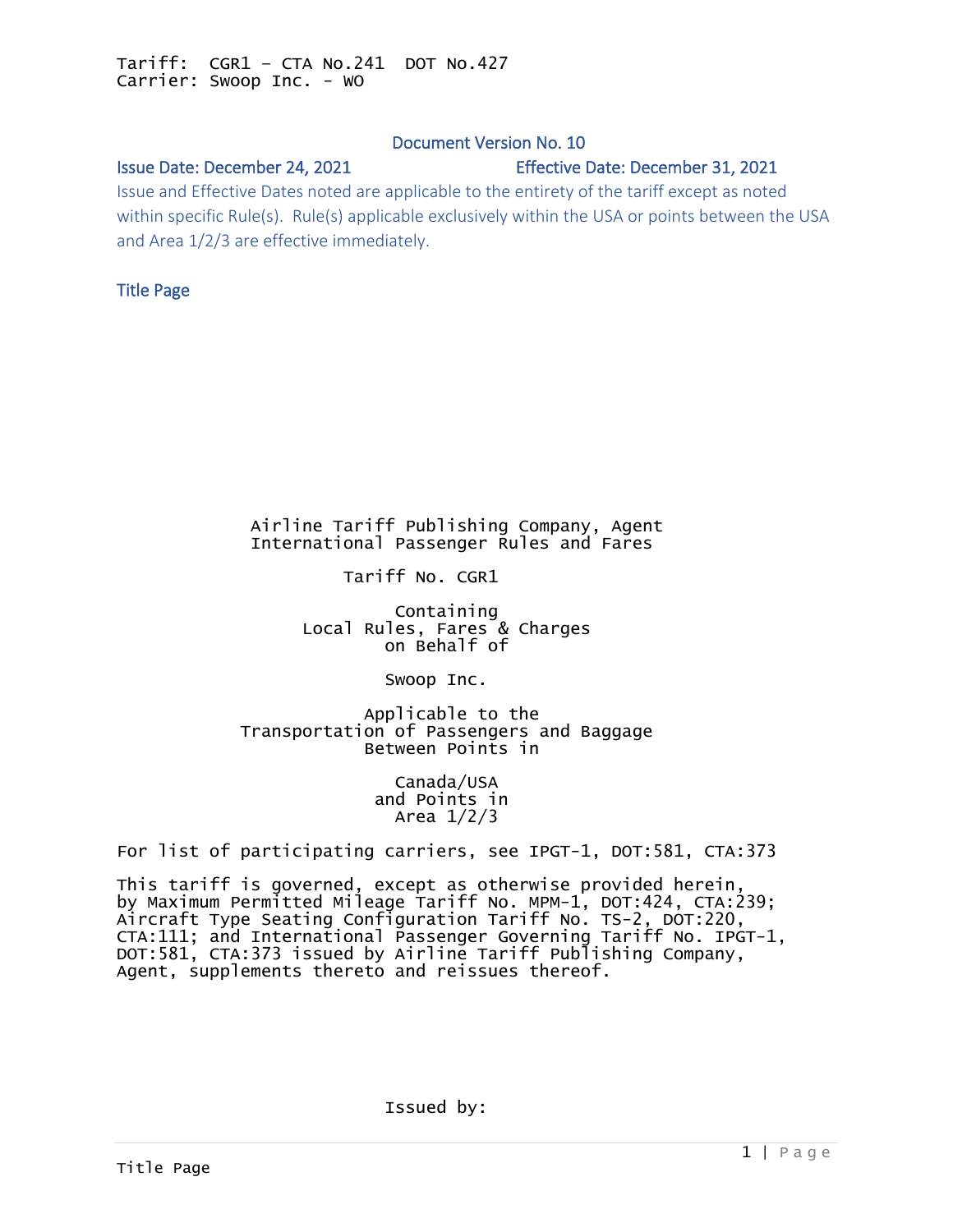Alex Zoghlin, President Airline Tariff Publishing Company, Agent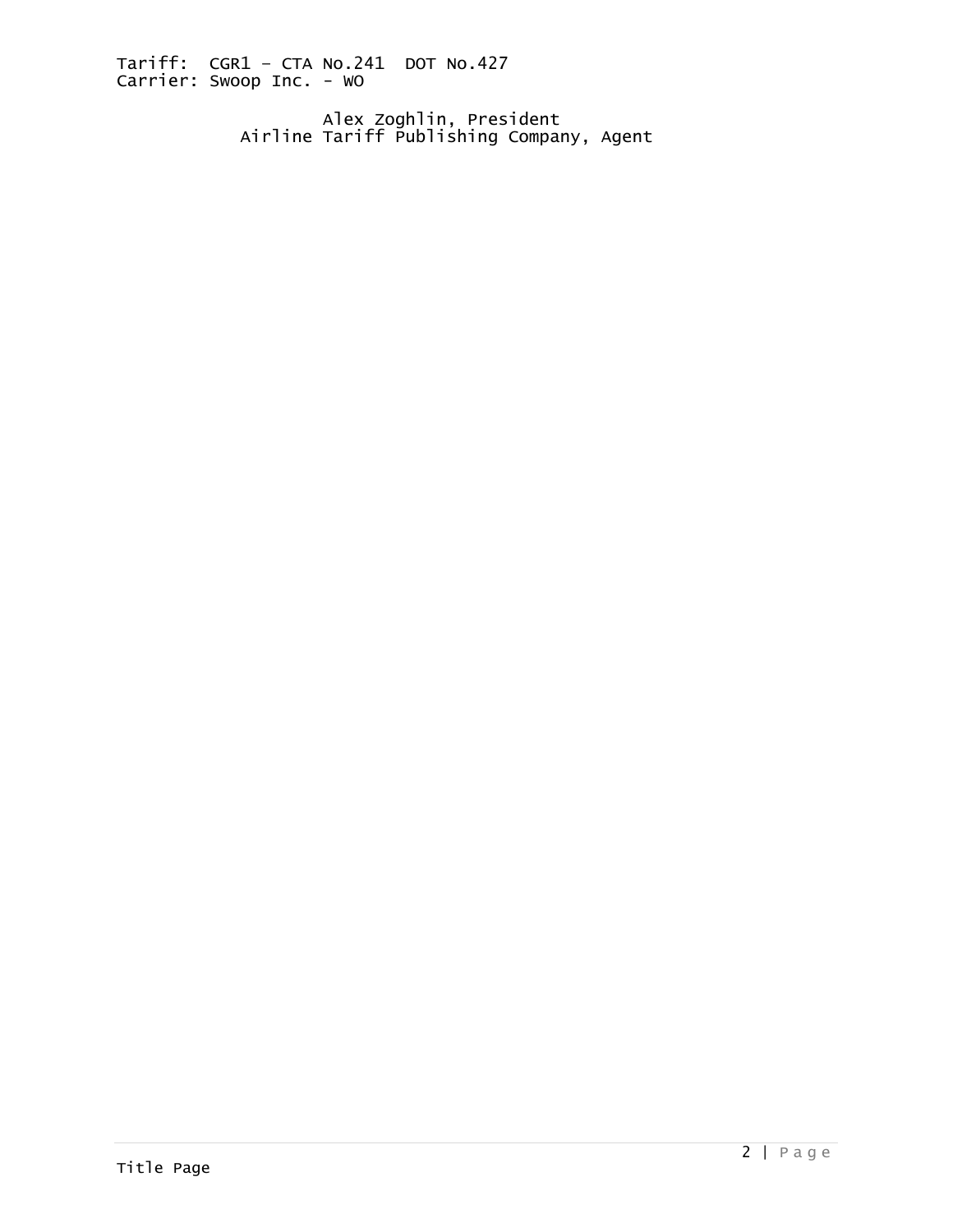# <span id="page-2-0"></span>Table of Contents

| Rule 7 Protection Of Personal Information  12                          |  |  |  |  |
|------------------------------------------------------------------------|--|--|--|--|
| Rule 10 Application Of Fares And Fees, Charges Or Surcharges  20       |  |  |  |  |
|                                                                        |  |  |  |  |
|                                                                        |  |  |  |  |
|                                                                        |  |  |  |  |
|                                                                        |  |  |  |  |
|                                                                        |  |  |  |  |
|                                                                        |  |  |  |  |
|                                                                        |  |  |  |  |
|                                                                        |  |  |  |  |
|                                                                        |  |  |  |  |
| Rule 60 Acceptance Of Children For Travel  46                          |  |  |  |  |
| Rule 71 Carriage Of Persons With Disabilities  48                      |  |  |  |  |
| Rule 75 Acceptance Of Animals (Service Dogs And Pets)  52              |  |  |  |  |
| Rule 80 Administrative Formalities - Travel Documents, Customs And. 53 |  |  |  |  |
|                                                                        |  |  |  |  |
|                                                                        |  |  |  |  |
|                                                                        |  |  |  |  |
| Rule 95 Denied Boarding And Overbooking  67                            |  |  |  |  |
|                                                                        |  |  |  |  |
|                                                                        |  |  |  |  |
|                                                                        |  |  |  |  |
|                                                                        |  |  |  |  |
|                                                                        |  |  |  |  |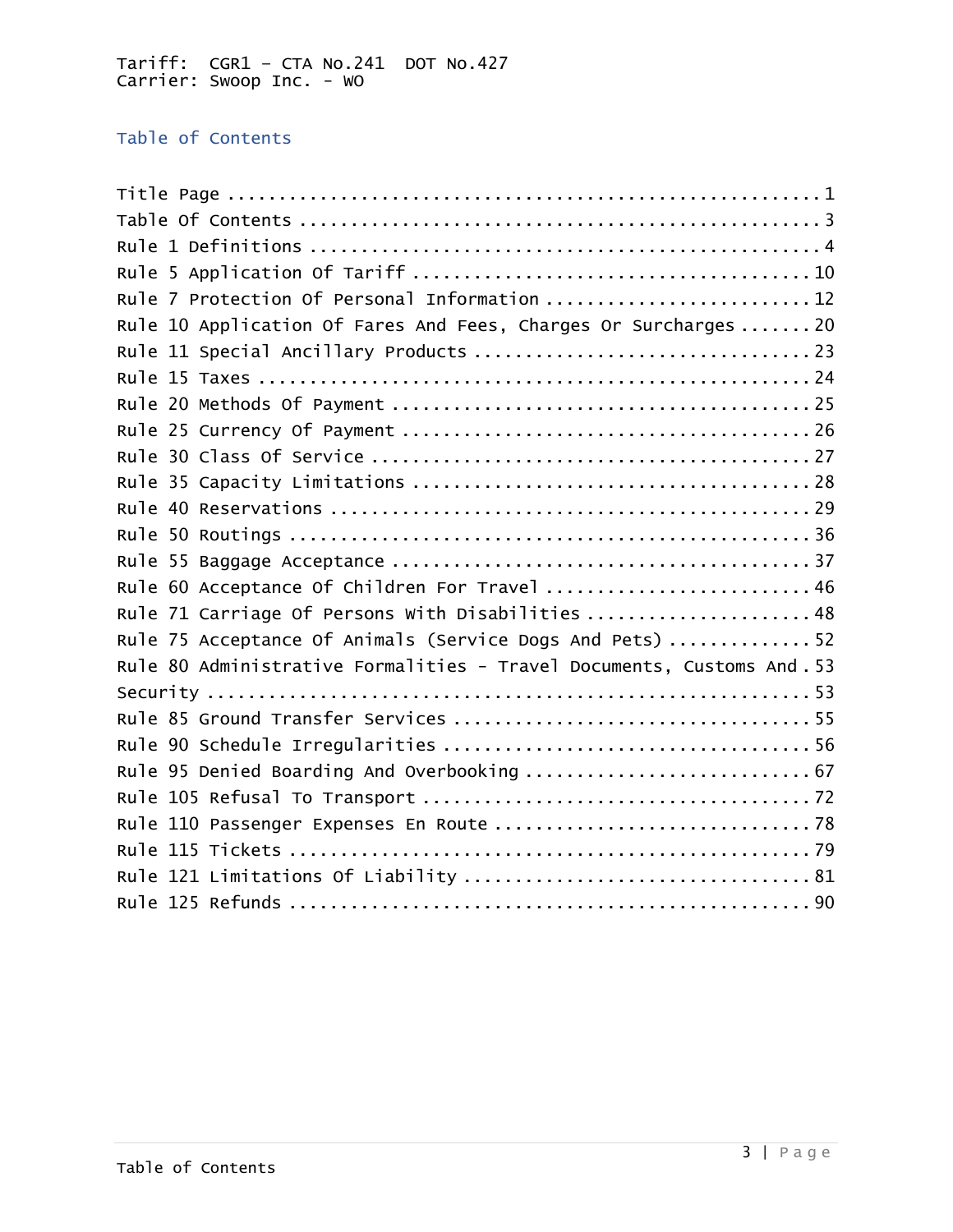<span id="page-3-0"></span>Rule 1 Definitions

AFFECTED FLIGHT MEANS THE FLIGHT INVOLVED IN A SCHEDULE IRREGULARITY. AIR CREW MEANS THE FLIGHT CREW AND ONE(1) OR MORE PERSONS WHO, UNDER THE AUTHORITY OF THE CARRIER, PERFORM IN-FLIGHT DUTIES IN THE PASSENGER CABIN OF AN AIRCRAFT OF THE CARRIER; AIR SERVICE INCLUDES A LIVE FLIGHT; AIR TRANSPORTATION REGULATIONS MEANS THE REGULATIONS RESPECTING AIR TRANSPORTATION, SOR/88-58 AS AMENDED FROM TIME TO TIME, AND ANY SUBSTITUTE REGULATIONS PRESCRIBED IN RELATION TO THE SUBJECT-MATTER THEREIN; ALTERNATE TRANSPORTATION MEANS ANOTHER FLIGHT (OR FLIGHTS) ON THE SERVICES OF THE SAME CARRIER OR A FLIGHT (OR FLIGHTS) ON THE SERVICES OF ANOTHER CARRIER. AMBULATORY MEANS A PERSON WHO IS ABLE TO MOVE ABOUT WITHIN AN AIRCRAFT UNASSISTED; ANCILLARY REFERS TO OPTIONAL EXTRA PRODUCTS, SERVICES AND/OR PRIVILEGES DISTINCT FROM THE FARE, PURCHASED EITHER IN RESPECT TO TRANSPORTATION SERVICES OR PRODUCTS, SERVICES OR PRIVILEGES ANCILLARY TO TRANSPORTATION SERVICES, BY A PASSENGER AT THE TIME OF INITIAL FARE BOOKING OR AT A SUBSEQUENT MOMENT UP TO AND INCLUDING THE JOURNEY. ALSO SEE "FEES, CHARGES AND SURCHARGES" DEFINED BELOW; APPLICABLE ADULT FARE MEANS THE FARE WHICH WOULD BE APPLICABLE TO AN ADULT FOR THE TRANSPORTATION TO BE USED EXCEPT THOSE SPECIAL FARES WHICH WOULD BE APPLICABLE DUE THE ADULT'S STATUS; APPLICABLE FULL FARE MEANS THE FULL ADULT FARE FOR THE CLASS OF SERVICE DESIGNATED IN THE CARRIER'S OFFICIAL GENERAL SCHEDULE FOR THE AIRCRAFT, OR COMPARTMENT OF THE AIRCRAFT USED BY THE PASSENGER; ASSISTANT/ATTENDANT IS A PERSON WHO TRAVELS WITH A PERSON WITH A DISABILITY, IS 18 YEARS OF AGE OR OVER, AND IS FULLY CAPABLE OF PROVIDING A SERVICE RELATED TO THE DISABILITY THAT IS NOT USUALLY PROVIDED BY THE CARRIER'S STAFF; BAGGAGE MEANS ANY GOOD THAT IS NECESSARY OR APPROPRIATE FOR THE WEAR, USE, COMFORT, OR CONVENIENCE OF THE PASSENGER FOR THE PURPOSE OF THE TRIP. UNLESS OTHERWISE SPECIFIED, IT SHALL INCLUDE BOTH CHECKED AND UNCHECKED BAGGAGE OF THE PASSENGER. BAGGAGE IDENTIFICATION TAG MEANS A DOCUMENT ISSUED BY THE CARRIER SOLELY FOR IDENTIFICATION OF CHECKED BAGGAGE, PART OF WHICH IS GIVEN TO THE PASSENGER AS A RECEIPT FOR THE PASSENGER'S CHECKED BAGGAGE AND THE REMAINING PART IS ATTACHED BY THE CARRIER ONTO A PARTICULAR PIECE OF THE PASSENGER'S CHECKED BAGGAGE. BANKERS' BUYING RATE OF EXCHANGE OR BANKERS' SELLING RATE OF EXCHANGE MEANS: - IN CANADA, THE UNIT RATE PUBLISHED IN THE TORONTO GLOBE AND MAIL FRIDAY EDITION EACH WEEK, AS THE FOREIGN EXCHANGE MID MARKET RATE IN CANADIAN FUNDS. WHEN A NATIONAL HOLIDAY FALLS ON FRIDAY, THE RATES QUOTED ON THE PREVIOUS BUSINESS DAY WILL BE USED. THESE RATES WILL BE APPLICABLE FROM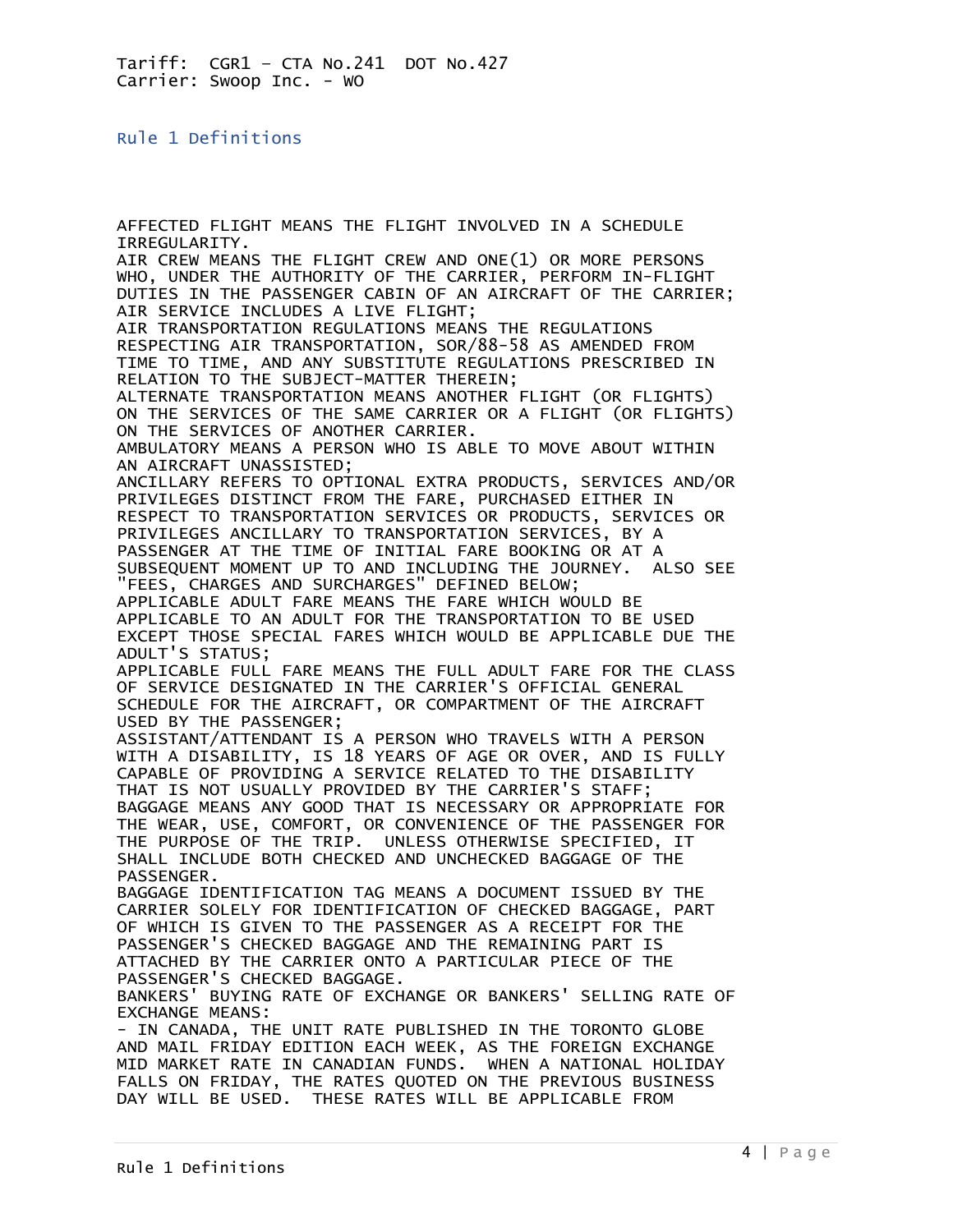MONDAY OF THE FOLLOWING WEEK UP TO AND INCLUDING THE FOLLOWING SUNDAY.

- IN THE UNITED STATES, THE RATE PUBLISHED EACH TUESDAY IN THE WALL STREET JOURNAL UNDER THE HEADING FOREIGN EXCHANGE. THIS RATE WILL BE APPLICABLE FROM WEDNESDAY OF EACH WEEK UP TO AND INCLUDING THE TUESDAY OF THE FOLLOWING WEEK. WHEN A NATIONAL HOLIDAY FALLS ON A MONDAY, FOREIGN EXCHANGE RATES DO NOT APPEAR IN THE TUESDAY EDITION OF THE WALL STREET JOURNAL. IN SUCH EXCEPTIONAL CASES, THE PREVIOUS WEEK'S RATES ARE USED THROUGH WEDNESDAY INSTEAD OF TUESDAY, AND THE WEDNESDAY EDITION OF THE WALL STREET JOURNAL WILL BE USED FOR THE PERIOD THURSDAY THROUGH TUESDAY OF THE FOLLOWING WEEK.

- IN OTHER COUNTRIES, THE RATE AT WHICH A BANK WILL PURCHASE A GIVEN AMOUNT OF FOREIGN CURRENCY IN EXCHANGE FOR ONE UNIT OR UNITS OF THE NATIONAL CURRENCY OF THE COUNTRY IN WHICH THE EXCHANGE TRANSACTION TAKES PLACE FOR THE PURPOSE OF THE TRANSFER OF FUNDS THROUGH BANKING CHANNELS I.E., OTHER THAN TRANSACTIONS IN BANK NOTES, PASSENGER CHECKS, AND SIMILAR BANKING INSTRUMENTS.

BOARDING AREA/GATE MEANS THE VICINITY OR POINT WHERE THE CARRIER EXAMINES THE PASSENGER'S BOARDING PASS PRIOR TO THE PASSENGER BEING PERMITTED ON THE AIRCRAFT.

BOARDING PASS INCLUDES EITHER A PAPER DOCUMENT OR AN ELECTRONIC DOCUMENT ISSUED BY THE CARRIER TO THE PASSENGER AND SERVICES AS A RECORD THAT THE PASSENGER HAS CHECKED IN FOR THEIR FLIGHT AND, WHEN IT SHOWS A SEAT ASSIGNMENT, IT PERMITS A PASSENGER TO BOARD A PARTICULAR FLIGHT. BOARDING TIME DEADLINE IS THE TIME LIMIT SPECIFIED BY THE CARRIER BY WHICH THE PASSENGER MUST BE PRESENT AT THE

DESIGNATED BOARDING AREA OF THEIR FLIGHTS.

CANADA MEANS THE TEN PROVINCES OF CANADA, THE YUKON TERRITORY, THE DISTRICTS AND ISLANDS COMPRISING THE NORTHWEST TERRITORIES OF CANADA AND NUNAVUT.

CARRIER MEANS SWOOP INC. A BODY LICENSED TO PROVIDE SCHEDULED DOMESTIC AIR SERVICES, SCHEDULED INTERNATIONAL AIR SERVICES AND NON-SCHEDULED INTERNATIONAL AIR SERVICES BY THE CANADIAN TRANSPORTATION AGENCY;

CHECKED BAGGAGE MEANS BAGGAGE OF WHICH THE CARRIER TAKES SOLE CUSTODY AND FOR WHICH THE CARRIER ISSUES A BAGGAGE IDENTIFICATION TAG.

CHECK-IN DEADLINE IS THE TIME LIMIT SPECIFIED BY THE CARRIER BY WHICH THE PASSENGER MUST HAVE COMPLETED CHECK-IN FORMALITIES AND RECEIVED A BOARDING PASS.

COMPARABLE AIR TRANSPORTATION IS SIMILAR TRANSPORTATION PROVIDED BY THE CARRIER AT NO EXTRA COST TO THE PASSENGER IN LIEU OF THE PASSENGER'S ORIGINAL FLIGHT RESERVATIONS. CONVENTION MEANS THE CONVENTION FOR THE UNIFICATION OF CERTAIN RULES RELATING TO INTERNATIONAL CARRIAGE BY AIR, SIGNED AT WARSAW, 12 OCTOBER 1929, OR THAT CONVENTION AS AMENDED BY THE HAGUE PROTOCOL, 1955, OR THE MONTREAL CONVENTION SIGNED IN MONTREAL ON 28 MAY, 1999 WHICH MAY BE APPLICABLE TO CARRIAGE HEREUNDER. CONJUNCTION TICKET MEANS A TICKET ISSUED TO A PASSENGER CONCURRENTLY WITH ANOTHER TICKET(S) WHICH TOGETHER CONSTITUTE A SINGLE CONTRACT OF CARRIAGE. CONTROLLABLE SCHEDULE IRREGULARITY MEANS A FLIGHT DELAY, CANCELLATION OR DIVERSION THAT IS CONSIDERED TO BE WITHIN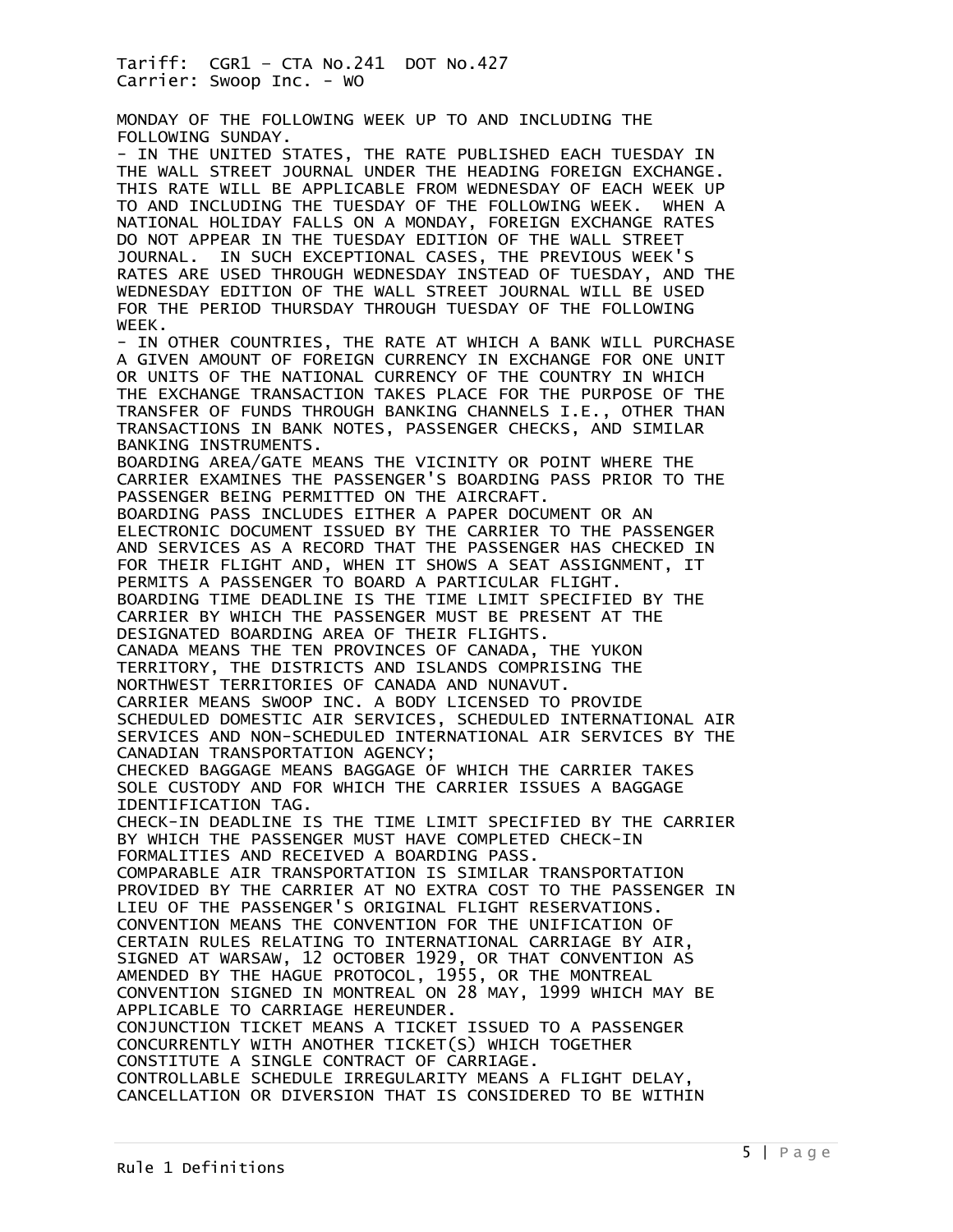THE CARRIER'S CONTROL. SOME EXAMPLES INCLUDE MECHANICAL ISSUES, THE CARRIER'S IT SYSTEM FAILURES AND DELAYS OR CANCELLATIONS DUE TO OPERATIONAL REQUIREMENTS. CREDIT MEANS AN ELECTRONIC VALUE THAT CAN BE APPLIED TO THE PURCHASE OF FUTURE TRAVEL AND OPTIONAL PRODUCTS AND SERVICES, EXCLUDING THIRD-PARTY OFFERINGS AND ONBOARD PURCHASE; DESTINATION MEANS THE ULTIMATE STOPPING PLACE ACCORDING TO THE CONTRACT OF CARRIAGE AS SHOWN ON THE TICKET. DOMESTIC TRANSPORTATION MEANS AIR TRANSPORTATION BETWEEN POINTS IN CANADA, FROM AND TO THE SAME POINT IN CANADA OR BETWEEN CANADA AND A POINT OUTSIDE OF CANADA THAT IS NOT IN THE TERRITORY OF ANOTHER COUNTRY. EMOTIONAL SUPPORT ANIMAL IS A DOG WHICH IS USED TO PROVIDE SUPPORT FOR AN EMOTIONAL DISABILITY AND IS REQUIRED AS AN ACCOMMODATION FOR AIR TRAVEL OR FOR ACTIVITIES AT THE PASSENGER'S DESTINATION. FARE MEANS THE AMOUNT CHARGED BY THE CARRIER FOR THE CARRIAGE OF A PASSENGER IN RESPECT OF A PARTICULAR CLASS OF DOMESTIC/INTERNATIONAL & TRANSBORDER SERVICE OFFERED BUT DOES NOT INCLUDE ANY APPLICABLE FEES, CHARGES OR SURCHARGES. FEE, CHARGE OR SURCHARGE MEANS AN AMOUNT OF MONEY COLLECTED BY THE CARRIER FROM THE PASSENGER, DISTINCT FROM THE FARE, AND EITHER IN RESPECT OF TRANSPORTATION SERVICES OR SERVICES ANCILLARY TO TRANSPORTATION SERVICES. FERRY FLIGHT MEANS THE MOVEMENT OF AN AIRCRAFT WITHOUT PASSENGERS OR GOODS TO POSITION THE AIRCRAFT TO PERFORM A FLIGHT OR UPON COMPLETION OF A FLIGHT TO POSITION THE AIRCRAFT TO A POINT REQUIRED BY THE CARRIER. FLIGHT COUPON MEANS THAT PORTION OF THE TICKET WHICH IS EITHER HELD ELECTRONICALLY IN THE CARRIER'S DATABASE OR ON PAPER WHEN A PAPER TICKET IS ISSUED TO A PASSENGER. IT INDICATES THE PARTICULAR POINTS BETWEEN WHICH THE PASSENGER IS ENTITLED TO TRANSPORTATION. FORCE MAJEURE MEANS ANY UNFORESEEABLE CIRCUMSTANCES BEYOND THE CARRIER'S CONTROL, THE CONSEQUENCES OF WHICH COULD NOT HAVE BEEN AVOIDED EVEN IF ALL DUE CARE HAD BEEN EXERCISED INCLUDING, BUT WITHOUT LIMITATION, METEOROLOGICAL AND GEOLOGICAL CONDITIONS, ACTS OF GOD, STRIKES, RIOTS, CIVIL COMMOTIONS, EMBARGOES, WARS, HOSTILITIES, DISTURBANCES, UNSETTLED INTERNATIONAL CONDITIONS, SHORTAGE OF FUEL OR FACILITIES, OR LABOUR DISPUTES, EITHER ACTUAL, THREATENED OR REPORTED. GOODS MEANS ANYTHING THAT CAN BE TRANSPORTED BY AIR, INCLUDING ANIMALS. GROUP MEANS 13 OR MORE TRAVELLING TOGETHER ON THE SAME FLIGHT FROM A COMMON POINT OF ORIGIN TO A COMMON DESTINATION. IMMEDIATE FAMILY MEANS SPOUSE, PARENTS AND GRANDPARENTS, CHILDREN AND GRANDCHILDREN, BROTHERS AND SISTERS, MOTHER IN LAW AND FATHER IN LAW, BROTHERS IN LAW AND SISTERS IN LAW, DAUGHTERS IN LAW AND SONS IN LAW. ADOPTED AND STEP MEMBERS ARE ALSO INCLUDED IN IMMEDIATE FAMILY. INFANT MEAN CHILDREN UNDER THE AGE OF TWO(2) YEARS AT THE COMMENCEMENT OF TRAVEL. INTERNATIONAL TRANSPORTATION MEANS AIR TRANSPORTATION BETWEEN CANADA AND A POINT IN THE TERRITORY OF ANOTHER COUNTRY.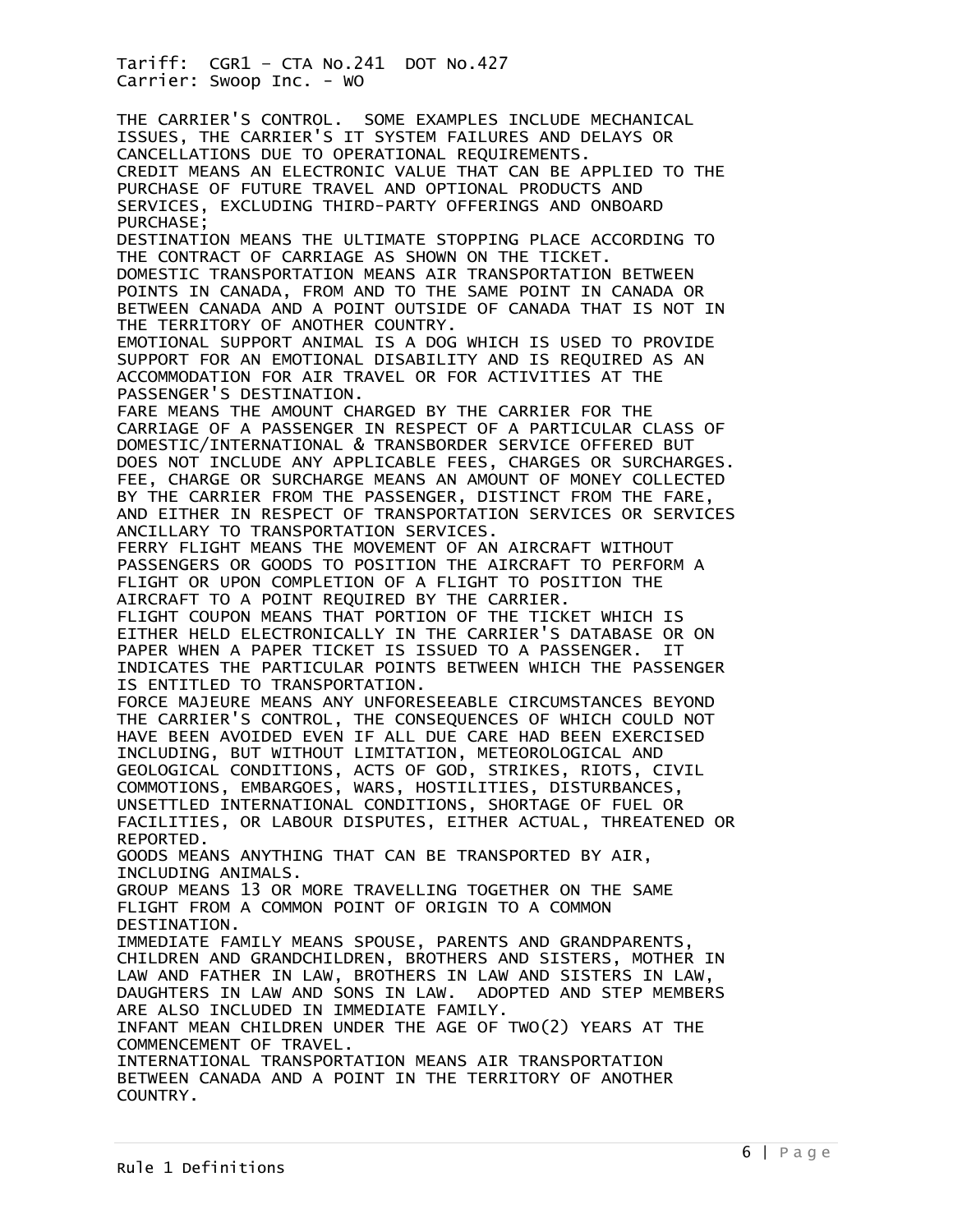INVOLUNTARY REFUNDS MEANS A REFUND OF AN UNUSED TICKET OR PORTION THEREOF REQUIRED AS A RESULT OF THE CARRIER CANCELLING A FLIGHT, FAILING TO OPERATE A FLIGHT ACCORDING TO SCHEDULE, FAILING TO STOP AT A POINT TO WHICH THE PASSENGER IS DESTINED, OR CAUSING THE PASSENGER TO MISS A CONNECTING FLIGHT, BEING UNABLE TO PROVIDE PREVIOUSLY CONFIRMED SPACE, SUBSTITUTING A DIFFERENT TYPE OF EQUIPMENT OR WHERE, BECAUSE OF SAFETY OR LEGAL REQUIREMENTS OR THE CONDITION OF CONDUCT OF THE PASSENGER, CARRIAGE IS REFUSED. ITINERARY/RECEIPT MEANS A TRAVEL DOCUMENT OR DOCUMENTS THE CARRIER OR ITS AGENT ISSUES TO THE PASSENGER TRAVELLING ON A TICKET. THE ITINERARY/RECEIPT CONTAINS THE PASSENGER'S NAME, FLIGHT INFORMATION AND NOTICES RELEVANT FOR THE JOURNEY. THIS DOCUMENT IS TO BE RETAINED BY THE PASSENGER DURING THE ENTIRE JOURNEY. LIVE FLIGHT MEANS THE MOVEMENT OF AN AIRCRAFT WITH PASSENGERS OR GOODS FROM THE POINT OF TAKE-OFF AT THE ORIGIN TO A POINT OR POINTS OF LANDING THEREAFTER, INCLUSIVE OF THE POINT OF LANDING AT THE DESTINATION (IMMEDIATE TECHNICAL OR FUEL LANDINGS EXCEPTED); MINOR MEANS A PERSON WHO HAS NOT REACHED HIS/HER 12TH BIRTHDAY ON THE DATE THAT TRAVEL COMMENCES. MONTREAL CONVENTION MEANS THE CONVENTION FOR THE UNIFICATION OF CERTAIN RULES FOR INTERNATIONAL CARRIAGE BY AIR, SIGNED AT MONTREAL, MAY 28, 1999. NON-AMBULATORY MEANS A PERSON WHO IS NOT ABLE TO MOVE ABOUT WITHIN AN AIRCRAFT UNASSISTED. NON-SELF-RELIANT MEANS A PERSON WHO IS NOT SELF-RELIANT AS DEFINED BELOW; NO SHOW MEANS THAT A PASSENGER THAT HAS FAILED TO MEET CARRIER'S CUT-OFF REQUIREMENTS FOR CHECK-IN AND/OR BOARDING AS DESCRIBED HEREIN. NO SHOW SEGMENTS ARE NON-CREDITABLE AND NON-REFUNDABLE; ORIGIN MEANS THE INITIAL STARTING PLACE OF THE JOURNEY AS SHOWN ON THE TICKET. OVERBOOKING/OVERSOLD IS THE RESULT OF SELLING MORE SEATS THAN THE AVAILABLE NUMBER OF SEATS ON A FLIGHT. PASSENGER MEANS ANY PERSON, EXCEPT MEMBERS OF THE CREW, CARRIED OR TO BE CARRIED IN AN AIRCRAFT WITH THE CONSENT OF THE CARRIER PURSUANT TO A VALID CONTRACT OF CARRIAGE. PASSENGER LIABILITY MEANS THE LEGAL LIABILITY OF THE CARRIER TO ANY PASSENGER OR OTHER PERSON IN RESPECT OF A PASSENGER, ARISING FROM THE CARRIER'S OPERATION, OWNERSHIP OR POSSESSION OF AN AIRCRAFT, FOR: 1) INJURY TO OR DEATH OF PERSONS WHO ARE PASSENGERS; LOSSES SUFFERED OR SUSTAINED BY A PASSENGER OR OTHER PERSON AS A RESULT OF THE CARRIER'S INABILITY TO PERFORM, IN WHOLE OR IN PART, THE AIR SERVICE CONTRACTED FOR;<br>3) DAMAGE TO OR LO 3) DAMAGE TO OR LOSS OF GOODS IN THE CARRIER'S CHARGE; OR<br>4) LOSSES DUE TO ANY DELAY IN DELIVERY OF ANY GOODS IN TH LOSSES DUE TO ANY DELAY IN DELIVERY OF ANY GOODS IN THE CARRIER'S CHARGE; PERSON MEANS AN INDIVIDUAL, FIRM, CORPORATION, ASSOCIATION, PARTNERSHIP, OR OTHER LEGAL ENTITY, AS THE CONTEXT REQUIRES

OR OTHERWISE PERMITS; PERSON WITH A DISABILITY INCLUDES ANY PERSON WHO, BY VIRTUE OF A LOCOMOTOR, SENSORY, INTELLECTUAL, DEVELOPMENTAL, OR OTHER IMPAIRMENT, OR A MENTAL HEALTH CONDITION, REQUIRES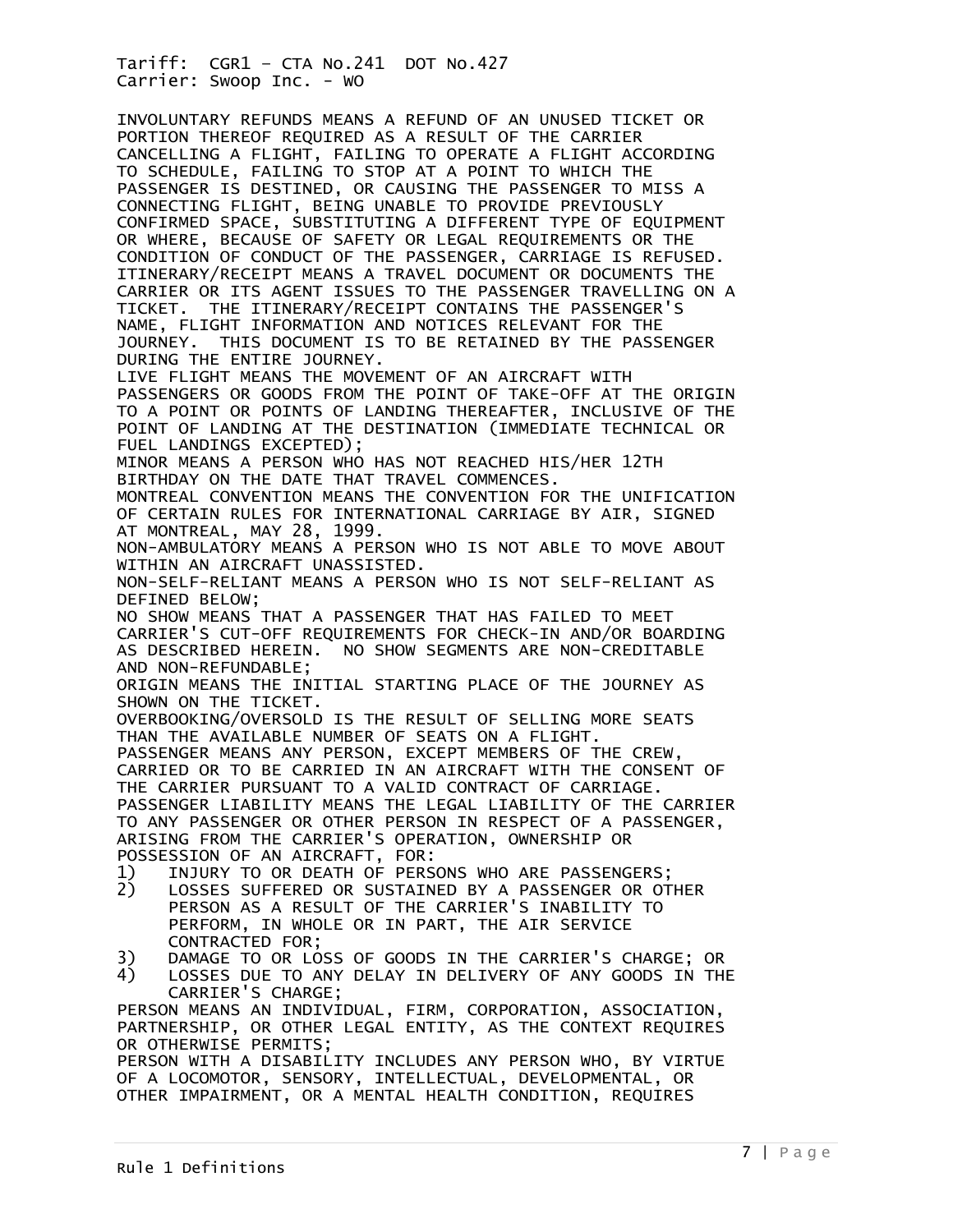SERVICES OR ASSISTANCE BEYOND THOSE NORMALLY OFFERED BY THE CARRIER TO MEET THEIR DISABILITY-RELATED NEEDS. PERSONAL INFORMATION MEANS INFORMATION ABOUT AN IDENTIFIABLE INDIVIDUAL, BUT DOES NOT INCLUDE THE NAME, TITLE OR BUSINESS ADDRESS OR TELEPHONE NUMBER OF AN EMPLOYEE OF AN ORGANIZATION. RESERVATION IS A RECORD, EITHER IN PAPER FORM OR IN ELECTRONIC FORM, OF THE ACCOMMODATION HELD BY A PASSENGER ON A GIVEN FLIGHT. THE RESERVATION WOULD SPECIFY THE DATE AND TIMES OF TRAVEL, FLIGHT NUMBER AND THE CLASS OF SERVICE TO BE PROVIDED THE PASSENGER. REROUTE MEANS TO ISSUE A NEW TICKET COVERING TRANSPORTATION TO THE SAME DESTINATION AS, BUT VIA A DIFFERENT ROUTING THAN THAT DESIGNATED ON THE TICKET, OR PORTION THEREOF, THEN HELD BY THE PASSENGER, OR TO HONOR THE TICKET, OR PORTION THEREOF, HELD BY THE PASSENGER FOR TRANSPORTATION TO THE SAME DESTINATION AS, BUT VIA A DIFFERENT ROUTING THAN, THAT DESIGNATED THEREON. ROUTING ESTABLISHES THE POSSIBLE POINTS VIA WHICH TRAVEL MAY TAKE PLACE FOR A SPECIFIC FARE. "Schedule Change" means the following: a) The cancellation of a scheduled flight where no Swoop flight of comparable routing is available within three (3) hours of the original time of departure; or b) A change in the scheduled departure time of a Swoop flight which exceeds three (3) hours SCHEDULE IRREGULARITIES MEANS THE FOLLOWING: 1) DELAYS IN THE SCHEDULED DEPARTURE OR ARRIVAL OF THE CARRIER'S FLIGHTS;<br>2) CANCELLATION OF FL 2) CANCELLATION OF FLIGHT, OR OMISSION OF A SCHEDULED STOP, OR;<br>3) SUBSTITUT 3) SUBSTITUTION OF AIRCRAFT OR OF A DIFFERENT CLASS OF SERVICE; OR<br>(4) SCHEDULE CH 4) SCHEDULE CHANGES WHICH REQUIRE REROUTING OF A PASSENGER AT DEPARTURE TIME OF HIS OR HER ORIGINAL FLIGHT. SEGMENT MEANS A NON-STOP FLIGHT BETWEEN A POINT OF ORIGIN AND DESTINATION. SELF-RELIANT MEANS THAT A PERSON DOES NOT REQUIRE SERVICES RELATED TO A DISABILITY BEYOND THAT NORMALLY PROVIDED BY THE CARRIER, OR BEYOND THAT WHICH APPLICABLE RULES OR REGULATIONS REQUIRE THE CARRIER TO PROVIDE. "SERVICE DOG" MEANS A DOG THAT HAS BEEN TRAINED TO DO WORK OR PERFORM TASKS FOR THE BENEFIT OF A QUALIFIED INDIVIDUAL WITH A DISABILITY. SINGLE TICKET MEANS A DOCUMENT THAT PERMITS TRAVEL FROM ORIGIN TO DESTINATION; SPECIAL DRAWING RIGHTS (SDR) IS A UNIT OF ACCOUNT OF THE INTERNATIONAL MONETARY FUND. STANDARD FARE CONSISTS OF A RANDOMLY ASSIGNED SEAT AND A PERSON ITEM. TARIFF MEANS A SCHEDULE OF FARES, RATES, CHARGES OR TERMS AND CONDITIONS OF CARRIAGE APPLICABLE TO THE PROVISION OF AN AIR SERVICE AND OTHER INCIDENTAL SERVICES. TAX MEANS AN AMOUNT OF MONEY COLLECT BY THE CARRIER FROM THE PASSENGER PURSUANT TO AN OBLIGATION IMPOSED BY GOVERNMENTAL AUTHORITY. TICKET MEANS EITHER A PAPER OR ELECTRONIC DOCUMENT ISSUED BY OR ON BEHALF OF THE CARRIER WHICH INCLUDES THE PASSENGER'S FLIGHT COUPONS. THE TICKET SERVES AS EVIDENCE OF PAYMENT OF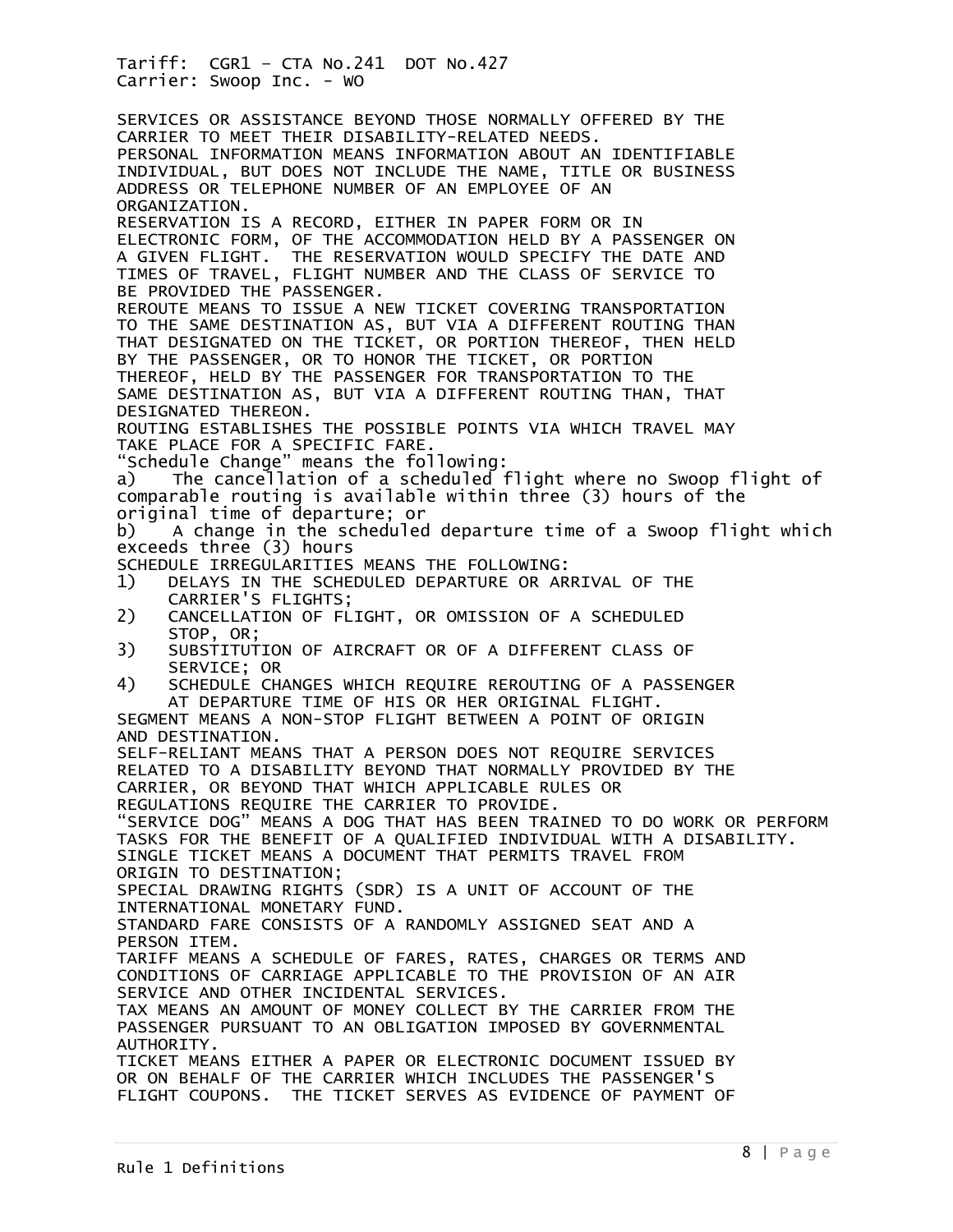AIR FARE AND CONSTITUTES FOR THE PASSENGER PROOF OF THEIR CONTRACT OF CARRIAGE. IT ALSO HAS DETAIL INFORMATION TO ENSURE PROPER PROCESSING AND HANDLING. IN INSTANCES WHERE A TICKET EXISTS AS AN ELECTRONIC DOCUMENT, THE CARRIER ISSUES TO THE PASSENGER, PROOF OF PURCHASE, AN ITINERARY/RECEIPT. TRAFFIC MEANS ANY PERSONS OR GOODS THAT ARE TRANSPORTED BY AIR. TRANSFER POINT MEANS ANY POINT AT WHICH THE PASSENGER TRANSFERS BETWEEN AIRCRAFT. TRAVELLER SWOOP MAY REFER TO TRAVELLER IN PLACE OF PASSENGER, SEE PASSENGER DEFINITION ABOVE. UNCHECKED BAGGAGE MEANS ANY BAGGAGE (CARRY-ON) ACCOMPANYING THE PASSENGER OTHER THAN CHECKED BAGGAGE. UNCONTROLLABLE SCHEDULE IRREGULARITY MEANS A FLIGHT DELAY, CANCELLATION OR DIVERSION THAT IS CONSIDERED TO BE NOT WITHIN THE CARRIER'S CONTROL INCLUDING BUT NOT LIMITED TO SITUATIONS OF FORCE MAJEURE; UNITED STATES OF AMERICA OR THE UNITED STATES OR THE U.S.A. MEANS THE AREA COMPRISING THE 48 CONTIGUOUS FEDERATED STATES, THE FEDERAL DISTRICT OF COLUMBIA, ALASKA, HAWAII, PUERTO RICO, THE U.S. VIRGIN ISLANDS, AMERICAN SAMOA, GUAM, MIDWAY AND WAKE ISLANDS. VOLUNTARY REFUNDS MEANS A REFUND OF AN UNUSED OR PARTIALLY USED TICKET FOR REASONS OTHER THAN THOSE MENTIONED UNDER THE DEFINITION OF AN INVOLUNTARY REFUND. VOUCHER MEANS A MONETARY CREDIT PROVIDED EITHER IN PAPER OR ELECTRONIC FORMAT TO A PASSENGER THAT MAY BE USED TOWARD FUTURE TRAVEL SERVICES OR THE PROVISION OF INCIDENTAL SERVICES SUCH AS MEALS, GROUND TRANSPORTATION, AND HOTEL ACCOMMODATION. WARSAW CONVENTION MEANS THE CONVENTION FOR THE UNIFICATION OF CERTAIN RULES RELATING TO INTERNATIONAL CARRIAGE BY AIR, SIGNED AT WARSAW, NOVEMBER 12, 1929, AS AMENDED, BUT NOT INCLUDING THE MONTREAL CONVENTION AS DEFINED ABOVE.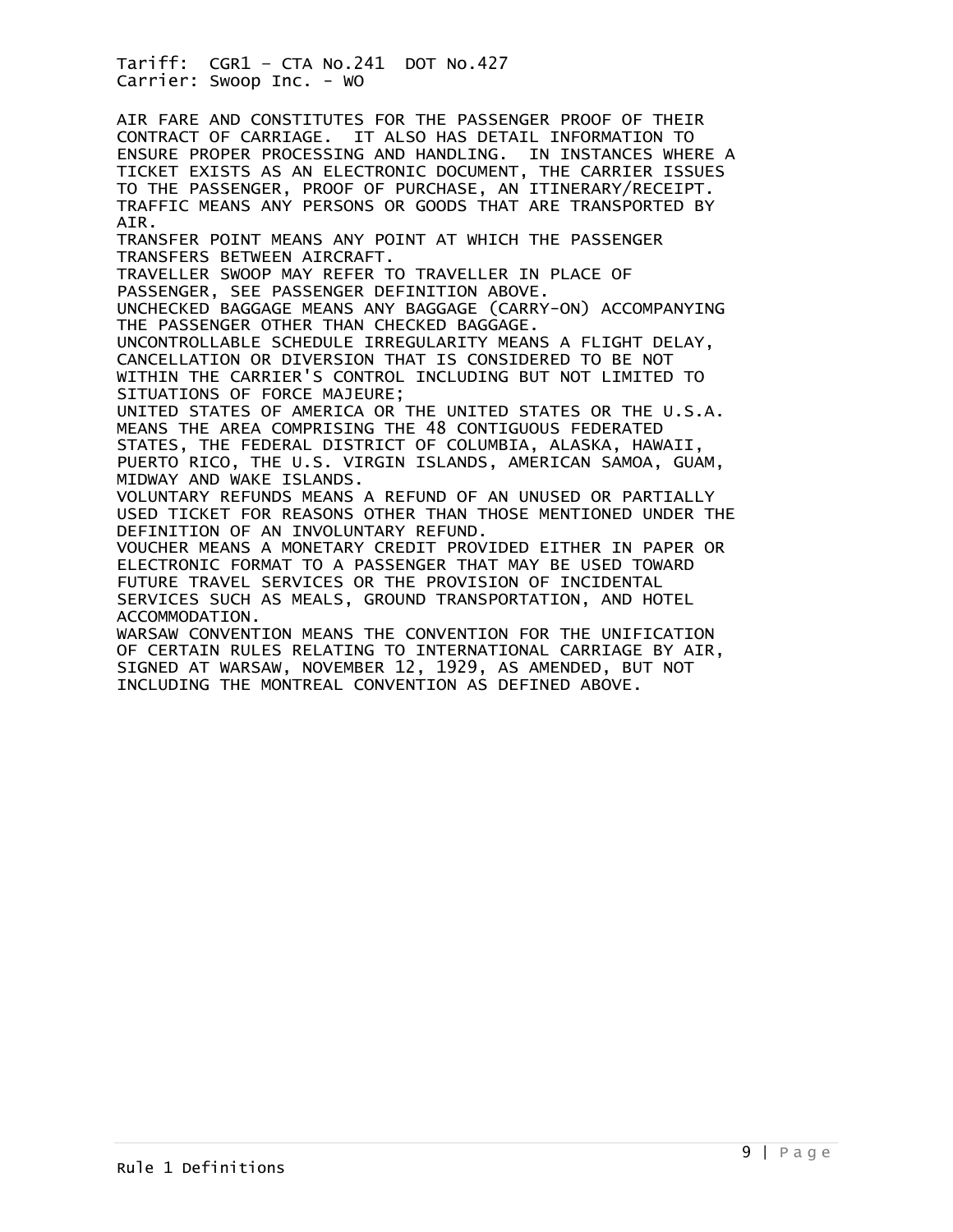<span id="page-9-0"></span>Rule 5 Application Of Tariff

## (A) GENERAL

- 1. The obligations of the Carrier under the Air Passenger Protection Regulations ("APPR") form part of the tariff and supersede any incompatible or inconsistent term and condition of carriage set out in the tariff to the extent of such inconsistency or incompatibility, but do not relieve the Carrier from applying terms and conditions of carriage that are more favourable to the passenger than the obligations set out in the APPR. According to APPR definitions and interpretations, Swoop is considered a "small carrier".
	- (1) THIS TARIFF IS APPLICABLE TO THE TRANSPORTATION OF PASSENGERS AND THEIR ACCOMPANYING BAGGAGE USING AIRCRAFT OPERATED BY SWOOP.
	- (2) AIR TRANSPORTATION WILL BE SUBJECT TO THE RULES, RATES, FARES AND CHARGES PUBLISHED OR REFERRED TO IN THIS TARIFF IN EFFECT ON THE DATE WHICH THE TICKET IS ISSUED FOR TRANSPORTATION FROM ALL POINTS OF ORIGIN.
	- (3) UNLESS THE FARE RULE GOVERNING A SPECIFIC FARE BASIS CODE APPLICABLE TO THE TRANSPORTATION PURCHASED BY THE PASSENGER STATES OTHERWISE, THE GENERAL RULES CONTAINED IN THIS TARIFF WILL APPLY.
	- (4) THE CONTENT OF THIS TARIFF CONSTITUTES THE CONTRACT BETWEEN THE CARRIER AND THE PASSENGER. SHOULD THERE BE A CONFLICT BETWEEN THIS TARIFF AND ANY OTHER DOCUMENT ISSUED OR POSTED BY THE CARRIER, THIS TARIFF WILL PREVAIL.
- (5) NO AGENT, EMPLOYEE OR REPRESENTATIVE OF THE CARRIER HAS THE AUTHORITY TO ALTER, MODIFY OR WAIVE ANY PROVISIONS OF THIS TARIFF.
- (6) THE CARRIER'S RULES, REGULATIONS AND CONDITIONS OF CARRIAGE AS FOUND IN THIS TARIFF ARE SUBJECT TO CHANGE WITHOUT NOTICE ONLY WHEN REQUIRED BY APPLICABLE LAWS, GOVERNMENT REGULATIONS, ORDERS AND REQUIREMENTS.
- (7) THE CARRIER WILL BE RESPONSIBLE FOR THE FURNISHING OF TRANSPORTATION ONLY OVER ITS OWN SERVICES, INCLUDING THOSE SERVICES OFFERED VIA CODE - SHARE ARRANGEMENTS WHERE THE FLIGHT IS OPERATED BY ANOTHER CARRIER. HOWEVER, WHEN THE CARRIER ISSUES A TICKET, BAGGAGE CHECK, OR MAKE ANY OTHER ARRANGEMENTS FOR TRANSPORTATION OVER THE SERVICES OF ANY OTHER CARRIER. (WHETHER OR NOT SUCH TRANSPORTATION IS PART OF A THROUGH SERVICE), THE CARRIER ACTS ONLY AS AGENT FOR SUCH CARRIER AND THE TARIFF OF THAT OTHER CARRIER WILL APPLY. SWOOP WILL ASSUME NO RESPONSIBILITY FOR THE ACTS OR OMISSIONS OF SUCH OTHER CARRIER.
	- (8) INTERNATIONAL TRANSPORTATION WILL BE SUBJECT TO THE RULES RELATING TO LIABILITY ESTABLISHED BY, AND TO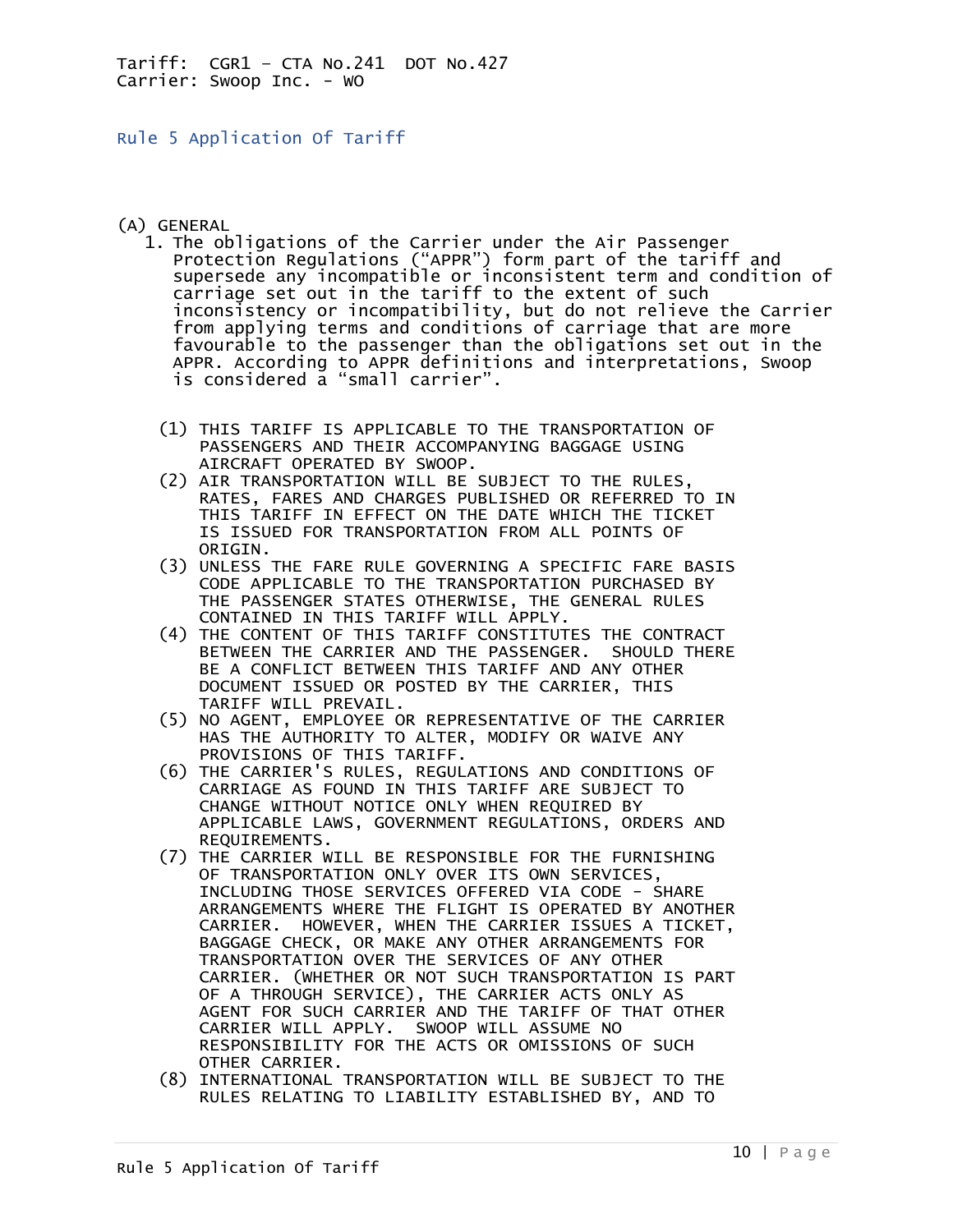> ALL OTHER PROVISIONS OF THE CONVENTION. THE CARRIER MAY STIPULATE THAT THE LIMITS OF LIABILITY CONTAINED IN THIS TARIFF ARE HIGHER THAN THOSE PROVIDED FOR WITHIN THE APPLICABLE CONVENTION OR THAT THERE ARE NO LIMITS OF LIABILITY WHATSOEVER. IN ALL OTHER INSTANCES, TARIFF RULES ARE INCONSISTENT WITH ANY PROVISION OF THE CONVENTION WILL, TO THAT EXTENT, BE INAPPLICABLE TO INTERNATIONAL TRANSPORTATION.

- (9) THE OBLIGATIONS OF THE CARRIER UNDER THE AIR PASSENGER PROTECTION REGULATIONS (APPR) FORM PART OF THE TARIFF AND SUPERSEDE ANY IMCOMPATIBLE OR INCONSISTANT TERM AND CONDITION OF CARRIAGE SET OUT IN THE TARIFF TO THE EXTENT OF SUCH INCONSISTANCY OR INCOMPATIBILITY, BUT DO NOT RELIEVE THE CARRIER FROM APPLYING TERMS AND CONDITIONS OF CARRIAGE THAT ARE MORE FAVOURABLE TO THE PASSENGER THAN THE OBLIGATIONS SET OUT IN THE APPR.
- (B) GRATUITOUS CARRIAGE EXCEPT FOR THE PROVISIONS OF THE CONVENTION, THE CARRIER RESERVES THE RIGHT TO EXCLUDE THE APPLICATION OF ALL OR ANY PART OF THIS TARIFF WITH RESPECT TO GRATUITOUS CARRIAGE AS STATED IN THIS TARIFF.

(C) PASSENGER RECOURSE ANY COMPENSATION OFFERED TO PASSENGERS IS FOUND IN THIS TARIFF AND IS SUBJECT TO APPLICABLE GOVERNMENT REGULATIONS. IN THE CASE OF DISPUTE WITH THE AIR CARRIER, PASSENGERS SHOULD. AS THE FIRST RECOURSE, TRY TO RESOLVE ANY PROBLEM BY DEALING DIRECTLY WITHE CARRIER. IF THE PASSENGER HAS ATTEMPTED TO RESOLVE A COMPLAINT WITH THE CARRIER AND STILL NOT SATISFIED, THE PASSENGER MAY TAKE THE MATTER TO EITHER THE CANADIAN TRANSPORTATION AGENCY OR THE APPROPRIATE COURT, AS THE PASSENGER PREFERS.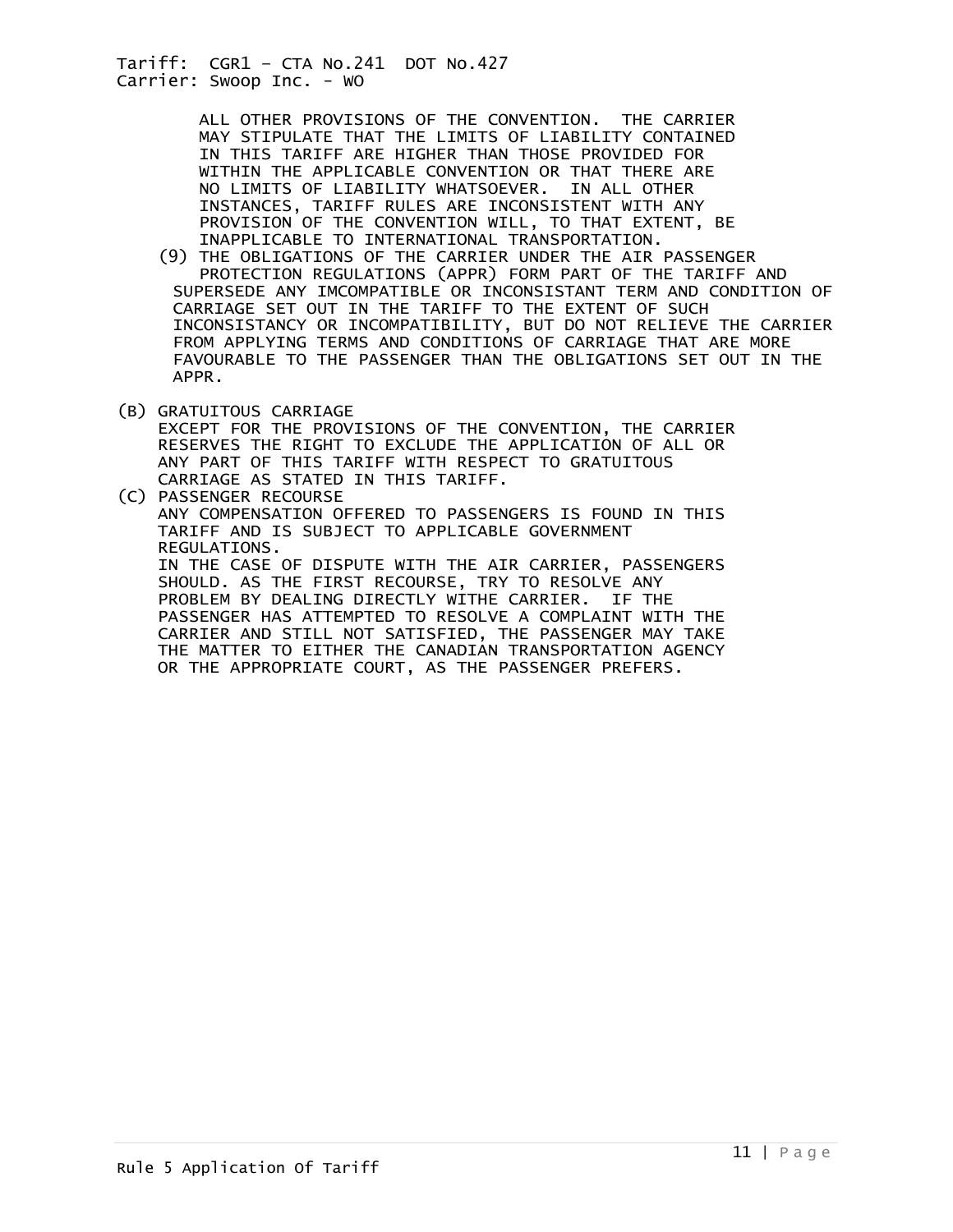<span id="page-11-0"></span>Rule 7 Protection Of Personal Information

PRIVACY POLICY AT SWOOP, WE ARE COMMITTED TO RESPECTING YOUR PRIVACY. THIS POLICY DESCRIBES HOW WE COLLECT, USE AND DISCLOSE PERSONAL INFORMATION CONCERNING OUR PASSENGERS AND INDIVIDUALS. WE RESERVE THE RIGHT TO UPDATE OR MODIFY THIS POLICY AT ANY TIME WITHOUT PRIOR NOTICE BY POSTING AN UPDATED VERSION ON THIS WEBSITE. TO ALERT YOU OF A CHANGE, WE WILL UPDATE THE EFFECTIVE DATE OF THIS PRIVACY POLICY. WHO IS SWOOP? FOR THE PURPOSES OF THIS PRIVACY POLICY, SWOOP MEANS 2031973 ALBERTA LTD. WHAT IS PERSONAL INFORMATION? PERSONAL INFORMATION IS INFORMATION ABOUT AN IDENTIFIABLE INDIVIDUAL. YOUR PERSONAL INFORMATION INCLUDES YOUR FULL NAME, ADDRESS, TELEPHONE NUMBER, DATE OF BIRTH, EMAIL ADDRESS, OPINIONS, PREFERENCES, USAGE OF SWOOP'S WEBSITES, AND ANY OTHER INFORMATION THAT IS CONNECTED TO YOU, IDENTIFIES WHO YOU ARE OR WOULD ALLOW SOMEONE TO CONTACT YOU. CONSENT IT IS OUR POLICY TO ONLY COLLECT, USE AND DISCLOSE PERSONAL INFORMATION ABOUT YOU WITH YOUR KNOWLEDGE AND CONSENT, UNLESS OTHERWISE REQUIRED OR ALLOWED BY LAW. PRIOR TO COLLECTING PERSONAL INFORMATION, IT IS OUR POLICY TO IDENTIFY THE PURPOSES FOR DOING SO AND TO LIMIT THE COLLECTION, USE AND DISCLOSURE OF PERSONAL INFORMATION TO THOSE PURPOSES. GENERALLY, WE WILL ONLY COLLECT PERSONAL INFORMATION FROM YOU, AND USE IT AND DISCLOSE IT WITH YOUR CONSENT OR FROM SOMEONE ON YOUR BEHALF. THERE WILL BE OCCASIONS WHERE WE WILL EITHER CONTACT YOU WITH OFFERS AND TRAVEL SERVICES THAT WE FEEL WILL BE OF INTEREST TO YOU AND RELY ON YOUR CONSENT (IMPLIED OR EXPRESS) WHILE ALSO PROVIDING AN OPT-OUT MECHANISM FOR SUCH CONTACT. WE WILL USE IMPLIED CONSENT ONLY IN CIRCUMSTANCES WHERE THE PERSONAL INFORMATION IN QUESTION IS NOT SENSITIVE, WHERE THE PURPOSES AND CIRCUMSTANCES ARE LIMITED AND WELL DEFINED AND WHERE YOU ARE GIVEN AN OPPORTUNITY TO OPT-OUT OR WITHDRAW YOUR CONSENT THEN OR AT ANY TIME BY CONTACTING US. IF WE IDENTIFY A NEW PURPOSE FOR USING OR DISCLOSING YOUR PERSONAL INFORMATION, UNLESS OTHERWISE REQUIRED BY LAW, DEPENDING UPON THE SENSITIVITY OF THE USE OR DISCLOSURE OF THE PERSONAL INFORMATION, WE WILL UPDATE THIS POLICY AND/OR CONTACT YOU TO OBTAIN YOUR CONSENT FOR THE NEW USE OR DISCLOSURE AND WE MAY USE YOUR CONTACT INFORMATION, INCLUDING YOUR EMAIL ADDRESS, TO DO SO. COLLECTION OF PERSONAL INFORMATION PERSONAL INFORMATION IS COLLECTED BY SWOOP WHEN YOU PROVIDE

IT TO US, OR WHEN A THIRD PARTY, SUCH AS A TRAVEL AGENT, FAMILY MEMBER OR OTHER PARTY BOOKS A TICKET ON YOUR BEHALF, WHEN A THIRD PARTY SUCH AS A REWARDS PROGRAMS OR CREDIT CARD SERVICES PROVIDER PROVIDES PERSONAL INFORMATION TO SWOOP, OR WHEN CERTAIN TECHNOLOGIES WE EMPLOY ON OUR WEBSITES OR WEB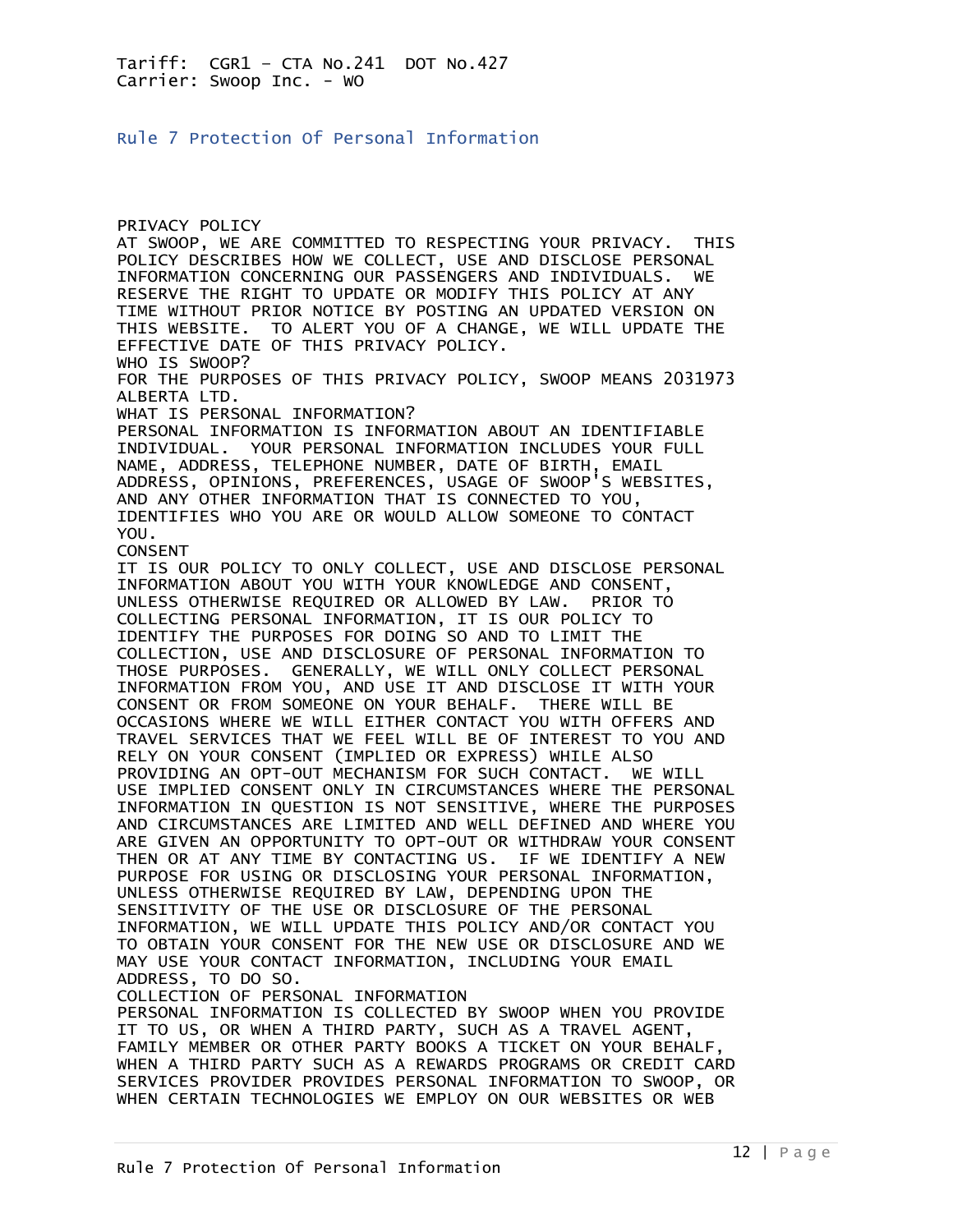BASED APPLICATIONS ARE ABLE TO PROVIDE SWOOP WITH INFORMATION RELATED TO YOUR INTERACTION WITH VARIOUS WEBSITES AND OTHER TECHNOLOGIES. IF YOU WOULD LIKE TO FLY WITH US, BOOK A HOTEL OR CAR, JOIN A MAILING LIST, APPLY FOR A JOB, PARTICIPATE IN A PROGRAM OR ENTER A CONTEST THAT MAY BE OFFERED BY SWOOP FROM TIME TO TIME, YOU WILL BE ASKED FOR PERSONAL INFORMATION AS DESCRIBED IN THIS POLICY OR AS STATED TO YOU AT THE TIME OF COLLECTION. PERSONAL INFORMATION MAY BE COLLECTED BY US THROUGH OUR CALL CENTRE, BY INTERACTION WITH OUR OTHER WEBSITES, WEB BASED APPLICATIONS, FROM YOU IN PERSON, FROM A TRAVEL AGENT OR OTHER PARTY OBTAINING TRAVEL SERVICES FOR YOU ON YOUR BEHALF, OR FROM A THIRD PARTY OTHERWISE PROVIDING INFORMATION ABOUT YOU ON YOUR BEHALF OR FOR YOUR BENEFIT. WE ALSO USE VARIOUS COMPUTER OR WEB-BASED TECHNOLOGIES TO COLLECT AND STORE INFORMATION WHEN YOU VISIT A SWOOP SITE INCLUDING BUT NOT LIMITED TO E-COOKIES, PIXELS AND OTHER WEB BEACONS AS OUTLINED LATER IN THIS POLICY. IT IS OUR POLICY TO COLLECT PERSONAL INFORMATION ABOUT YOU DIRECTLY FROM YOU WHERE POSSIBLE OR REASONABLE TO DO SO. HOWEVER, THERE ARE CIRCUMSTANCES WHERE PERSONAL INFORMATION ABOUT YOU WILL BE COLLECTED FROM A THIRD PARTY ON YOUR BEHALF. USE OF PERSONAL INFORMATION BOOKING A FLIGHT

WHEN YOU BOOK A FLIGHT WITH US, OR WHEN SOMEONE BOOKS A FLIGHT WITH US ON YOUR BEHALF, WE WILL YOU ASK FOR YOUR GENDER, NAME, ADDRESS, EMAIL ADDRESS, PHONE NUMBER, AND INFORMATION RELATED TO YOUR FORM OF PAYMENT. WE COLLECT THIS INFORMATION IN ORDER TO PROCESS YOUR REQUEST FOR TRAVEL SERVICES OR TO PROCESS REFUNDS. WE NEED YOUR GENDER TO DETERMINE THE WEIGHT AND BALANCE OF OUR AIRCRAFT AND TO ASSIST US IN IDENTIFYING YOU FOR LEGAL AND SECURITY PURPOSES. WE MAY ALSO USE YOUR PERSONAL INFORMATION TO CONTACT YOU AND ABOUT YOUR FLIGHT, FLIGHT BOOKING OR ABOUT ANYTHING THAT AFFECTS OR MAY AFFECT YOUR FLIGHT BOOKING OR YOUR FLIGHT, AND TO NOTIFY YOU THAT A CREDIT THAT YOU HAVE WITH SWOOP HAS BEEN CREATED OR AN EXISTING CREDIT IS GOING TO EXPIRE. ADDITIONALLY, WE MAY LEAVE AN AUTOMATED FLIGHT STATUS MESSAGE ON ANY PHONE NUMBER YOU PROVIDE IN THE EVENT OF A CHANGE OR CANCELLATION OF YOUR RESERVED FLIGHT. ADEQUATE PERSONAL IDENTIFICATION DOCUMENTS, INCLUDING PHOTOGRAPHIC LIKENESSES, WILL GENERALLY BE REQUIRED IN ORDER TO PERMIT YOU TO BOARD AN AIRCRAFT OR ACCESS OTHER SERVICES. THIS INFORMATION IS COLLECTED FOR SECURITY, LEGAL AND IDENTIFICATION PURPOSES AND IS GENERALLY RETURNED TO YOU IMMEDIATELY AND NOT RETAINED WITHOUT YOUR CONSENT. FOLLOWING YOUR FLIGHT, SWOOP MAY ALSO USE YOUR PERSONAL INFORMATION TO CONTACT YOU ABOUT TRAVEL SERVICES, YOUR TRAVEL PATTERNS AND YOUR EXPERIENCES WHEN FLYING WITH US IN THE FORM OF A SURVEY. YOU CAN OPT OUT OF THIS PROGRAM AT ANY TIME. REQUIREMENTS OF GOVERNMENT AUTHORITIES

BECAUSE OF THE NATURE OF THE AIRLINE INDUSTRY, AND CONCERNS WITH RESPECT TO SAFETY AND SECURITY, THERE MAY BE SITUATIONS IN WHICH SWOOP IS REQUIRED OR REQUESTED BY LEGAL AUTHORITIES TO COLLECT, USE OR DISCLOSE PERSONAL INFORMATION ABOUT YOU, PARTICULARLY WHEN YOU ARE TRAVELING WITH US, WITHOUT YOUR KNOWLEDGE OR CONSENT. INFORMATION THAT WE ARE REQUIRED TO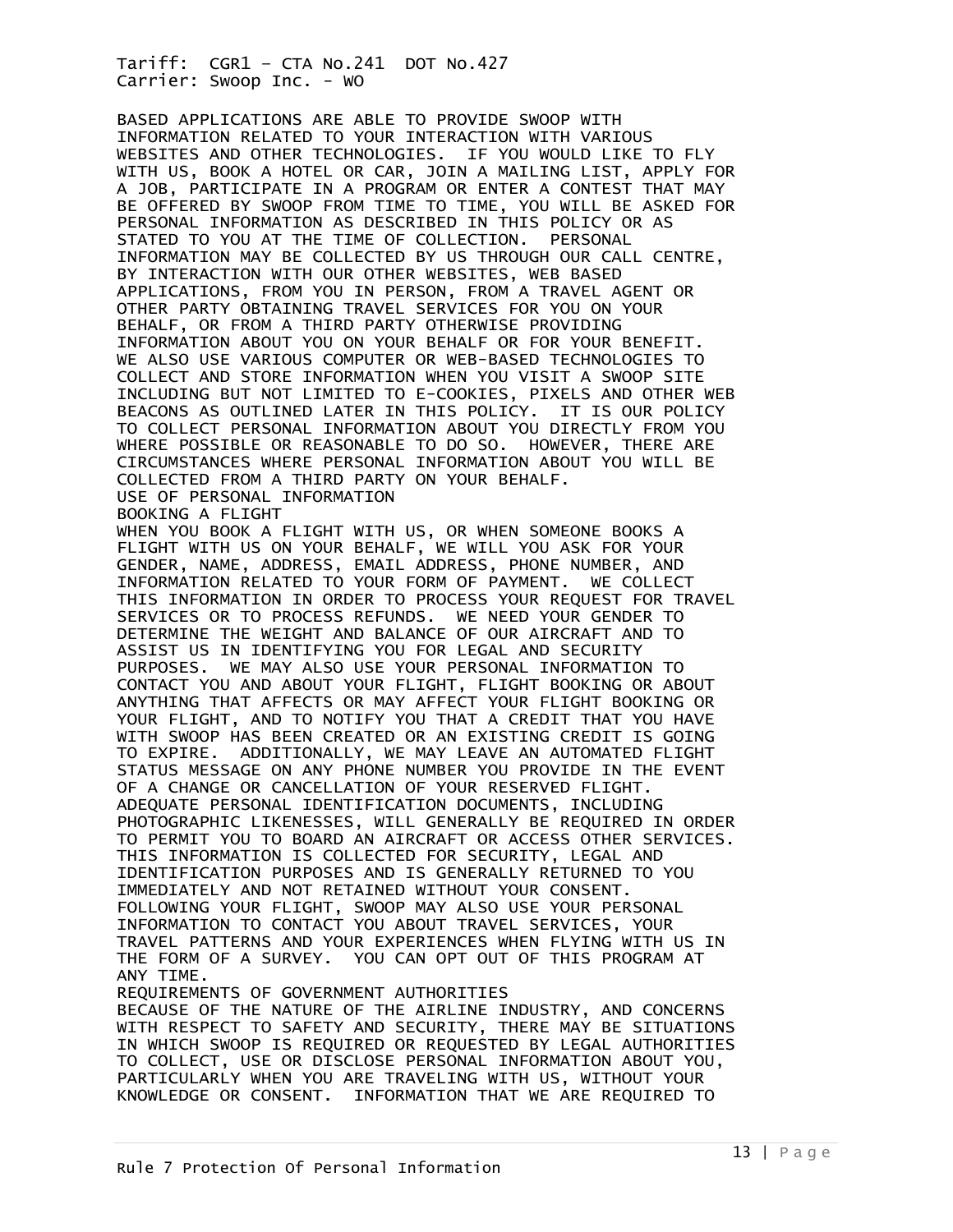COLLECT BY ANY CANADIAN, U.S. OR INTERNATIONAL GOVERNMENT AUTHORITIES, DEPENDING ON YOUR BOARDING LOCATION AND DESTINATION, MAY INCLUDE, AS REQUIRED BY SUCH AUTHORITIES, YOUR FULL NAME, DATE OF BIRTH, CITIZENSHIP, GENDER, PASSPORT NUMBER AND COUNTRY OF ISSUANCE, IMMIGRATION VISA NUMBER, PERMANENT RESIDENT CARD NUMBER, THE MEANS BY WHICH YOU PAID FOR YOUR FLIGHT, DETAILS AS TO HOW IT WAS BOOKED, AND ANY OTHER PERSONAL INFORMATION COLLECTED BY US AS SET OUT IN THIS POLICY OR AS REQUIRED BY SUCH GOVERNMENT AUTHORITY. PLEASE BE ADVISED THAT SWOOP MAY DISCLOSE THIS PERSONAL INFORMATION TO AUTHORITIES WHEN REQUIRED OR REQUESTED IN CONJUNCTION WITH THE IDENTIFICATION OF LAWFUL AUTHORITY. IN CERTAIN CIRCUMSTANCES WHERE WE BELIEVE UNLAWFUL OR CRIMINAL ACTIVITY IS BEING COMMITTED TO, ON OR AGAINST SWOOP PASSENGERS, PEOPLE OR PROPERTY, WE MAY DISCLOSE YOUR PERSONAL INFORMATION TO APPROPRIATE GOVERNMENT AUTHORITIES OR OTHER NON-GOVERNMENTAL ENTITIES IN ORDER TO ALLOW THEM TO PROPERLY INVESTIGATE THE MATTER. CROSS-BORDER INFORMATION BECAUSE SWOOP FLIES ACROSS INTERNATIONAL BORDERS, PERSONAL INFORMATION MAY BE MADE AVAILABLE TO GOVERNMENT AUTHORITIES IN CANADA AND THE UNITED STATES, AS WELL AS ANY OTHER INTERNATIONAL DESTINATION, AS REQUIRED BY LAW. IN ADDITION, SWOOP USES THIRD PARTY PROVIDERS OF INFORMATION TECHNOLOGY, DATA PROCESSING, RESERVATION SERVICES, DATA STORAGE SERVICES AND OTHER SERVICES. SWOOP PROTECTS PERSONAL INFORMATION DISCLOSED TO SUCH THIRD PARTY SERVICE PROVIDERS BY CONTRACTUAL OBLIGATIONS OF CONFIDENTIALITY AND NON-DISCLOSURE. PERSONAL INFORMATION, INCLUDING MEDICAL INFORMATION COVERED BY THIS POLICY, MAY BE PROCESSED OR STORED OUTSIDE OF CANADA, AND SUCH PERSONAL INFORMATION MAY THEREFORE BE OR BECOME ACCESSIBLE TO GOVERNMENT AUTHORITIES AND AGENCIES IN OTHER JURISDICTIONS PURSUANT TO LAWFUL AUTHORITY MADE UNDER THE LAWS OF THOSE JURISDICTIONS. SPECIAL NEEDS SUBJECT TO CERTAIN RESTRICTIONS AND THE SWOOP BOOKING TERMS AND CONDITIONS, TARIFFS AND CONDITIONS OF CARRIAGE, SERVICES ARE OFFERED TO PERSONS WITH SPECIAL NEEDS. A SPECIAL NEED INCLUDES SITUATIONS IN WHICH AN INDIVIDUAL MAY REQUIRE SPECIFIC REQUIREMENT(S) TO ACCOMMODATE A DISABILITY. A SPECIAL NEED ALSO INCLUDES INDIVIDUALS WHO, FOR MEDICAL REASONS, REQUIRE A SPECIAL ARRANGEMENT IN ORDER TO TRAVEL. IN ORDER TO PROPERLY SERVE PERSONS WITH SPECIAL NEEDS, TO ASSURE THE HEALTH AND SAFETY OF ALL CONCERNED, AND TO ENSURE THAT AN INDIVIDUAL QUALIFIES FOR ANY SPECIAL ARRANGEMENT SWOOP MAY OFFER, SWOOP MAY REQUIRE ADDITIONAL PERSONAL INFORMATION, INCLUDING RELEVANT MEDICAL INFORMATION AND INFORMATION ON PARTICULAR REQUIREMENTS, SUCH AS WHETHER A WHEELCHAIR, OXYGEN SUPPLY OR OTHER SPECIAL EQUIPMENT ARE REQUIRED, INFORMATION ON CONNECTING FLIGHTS OR CONNECTIONS, AS WELL AS ADDITIONAL CONTACT INFORMATION IN THE EVENT OF AN EMERGENCY. IN SITUATIONS WHERE AN INDIVIDUAL REQUIRES THAT THEY BE ACCOMPANIED BY ANOTHER INDIVIDUAL, SWOOP WILL REQUIRE PERSONAL INFORMATION FROM THAT INDIVIDUAL AS A PASSENGER ON THE BASIS SET OUT ON THIS POLICY. TRAVEL AGENTS

WHEN YOU BOOK WITH US THROUGH A TRAVEL AGENT, YOUR TRAVEL AGENT WILL PROVIDE US WITH THE SAME PERSONAL INFORMATION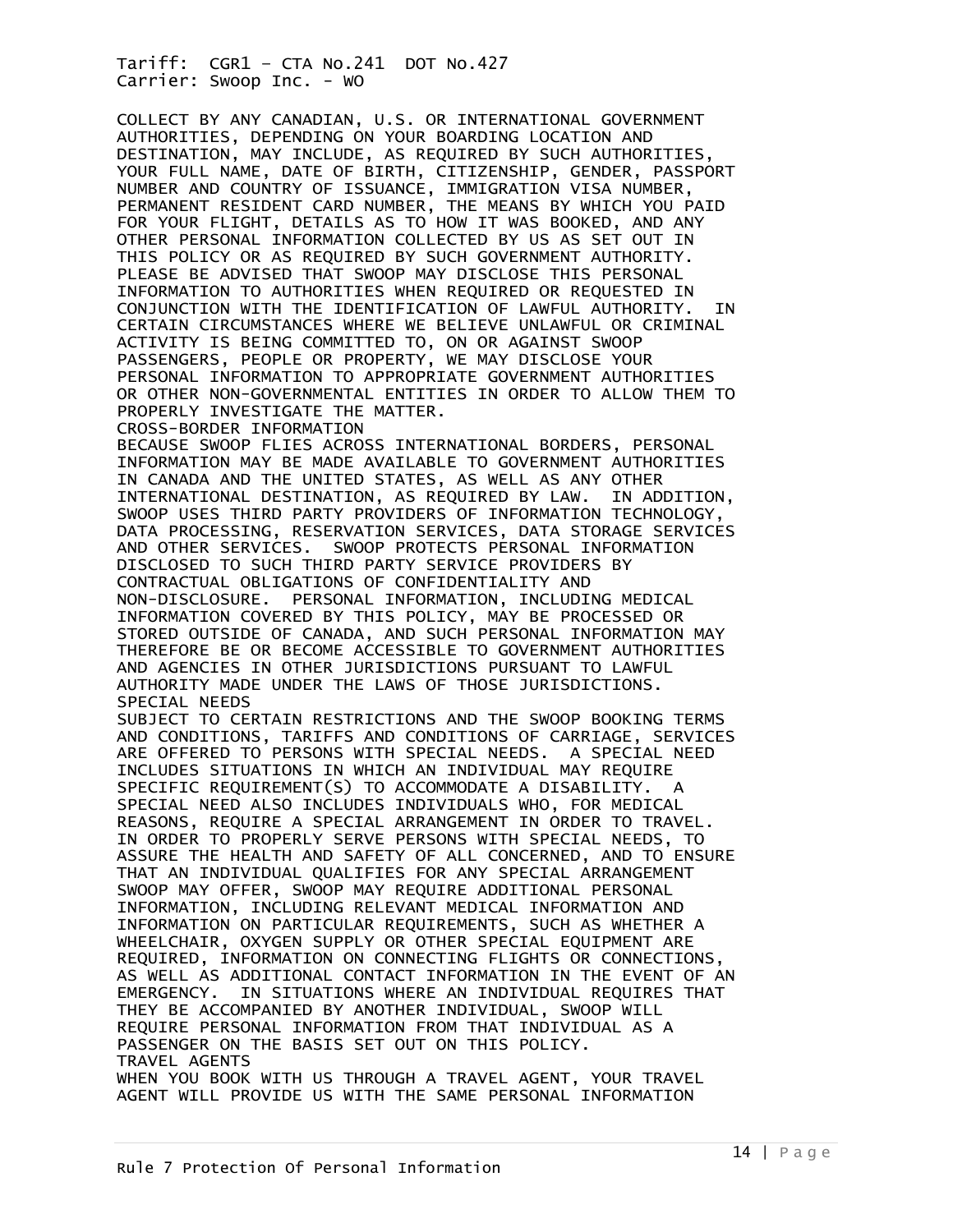THAT WE WOULD OTHERWISE COLLECT FROM YOU DIRECTLY IN ORDER TO BOOK A FLIGHT OR OTHER TRAVEL SERVICES. UNLESS AND UNTIL WE ARE ADVISED OTHERWISE, WE WILL CONSIDER A TRAVEL AGENT TO HAVE YOUR AUTHORITY TO PROVIDE US WITH YOUR PERSONAL INFORMATION TO BE USED AND DISCLOSED BY US PURSUANT TO THIS PRIVACY POLICY. COLLECTION, USE AND DISCLOSURE OF YOUR PERSONAL INFORMATION BY YOUR TRAVEL AGENT WILL BE SUBJECT TO YOUR DEALINGS WITH THE TRAVEL AGENT AND THEIR PRIVACY POLICIES AND PRACTICES. TRAVEL AGENT ACCESS TO ONLINE INFORMATION FROM SWOOP IS GOVERNED BOTH BY SWOOP POLICIES AND BY RESTRICTIONS AND LEVELS OF PERMISSION SET UP BY THE TRAVEL AGENCY. PERSONNEL IN EACH TRAVEL AGENT OFFICE MAY BE ABLE TO GAIN ACCESS TO PERSON INFORMATION CONCERNING ALL CLIENTS AND CUSTOMERS OF THE TRAVEL AGENCY. ACCESS TO YOUR PERSONAL INFORMATION MAY NOT BE LIMITED TO THE INDIVIDUAL TRAVEL AGENT YOU HAVE DEALT WITH AS TRAVEL AGENTS MAY SHARE INFORMATION. ANY INQUIRIES ABOUT ANOTHER TRAVEL AGENCY ACCESSING YOUR PERSONAL INFORMATION SHOULD BE DIRECTED TO THE ORIGINAL TRAVEL AGENCY WITH WHOM YOU BOOKED YOUR FLIGHT. CORPORATE AND OTHER THIRD PARTY BOOKINGS IF A THIRD PARTY, INCLUDING A FAMILY MEMBER OR FRIEND, OR YOUR EMPLOYER OR ANOTHER PARTY OTHER THAN A TRAVEL AGENT, HAS MADE OR WILL BE MAKING A BOOKING ON YOUR BEHALF, THAT PARTY WILL PROVIDE US WITH THE SAME PERSONAL INFORMATION THAT WE WOULD OTHERWISE COLLECT FROM YOU DIRECTLY IN ORDER TO BOOK A FLIGHT OR OTHER TRAVEL SERVICES. UNLESS AND UNTIL WE ARE ADVISED OTHERWISE, WE WILL CONSIDER SUCH THIRD PARTY TO HAVE YOUR AUTHORITY TO PROVIDE US WITH YOUR PERSONAL INFORMATION TO BE USED AND DISCLOSED PURSUANT TO THIS PRIVACY POLICY. COLLECTION, USE AND DISCLOSURE OF YOUR PERSONAL INFORMATION BY A THIRD PARTY WILL BE SUBJECT TO YOUR DEALINGS WITH THEM AND ANY APPLICABLE PRIVACY POLICY AND PRACTICES THEY MAY HAVE. CERTAIN EMPLOYERS AND OTHER PARTIES MAY BE GRANTED ACCESS TO ONLINE INFORMATION FROM SWOOP WITH RESPECT TO YOUR BOOKING WHERE YOUR EMPLOYER OR OTHER PARTY HAS MADE THAT BOOKING ON YOUR BEHALF. SUCH ACCESS IS ALSO GOVERNED BY OUR TERMS OF USE. SUCH OTHER PARTY, INCLUDING ANY OTHERS TO WHOM IT GRANTS PERMISSION, WILL BE ABLE TO GAIN ACCESS TO PERSONAL INFORMATION CONCERNING ALL INDIVIDUALS FOR WHOM THEY HAVE MADE BOOKS. PASSENGER FEEDBACK BY SUBMITTING YOUR COMMENTS ON SWOOP'S FEEDBACK SECTION OF ITS WEBSITE, YOU AGREE THAT SWOOP MAY USE YOUR COMMENTS FOR INTERNAL PURPOSES SUCH AS, TRAINING OR EMPLOYEE ACKNOWLEDGEMENT AND RECOGNITION, AND THAT SWOOP MAY PUBLISH YOUR COMMENTS ON ITS INTRANET OR IN OTHER INTERNAL DOCUMENTS. PROMOTIONAL CONTESTS SWOOP MAY OFFER VARIOUS PROMOTIONS FROM TIME TO TIME. WHEN YOU ENTER A PROMOTIONAL CONTEST, WE ASK FOR YOUR NAME, DATE OF BIRTH, ADDRESS (EMAIL AND/OR RESIDENTIAL), SOCIAL MEDIA HANDLE AND/OR PHONE NUMBER SO THAT WE MAY COMMUNICATE WITH YOU IN THE EVENT YOU ARE A WINNER AND SO THAT WE MAY VERIFY THAT YOU ARE OF SUFFICIENT AGE TO PARTICIPATE OR THAT YOU MEET OTHER ELIGIBILITY REQUIREMENTS STATED IN ANY SPECIFIC CONTEST RULES. OTHER INFORMATION RELATED TO THE PROMOTION OR CONTEST MAY BE REQUESTED OF REQUIRED BY LAW. EMPLOYMENT OPPORTUNITIES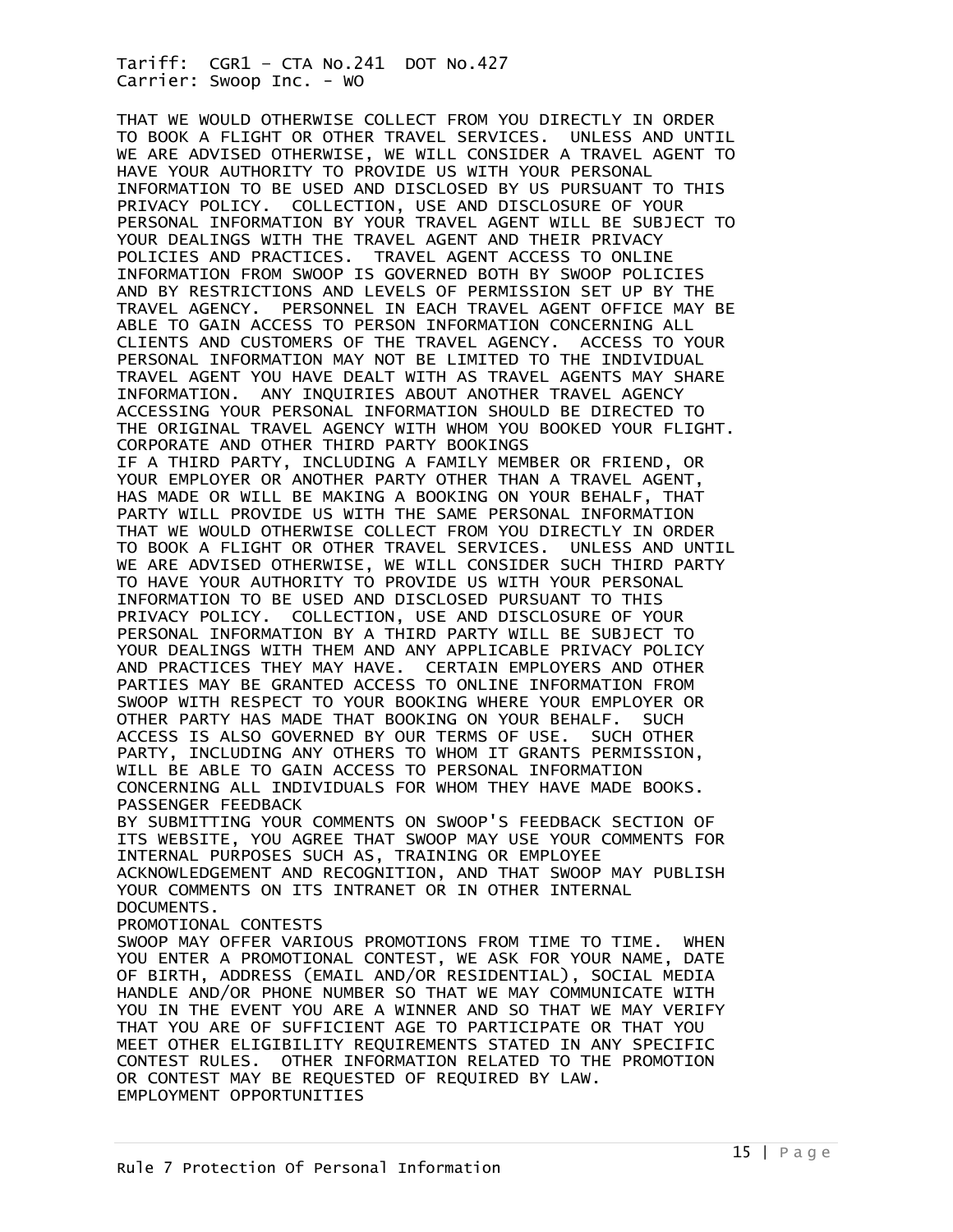SWOOP OFFERS EMPLOYMENT OPPORTUNITIES IN VARIOUS LOCATIONS, INCLUDING OVER ITS WEBSITE AND OTHERS. IF YOU WOULD LIKE TO APPLY FOR A JOB AT SWOOP, YOU WILL BE ASKED TO PROVIDE YOUR NAME, TELEPHONE NUMBER, ADDRESS, EMAIL ADDRESS, AND OTHER INFORMATION CONCERNING YOUR APPLICATION SUCH AS EMPLOYMENT HISTORY, REFERENCES AND EDUCATION. BY SUBMITTING YOUR APPLICATION, YOU ARE CONSENTING TO THE COLLECTION, USE, DISCLOSURE AND RETENTION OF YOUR PERSONAL INFORMATION FOR PURPOSES OF ASSESSING YOUR SUITABILITY FOR CURRENT AND FUTURE EMPLOYMENT OPPORTUNITIES AT SWOOP. IN ADDITION, YOU CONSENT TO THE RELEASE OF YOUR PERSONAL INFORMATION TO OUR THIRD PARTY SERVICE PROVIDERS FOR THE PURPOSES OF PRE-EMPLOYMENT SCREENING WHICH MAY INCLUDE A CRIMINAL BACKGROUND CHECK AND REFERENCE VERIFICATION. IF YOU ARE A SUCCESSFUL CANDIDATE, THIS INFORMATION WILL BE RETAINED BY SWOOP AS LONG AS REASONABLY REQUIRED FOR PURPOSES OF MANAGING YOUR EMPLOYMENT RELATIONSHIP OR AS OTHERWISE REQUIRED BY LAW. COOKIES AND OTHER TECHNOLOGY A COOKIE IS A SMALL AMOUNT OF DATA, OFTEN INCLUDING A UNIQUE IDENTIFIER, THAT IS SENT TO YOUR BROWSER FROM A WEBSITE'S COMPUTER AND STORED ON OUR COMPUTER'S HARD DRIVE. WE USE COOKIES TO COLLECT AND COMPILE DATA. COOKIES TRACK THE MOVEMENTS AND INTERACTIONS OF VISITORS ON OUR WEBSITES AND ALLOW US TO COLLECT INFORMATION ABOUT VISITOR WEBSITE USAGE

PATTERNS TO BETTER UNDERSTAND AND MEET THEIR REQUIREMENTS WITH IMPROVED DESIGN, CONTENT, DISPLAY OF RELEVANT FEATURES, AND TO PROVIDE YOU WITH VARIOUS ADVERTISING SERVICES. COOKIES ALSO ALLOW OUR WEBSITES TO RECOGNIZE YOUR COMPUTER OR DEVISE THE NEXT TIME YOU VISIT IN ORDER TO PROVIDE A CUSTOM EXPERIENCE INCLUDING REMEMBERING YOUR CHOICE OF LANGUAGE, EXPOSING YOU TO CERTAIN WEBSITE PAGES, AND AUTO-FILING CERTAIN FORMS BASED ON OUR PREVIOUS VISIT. THIS ALSO ALLOWS US TO AUTOMATICALLY FILL IN CERTAIN FIELDS AS APPLICABLE. SWOOP USES THIRD PARTY ADVERTISING TECHNOLOGY TO SERVE ADS WHEN YOU VISIT OUR WEBSITE AND CERTAIN SITES ON WHICH WE ADVERTISE, USING INFORMATION FROM YOUR VISITS TO OUR WEBSITE AND THOSE OTHER SITES TO SERVE ADS WHICH ARE TAILORED TO YOU. IN THE COURSE OF SERVING ADS TO YOU, A UNIQUE THIRD PARTY COOKIE MAY BE PLACED OR RECOGNIZED BY YOUR BROWSER. IN ADDITION, WE USE PIXELS OR TRANSPARENT GIF FILES, OFTEN REFERRED TO AS WEB BEACONS, TO HELP MANAGER AND OPTIMIZE OUR ONLINE ADVERTISING. THESE ARE PROVIDED BY EXTERNAL ENTITIES LIKE GOOGLE, FACEBOOK, AND OTHER SOCIAL MEDIA COMPANIES, AND ENABLE OUR AD SERVERS TO RECOGNIZE A BROWSER'S COOKIE WHEN A BROWSER VISITS OUR WEBSITE AND TO LEARN WHICH BANNER ADS BRING USERS TO OUR WEBSITE. THE TECHNOLOGY MAY ALSO ALLOW OTHER SERVICE PROVIDERS TO RECEIVE INFORMATION FORM OUR WEBSITE RELATED TO OUR ONLINE ADVERTISING. WITH BOTH COOKIES AND WEB BEACONS, THE INFORMATION THAT WE COLLECT, AND SHARE DOES NOT CONTAIN YOUR NAME, ADDRESS, TELEPHONE NUMBER, OR EMAIL ADDRESS. GOOGLE AND OTHER SIMILAR PROVIDERS ARE SUBJECT TO CONTRACTUAL RESTRICTIONS WITH RESPECT TO PERSONAL INFORMATION TO PROTECT YOUR PRIVACY. FOR MORE INFORMATION AND GOOGLE SPECIFICALLY, INCLUDING INFORMATION ABOUT HOW TO OPT-OUT OF THESE TECHNOLOGIES, GO TO

HTTPS://STATIC.GOOGLEUSERCONTENT.COM/MEDIA/WWW.GOOGLE.COM/EN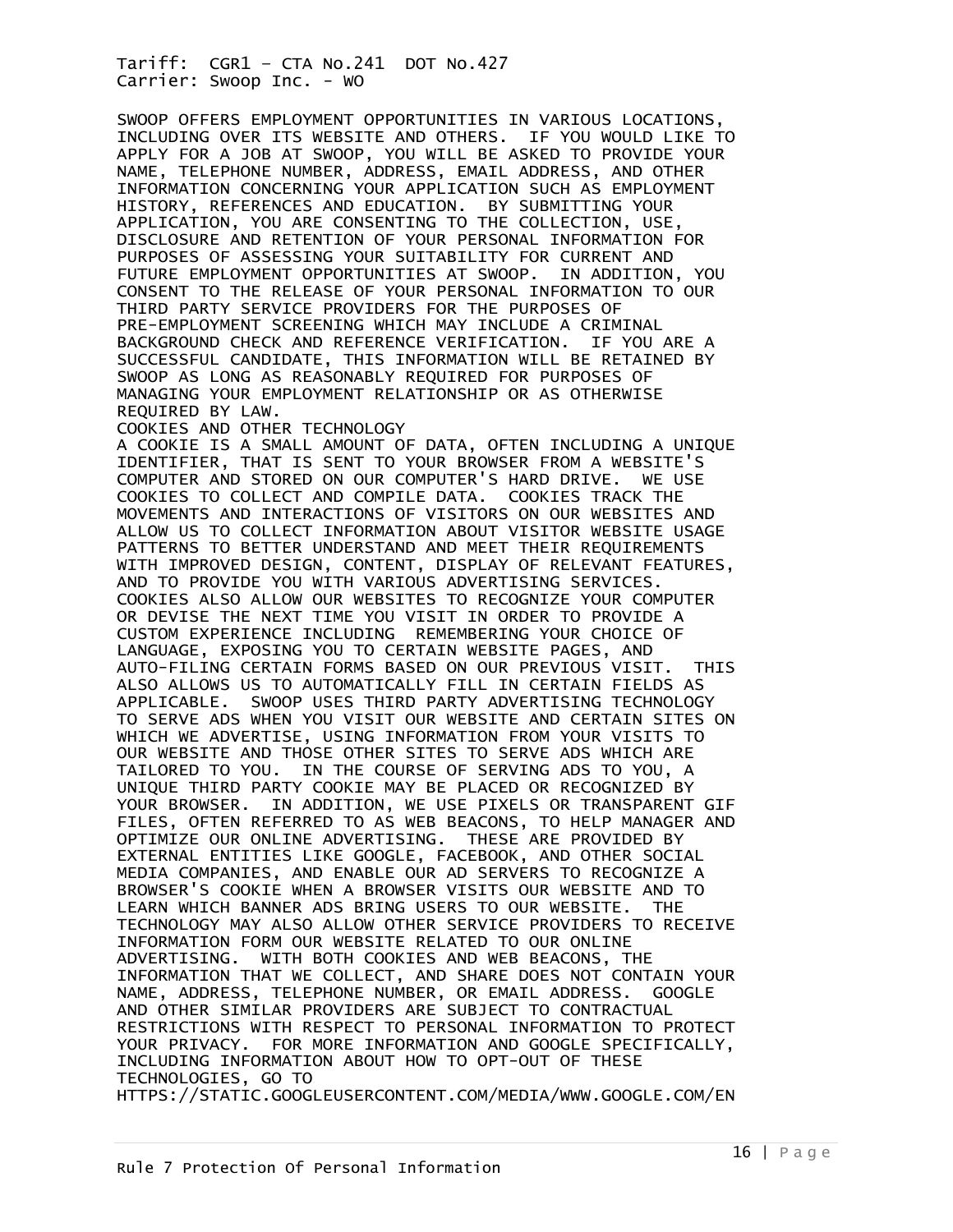//INTO/EN/POLICIES/PRIVACY/GOOGLE PRIVACY POLICY EN.PDF. ADDITIONALLY, YOU CAN OPT OUT OF SWOOP'S BEHAVIOURAL ONLINE ADVERTISING. TO OPT OUT OF ONLINE BEHAVIORAL ADVERTISING USING AD CHOICES, CLICK ON THE AD CHOICE ICON IN A BANNER AD. TO OPT OUT OF ONLINE BEHAVIORAL ADVERTISING ON FACEBOOK, CLICK THE OR ON THE TOP RIGHT CORNER OF A FACEBOOK AD AND SELECT WHY AM I SEEING THIS?. DISCLOSURE OF PERSONAL INFORMATION SWOOP DISCLOSES YOUR PERSONAL INFORMATION TO THIRD PARTIES AS REQUIRED TO PROCESS YOUR REQUEST FOR TRAVEL SERVICES, INCLUDING FLIGHTS, HOTEL AND CAR BOOKINGS, TO PROVIDE SERVICES TO YOU, DISPLAY RELEVANT ADVERTISING, AS REQUIRED BY APPLICABLE LAW, OR AS OTHERWISE SET OUT IN THIS POLICY, SWOOP IS CONTINUOUSLY SEEING WAYS IN WHICH TO BETTER SERVICE YOU. SWOOP MAY THEREFORE ALSO DISCLOSE PERSONAL INFORMATION CONCERNING YOU TO OTHER ORGANIZATIONS THAT MAY HAVE AFFILIATED PROGRAMS TO SWOOP OR OTHER OFFERS OF INTEREST TO YOU TO ALLOW THEM TO CONTACT YOU, BUT SWOOP WILL DO SO ONLY WITH YOUR CONSENT, WHICH YOU MAY WITHDRAW AT ANY TIME. PERSONAL INFORMATION PROVIDED BY YOU OR ON YOUR BEHALF TO BOOK FLIGHTS OR OTHER TRAVEL SERVICES WILL GENERALLY NOT BE PROVIDED TO ANYONE, INCLUDING A SPOUSE, FAMILY MEMBER, FRIEND OR CO-WORKER, WITHOUT YOUR CONSENT, OR AS REQUIRED BY LAW, OR AS OTHERWISE PROVIDED IN THIS PRIVACY POLICY. TO PROTECT YOUR PRIVACY RIGHTS AND PERSONAL INFORMATION, AND FOR SECURITY AND LEGAL PURPOSES, WE THEREFORE GENERALLY CANNOT DISCLOSE YOUR PERSONAL INFORMATION TO ANY INDIVIDUAL CONTACTING US AND CLAIMING EITHER TO BE A SPOUSE, FAMILY MEMBER, FRIEND, CO-WORKER OR OTHERWISE ENTITLED TO YOUR PERSONAL INFORMATION, OR CLAIMING TO HAVE YOUR CONSENT FOR US TO DO SO, UNLESS AND UNTIL WE HAVE VERIFIED WITH YOU THAT YOU DO IN FACT CONSENT TO OUR DISCLOSURE OF YOUR PERSONAL INFORMATION TO SUCH SPECIFIED INDIVIDUAL. THE EXCEPTIONS TO THIS ARE: WE WILL DISCLOSE YOUR PERSONAL INFORMATION ON A REASONABLE BASIS TO AN INDIVIDUAL WHO HAS BOOKED YOUR CURRENT FLIGHT OR OTHER TRAVEL SERVICE WHERE THAT INDIVIDUAL HAS ADEQUATELY IDENTIFIED THEMSELVES. WE WILL CONSIDER THAT, SINCE THEY PREVIOUSLY HAD YOUR CONSENT, EXPRESS OR IMPLIED, TO DEAL WITH US, YOUR CONSENT, EXPRESS OR IMPLIED TO DEAL WITH US, YOUR CONSENT CONTINUES. PLEASE SEE CORPORATE AND OTHER THIRD-PARTY BOOKINGS. WE MAY ALSO, WITH YOUR CONSENT, EXCHANGE YOUR PERSONAL INFORMATION, INCLUDING MEDICAL INFORMATION, WITH THIRD PARTY MEDICAL PERSONNEL IN SITUATIONS WHERE YOU, OR SOMEONE ON YOUR BEHALF, HAS REQUESTED SPECIAL ARRANGEMENTS RELATED TO MEDICAL CONDITIONS OR STATUS. PLEASE SEE SPECIAL NEEDS. WHERE AN INDIVIDUAL CONTACT US AND PROVIDES US WITH YOUR FULL NAME AND RESERVATION CODE GIVING US REASONABLE GROUNDS TO CONCLUDE THEY ARE CONTACTING US WITH OUR CONSENT, EXPRESS OR IMPLIED, WE WILL DISCLOSE FLIGHT INFORMATION TO THAT INDIVIDUAL FOR THE PURPOSES OF PERMITTING THAT INDIVIDUAL TO MEET YOUR FLIGHT OR BE AWARE OF DELAYS, AND OTHER SIMILAR INFORMATION. FLIGHT INFORMATION IS LIMITED TO FLIGHT NUMBER, FLIGHT TIMING INFORMATION, CONFIRMATION THAT YOU HAVE OR HAVE NOT BOARDED A FLIGHT, AND THE DEPARTURE AND ARRIVAL LOCATIONS OF YOUR JOURNEY WITH US. FLIGHT INFORMATION IS PROVIDED AS A SERVICE AND CONVENIENCE TO YOU TO PERMIT MEETING YOUR FLIGHT AND BEING AWARE OF ANY DELAYS OR FLIGHTS THAT ARE EARLY. WE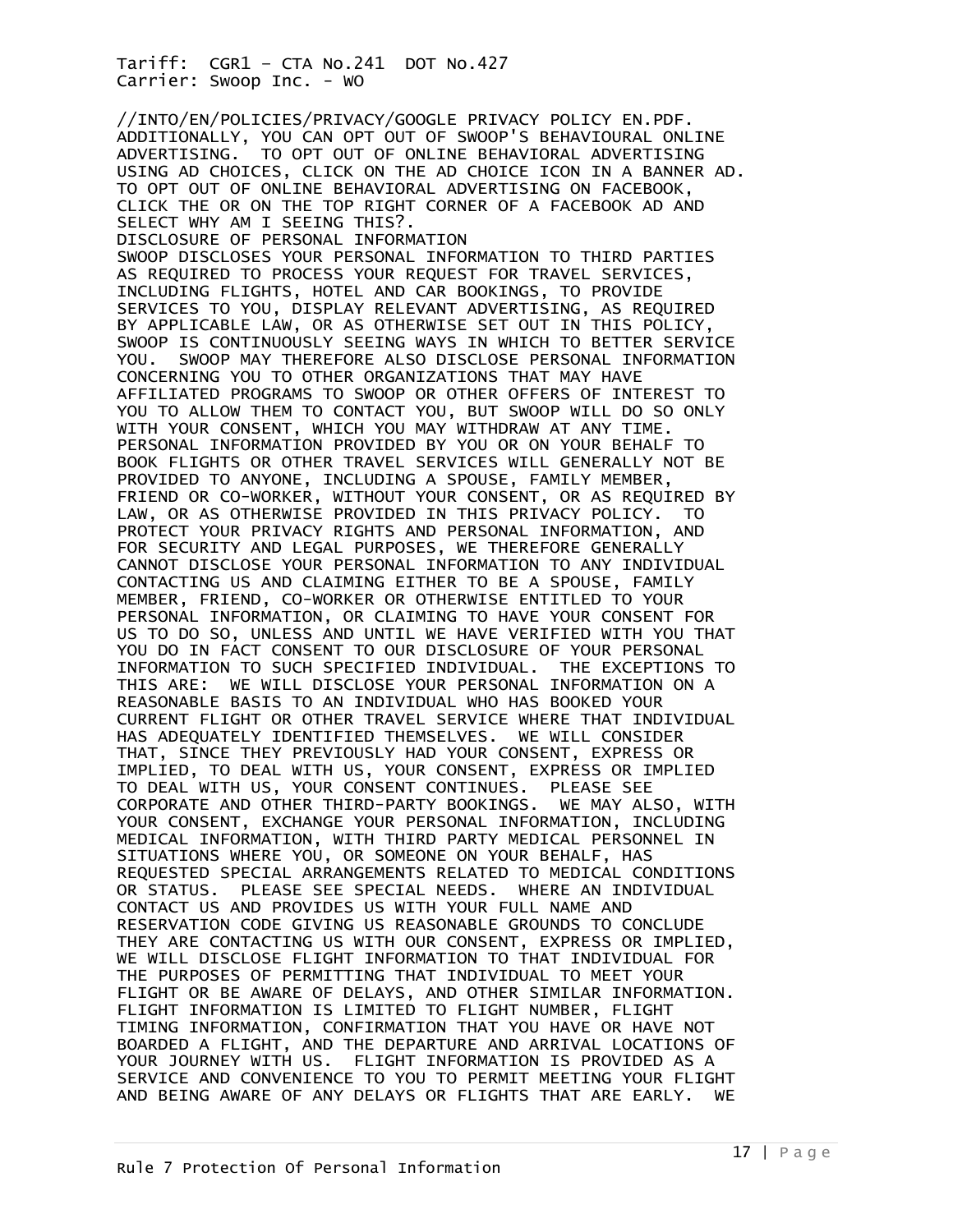WILL NOT PROVIDE OTHER PERSONAL INFORMATION SUCH AS HOME ADDRESS OR CONTACT INFORMATION TO OTHER INDIVIDUALS IN THESE CIRCUMSTANCES WITHOUT YOUR EXPRESS CONSENT. IF YOU DO NOT WISH INDIVIDUALS TO BE ABLE TO OBTAIN FLIGHT INFORMATION FROM US, YOU SHOULD NOT SHARE YOUR RESERVATION CODE WITH THEM. LIKEWISE, YOUR BOARDING PASS CONTAINS PERSONAL INFORMATION, AND SHOULD BE HANDLED AND DISPOSED OF IN THE SAME MANNER AS ANY OTHER PERSONAL INFORMATION YOU MAY HAVE IN YOUR POSSESSION. OTHERWISE, WE WILL CONCLUDE THAT, WHERE AN INDIVIDUAL HAS YOUR RESERVATION CODE REFERS TO THE CONFIRMATION NUMBER ASSIGNED BY SWOOP TO FOR A SPECIFIC FLIGHT. **SECURITY** SWOOP HAS IN PLACE SOPHISTICATED SECURITY MEASURES AND PROCEDURES TO ENSURE THAT YOUR PERSONAL INFORMATION IS PROTECTED FROM MISUSE AND FROM UNAUTHORIZED ACCESS. HOWEVER, NO DATA TRANSMISSION OVER THE INTERNET CAN BE GUARANTEED TO BE 100 PERCENT SECURE. WE CANNOT ENSURE THE SECURITY OF THE INFORMATION YOU TRANSMIT TO US OVER THE INTERNET. RETENTION OF INFORMATION RETENTION PERIODS PERSONAL INFORMATION COLLECTED BY SWOOP IS RETAINED FOR AS LONG AS IT IS REASONABLY REQUIRED FOR THE PURPOSES FOR WHICH IT WAS COLLECTED, OR AS REQUIRED BY LAW, FOLLOWING WHICH IT IS SECURELY DESTROYED OR MADE ANONYMOUS. IF YOU WITHDRAW YOUR CONSENT TO OUR RETAINING YOUR PERSONAL INFORMATION, WE WILL ADVISE YOU AS TO THE CONSEQUENCES, IF ANY, OF YOUR DOING SO. EXPIRY AND TERMINATION OF ACCOUNTS UNTIL YOUR CONSENT IS WITHDRAWN, IT IS OUR POLICY TO KEEP YOUR SWOOP ACCOUNT OPEN INDEFINITELY FOR YOUR CONVENIENCE IN THE EVENT YOU DECIDE TO ACCESS IT AGAIN, AND, IF YOU HAVE SIGNED UP FOR ELECTRONIC COMMUNICATION, TO CONTINUE SENDING YOU INFORMATION UNTIL YOU ADVISE US THAT YOU WISH TO NO LONGER RECEIVE IT. HOWEVER, WE DO RESERVE THE RIGHT TO TERMINATE ACCOUNTS AND DISTRIBUTION OF ELECTRONIC COMMUNICATION AT ANY TIME WITHOUT NOTICE. ACCESSING YOUR PERSONAL INFORMATION FEEL FREE TO CONTACT US IF YOU HAVE AN QUESTIONS OR CONCERNS ABOUT THIS POLICY OR THE ACCURACY AND COMPLETENESS OF ANY INFORMATION IN YOUR FILE, IF YOU WISH TO UPDATE ANY OF YOUR INFORMATION, IF YOU WOULD LIKE TO SEE A COPY OF THE INFORMATION WE HAVE ON FILE ABOUT YOU, OR AN ACCOUNT OF THE USE THAT HAS BEEN MADE OF YOUR INFORMATION. TO DO SO, SIMPLY CONTACT SWOOP TOLL-FREE AT 1-888-796-4540. WRITTEN INQUIRIES CAN BE DIRECTED TO SWOOP'S PRIVACY OFFICER VIA: - FAX: 1-844-212-5513 - EMAIL: PRIVACY@FLYSCOOP.COM - MAIL: 22 AERIAL PLACE NE, CALGARY, AB CANADA T2E 3J1 YOU MAY ALSO USE THE ABOVE INFORMATION TO WITHDRAW ANY CONSENT YOU HAVE PROVIDED, OR TO REGISTER A CONCERN OR COMPLAINT WITH US. IN ALL CASES, WE MAY REQUIRE THAT REQUESTS FOR INFORMATION OR WITHDRAWAL OF CONSENT BE RECEIVED BY US BY EMAIL, FAX, MAIL OR OTHERWISE IN WRITTEN FORM. WE WILL ALSO REQUIRE THAT YOU PROVIDE SUFFICIENT INFORMATION TO ALLOW US TO LOCATE YOUR INFORMATION TO DEAL WITH YOUR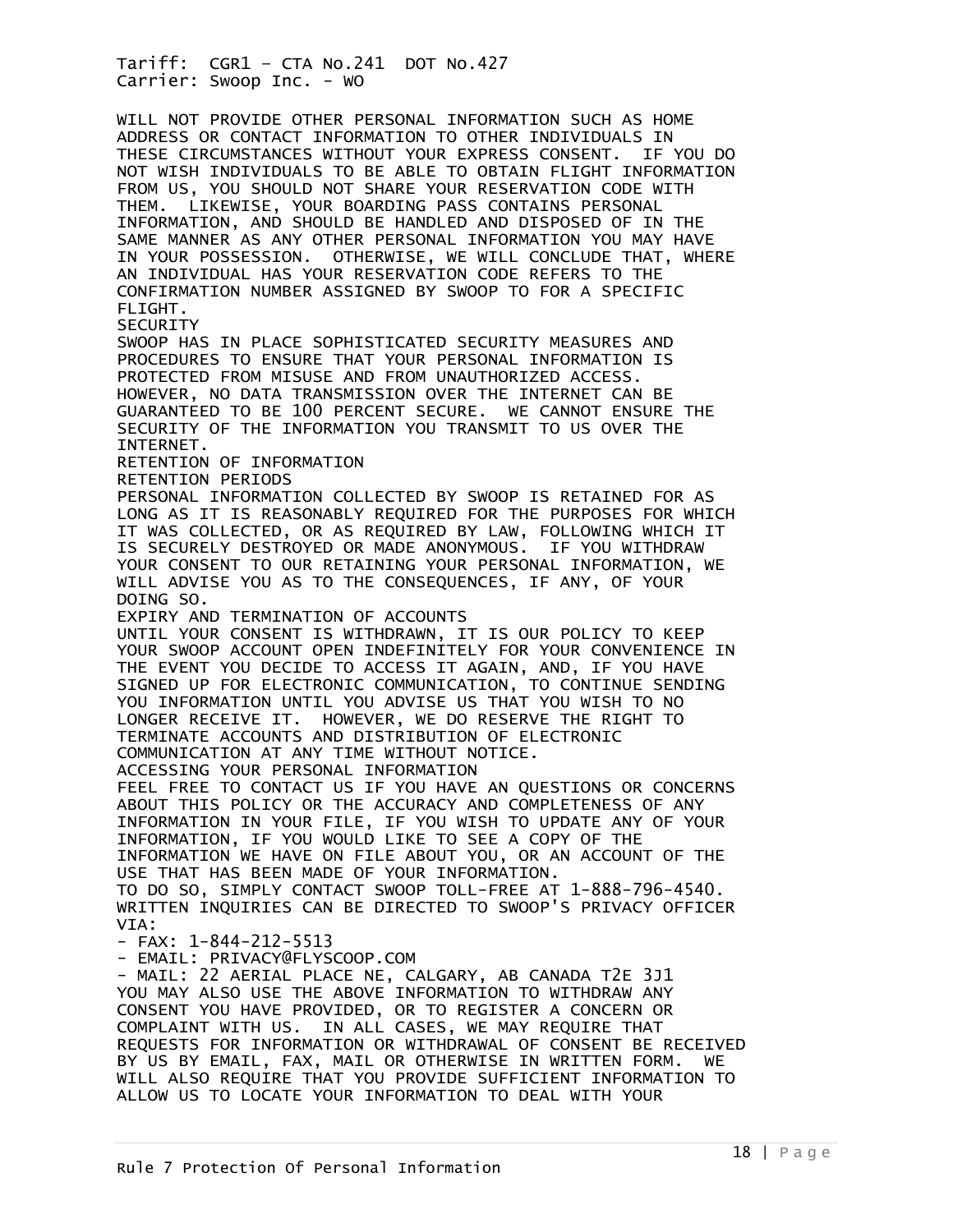REQUEST. RESPONDING TO YOU ALL REQUESTS FOR ACCESS TO YOUR PERSONAL INFORMATION AND COMPLAINTS MUST BE PROVIDED IN WRITING AND OUR RESPONSE WILL BE SUBJECT TO VERIFYING YOUR IDENTITY BEFORE REPLYING. IT IS OUR POLICY TO RESPOND TO ALL INQUIRIES, REQUESTS FOR ACCESS TO PERSONAL INFORMATION AND CONCERNS OR COMPLAINTS WITHIN 30 DAYS OF OUR RECEIVING THEM UNLESS OTHERWISE ALLOWED OR REQUIRED BY LAW. IF WE CANNOT FULLY RESPOND WITHIN 30 DAYS, WE WILL STILL ADVISE YOU OF THAT WITHIN 30 DAYS. HOWEVER, WE CANNOT GIVE YOU ACCESS TO PERSONAL INFORMATION THAT WE DO NOT HAVE, OR THAT WOULD DISCLOSE PERSONAL INFORMATION CONCERNING ANOTHER INDIVIDUAL WITHOUT THEIR CONSENT, OR THAT WE OTHERWISE CANNOT DISCLOSE UNDER APPLICABLE LAW. THERE ARE LEGAL RESTRICTIONS IN CERTAIN CASES WHERE WE ARE PROHIBITED FORM PROVIDING YOU WITH CERTAIN INFORMATION. WE RESERVE THE RIGHT, TO REFUSE TO PROVIDE ACCESS TO INFORMATION WHERE WE ARE NOT LEGALLY REQUIRED TO DO SO, IN WHICH CASE WE WILL ADVISE YOU OF THE REASONS FOR DOING SO, AND OF THE NAME OF A PERSON WHO CAN ANSWER ANY QUESTIONS YOU MAY HAVE.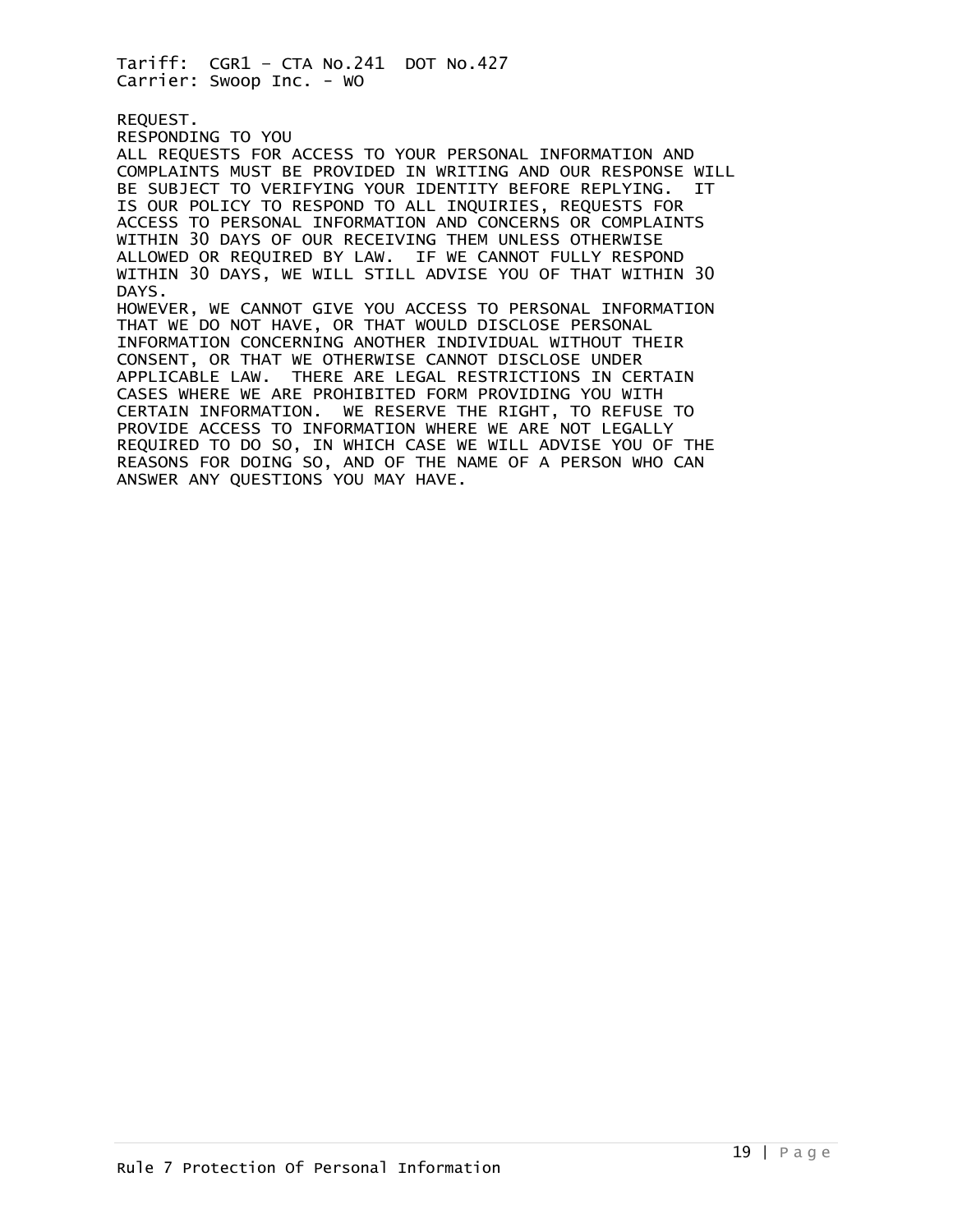<span id="page-19-0"></span>Rule 10 Application Of Fares And Fees, Charges Or Surcharges†

- A) GENERAL APPLICABLE FARES ARE THOSE PUBLISHED BY OR ON BEHALF OF THE CARRIER OR, IF NOT PUBLISHED, CONSTRUCTED IN ACCORDANCE WITH THE CARRIER'S TARIFF. FARES AND CHARGES WILL APPLY ONLY TO AIR TRANSPORTATION BETWEEN THE POINTS NAMED ON THE TICKET. GROUND TRANSFER SERVICES, UNLESS OTHERWISE SPECIFIED IN RULE 85, GROUND TRANSFER SERVICES, WILL BE ARRANGED BY THE PASSENGER AND AT HIS/HER OWN EXPENSE AND ARE NOT SUBJECT TO THE TERMS OF THIS TARIFF.
- (B) FARES AND CHARGES IN EFFECT
	- (1) SUBJECT TO GOVERNMENT REQUIREMENTS AND THIS TARIFF: (A) APPLICABLE TO TRANSPORTATION WHICH ORIGINATES IN CANADA OR WHICH ORIGINATES IN THE UNITED STATES FOR TRAVEL BETWEEN CANADA AND THE UNITED STATES: THE APPLICABLE FARE IS THE FARE IN EFFECT ON THE DATE WHICH THE TICKET IS ISSUED. NO INCREASE IN FARES AND CHARGES WILL BE COLLECTED OR MORE RESTRICTIVE CONDITIONS OF CARRIAGE (INCLUDING THOSE RELATED TO BAGGAGE) APPLIED IN THE EVENT THAT AN INCREASE IN FARES AND CHARGES OCCURS OR MORE RESTRICTIVE CONDITIONS ARE IMPOSED BETWEEN THE DATE OF TICKET ISSUANCE AND THE DATE OF TRAVEL, PROVIDED:
		- (I) THE TICKET IS ISSUED WITH CONFIRMED RESERVATIONS FROM A POINT OF ORIGIN IN CANADA OR THE UNITED STATES AT FARES AND CHARGES APPLICABLE ON THE DATE OF TICKET ISSUANCE FOR THE DATE OF COMMENCEMENT OF TRAVEL; AND,
		- (II) THE CONFIRMED TICKETED RESERVATIONS ARE NOT CHANGED AT THE PASSENGER'S REQUEST. SHOULD THE PASSENGER REQUEST A CHANGE TO THE TICKETED RESERVATIONS THEN THE PASSENGER WILL BE OBLIGED TO PAY THE DIFFERENCE IN THE FARES OR BE SUBJECT TO THE MORE RESTRICTIVE CONDITIONS IMPOSED AS A RESULT OF THE CHANGE; AND
		- (III) SALE OCCURS, AND THE TICKET IS ISSUED IN CANADA OR THE UNITED STATES.

 IF, AFTER A TICKET HAS BEEN ISSUED, A DECREASE IN FARES AND CHARGES APPLICABLE TO THE TRANSPORTATION COVERED BY THE TICKET BECOMES EFFECTIVE, NO REFUND IN WHOLE OR IN PART OF THE ORIGINAL FARE WILL BE PERMITTED UNLESS OTHERWISE SPECIFIED IN THE APPLICABLE FARE RULE ASSOCIATED WITH THE FARE.

 (B) APPLICABLE TO ALL OTHER TRANSPORTATION NOT OUTLINES IN  $(1)(A)$  ABOVE:

<sup>†</sup> Tracked changes applicable to/from Canada and annotated throughout the entirety of Rule 10 are effective December 31, 2021 pursuant to Order No. 2021- A-3 of the CTA.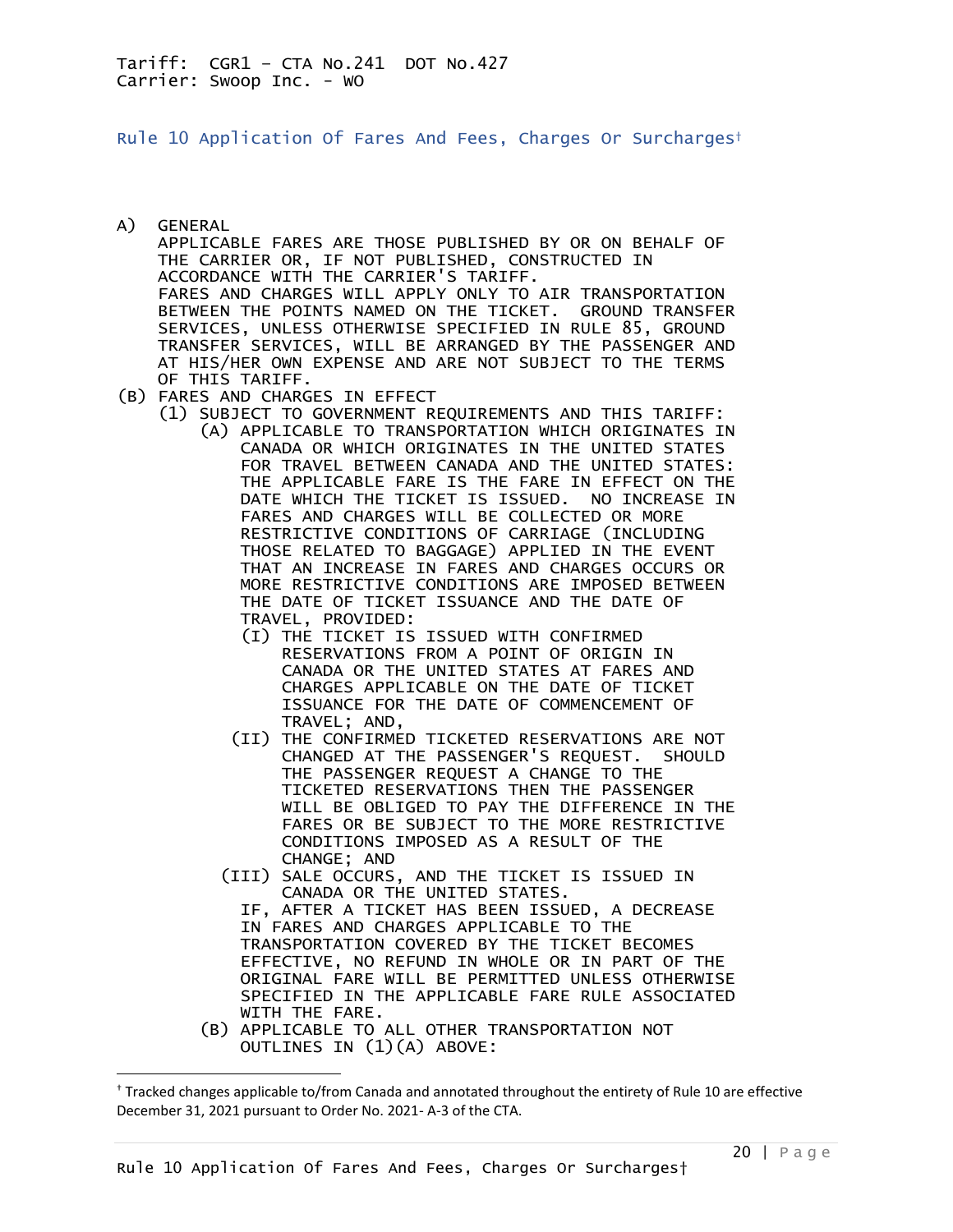THE APPLICABLE FARE IS THE FARE IN EFFECT ON THE DATE OF COMMENCEMENT OF THE CARRIAGE AS INDICATED FOR THE FIRST FLIGHT SEGMENT OF A TICKET.

 IF, AFTER A TICKET HAS BEEN ISSUED AND BEFORE ANY PORTION OF THE TICKET HAS BEEN USED, AN INCREASE OR DECREASE IN THE FARES OR CHARGES APPLICABLE TO THE TRANSPORTATION COVERED BY THE TICKETS BECOMES EFFECTIVE, THE FULL AMOUNT OF SUCH INCREASE OR DECREASE WILL BE COLLECTED FROM, OR REFUNDED TO, THE PASSENGER AS THE CASE MAY BE.

 WHEN THE AMOUNT COLLECTED IS NOT THE APPLICABLE FARE, THE DIFFERENCE SHALL BE PAID BY THE PASSENGER OR, AS THE CASE MAY BE, REFUNDED BY THE CARRIER, IN ACCORDANCE WITH THIS TARIFF.

- (C) ROUTING UNLESS OTHERWISE PROVIDED IN THE CARRIER'S TARIFF, FARES APPLY ONLY TO THEIR ASSOCIATED ROUTING. IF THERE IS MORE THAN ONE ROUTING ASSOCIATED WITH A FARE, THE PASSENGER, PRIOR TO THEIR TICKET BEING ISSUED, MAY SPECIFY THE ROUTING THEY PREFER. IF NO ROUTING IS SPECIFIED, THE CARRIER MAY DETERMINE THE ROUTING (SEE RULE 50, ROUTINGS).
- (D) TAXES AND CHARGES

 ANY TAX OR CHARGE IMPOSED BY GOVERNMENT OR OTHER AUTHORITY, OR BY THE OPERATOR OF AN AIRPORT, IN RESPECT OF A PASSENGER OR THE USE BY A PASSENGER OF ANY SERVICES OR FACILITIES WILL BE IN ADDITION TO THE PUBLISHED FARES AND CHARGES AND WILL BE PAYABLE BY THE PASSENGER, EXCEPT OTHERWISE PROVIDED IN THE CARRIER'S TARIFF. (SEE RULE 15, TAXES).

- (E) CURRENCY OF FARES
	- (1) ALL FARES AND CHARGES ARE STATED IN CANADIAN DOLLARS FOR TRAVEL COMMENCING IN CANADA.
	- (2) ALL FARES AND CHARGES ARE STATED IN CANADIAN DOLLARS FOR TRAVEL COMMENCING IN THE UNITED STATES, SWOOP HAS INTENT TO DISPLAY FARES AND FEES IN US DOLLARS AS SOON AS POSSIBLE.
- (F) APPR SURCHARGE

THE AIR PASSENGER PROTECTION REGULATION SURCHARGE ("SURCHARGE") WILL BE IN EFFECT FOR ALL TRAVELLERS CHARGED A FARE TO OCCUPY SEATS ON SEGMENTS ON OR AFTER JANUARY 2, 2020.

(1) THE SURCHARGE WILL BE COLLECTED AT POINT OF SALE AND WILL APPLY TO ALL TRAVELLERS ON A PER TRAVELLER BASIS, IN ADDITION TO OTHER RELEVANT CHARGES UNDER THE AIR TRANSPORTATION CONTRACT. (2) FOR BOOKINGS PRIOR TO JANUARY 1, 2022, THE AMOUNT OF \$2.95 CAD / USD PER SEGMENT WILL BE SHOWN FOR ALL TRAVELLERS AS A SEPARATE LINE ITEM AS AN AIR TRANSPORTATION CHARGE. FOR BOOKINGS JANUARY 1, 2022 AND BEYOND, THE AMOUNT OF \$2.95 CAD / USD PER SEGMENT WILL BE SHOWN FOR ALL TRAVELLERS AS A SEPARATE LINE ITEM AS AN AIR TRANSPORTATION CHARGE. THE CURRENCY CHARGED TO THE TRAVELLER WILL BE THE SAME AS THE CURRENCY OF THE FARE PAID. (3) THE SURCHARGE WILL BE NON-REFUNDABLE FOR ALL NON-REFUNDABLE TICKETS.

(4) THE SURCHARGE WILL NOT APPLY TO TRAVELLERS WHO: ARE INFANTS THAT WILL NOT OCCUPY SEATS, OR ARE NOT CHARGED A FARE TO TRAVEL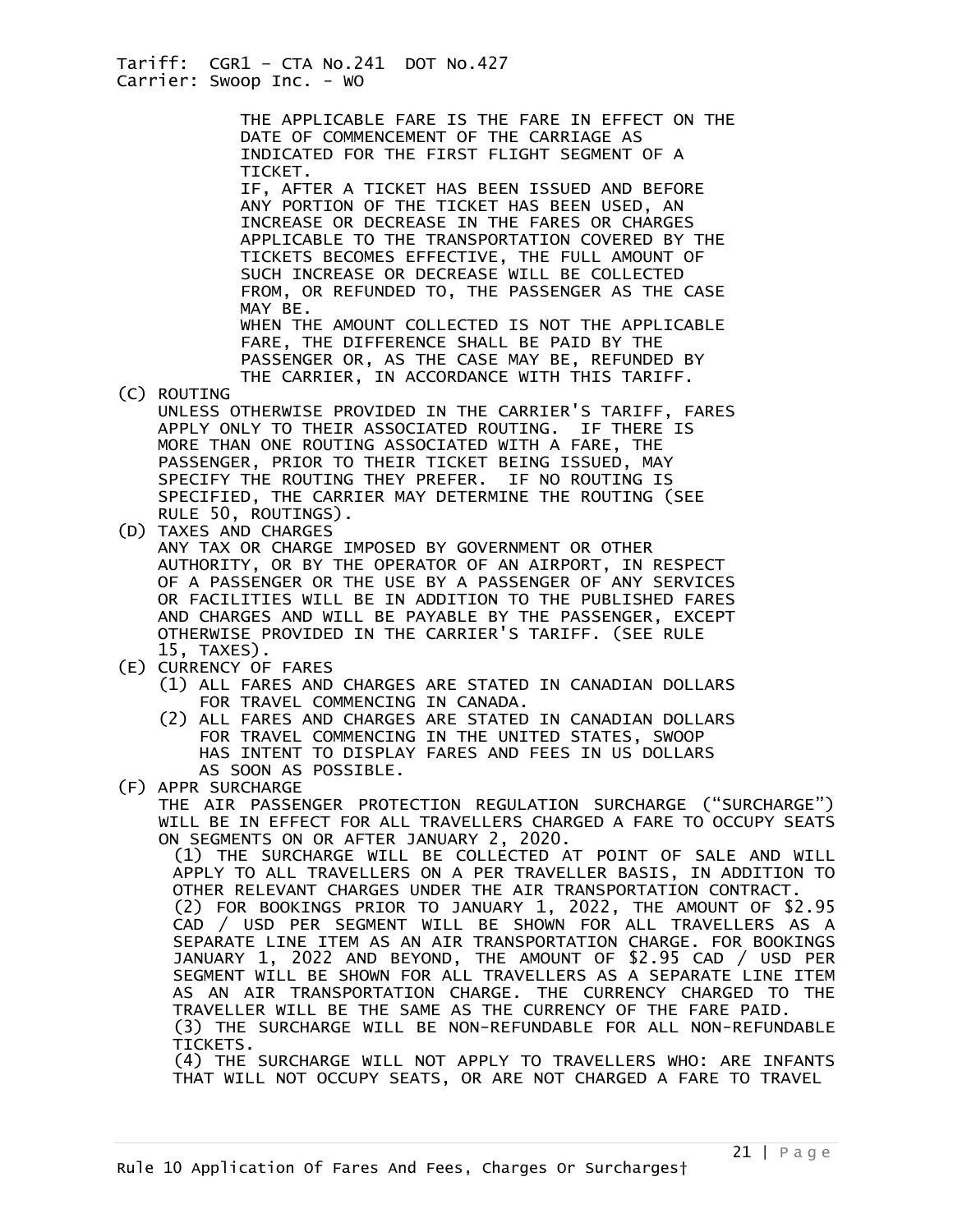> (5) THE SURCHARGE WILL BE INCLUDED IN PRICES ADVERTISED TO CONSUMERS. (6) THE SURCHARGE WILL EXPIRE ON DECEMBER 31, 2022 AND WILL BE RE-ASSESSED ON AN ANNUAL BASIS.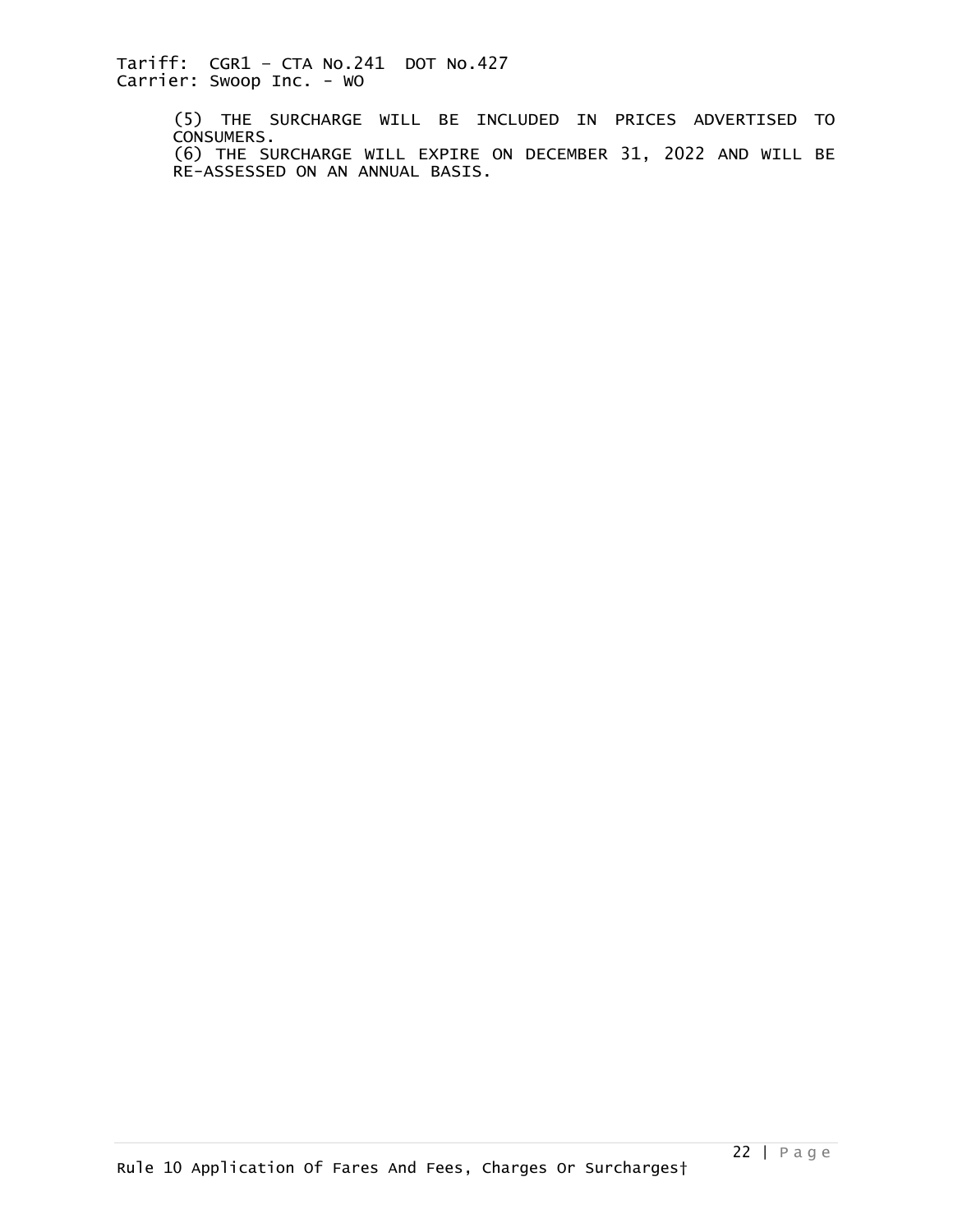<span id="page-22-0"></span>Rule 11 Special Ancillary Products

SPECIAL ANCILLARY PRODUCTS ARE SWOOP PRODUCTS SOLD AT AN ADDITIONAL RATE IN ADDITION TO THE BASE FARE. PURCHASE IS OPTIONAL AND ALL TERMS AND CONDITIONS ARE ALSO AVAILABLE VIA FLYSWOOP.COM. CURRENT OFFERINGS INCLUDE:

- (A) FLEXIBLE CHARGE MODIFLY
	- (1) THE OPTION TO PURCHASE AT INITIAL BOOKING A FLEXIBLE CHANGE PRODUCT THAT PROVIDES THE OPPORTUNITY TO MAKE A ONE-TIME CHANGE TO THE DEPARTURE TIME (INCLUDING SAME-DATE OR ALTERNATE DATE) OR RETURN TIME (INCLUDING SAME -DATE OR ALTERNATE DATE) OF A DIRECTIONAL BOOKING UNDER THE FOLLOWING CONDITIONS:
		- (A) AVAILABLE FOR PURCHASE ONLY AT INITIAL BOOKING:
		- (B) ONLY AVAILABLE FOR PURCHASE UP TO 14 DAYS BEFORE DEPARTURE;
		- (C) MUST BE REDEEMED NOT LESS THAN 24 HOURS BEFORE SEGMENT DEPARTURE;
		- (D) CHANGE IS AVAILABLE FOR FLIGHT(S) OF THE SAME ORIGIN AND DESTINATION POINTS ONLY. MODIFLY DOES NOT ENTITLE THE TRAVELLER TO CHANGE THEIR ITINERARY ORIGIN OR DESTINATION, ONLY THE INTENDED TIME(S) OR DATE(S) OF TRAVEL BETWEEN THE SAME CITY PAIR.
		- (E) DIFFERENCE IN FARE DUE AT TIME OF CHANGE;
		- (F) REDUCTION IN FARE IS FORFEIT;
		- (G) EXTRA ANCILLARY PRODUCT(S), SERVICE(S) AND/OR PRIVILEGE(S) PURCHASED PRIOR TO THE USE OF FLEXIBLE CHANGE CARRY OVER TO THE NEW FLIGHT.
		- (H) FOR A FEE OF \$4.99 29.99 CAD PER SEGMENT PER PERSON;
		- (I) NO ADDITIONAL FEE AT TIME OF FLEXIBLE CHANGE;
		- (J) MUST BE PURCHASED FOR ALL PASSENGERS ON RESERVATION;
		- (K) PURCHASE OF FLEXIBLE CHANGE PRODUCT IS NON-REFUNDABLE.
		- (L) WHERE ALTERNATE FLIGHT IS AVAILABLE SWOOP RESERVES THE RIGHT TO SUBSTITUTE OR CREDIT AT ITS DISCRETION A LIKE FOR LIKE EXTRA ANCILLARY PRODUCT, SERVICE AND PRIVILEGE IF AN IDENTICAL SELECTION IS NOT AVAILABLE OR IS SOLD OUT ON THE NEW FLIGHT SEGMENT.
- (M) IN THE EVENT OF NON-DELIVERY OF MODIFLY SERVICES WITHIN SWOOP'S CONTROL, SWOOP WILL REFUND THE MODIFLY FEE TO ORIGINAL FORM OF PAYMENT UPON REQUEST WITHIN 90 DAYS OF NON-DELIVERY AFTER WHICH NO REFUND WILL BE FORFEITED.
	- (n) ModiFly is not available on Swoop Getaways bookings.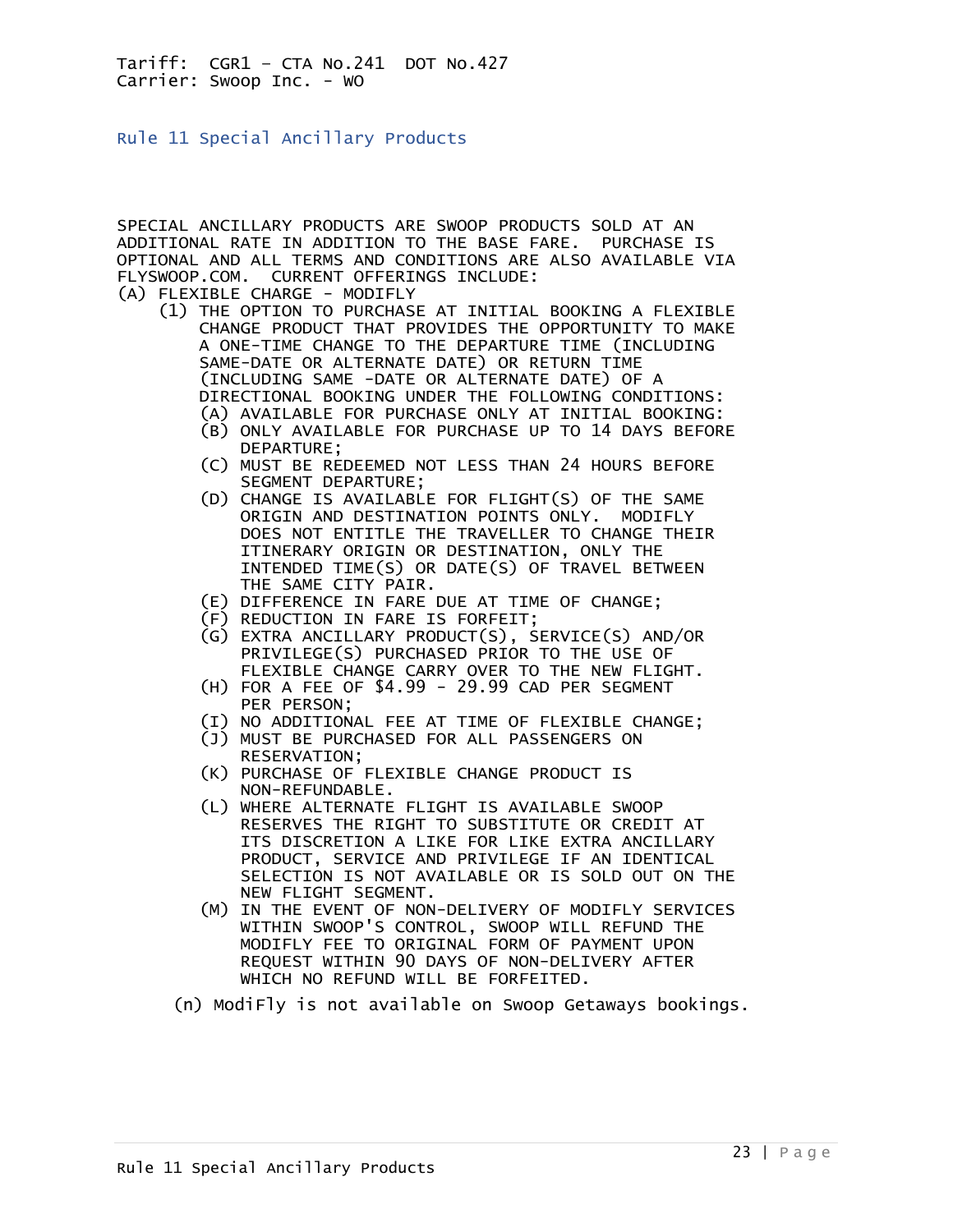<span id="page-23-0"></span>Rule 15 Taxes

- (A) TAXES IMPOSED BY GOVERNMENTS ARE PAYABLE BY THE PASSENGER AND ARE IN ADDITION TO THE PUBLISHED OR CONSTRUCTED FARE.
- (B) AT THE TIME OF THE TICKET PURCHASE, THE PASSENGER WILL BE ADVISED BY THE CARRIER OF ALL THE TAXES APPEARING ON THE TICKET.
- (C) TAXES WILL BE SHOWN SEPARATELY ON THE TICKET.
- (D) THE CONDITIONS UNDER WHICH TAXES ARE IMPOSED, COLLECTED OR REFUNDED ARE ESTABLISHED BY THE TAXING AUTHORITY (DOMESTIC OR FOREIGN) AND IN ALL CASES WHERE A TICKET IS USED, WILL BE RESPECTED. AS A RESULT, THE CARRIER WILL EITHER COLLECT NEW OR HIGHER AMOUNTS OR REFUND ALL OR A PORTION OF THE TAX PAID BASED ON THE CONDITIONS IMPOSED BY THE TAXING AUTHORITY.
- (E) WHEN A TICKET IS PURCHASED BUT NOT USED, NOT USED IN SEQUENCE OF THE PURCHASED ITINERARY, IS FORFEITED OR OTHERWISE MADE VOID THROUGH MISSED CHECK-IN, MISSED BOARDING, DENIED BOARDING AS PER RULE 105(B)(2) FOR PROHIBITED CONDUCT, THE TAXES WILL NO LONGER BE REFUNDABLE AND ARE ENTIRELY FORFEIT.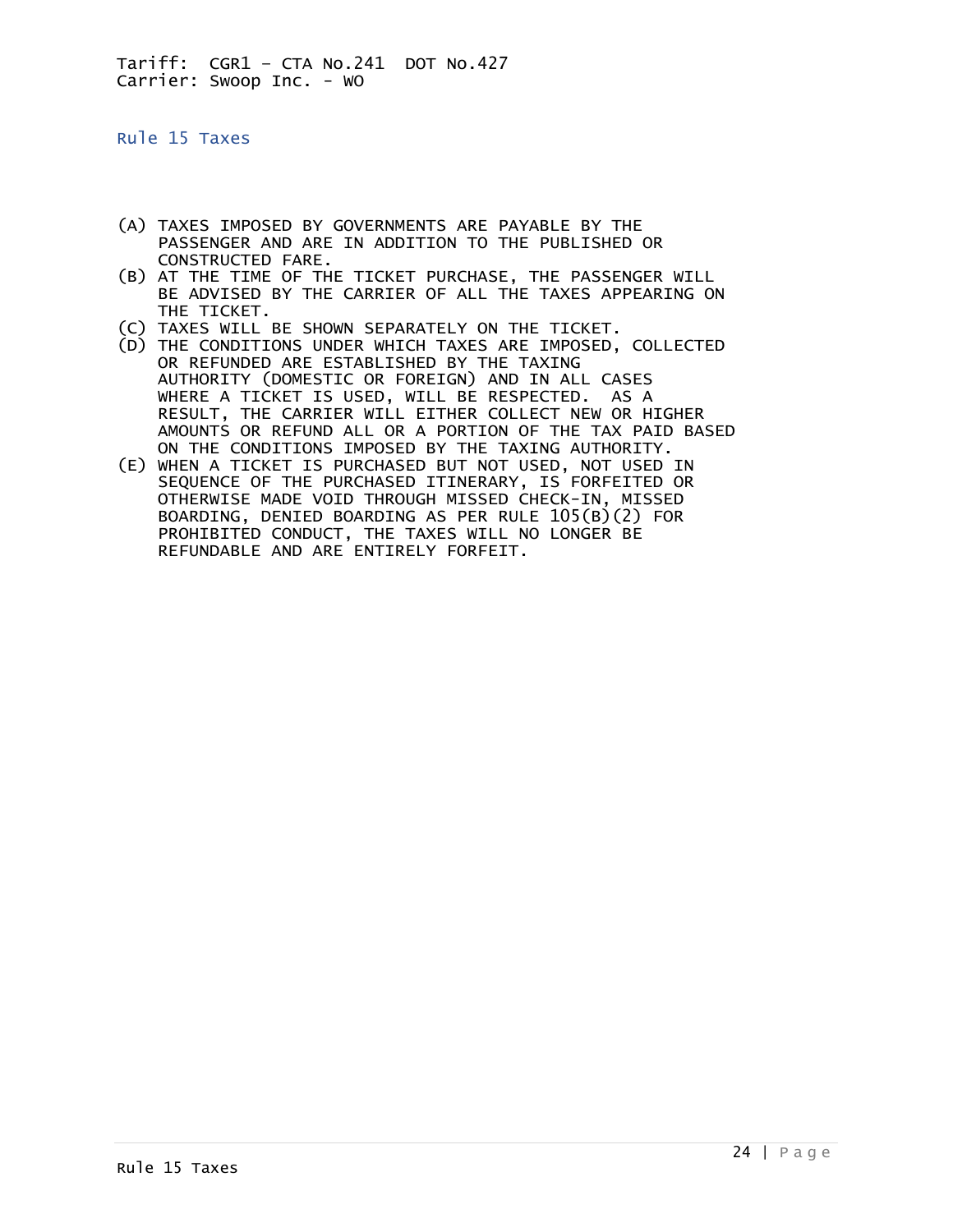<span id="page-24-0"></span>Rule 20 Methods Of Payment

(A) GENERAL

 THE FOLLOWING IS A LIST OF PAYMENT OPTIONS ACCEPTED BY THE CARRIER FOR THE PAYMENT OF TICKETS AND SERVICES OFFERED BY THE CARRIER:

- (1) CREDIT CARD
	- (A) FLYSWOOP.COM VISA, MASTERCARD, AMERICAN EXPRESS, DINERS CLUB, DISCOVER, VISA DEBIT
	- (B) CONTRACT CENTRE VISA, MASTERCARD, AMERICAN EXPRESS, DINERS CLUB, DISCOVER, VISA DEBIT
	- (C) AIRPORT VISA, MASTERCARD, AMERICAN EXPRESS, DINERS CLUB, DISCOVER, VISA DEBIT
	- (D) ONBOARD OUR AIRCRAFT VISA, MASTERCARD, AMERICAN EXPRESS, DINERS CLUB, DISCOVER
- (2) BANK DEBIT CARD, WHERE FACILITIES PERMIT
- $(3)$  SWOOP CREDIT
- (4) SWOOP VOUCHERS
- (B) FOLLOWING FORMS OF PAYMENT ARE NOT ACCEPTED:
	- (1) CASH
	- (2) CHECKS
	- (3) BANK DRAFTS
	- (4) MCO MISCELLANEOUS CHARGE ORDER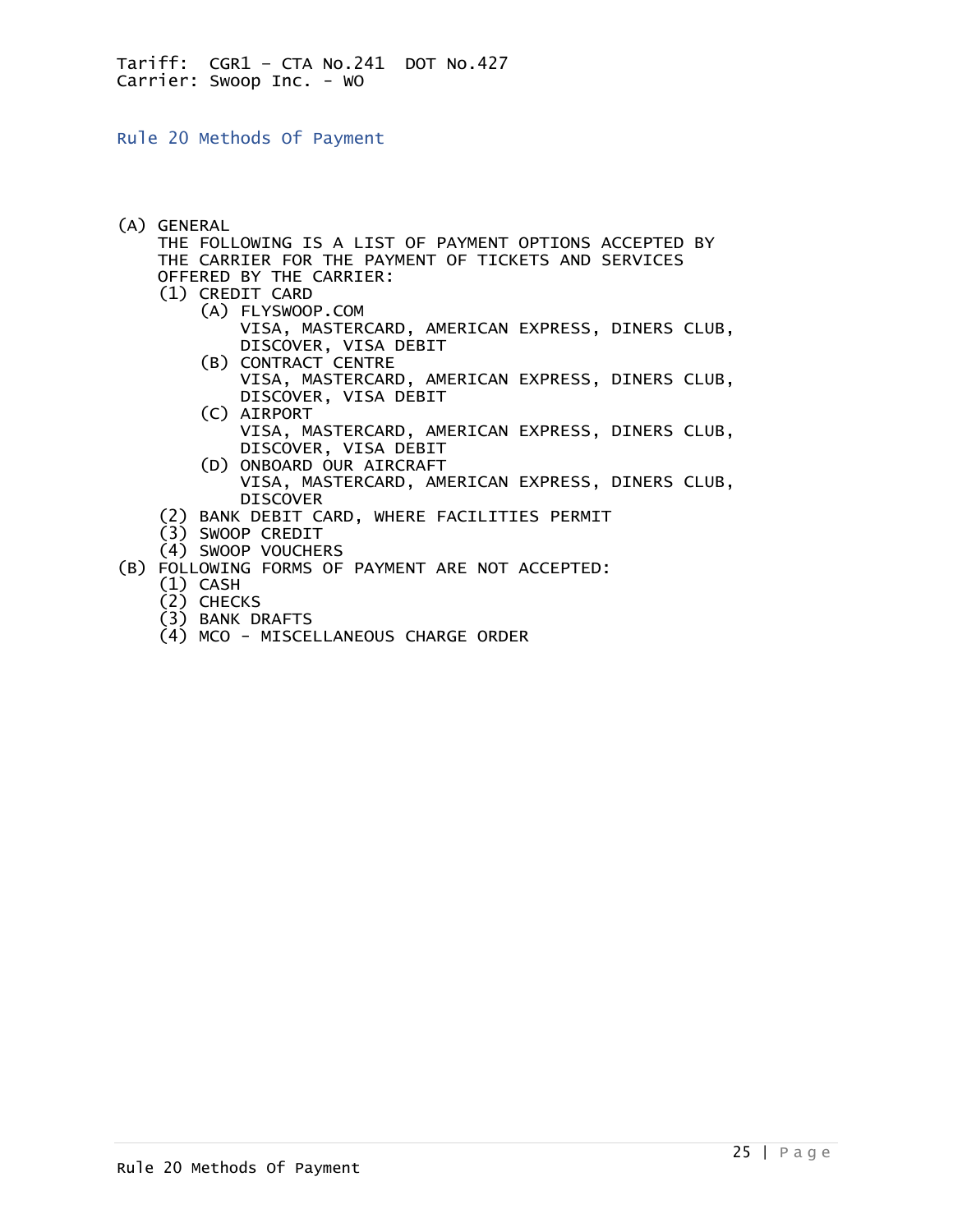<span id="page-25-0"></span>Rule 25 Currency of Payment

GENERAL

(A) General

1. Currency provisions are subject to government regulations and applicable foreign exchange regulations.

2. When travel commences in Canada, payment for any fare, rate or charge collected under the Air Transportation Contract will be in Canadian dollars at the Canadian dollar amount, or its equivalent in other currencies, as established by Rule 25(B) of the Tariff.

3. When travel commences in the United States, any fare, rate or charge collected under the Air Transportation Contract will be in U.S. dollars with the Canadian dollar amount converted to U.S. dollars at the Bankers' Buying Rate of Exchange or its equivalent in other currencies, as established by Rule 25(B) of the Tariff.

(B) Multi-Currency Pricing

1. If a payment currency is selected by the purchaser that differs from the currency used by the Carrier for the published fare, rate or charge that was initially offered by the Carrier, as detailed in rule 25(A)2, the Bankers' Buying Rate of Exchange will be applied to that published amount based on the currency of choice and a 4% nonrefundable margin will be applied in addition to the Bankers' Buying Rate of Exchange.

2. The resulting exchange rate established, including the 4% nonrefundable margin, will be clearly detailed on the payment page.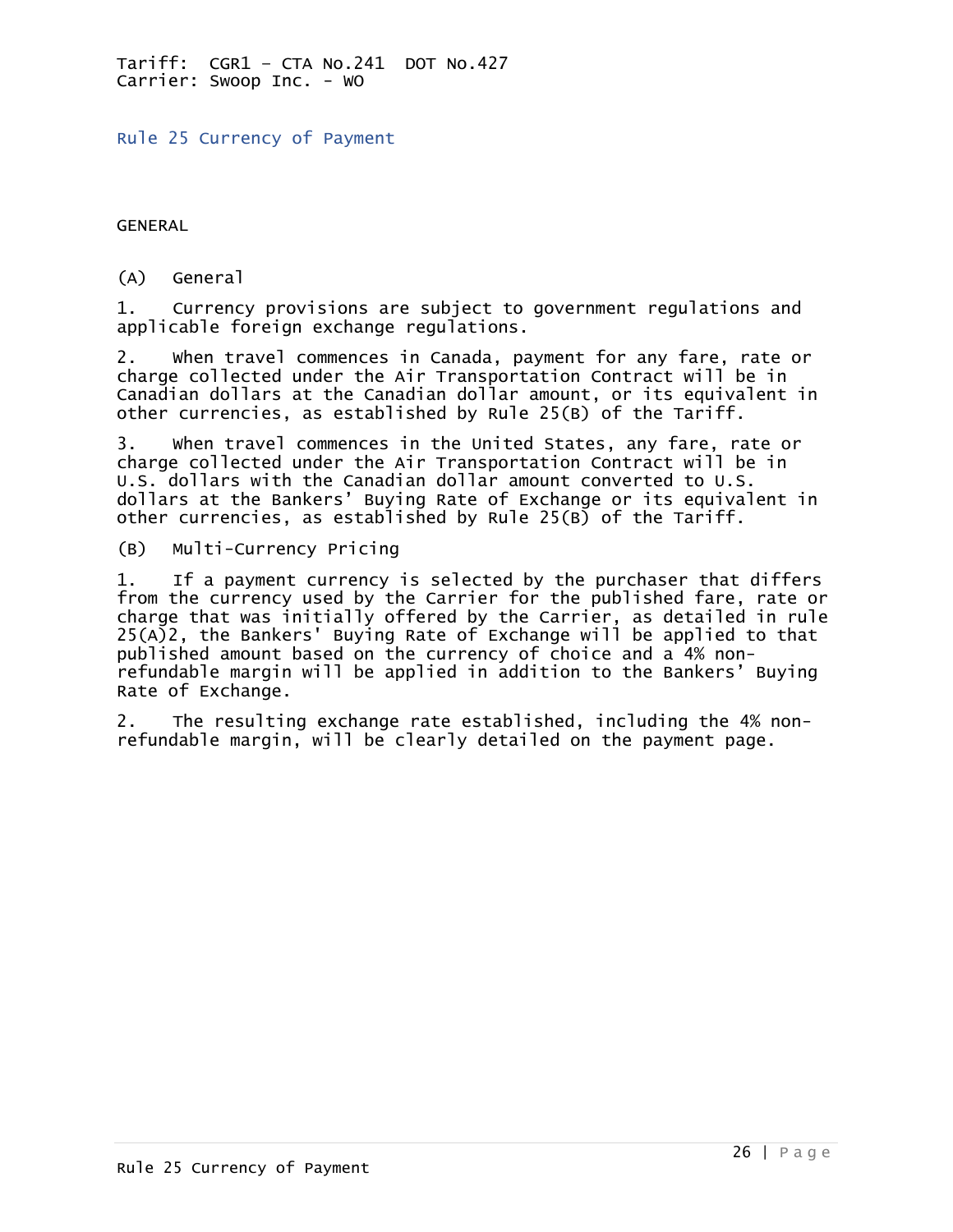<span id="page-26-0"></span>Rule 30 Class Of Service

## ECONOMY CLASS OR CLASS Y

- (A) THE ECONOMY CLASS/TOURIST CLASS SECTION WILL BE LOCATED IN THE AREA OF THE AIRCRAFT DESIGNATED BY THE CARRIER AS ECONOMY CLASS.
- (B) ALL SWOOP PASSENGERS ARE SEATED IN AN ECONOMY CLASS SECTION AND WILL BE PROVIDED ECONOMY CLASS SERVICE.
- (C) ECONOMY CLASS SERVICES WILL CONSIST OF:
	- (1) STANDARD FARE THE STANDARD FARE INCLUDES A RANDOMLY ASSIGNED SEAT AND ONE PERSONAL ITEM.
	- (2) OPTIONAL ANCILLARY FEES ARE APPLICABLE FOR THE FOLLOWING:
		- (A) CHECKED BAGGAGE;
		- (B) CARRY-ON BAGGAGE;
		- (C) SEAT SELECTION;
		- (D) FOOD AND BEVERAGE;
		- (E) THIRD-PARTY PRODUCTS, ANCILLARIES AND PRIVILEGES;
		- (F) ADDITIONAL PRODUCTS, SERVICES AND PRIVILEGES INCLUDE BUT NOT EXCLUSIVE TO:
			- (I) FLEXIBLE CHANGE
			- (II) FLEXIBLE CANCEL
			- (III) PRIORITY BOARDING
			- (IV) BUNDLED OPTIONS OFFERING ONE OR MORE OF THE ABOVE.
				- (V) GROUP BOOKINGS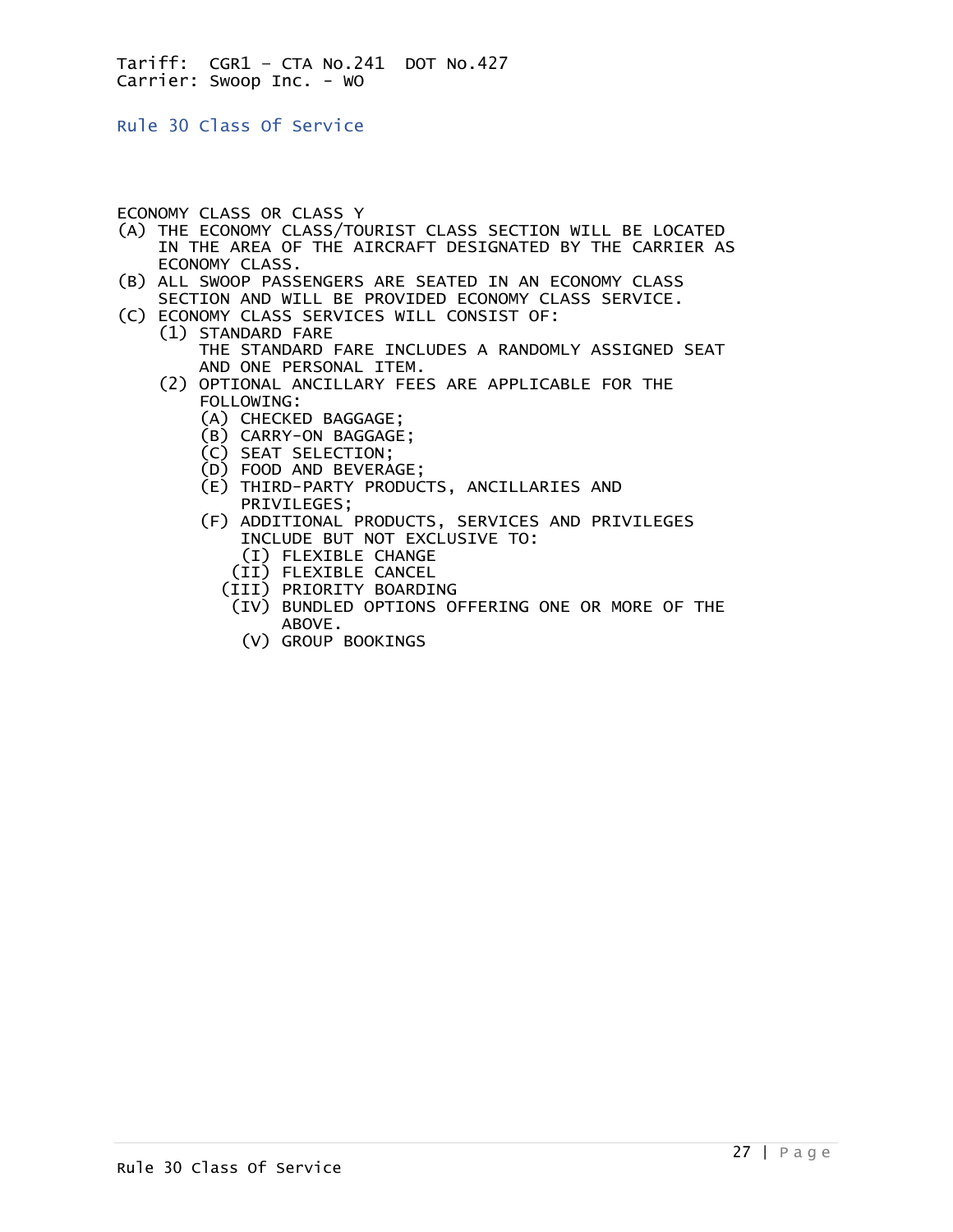<span id="page-27-0"></span>Rule 35 Capacity Limitations

GENERAL

A RESERVATION FOR SPACE ON A GIVEN FLIGHT IS VALID ONLY WHEN THE AVAILABILITY AND ALLOCATION OF THAT SPACE IS CONFIRMED BY THE CARRIER AND THE PASSENGER HAS PAID THE APPROPRIATE FARE AND A TICKET HAS BEEN ISSUED FOR THAT SPACE. ON ANY GIVEN FLIGHT, THE CARRIER MAY LIMIT THE NUMBER OF PASSENGERS CARRIED AT ANY GIVEN FARE. ALL FARES WILL NOT NECESSARILY BE AVAILABLE ON ALL FLIGHTS. THE NUMBER OF SEATS WHICH THE CARRIER SHALL MAKE AVAILABLE ON A GIVEN FLIGHT WILL BE DETERMINED BY THE CARRIER'S BEST JUDGMENT AS TO THE ANTICIPATED TOTAL NUMBER OF PASSENGERS ON EACH FLIGHT.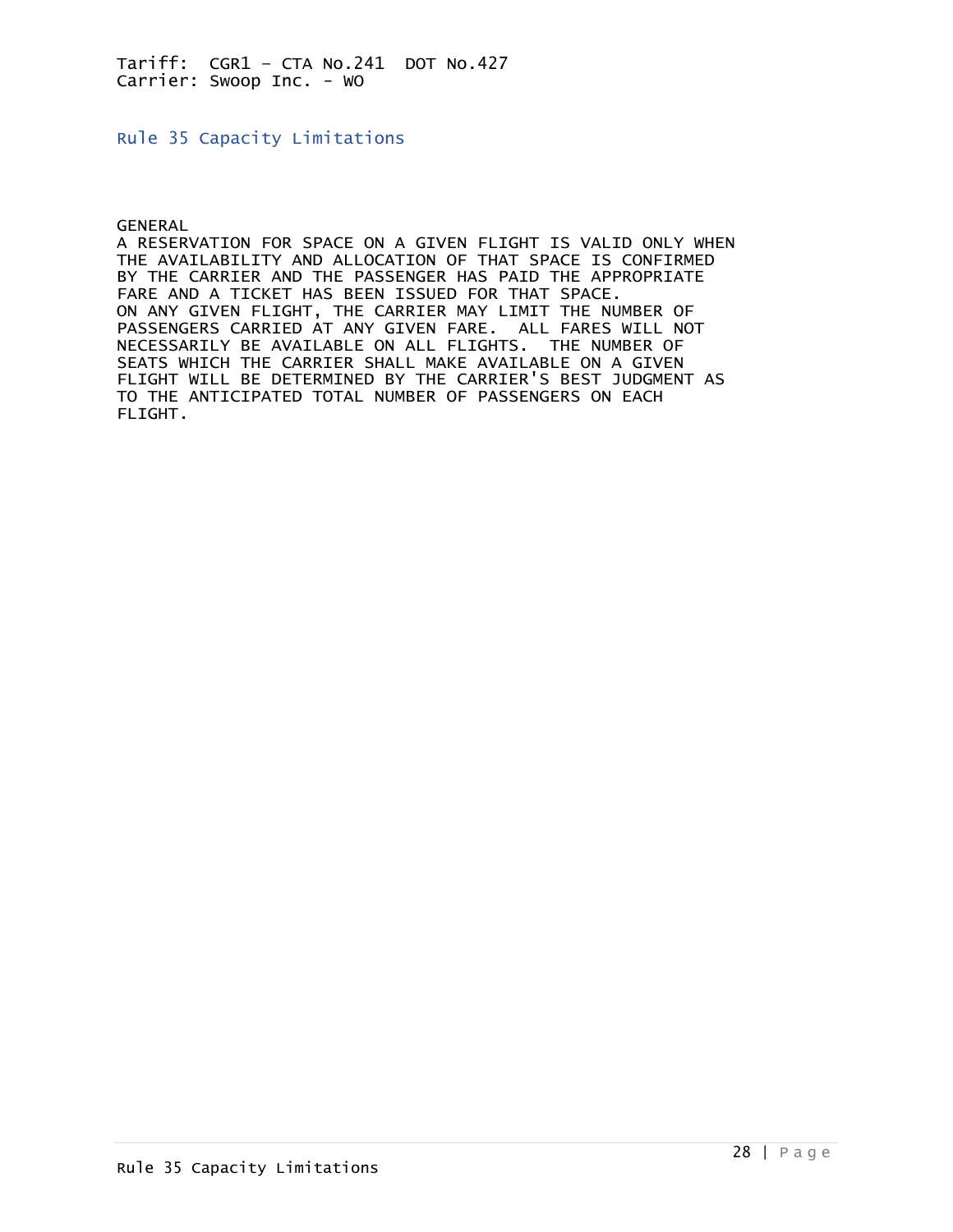## <span id="page-28-0"></span>Rule 40 Reservations

- A) GENERAL
	- (1) A RESERVATION FOR SPACE ON A GIVEN FLIGHT IS VALID WHEN THE AVAILABILITY AND ALLOCATION OF THE SPACE IS ENTERED INTO THE CARRIERS RESERVATION SYSTEM AND A CONFIRMATION NUMBER/CODE IS OBTAINED WHICH AUTHENTICATES THE RESERVATION.
	- (2) THE CARRIER WILL ONLY ISSUE A TICKET AGAINST A VALID RESERVATION. SUBJECT TO PAYMENT OR OTHER SATISFACTORY ARRANGEMENT AND PASSENGER COMPLIANCE WITH THE CHECK-IN TIME LIMITS SET OUT IN PARAGRAPH (F) BELOW, A TICKET WILL BE ISSUED TO THE PASSENGER BY THE CARRIER OR AGENT OF THE CARRIER INDICATING THAT THE PASSENGER IS HOLDING CONFIRMED SPACE FOR THE FLIGHT(S) SHOWN ON THE TICKET. THE TICKET WILL ONLY APPLY BETWEEN THE POINTS NAMED ON THE TICKET AND THE FLIGHT COUPONS THAT ARE PRESENTED.
	- (3) GROUP BOOKINGS
- TO QUALIFY FOR A GROUP FARE, 13 OR MORE TRAVELLERS MUST TRAVEL, TOGETHER ON ONE FLIGHT AND BE BOOKED AT THE SAME TIME. THE CARRIER REQUIRES A 50% DEPOSIT ON THE TOTAL BOOKING VALUE AT THE TIME OF BOOKING. THIS DEPOSIT IS NON-REFUNDABLE AND NON-CREDITABLE IN THE EVENT THAT THE TRAVELLER WOULD LIKE TO CANCEL THEIR GROUP BOOKING. THE DEPOSIT IS APPLICABLE TO FINAL PAYMENT. PAYMENT IN FULL IS REQUIRED FOR ALL GROUP BOOKINGS 30 DAYS BEFORE DEPARTURE. IF FULL PAYMENT IS NOT RECEIVED, THE BOOKING WILL BE CANCELLED AND THE DEPOSIT WILL NOT BE REFUNDED. ALL GROUP BOOKING FARES WILL INCLUDE A CHECKED BAG, A STANDARD BACK SEAT ASSIGNMENT, AND A \$5 GROUP BOOKING FEE (PLUS TAXES AND FEES). WITH BOOKINGS ORIGINATING FROM THE US, THE CURRENCY FOR THE ENTIRE QUOTE, INCLUDING THE GROUP BOOKING FEE, WILL BE QUOTED IN USD. OTHERWISE THE CURRENCY IS CAD. THE CARRIER WILL COMPLETE A FULL REFUND TO THE ORIGINAL FORM OF PAYMENT IF THE RESERVATION IS CANCELED WITHIN 24 HOURS OF BOOKING FOR BOOKINGS WHERE THE DEPARTURE DATE IS MORE THAN SEVEN DAYS IN THE FUTURE. FOR FULL GROUP BOOKING RULES, CONTACT THE CARRIER'S GROUPS DEPARTMENT.
- (B) SEAT ASSIGNMENT
	- (1) IF NO SEAT HAS BEEN PRE-SELECTED, WO WILL ASSIGN SEATS RANDOMLY DURING CHECK-IN COMMENCING 24 HOURS BEFORE DEPARTURE;
	- (2) WO WILL ATTEMPT TO SEAT PASSENGERS ON THE SAME RESERVATION IN PROXIMITY TO EACH OTHER WHERE POSSIBLE;
	- (3) SEATS ARE RANDOMLY ASSIGNED AT NO ADDITIONAL CHARGE. PASSENGERS MAY STILL PURCHASE AS ADVANCED SEAT SELECTION FOR AN ADDITIONAL FEE IF AVAILABLE.
	- (4) THE CARRIER DOES NOT GUARANTEE THE ASSIGNMENT OF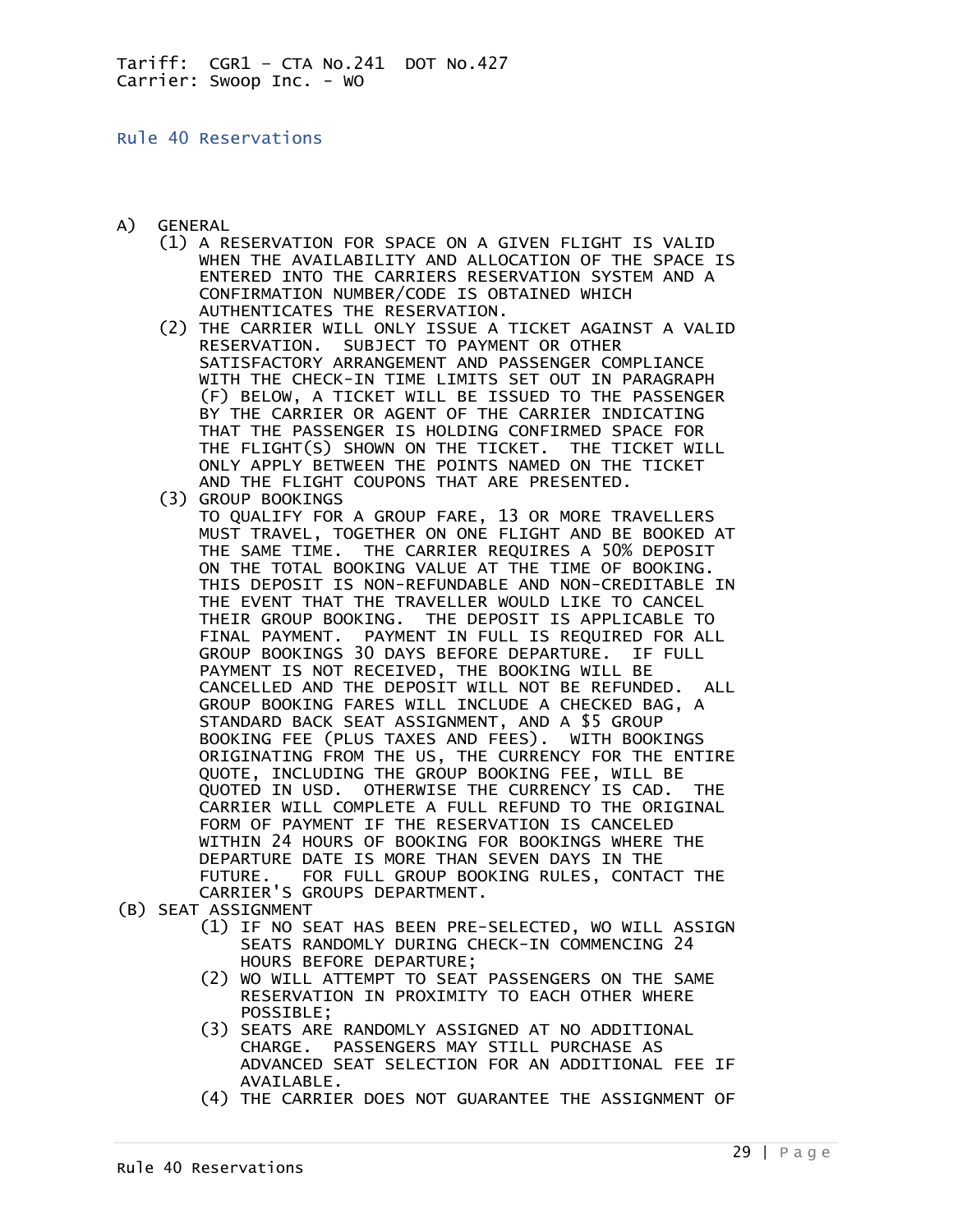> THE PASSENGER'S PREFERRED SEAT ON THE AIRCRAFT. (5) SEAT ASSIGNMENT FOR CHILDREN

(A) THE CARRIER WILL MAKE EVERY EFFORT TO ASSIGN A SEAT TO A CHILD WHO IS UNDER THE AGE OF 14 YEARS IN CLOSE PROXIMITY TO A PARENT OR GUARDIAN. THE SEAT FOR THE CHILD WILL BE AT NO ADDITIONAL CHARGE AND ADHERE TO THE AIR PASSENGER PROTECTION REGULATION.. THE

 CARRIER PROVIDES PASSENGERS THE OPTION TO PRE-PURCHASE SEAT SELECTION UP TO 1-HOUR PRIOR TO DEPARTURE BUT THERE IS NO OBLIGATION TO DO SO. (B) THE CARRIER'S SUPPLEMENTAL POLICIES WITH

REGARDS TO SEAT ASSIGNMENT FOR CHILDREN UNDER THE AGE OF 14 YEARS ARE:

(I) A PARENT OR GUARDIAN CAN PURCHASE ADVANCE SEAT SELECTION IN CLOSE PROXIMITY TO THE SEAT PROVIDED TO THE CHILD (THE SEAT PROVIDED TO THE CHILD WILL BE AT NO ADDITIONAL CHARGE)

- (II) IF PASSENGERS DO NOT PRE-PURCHASE SEATS TO THEIR ARRIVAL AT THE AIRPORT, THE CARRIER'S AIRPORT AGENT AT THE CHECK-IN COUNTER WILL ENDEAVOR TO MANUALLY SEAT CHILDREN AND THEIR ACCOMPANYING PARENT OR GUARDIAN TOGETHER.
- (III) IF A MANUAL INTERVENTION IS NOT SUCCESSFUL, THE CARRIER'S AIRPORT AGENT AT THE BOARDING AREA WILL ASK FOR VOLUNTEERS AMONG THE PASSENGERS TO CHANGE SEATS.
- (IV) IF NO PASSENGERS VOLUNTEERS, THE CARRIER'S AIRPORT AGENT AT THE BOARDING AREA WILL INFORM THE FLIGHT ATTENDANT(S) TO MOVE PASSENGERS AS ABLE.
- (6) ADVANCE SEAT SELECTION
	- (A) GENERAL

 THE CARRIER OFFERS PASSENGERS THE OPTION OF PAYING A FEE FOR A SPECIFIC SEAT AT THE TIME OF BOOKING OR UP TO 1 HOUR PRIOR TO THEIR FLIGHTS SCHEDULED DEPARTURE SUBJECT TO THE FOLLOWING:

- (B) ADVANCE SEAT SELECTION IS NOT GUARANTEED, AND MAY NOT BE OFFERED, OR BE SUBJECT TO CHANGE ON SAME FLIGHTS BASED ON OPERATIONAL RESTRICTIONS.
- (C) ADVANCE SEAT SELECTION MAY NOT BE AVAILABLE THROUGH SOME RESERVATION CHANNELS.
- (D) PASSENGERS WITH A DISABILITY REQUIRING SPECIFIC SEATING MAY REQUEST A SEAT BY CONTAINING THE CARRIER'S CONTACT CENTRE.
- (E) FEES
	- (I) SEAT SELECTION FEES ARE CALCULATED PER FLIGHT SEGMENT (I.E. AS IDENTIFIED BY A CHANGE IN FLIGHT NUMBER) FOR EACH DIRECTION OF TRAVEL FROM THE ORIGIN TO THE DESTINATION BASED ON TIME OF PURCHASE.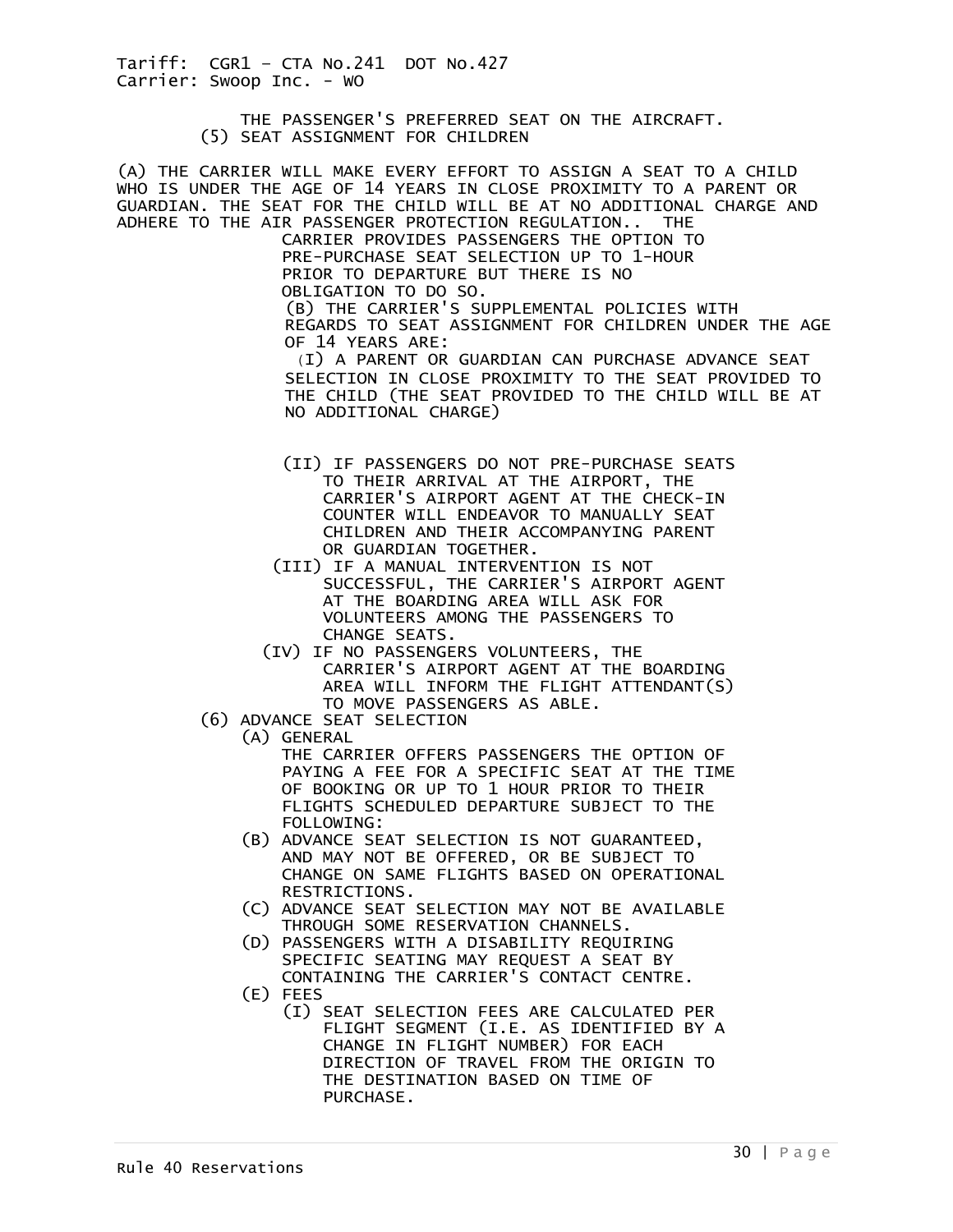Tariff: CGR1 – CTA No.241 DOT No.427 Carrier: Swoop Inc. - WO (II) WHEN SEATS ARE SELECTED ON MULTI-SEGMENT ITINERARIES OR A ROUND TRIP, THE FEE SHALL BE COLLECTED FOR EACH FLIGHT SEGMENT. (III) Different seat fees apply for front standard, back standard, front extra-leg-room (ELR), exit row, and back extra-<br>leg-room seats. (IV) SEAT SELECTION FEES ARE NON-(IV) SEAT SELECTION FEES ARE NON-REFUNDABLE EXCEPT WHEN THE ITINERARY IS CANCELLED WITHIN 24 HOURS OF BOOKING FOR FLIGHTS DEPARTING MORE THAN 7 DAYS FROM THE DATE OF BOOKING OR THE FLIGHT CANCELLATION IS WITHIN THE CONTROL OF SWOOP. SEAT SELECTION FEE TABLE RATES EFFECTIVE FOR ALL NEW BOOKINGS ON/BEFORE SEPTEMBER 26, 2019<br>SEAT FEES SEAT FEES ATTRIBUTE AT INITIAL POST BOOKING BOOKING<br>STANDARD SEAT FROM \$15 FROM \$25 FRONT STANDARD PITCH TOWARD FRONT OF PLANE BACK STANDARD STANDARD SEAT FROM \$10 FROM \$20 PITCH TOWARD REAR OF PLANE<br>ATTRIBUTE SEAT FEES ATTRIBUTE AT INITIAL POST BOOKING BOOKING<br>FROM \$40 FROM \$60 FRONT EXTRA-LEG 4IN TO 6IN EXTRA<br>ROOM (ELR) SEAT PITCH TOWARI SEAT PITCH TOWARD FRONT OF PLANE<br>EXIT ROW 4IN TO 6IN EXT EXIT ROW 4IN TO 6IN EXTRA FROM \$25 FROM \$35<br>ROOM (ELR) SEAT PITCH (SAFETY SEAT PITCH (SAFETY RESTRICTIONS APPLY) BACK EXTRA-LEG 4IN TO 6IN EXTRA FROM \$20 FROM \$30<br>ROOM (ELR) SEAT PITCH TOWARD SEAT PITCH TOWARD REAR OF PLANE LONG HAUL (OVER 1600 KM.) FLIGHTS TABLE<br>SEAT FEES ATTRIBUTE AT INITIAL POST BOOKING BOOKING<br>STANDARD SEAT FROM \$20 FROM \$30 FRONT STANDARD PITCH TOWARD FRONT OF PLANE BACK STANDARD STANDARD SEAT FROM \$15 FROM \$25 PITCH TOWARD REAR OF PLANE FRONT EXTRA-LEG 4IN TO 6IN EXTRA FROM \$50 FROM \$70<br>ROOM (ELR) SEAT PITCH TOWARD SEAT PITCH TOWARD FRONT OF PLANE<br>EXIT ROW 4IN TO 6IN EXT 4IN TO 6IN EXTRA FROM \$30 FROM \$40 ROOM (ELR) SEAT PITCH (SAFETY RESTRICTIONS APPLY) BACK EXTRA-LEG 4IN TO 6IN EXTRA FROM \$25 FROM \$35<br>ROOM (ELR) SEAT PITCH TOWARD SEAT PITCH TOWARD REAR OF PLANE SEAT SELECTION FEE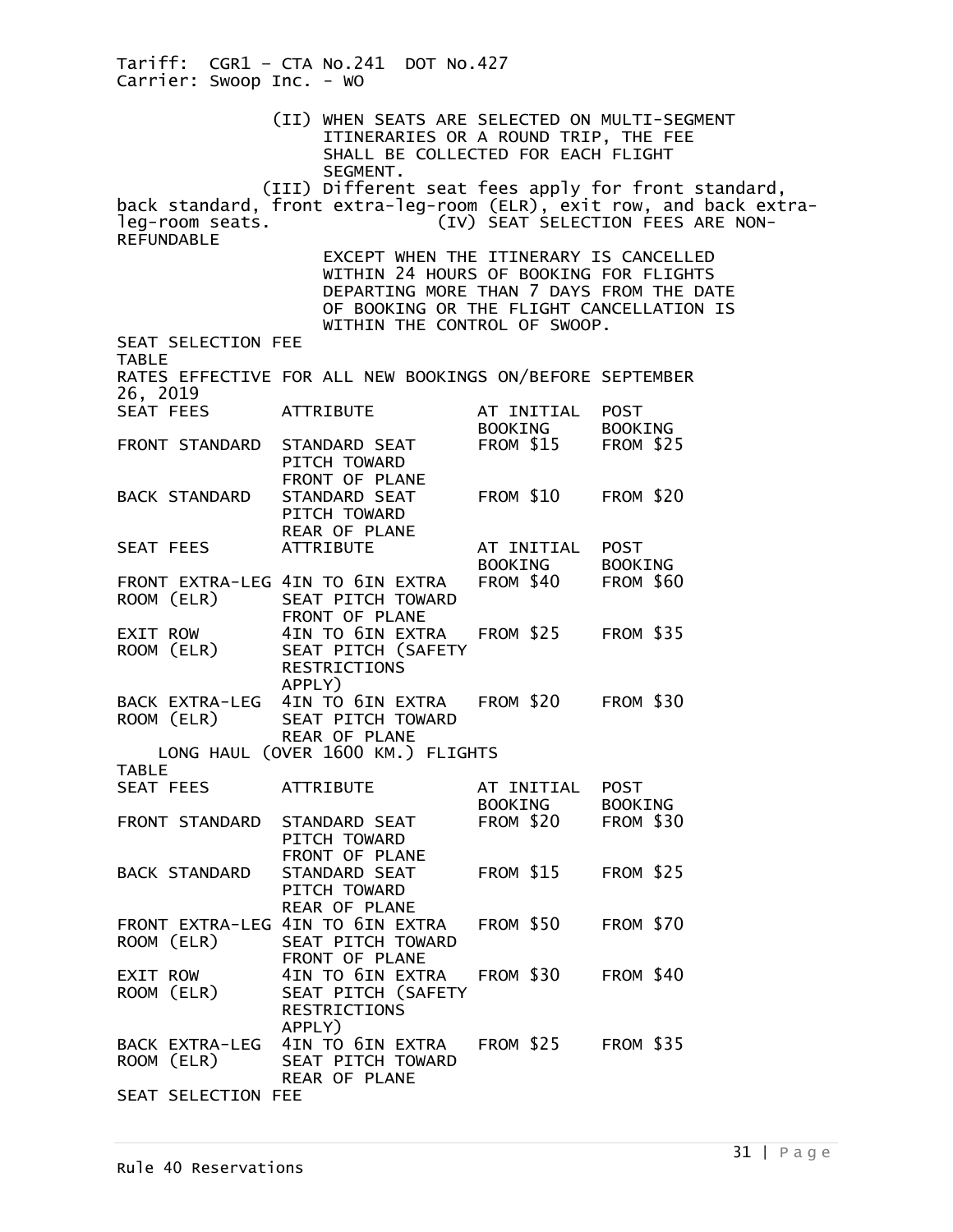Tariff: CGR1 – CTA No.241 DOT No.427 Carrier: Swoop Inc. - WO TABLE RATES EFFECTIVE FOR ALL NEW BOOKINGS ON/AFTER SEPTEMBER 27, 2019 SEAT TYPE ATTRIBUTE RATE FRONT STANDARD SEAT PITCH TOWARD FRONT OF PLANE<br>SEAT PITCH FROM \$10 BACK STANDARD SEAT PITCH FROM \$10 FRONT EXTRA-LEG 4IN TO 6IN EXTRA<br>ROOM (ELR) SEAT PITCH TOWARD SEAT PITCH TOWARD FRONT OF PLANE EXIT ROW 4IN TO 6IN EXTRA FROM \$25 SEAT PITCH (SAFETY RESTRICTIONS APPLY) BACK EXTRA-LEG 4IN TO 6IN EXTRA FROM \$20<br>ROOM (ELR) SEAT PITCH TOWARD SEAT PITCH TOWARD REAR OF PLANE

- (F) CHANGES AND CANCELLATIONS TO ADVANCE SEAT SELECTION
	- (I) CHANGES TO A SEAT SELECTION ON A RESERVATION AFTER A BOOKING HAS BEEN MADE WILL REQUIRE PAYMENT OF THE SEAT FEE DIFFERENCE.
	- (II) THE CARRIER RESERVES THE RIGHT TO CANCEL OR CHANGE THE SELECTED SEAT(S) ON ANY SEGMENT(S) FOR WHICH FEES HAVE PAID, AT ANY TIME FOR ANY REASON, WITHOUT NOTICE TO ANY PASSENGERS AFFECTED THEREBY. THE CARRIER RESERVES THE RIGHT TO ACCOMMODATE AFFECTED PASSENGER(S) WITH SEATING IN COMPARABLE SEAT(S), OR THE BEST SEAT(S) AVAILABLE AT THE TIME AT CARRIER'S DISCRETION, OR TO PROVIDE A NON-REFUNDABLE CREDIT OR REFUND FOR THE FEES ASSOCIATED WITH THE SEAT(S) TO THE TRAVELLER'S ORIGINAL FORM OF PAYMENT.
- (C) PASSENGER CHANGES AND CANCELLATION OF RESERVATIONS NO CHANGES ARE PERMITTED LESS THAN THREE DAYS (72 HOURS) PRIOR TO DEPARTURE EXCEPT VIA THE USE OF MODIFLY. FOR CHANGES BEING MADE 3 DAYS (72 HOURS) OR MORE FROM DEPARTURE, PASSENGERS CAN MAKE A ONE-TIME CHANGE TO THEIR RESERVATION WHICH IS LIMITED TO A SINGLE CHANGE IN DEPARTURE TIME (WHICH MAY CHANGE THE FLIGHT DATE). CHANGE IS AVAILABLE FOR FLIGHT(S) OF THE SAME ORIGIN AND DESTINATION POINTS ONLY. CHANGES CAN BE MADE ON THE WEB VIA MMB (MANAGE MY BOOKING). CHANGES THAT CANNOT BE PROCESSED ON THE WEB WILL HAVE THE ABILITY TO BE PROCESSED IN THE CONTACT CENTER (CONTACT CENTER FEE WAIVED).

 IF THE PASSENGER IS MAKING A CHANGE TO THEIR RESERVATION THAT RESULTS IN;

- (I) A HIGHER FARE PRODUCT, THEN IN ADDITION TO THE CHANGE FEE OUTLINE BELOW THE DIFFERENCE IN FARE MUST ALSO BE PAID AT THE TIME OF THE CHANGE.
- (II) A LOWER FARE PRODUCT, THEN IN ADDITION TO THE CHANGE FEE OUTLINE BELOW, NO ADDITIONAL FARE PAYMENT WILL BE REQUIRED AND THE REDUCTION IN FARE IS FORFEITED.
	- (1) FOR CHANGES BEING MADE 3 DAYS (72 HOURS) OR MORE FROM DEPARTURE, AND LESS THAN 7 DAYS FROM DEPARTURE;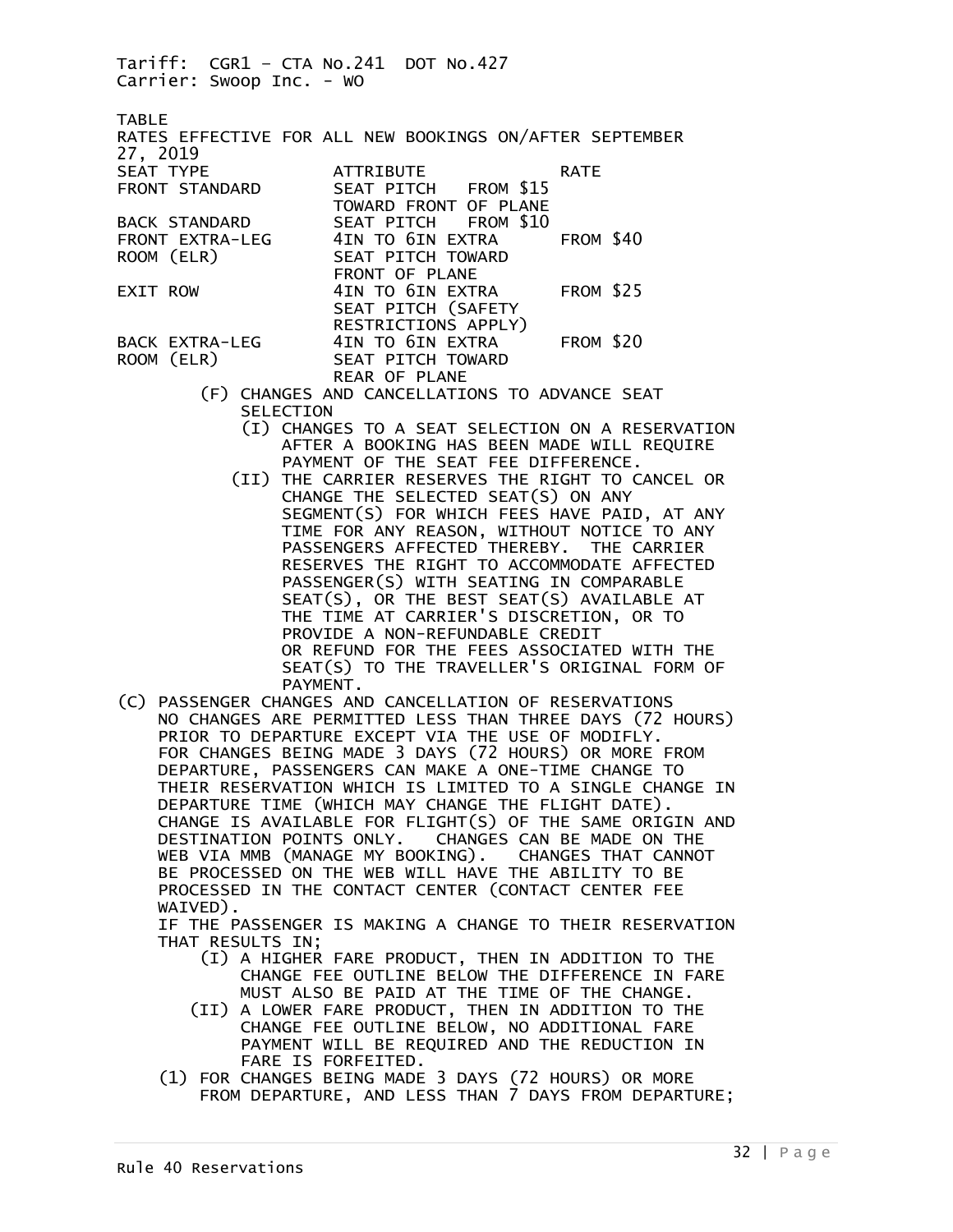- (I) CHANGES INCUR A FEE OF \$150 PER PASSENGER PER SEGMENT.
- (2) FOR CHANGES BEING MADE 7 DAYS (168 HOURS) OR MORE FROM DEPARTURE;
	- (II) CHANGES INCUR A FEE OF \$100 PER PASSENGER PER SEGMENT.

 EXTRA ANCILLARY PRODUCT(S), SERVICE(S) AND/OR PRIVILEGES PURCHASED FOR THE ORIGINAL FLIGHT WILL BE TRANSFERRED TO THE NEW FLIGHT AS IS. HOWEVER, THE CARRIER RESERVES THE RIGHT TO CANCEL OR CHANGE THE SELECTED SEAT(S) ON ANY SEGMENT(S) FOR WHICH FEES HAVE PAID, AT ANY TIME, FOR ANY REASON, WITHOUT NOTICE TO ANY PASSENGERS AFFECTED THEREBY. THE CARRIER WILL ACCOMMODATE PASSENGER(S) WITH SEATING IN A COMPARABLE SEAT(S), OR THE BEST SEAT(S) AVAILABLE AT THE TIME AT CARRIER'S DISCRETION.

 CONDITIONS BELOW REGARDING PASSENGER CANCELLATION APPLY TO BOOKING MADE ON/BEFORE TO MAY 26TH, 2019.

ALL RESERVATIONS (TOTAL FARE INCLUDING TAXES AND FEES) ARE REFUNDABLE TOWARD A WO CREDIT MORE

 THAN 24 HOURS BEFORE DEPARTURE SUBJECT TO CONDITIONS LISTED BELOW SUBJECT TO CANCELLATION FEE AND FORFEITURE OF PREPAID ANCILLARY FEES.

 ALL RESERVATIONS (TOTAL FARE INCLUDING TAXES AND FEES) ARE NON-REFUNDABLE LESS THAN 72 HOURS BEFORE THE PLANNED DEPARTURE OF THE FLIGHT. NO CHANGES TO A RESERVATION ARE PERMITTED UNLESS OPTIONAL MODIFY FLEXIBLE CHANGE HAS BEEN PRE-PURCHASED.

- (1) CANCELLATION INCUR A \$100 CAD FEE PER BOOKING PER PASSENGER.
- (2) THE REMAINING BALANCE OF THE RESERVATION WILL BE ISSUED TO THE PASSENGER IN THE FORM OF A SWOOP CREDIT AND WILL INCLUDE ALL AMOUNTS PAID BY THE PASSENGER IN ASSOCIATION WITH THE FARE INCLUDING REFUNDABLE FEES CHARGES SURCHARGES AND TAXES APPLICATION TO THE FARE LESS ANY CANCELLATION FEES AND THE OPTIONAL EXTRA ANCILLARY PURCHASED. THE SWOOP CREDIT SHALL BE VALID FOR 90 DAYS FROM THE DATE OF ITS CREATION.
- (3) CANCELLATIONS MADE WITHIN 24 HOURS OF ORIGINAL BOOKING FOR FLIGHTS DEPARTING MORE THAN 7 DAYS FROM THE DATE OF TRAVEL SHALL BE ELIGIBLE FOR A REFUND TO THE ORIGINAL FORM OF PAYMENT.
- (4)THE CARRIER WILL CANCEL RESERVATIONS OF ANY PASSENGER (A) TO COMPLY WITH ANY GOVERNMENT REGULATIONS; OR, (B) DUE TO AN EVENT OF FORCE MAJEURE

 CONDITIONS BELOW REGARDING PASSENGER CANCELLATIONS APPLY TO BOOKINGS MADE ON OR AFTER MAY 27TH, 2019.

 ALL PASSENGERS (TOTAL FARE INCLUDING TAXES AND FEES) ARE NON-REFUNDABLE AFTER 24 HOURS FROM THE ORIGINAL BOOKING DATE.

- (1) CANCELLATIONS MADE WITHIN 24 HOURS OF ORIGINAL BOOKINGS FOR FLIGHTS DEPARTING MORE THAN 7 DAYS FROM THE DATE OF TRAVEL SHALL BE ELIGIBLE FOR A REFUND TO THE ORIGINAL FORM OF PAYMENT.
- (2) THE CARRIER WILL CANCEL RESERVATIONS OF ANY PASSENGER: (A) TO COMPLY WITH ANY GOVERNMENT REGULATIONS; OR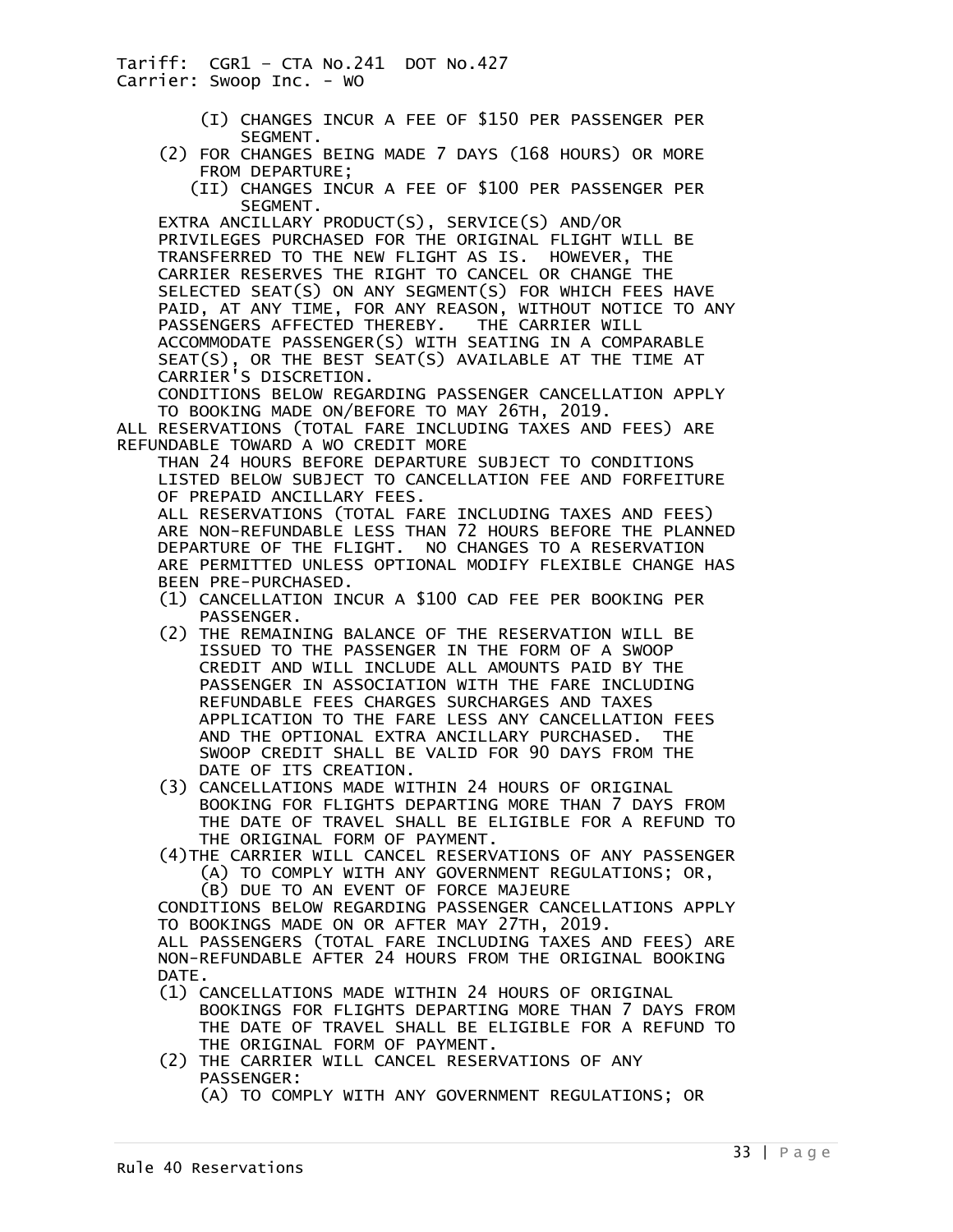(B) DUE TO FORCE MAJEURE.

- (D) PASSENGER'S RESPONSIBILITY THE PASSENGER MUST ARRIVE AT THE AIRPORT WITH SUFFICIENT TIME TO COMPLETE CHECK-IN GOVERNMENT FORMALITIES, SECURITY CLEARANCE AND THE DEPARTURE PROCESS WHILE MEETING THE TIME LIMIT DETAILED IN (F) BELOW, FLIGHTS WILL NOT BE DELAYED FOR PASSENGERS WHO HAVE NOT COMPLETED ANY OF THESE PRE-BOARDING REQUIREMENTS. THE CARRIER WILL NOT BE LIABLE FOR LOSS OR EXPENSE DUE TO THE PASSENGER'S FAILURE TO COMPLY WITH THE PROVISION.
- (E) FAILURE TO OCCUPY SEAT IF THE PASSENGER DOES NOT OCCUPY SPACE WHICH HAS BEEN RESERVED BY/FOR HIM/HER AND THE CARRIER IS NOT NOTIFIED OF THE CANCELLATION OF SUCH RESERVATION UP TO AND UNTIL THE SCHEDULED DEPARTURE OF THAT PARTICULAR FLIGHT, THE CARRIER WILL CANCEL ALL CONTINUING OR RETURN RESERVATIONS HELD BY THE PASSENGER AND WILL NOT BE LIABLE FOR DOING SO OTHER THAN TO REFUND THE PASSENGER'S TICKET IN

ACCORDANCE WITH THE APPLICABLE RULE.

(F) CHECK-IN TIME LIMITS

| <b>TRAVEL</b> | RECOMMENDED CHECK-IN |                                     | BOARDING GATE |
|---------------|----------------------|-------------------------------------|---------------|
|               |                      | CHECK-IN TIME BAGGAGE DROP DEADLINE |               |
|               |                      | OFF DEADLINE                        |               |
|               | ÷.                   | <b>Service</b>                      | ***           |
|               |                      |                                     |               |

TO/FROM THE 60 MINUTES 60 MINUTES 35 MINUTES U.S.

INTERNATIONAL 120 MINUTES 60 MINUTES 35 MINUTES NOTE: CHECK IN AND BAGGAGE DROP OFF MUST BE COMPLETED AT LEAST 60 MINUTES PRIOR TO DEPARTURE.

\*RECOMMENDED CHECK-IN TIME: TO ENSURE THAT THE PASSENGER HAS PLENTY OF TIME TO CHECK-IN, DROP OFF CHECKED BAGGAGE AND PASS THROUGH SECURITY, THE ABOVE TABLE SETS OUT HOW MUCH IN ADVANCE OF THE FLIGHT'S DEPARTURE TIME THE PASSENGER SHOULD CHECK-IN.

\*\*CHECK-IN AND BAGGAGE DROP-OFF DEADLINE: THE PASSENGER MUST HAVE CHECKED IN, OBTAINED THEIR BOARDING PASS AND CHECKED ALL BAGGAGE AT THE BAGGAGE DROP-OFF COUNTER BEFORE THE CHECK-IN DEADLINE FOR THEIR FLIGHT E.G. IF THE PASSENGER'S FLIGHT TO A U.S. CITY LEAVES AT 7.00 A,M,, THE PASSENGER IS REQUIRED TO HAVE CHECKED IN AND CHECKED ALL BAGGAGE WITH CARRIER BY 6.00 A.M. (60 MINUTES BEFORE THEIR

FLIGHT).

\*\*\*(BOARDING GATE DEADLINE: THE PASSENGER MUST BE AVAILABLE FOR BOARDING AT THE BOARDING GATE BY THE BOARDING GATE DEADLINE TO ALLOW TIME FOR DOCUMENT VERIFICATION. IF THE PASSENGER FAILS TO MEET THE TIME LIMITS SPECIFIED IN THE ABOVE CHART, SWOOP MAY REASSIGN ANY PRE-RESERVED SEAT AND/OR CANCEL THE RESERVATION OF THE PASSENGER AND THE CARRIER MAY NOT BE ABLE TO TRANSPORT THE PASSENGER'S BAGGAGE. THE CARRIER IS NOT LIABLE TO THE PASSENGER FOR LOSS OR EXPENSE DUE TO THE PASSENGER'S FAILURE TO COMPLY WITH THIS PROVISION.

NOTE: IT IS RECOMMENDED THAT THE PASSENGER PROVIDE THE CARRIER WITH A POINT OF CONTACT (E-MAIL ADDRESS AND/OR TELEPHONE NUMBERS) IN CASE THE CARRIER MUST COMMUNICATE WITH THE PASSENGER PRIOR TO HIS/HER DEPARTURE OR AT ANY POINT DURING THE PASSENGER'S ITINERARY. SWOOP WILL MAKE A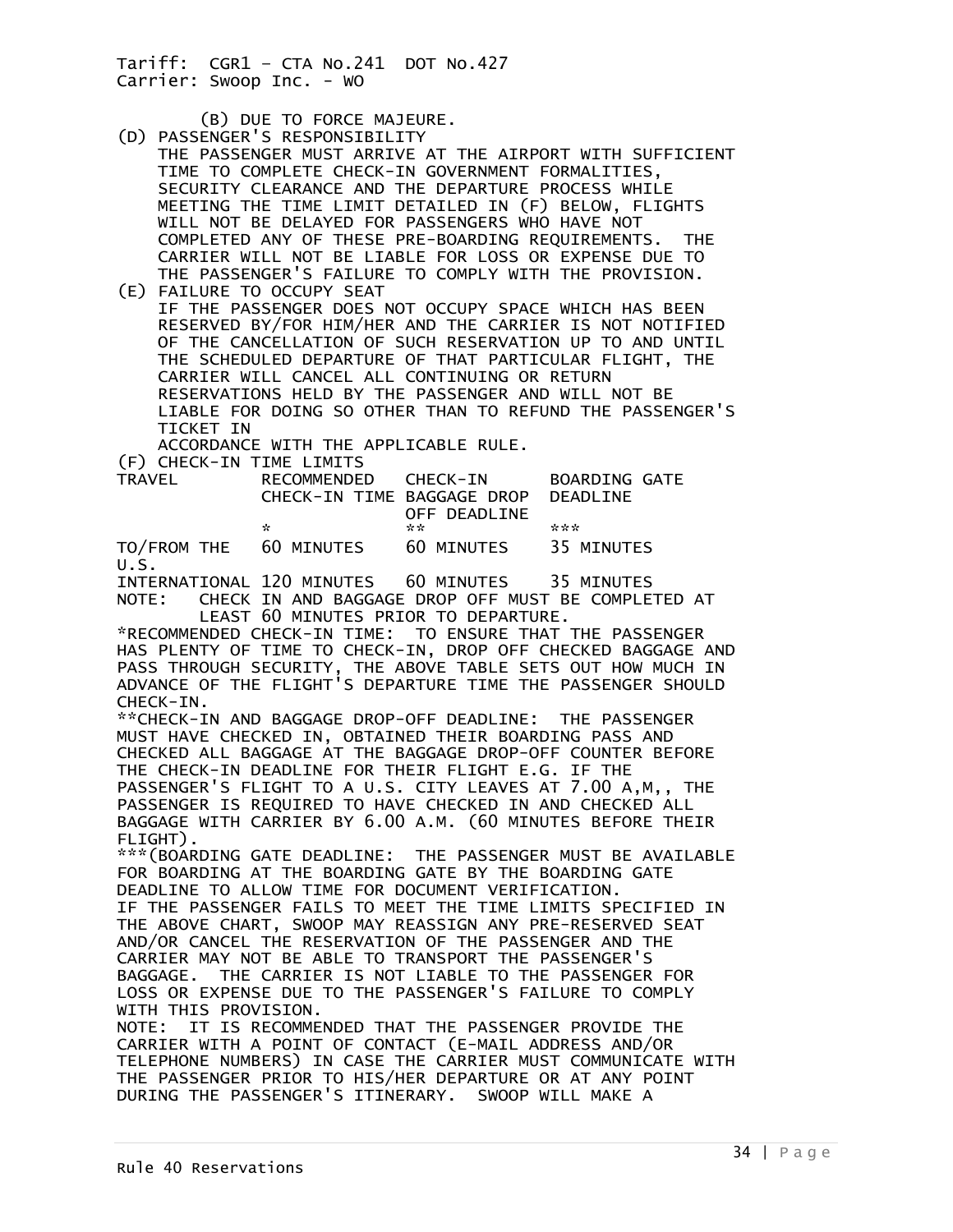REASONABLE EFFORT TO INFORM ITS PASSENGERS OF ANY DELAYS SCHEDULE CHARGES (SEE RULE 90(B)(4).

(G) PRIORITY BOARDING

 PRIORITY BOARDING IS AN OPTIONAL ANCILLARY SERVICE FEE THAT ALLOWS BOARDING OF THE AIRCRAFT AFTER PRE-BOARDING AND PRIOR TO GENERAL BOARDING

- (A) PRIORITY BOARDING FEES ARE NON-REFUNDABLE EXCEPT IF THE BOOKING IS CANCELLED WITHIN 24 HOURS OF BOOKING AND OUTSIDE 7 DAYS OF DEPARTURE.
- (B) THE FEE FOR PRIORITY BOARDING IS AS FOLLOWS: (I) BOOKING (WEB MOBILE CONTACT CENTRE) \$10
	- (II) MANAGE BOOKING (WEB MOBILE CONTACT CENTRE) \$15
	- (III) ONLINE CHECK-IN \$20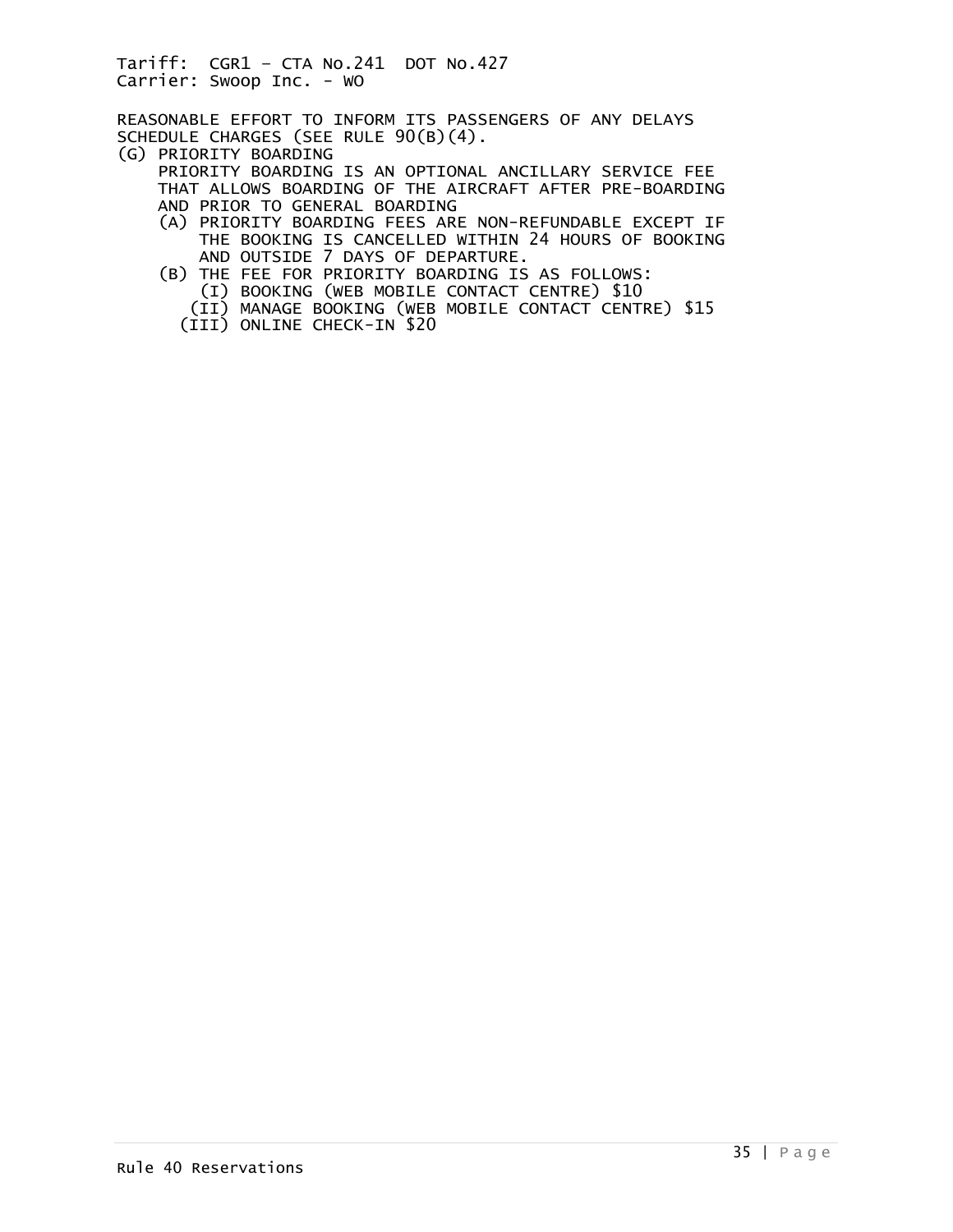<span id="page-35-0"></span>Rule 50 Routings

- (A) APPLICATION
	- (1) A ROUTING IS APPLICABLE ONLY TO THE FARES WHICH ARE SPECIFICALLY ASSOCIATED WITH IT.
	- (2) A ROUTING MAY BE TRAVELLED VIA ANY OR ALL CITIES NAMED IN THE ROUTING DIAGRAM UNLESS OTHERWISE RESTRICTED.
	- (3) ALL OF THE APPLICABLE ROUTING MAY RESULT IN NON-STOP TRAVEL.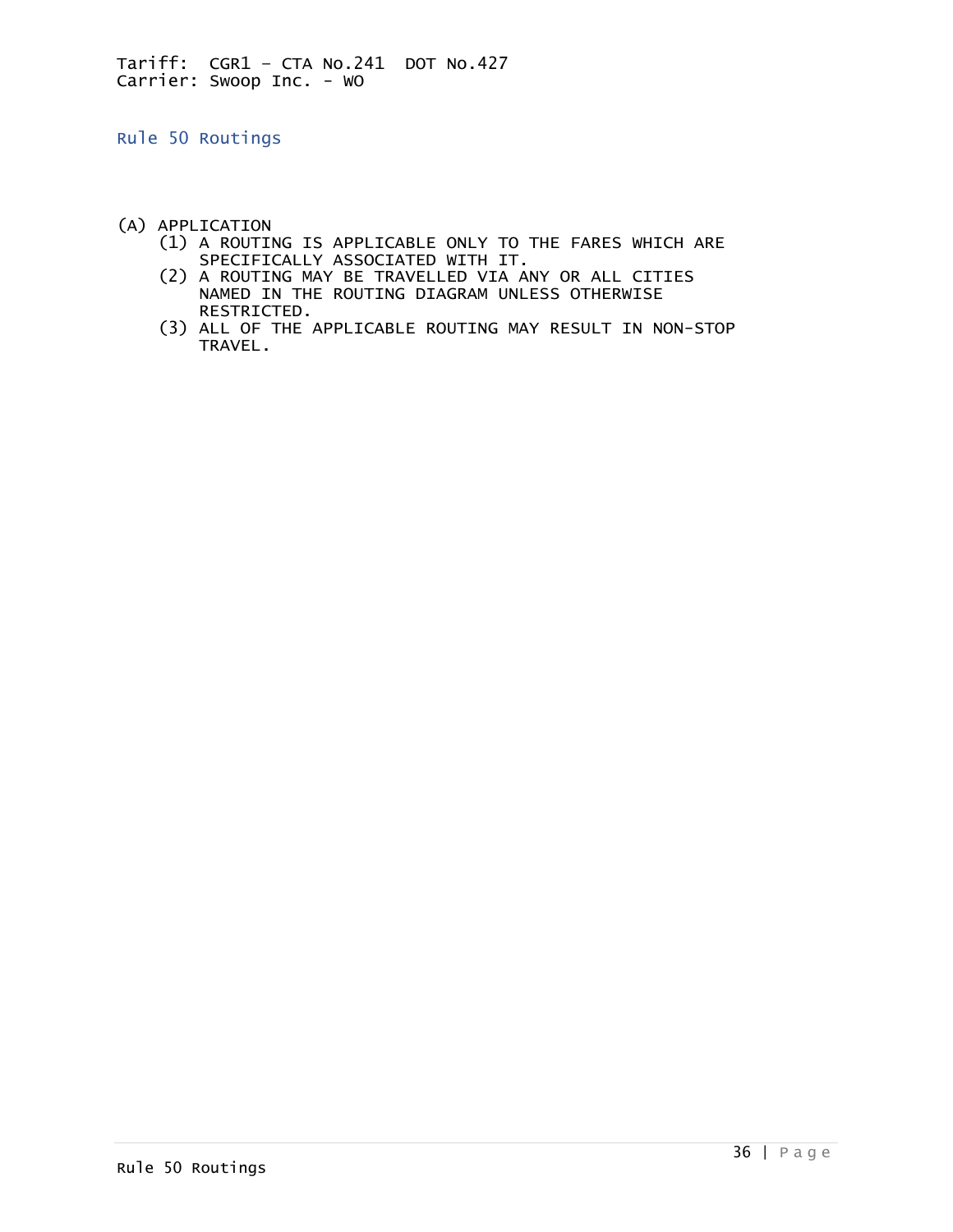Rule 55 Baggage Acceptance

- (A) APPLICABILITY
- (1) THIS RULE APPLIES TO TRANSPORTATION OF BAGGAGE. THE CARRIER WILL ONLY TRANSPORT BAGGAGE TO THE DESTINATION OF THE FLIGHT. ALL CHECKED BAGGAGE MUST HAVE A BAGGAGE IDENTIFICATION TAG. ALL UNCHECKED BAGGAGE SHOULD HAVE A TAG WITH THE PASSENGER'S NAME, ADDRESS AND TELEPHONE NUMBER.
	- (2) UNCHECKED BAGGAGE, INCLUDING PERSONAL ITEMS WILL BE CONSIDERED TO BE PROPERTY OF THE PASSENGER WHO IS IN POSSESSION OF THE BAGGAGE AT THE TIME OF EMBARKATION.
- (B) GENERAL CONDITIONS OF ACCEPTANCE OF CHECKED AND UNCHECKED BAGGAGE
	- (1) THE CARRIER RESERVES THE RIGHT TO REFUSE TO BOARD OR TRANSPORT ANY GOODS OR BAGGAGE WHICH, IN THE CARRIER'S SOLE DISCRETION ARE NOT APPROPRIATELY PACKAGED FOR FLIGHT OR WHICH ARE OTHERWISE UNSUITABLE FOR FLIGHT.
	- (2) THE CARRIER WILL GENERALLY ACCEPT FOR TRANSPORTATION AS BAGGAGE ANY GOOD THAT IS NECESSARY OR APPROPRIATE FOR THE WEAR, USE, COMFORT OR CONVENIENCE OF THE PASSENGER FOR THE PURPOSE OF THE TRIP, SUBJECT TO THE FOLLOWING:
	- (3) CHECKED BAGGAGE
		- (A) ONCE THE CARRIER TAKES POSSESSION OF THE PASSENGER'S CHECKED BAGGAGE THE CARRIER WILL ISSUE A BAGGAGE IDENTIFICATION TAG FOR EACH PIECE OF CHECKED BAGGAGE. A PORTION OF THIS TAG WILL BE PROVIDED TO THE PASSENGER AND EACH BAG WILL BE AFFIXED WITH THE CORRESPONDING REMAINING PORTION OF THE TAG.
		- (B) CHECKED BAGGAGE WILL BE CARRIED ON THE SAME AIRCRAFT AS THE PASSENGER UNLESS THE BAGGAGE IS DELAYED OR THE CARRIER DECIDES THAT IT IS IMPRACTICAL TO CARRY THE BAGGAGE ON THE SAME AIRCRAFT. IN CASE OF DELAY, THE CARRIER WILL TAKE NECESSARY STEPS TO INFORM THE PASSENGER ON THE STATUS OF THE BAGGAGE AND ARRANGE TO DELIVER THE BAGGAGE TO THE PASSENGER AS SOON AS POSSIBLE.
- (C) FOR INFANTS, THE CARRIER WILL PERMIT A SMALL DIAPER BAG, APPROVED CHILD RESTRAINT SYSTEM, PLAYPEN AND/OR SUBJECT TO THE TERMS AND CONDITIONS OF RULE  $55(B)(3)(E)$ .
	- (D) CHECKED BAG FEES ARE NON-REFUNDABLE EXCEPT IF THE BOOKING IS CANCELLED WITHIN 24 HOURS OF BEING MADE FOR FLIGHTS DEPARTING MORE THAN 7 DAYS FROM THE DATE OF BOOKING.
	- (E) THE CARRIER ACCEPTS (BASED ON AVAILABLE SPACE). (I) AT FIRST, SECOND, THIRD OR FOURTH PIECE OF CHECKED BAGGAGE WITHIN THE WEIGHT AND SIZE LIMITS DEFINED IN THIS SECTION WHICH WILL BE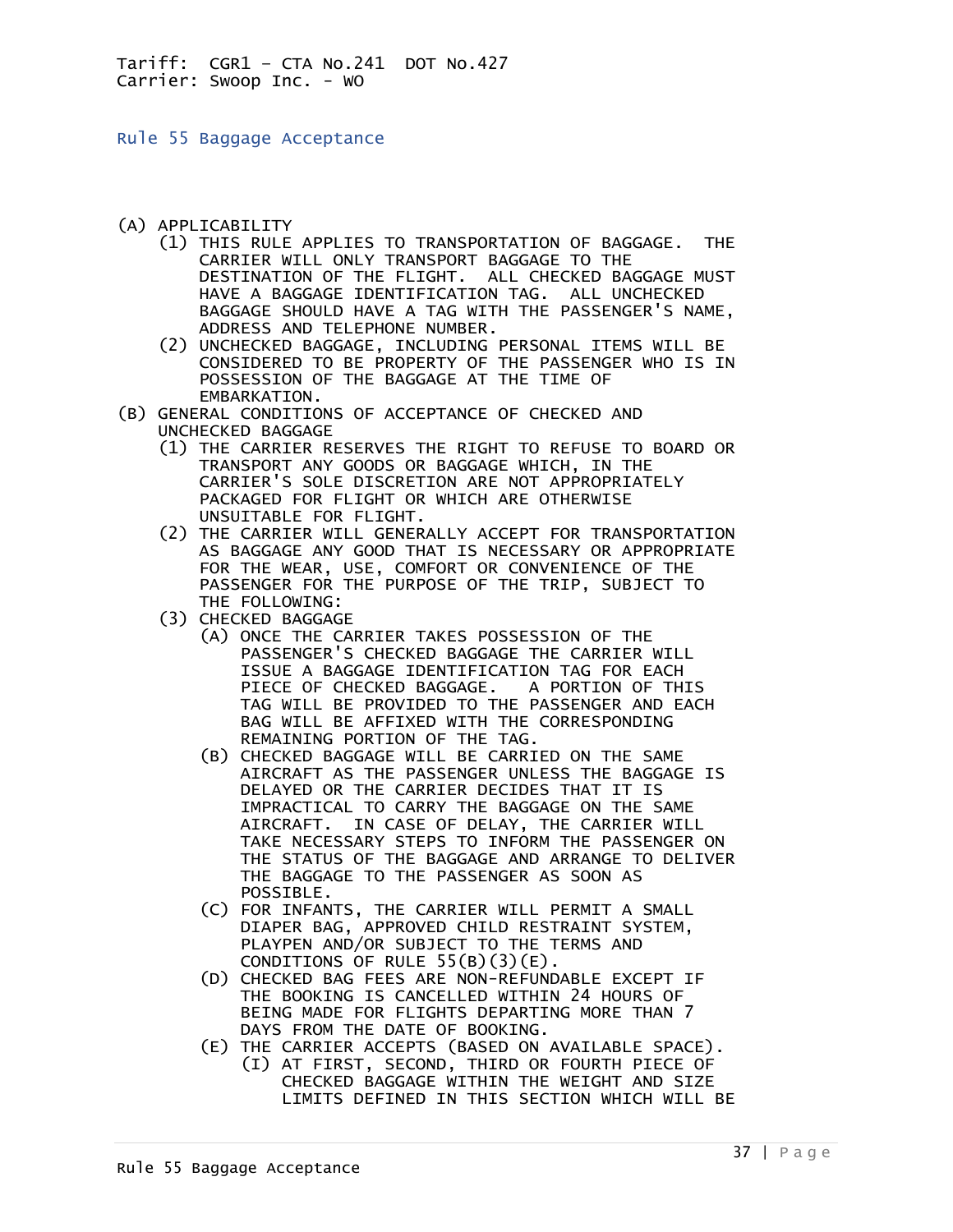> CHARGED ACCORDING TO THE FEE TABLES BELOW. CARRIER RESERVES THE RIGHT TO LIMIT CHECKED BAGGAGE TO SELECT DESTINATION BASED ON AIRCRAFT LOAD CAPACITY LIMITATIONS.

- (II) OVERSIZED BAGGAGE IN EXCESS OF THE COMBINED DIMENSIONS OF 157 CM (62 INCHES) BUT NOT EXCEEDING 203 CM (80 INCHES) WILL BE ACCEPTED TO/FROM ALL DESTINATIONS SUBJECT TO THE FEES IN THE TABLE BELOW. BAGGAGE WITH COMBINED DIMENSIONS EXCEEDING 203 CM (80 INCHES) WILL NOT BE ACCEPTED FOR TRANSPORT
- (III) OVERWEIGHT BAGGAGE MORE THAN 23 KG (50 LBS) BUT NOT EXCEEDING 45 KG (100 LBS) WILL BE ACCEPTED TO ALL DESTINATIONS SUBJECT TO THE FEES IN THE TABLES BELOW. BAGGAGE OVER 45 KG (100 LBS) WILL NOT BE ACCEPTED.
- (IV) COMBINED EXCESSES: AN ITEM OF BAGGAGE THAT EXCEEDS THE BAGGAGE ALLOWANCE AND IS OVERSIZE OR OVERWEIGHT WILL BE SUBJECT TO ALL APPLICABLE COMBINATIONS OF THE FEE.
- (V) SWOOP RECOMMENDS ALL BAGGAGE MUST HAVE A BAGGAGE TAG ATTACHED WITH THE PASSENGER'S CURRENT NAME ADDRESS AND CONTACT TELEPHONE
- (VI) CHECKED BAGGAGE MAY WEIGH UP TO 23 KG (50 LBS) WITH COMBINED LENGTH PLUS WIDTH PLUS HEIGHT DIMENSIONS OF 157 CM (62IN). SEE FOR ACCEPTANCE OF ADDITIONAL AND EXCESS BAGGAGE.
- (VII) FOR INFANTS, LAP-HELD OR IN A PAID SEAT, THE CARRIER PERMITS UP TO ONE(1) SMALL CARRY-ON DIAPER BAG TO BE STORED UNDER SEAT AND ONE (1) INFANT CHILD RESTRAINT SYSTEM (APPROVED CAR SEAT) TO BE CHECKED OR PLACED IN THE PAID SEAT AT NO CHARGE;
- (VIII) FOR INFANTS, LAP-HELD OR IN A PAID SEAT, THE CARRIER WILL PERMIT UP TO TWO(2) ADDITIONAL CHILD/INFANT EQUIPMENT ITEMS (SUC AS PLAYPEN OR STROLLER) AT THE RATE LISTED HEREAFTER WITH ADDITIONAL BAGGAGE ITEMS IN EXCESS OF THE INFANT ALLOWANCE BEING CHARGED AT THE STANDARD CHECKED BAGGAGE AMOUNT APPLICABLE FOR THE DATE OF TRAVEL AS OUTLINED IN RULE 55(B)(3)(E)9(XI).

| INFANT EQUIPMENT AND BAG FEES                              |  |  |                                     |             |             |
|------------------------------------------------------------|--|--|-------------------------------------|-------------|-------------|
|                                                            |  |  |                                     |             |             |
|                                                            |  |  | INITIAL MANAGE CHECK-IN CHECK-IN AT |             |             |
|                                                            |  |  | BOOKING BOOKING (WEB/ (ARPT)** THE  |             |             |
|                                                            |  |  | $MOBILE)$ <sup>*</sup>              |             | <b>GATE</b> |
| PERSONAL BAG*/ FREE FREE                                   |  |  | <b>FREE</b>                         | <b>EREE</b> | <b>FREE</b> |
| DIAPER BAG                                                 |  |  |                                     |             |             |
| INFANT CHD                                                 |  |  |                                     |             |             |
|                                                            |  |  |                                     |             |             |
| RESTRAINT                                                  |  |  |                                     |             |             |
| (CAR SEAT) FREE FREE                                       |  |  | <b>FREE</b>                         | FREE        | FREE        |
| INFANT EQUIP.                                              |  |  |                                     |             |             |
| BAG (EACH                                                  |  |  |                                     |             |             |
| PIECE)                                                     |  |  | \$21 \$26 \$30 \$34 \$39            |             |             |
| MAXIMUM SIZE OF 41 CM X15 CM X 33 CM (16 IN X 6 IN X13 IN) |  |  |                                     |             |             |
| (IX) ARTICLES OF BAGGAGE OR GOODS WILL NOT BE              |  |  |                                     |             |             |
|                                                            |  |  |                                     |             |             |
| CARRIED WHEN SUCH ARTICLES ARE LIKELY TO                   |  |  |                                     |             |             |
| ENDANGER THE AIRCRAFT, PERSONS OR PROPERTY                 |  |  |                                     |             |             |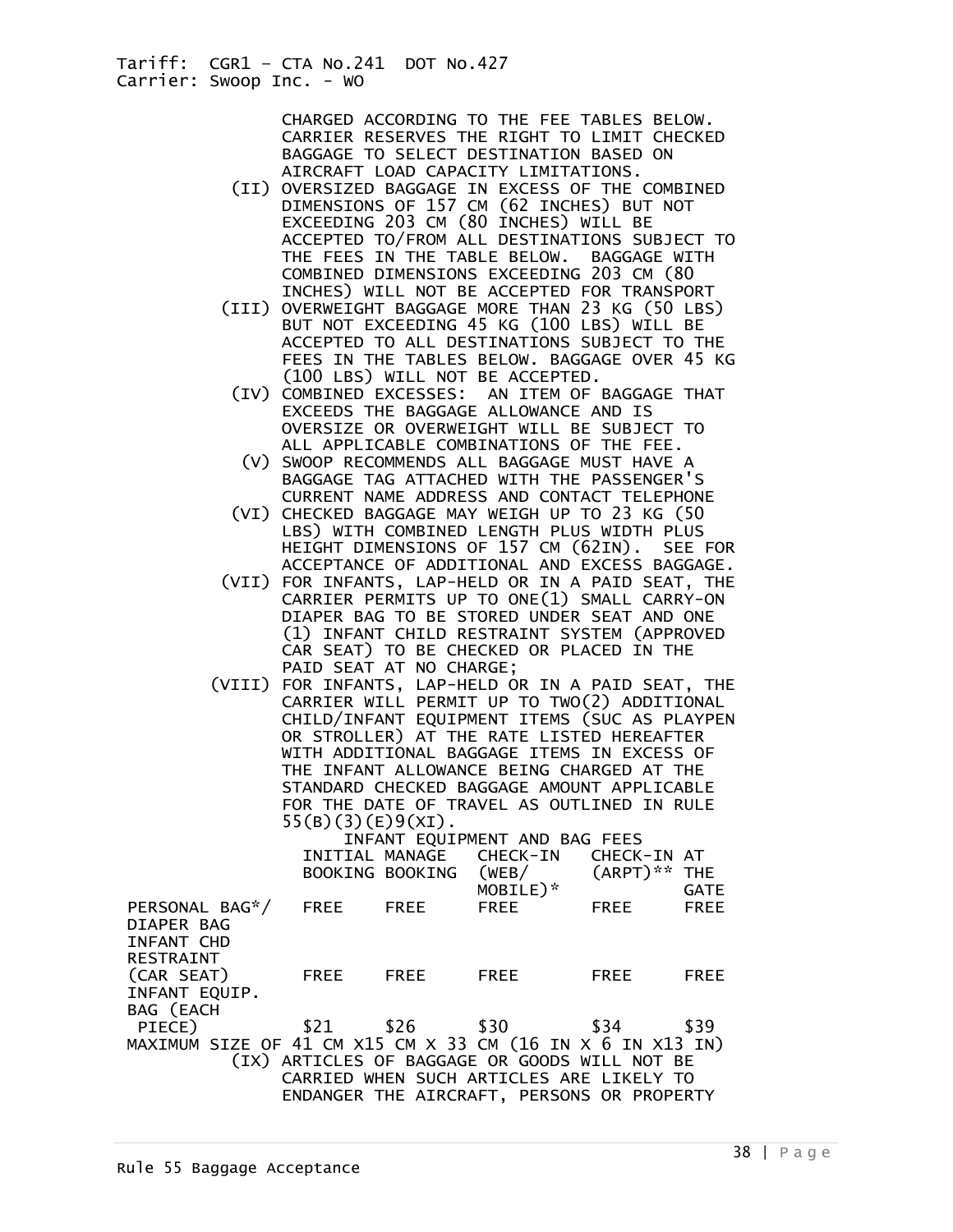> ARE LIKELY TO BE DAMAGED BY AIR CARRIAGE, ARE UNSUITABLY PACKED, OR THE CARRIAGE OF WHICH WOULD VIOLATE THE LAWS, REGULATIONS OR ORDER OF COUNTRIES OF POSSESSIONS TO BE FLOWN FROM, INTO, OR OVER.

 (X) CHECKED BAGGAGE FEES ARE REFUNDABLE TO THE ORIGINAL FORM OF PAYMENT IN THE EVENT OF AN ITINERARY CANCELLATION MADE WITHIN 24 HOURS OF RESERVATION CONFIRMATION WHERE THE SCHEDULED DEPARTURE OF THE FIRST FLIGHT IS SEVEN (7) DAYS OR MORE AFTER THE DATE OF RESERVATION CONFIRMATION. ALL CHECKED BAGGAGE FEES ARE OTHERWISE NONREFUNDABLE AND NON-CREDITABLE.

 (XI) EXCEPT AS OUTLINED HEREIN, ALL BAGGAGE REQUIRES PAYMENT OF A FEE. PASSENGERS ARE REQUIRED TO PAY BAGGAGE FEES AS OUTLINED BELOW FOR EACH CHANNEL TYPE. Checked Baggage fees may

vary depending on the travel period but will not at any one time be higher than those reflected in the table below. Swoop reserves the right to discount baggage fees.

(XII) Checked Baggage Fee Table:

| 26, 2019            |        |                             |                                                                                                   | RATES EFFECTIVE FOR ALL NEW BOOKINGS ON/BEFORE SEPTEMBER                         |                    |
|---------------------|--------|-----------------------------|---------------------------------------------------------------------------------------------------|----------------------------------------------------------------------------------|--------------------|
|                     |        |                             | MOBILE)*                                                                                          | INTIAL MANAGE CHECK-IN CHECK-IN AT THE GATE<br>BOOKING BOOKING (WEB/ (AIRPORT)** |                    |
| BAG (EACH<br>PIECE) |        |                             | 1ST BAG \$40 \$45 \$50 \$55<br>2ND BAG \$55 \$60 \$65 \$70<br>3RD/4TH \$100" \$105" \$110" \$115@ | $$55$<br>$$70$                                                                   | \$75<br>N/A<br>N/A |
|                     |        | 27, 2019 AND MARCH 12, 2020 | RATES EFFECTIVE FOR ALL NEW BETWEEN SEPTEMBER<br>SHORT HAUL FLIGHTS (LESS THAN 1000 KM)           |                                                                                  |                    |
|                     | INTIAL |                             | MANAGE CHECK-IN CHECK-IN<br>BOOKING BOOKING (WEB/                                                 | $\frac{1}{\sqrt{10}}$<br>MOBILE)* (AIRPORT)**<br>\$40                            | AT GATE            |
| BAG (EACH<br>PIECE) |        | 3RD/4TH \$80" \$80"         | 1st BAG \$30 \$30 \$40 \$50<br>2ND BAG \$50 \$50 \$60 \$70<br>\$90"                               | \$70<br>\$110@                                                                   | \$50<br>N/A<br>N/A |
|                     | INTIAL |                             | MANAGE CHECK-IN CHECK-IN<br>MOBILE)*                                                              | MEDIUM HAUL FLIGHTS (1000 KM TO 3000 KM)<br>BOOKING BOOKING (WEB/ (AIRPORT)**    | AT GATE            |
| BAG (EACH<br>PIECE) |        |                             | 1ST BAG \$40 \$40 \$50<br>2ND BAG \$60 \$60 \$70<br>3RD/4TH \$90" \$90" \$100"                    | \$60<br>\$80<br>\$1100                                                           | \$60<br>N/A<br>N/A |
|                     |        |                             | LONG HAUL FLIGHTS (OVER 3000 KM)<br>INTIAL MANAGE CHECK-IN CHECK-IN<br>MOBILE)*                   | BOOKING BOOKING (WEB/ (AIRPORT)**                                                | AT GATE            |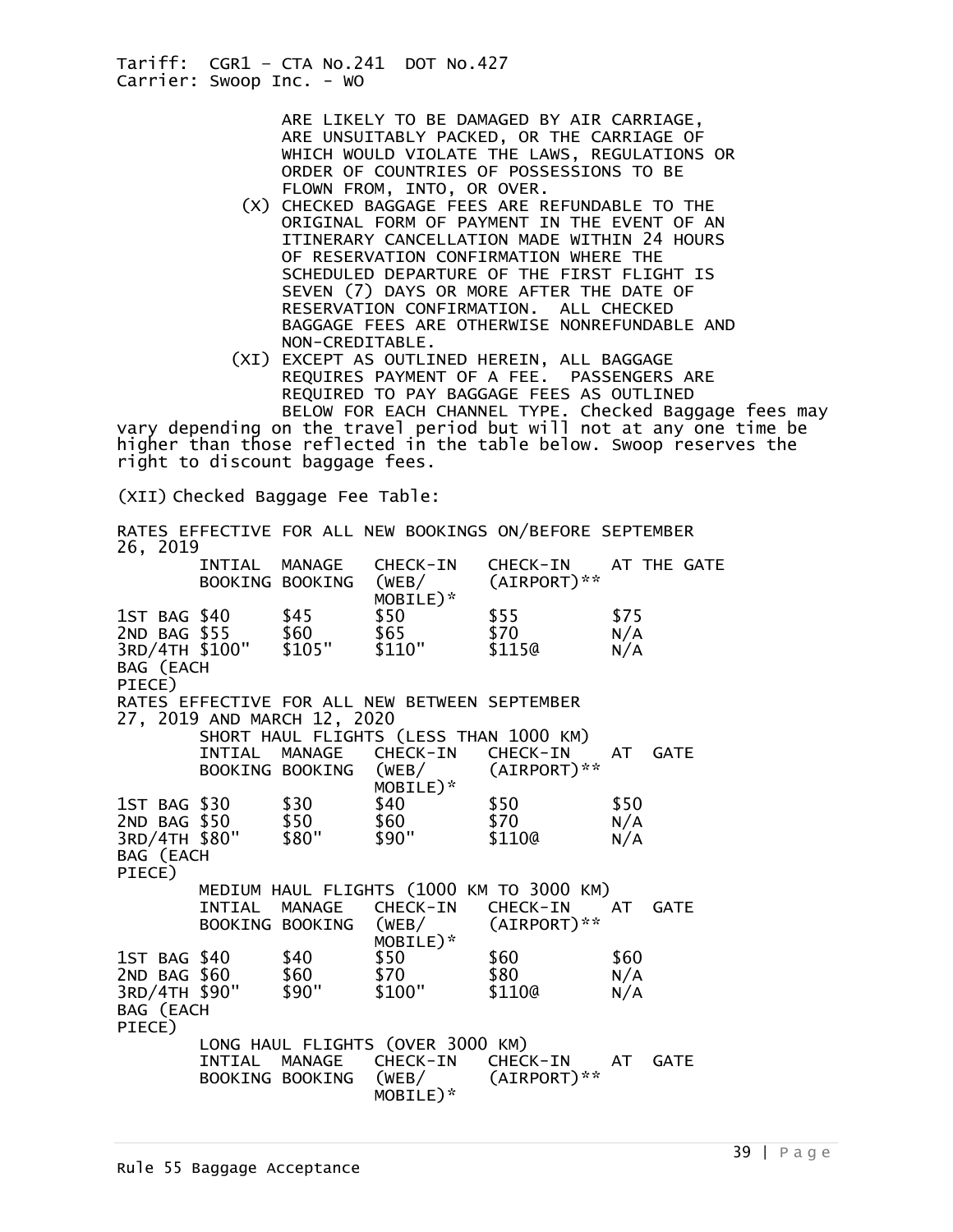Tariff: CGR1 – CTA No.241 DOT No.427 Carrier: Swoop Inc. - WO 1ST BAG \$50 \$50 \$60 \$70 \$70 2ND BAG \$70 \$70 \$80 \$90 N/A<br>3RD/4TH \$100" \$100" \$110" \$120@ N/A 3RD/4TH \$100" BAG (EACH PIECE) RATES EFFECTIVE FOR ALL NEW BOOKINGS ON/AFTER MARCH 13, 2020 SHORT HAUL FLIGHTS (LESS THAN 1000 KM)<br>INTIAL MANAGE CHECK-IN CHECK-IN INTIAL MANAGE CHECK-IN CHECK-IN AT GATE<br>BOOKING-BOOKING (WEB/ (AIRPORT)\*\* BOOKING BOOKING (WEB/  $MOBILE)^*$ <br> $$40$   $$50$ 1ST BAG \$40 \$40 \$50 \$60 \$60<br>2ND BAG \$60 \$60 \$70 \$70 N/A 2ND BAG \$60 \$60 \$70 \$70 N/A 3RD/4TH \$90" BAG (EACH PIECE) MEDIUM HAUL FLIGHTS (1000 KM TO 3000 KM) INTIAL MANAGE CHECK-IN CHECK-IN AT GATE<br>BOOKING-BOOKING (WEB/ (AIRPORT)\*\* BOOKING BOOKING (WEB/  $MOBILE)^*$ <br> $$50$   $$60$ 1ST BAG \$50 \$50 \$60 \$70 \$70<br>2ND BAG \$70 \$70 \$80 \$90 N/A 2ND BAG \$70 \$70 \$80 \$90 N/A<br>3RD/4TH \$100" \$100" \$110" \$120@ N/A 3RD/4TH \$100" BAG (EACH PIECE) LONG HAUL FLIGHTS (OVER 3000 KM) INTIAL MANAGE CHECK-IN CHECK-IN AT GATE<br>BOOKING BOOKING (WEB/ (AIRPORT)\*\* BOOKING BOOKING (WEB/  $MOBILE)^*$ <br> $$70$ 1ST BAG \$60 \$60 \$70 \$80 \$80 2ND BAG \$80 \$80 \$90 \$100 N/A 3RD/4TH \$110" BAG (EACH PIECE) "MANAGE BOOKING" AVAILABLE VIA SWOOP MOBILE APP AND FLYSWOOP.COM, ALLOWING ITINERARY ACCESS FROM TIME OF INTIAL BOOKING TO CHECK-IN TO PURCHASE BAGGAGE. \*AVAILABLE UP TO 60 MINUTES BEFORE SCHEDULED DEPARTURE TIME. \*\*AVAILABLE BETWEEN 3 HOURS AND 60 MINUTES BEFORE THE SCHEDULED DEPARTURE TIME. "FOR FLIGHTS OPERATED WHERE AIRCRAFT LOAD LIMITATIONS ARE EXCEEDED, FEE IS \$200 AND COMMUNICATED CLEARLY AT TIME OF PURCHASE. @FOR FLIGHTS OPERATED WHERE AIRCRAFT LOAD LIMITATIONS ARE EXCEEDED, FEE IS \$225 AND COMMUNICATED CLEARLY AT TIME OF PURCHASE. NOTE 1: IN THE EVENT THAT A BAG IS LOST, PASSENGERS WILL BE REIMBURSED FOR THEIR BAGGAGE FEE (NOT INCLUDING EXCESS VALUATION) IN ADDITION TO SETTLEMENT FOR THE LOSS OF BAGGAGE. NOTE 2: IN ADDITION TO ANY OTHER APPLICABLE BAGGAGE FEE EACH OVERWEIGHT BAG WILL BE CHARGED A FEE OF \$100 CAD PER PIECE. NOTE 3: IN ADDITION TO ANY OTHER APPLICABLE BAGGAGE FEE ANY OVERSIZE BAGGAGE WILL BE CHARGED A FEE OF \$100 CAD PER PIECE. (4) ACCEPTANCE OF CARRY-ON BAGGAGE (1) ALL CARRY-ON BAGGAGE MUST BE STORED IN AN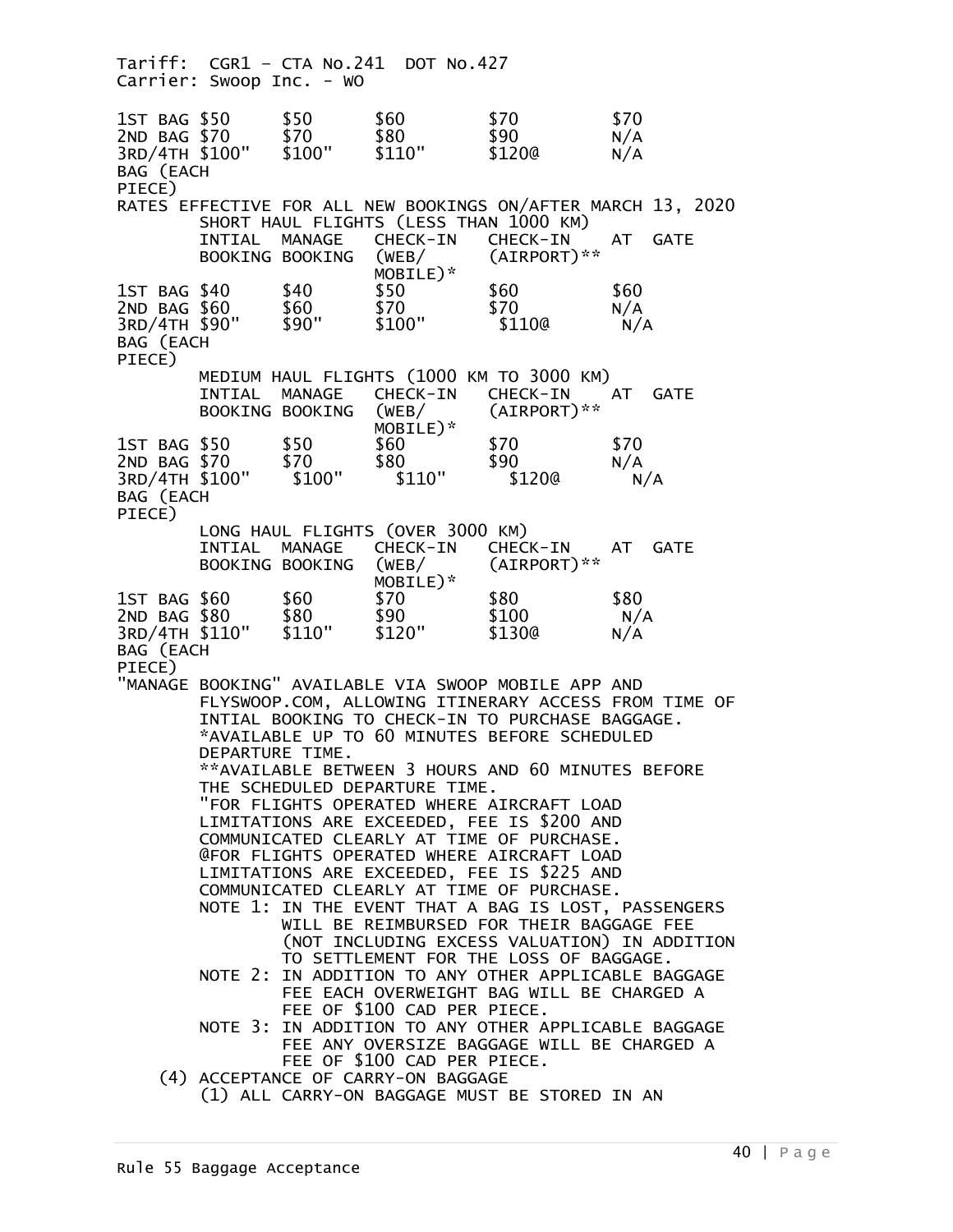OVERHEAD BIN OR PLACED COMPLETELY UNDER THE SEAT DIRECTLY IN FRONT OF THE PASSENGER. THE CARRIER CAN ACCEPT ONE (1)PERSONAL ITEM PER FARE PAYING PASSENGER FREE OF CHARGE. THE ITEM MAY NOT EXCEED THE APPLICABLE MEASUREMENTS OUTLINED BELOW. PERSONAL ITEM MAXIMUM SIZE OF 41 CM X 15 CM X33

CM (16 IN X 6 IN X13 IN).

 (2) THE CARRIER CAN ALSO ACCEPT ONE (1) CARRY ON ITEM PER FARE PAYING PASSENGER FOR A CHARGE ACCORDING TO THE FEE TABLE BELOW. CARRY-ON BAGGAGE FEES ARE OTHERWISE NON-REFUNDABLE. THE ITEM MAY NOT EXCEED THE APPLICABLE MEASUREMENTS OUTLINED BELOW. CARRY-ON ITEM: MAXIMUM SIZE OF 53 CM X 23 CM X

38 CM (21 IN X 9 IN X 15 IN).

- (3) CARRY-ON BAGGAGE FEES MAY VARY DEPENDING ON THE TRAVEL PERIOD BUT WILL NOT AT ANY ONE TIME BE HIGHER THAN THOSE REFLECTED IN THE TABLE BELOW. SWOOP RESERVES THE RIGHT TO DISCOUNT BAGGAGE FEES.
- (4) CARRY-ON BAGGAGE FEE TABLE

| 26 2019               | RATES EFFECTIVE FOR ALL NEW BOOKINGS BEFORE SEPTEMBER                                                                                        |                                  |                                                                        |                                                                              |             |  |  |
|-----------------------|----------------------------------------------------------------------------------------------------------------------------------------------|----------------------------------|------------------------------------------------------------------------|------------------------------------------------------------------------------|-------------|--|--|
|                       |                                                                                                                                              | INTIAL MANAGE<br>BOOKING BOOKING | CHECK-IN<br>(WEB/<br>MOBILE)*                                          | CHECK-IN<br>(AIRPORT)**                                                      | AT THE GATE |  |  |
| CARRY- \$40<br>ON BAG |                                                                                                                                              | \$45                             | \$90                                                                   | \$55                                                                         | \$70        |  |  |
|                       | RATES EFFECTIVE FOR ALL NEW BOOKINGS BETWEEN SEPTEMBER<br>27 2019 AND MARCH 12, 2020                                                         |                                  |                                                                        |                                                                              |             |  |  |
|                       |                                                                                                                                              | INTIAL MANAGE<br>BOOKING BOOKING | SHORT HAUL FLIGHTS (LESS THAN 1000KM)<br>CHECK-IN<br>(WEB/<br>MOBILE)* | CHECK-IN<br>$(AIRPORT)**$                                                    | AT GATE     |  |  |
| CARRY- \$30           |                                                                                                                                              | \$30                             | \$40                                                                   | \$50                                                                         | \$50        |  |  |
| ON BAG                | INTIAL                                                                                                                                       | MANAGE<br>BOOKING BOOKING        | CHECK-IN<br>MOBILE)*                                                   | MEDIUM HAUL FLIGHTS (1000 KM TO 3000KM)<br>CHECK-IN<br>$(WEB/$ $(AIRPORT)**$ | AT GATE     |  |  |
| CARRY- \$40           |                                                                                                                                              | \$40                             | \$50                                                                   | \$60                                                                         | \$60        |  |  |
| ON BAG                | LONG HAUL FLIGHTS (OVER 3000 KM*)<br>CHECK-IN<br>CHECK-IN<br>INTIAL MANAGE<br>AT GATE<br>(AIRPORT)**<br>(WEB/<br>BOOKING BOOKING<br>MOBILE)* |                                  |                                                                        |                                                                              |             |  |  |
| CARRY- \$50           |                                                                                                                                              | \$50                             | \$60                                                                   | \$70                                                                         | \$70        |  |  |
| ON BAG<br>12 2020     | RATES EFFECTIVE FOR ALL NEW BOOKINGS ON/AFTER MARCH                                                                                          |                                  |                                                                        |                                                                              |             |  |  |
|                       | INTIAL                                                                                                                                       | <b>MANAGE</b><br>BOOKING BOOKING | SHORT HAUL FLIGHTS (LESS THAN 1000KM)<br>CHECK-IN<br>(WEB/<br>MOBILE)* | CHECK-IN<br>(AIRPORT)**                                                      | AT GATE     |  |  |
| CARRY-<br>ON BAG      | \$40                                                                                                                                         | \$40                             | \$50                                                                   | \$60                                                                         | \$60        |  |  |
|                       | MEDIUM HAUL FLIGHTS (1000 KM TO 3000KM)                                                                                                      |                                  |                                                                        |                                                                              |             |  |  |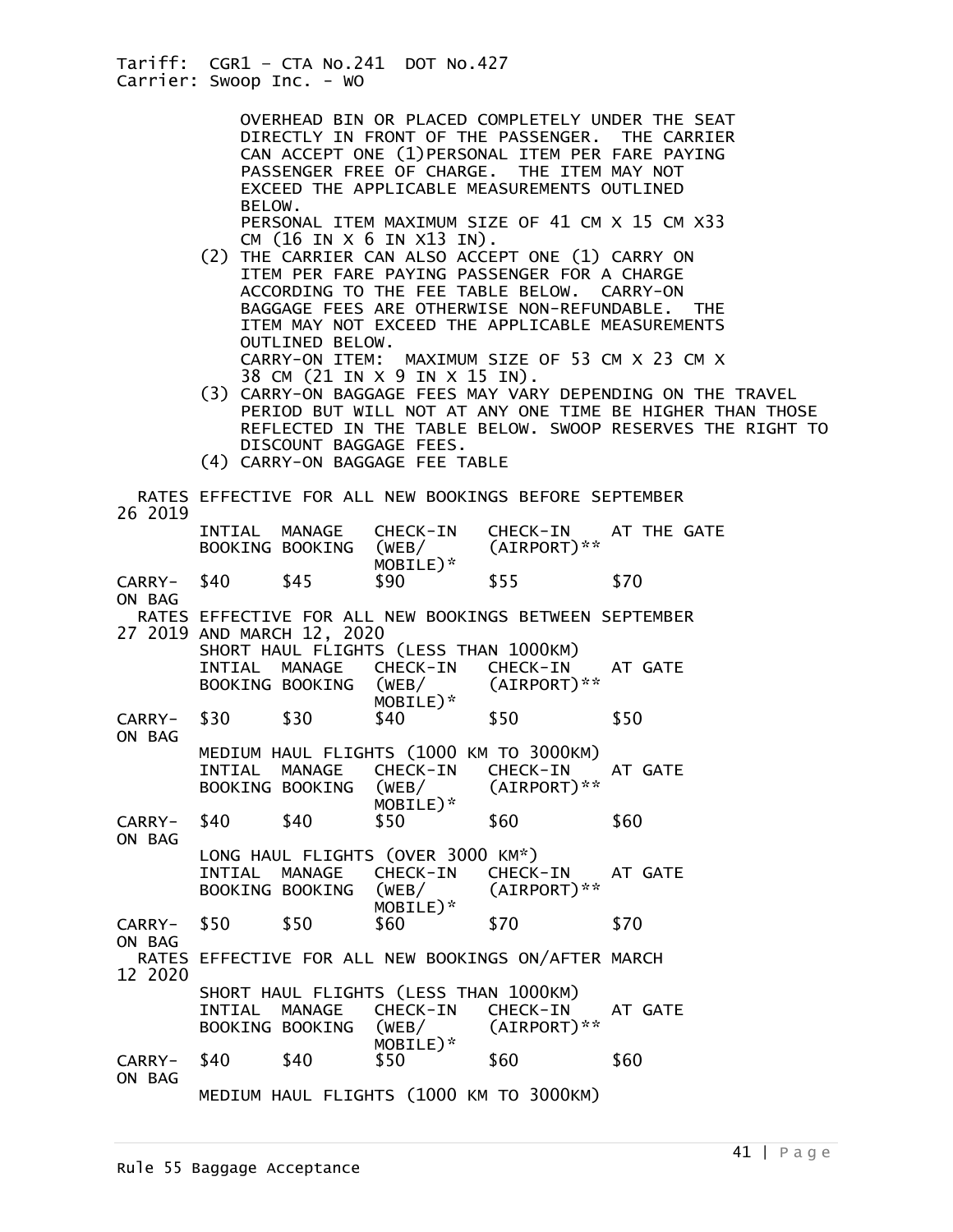Tariff: CGR1 – CTA No.241 DOT No.427 Carrier: Swoop Inc. - WO INTIAL MANAGE CHECK-IN CHECK-IN AT GATE<br>BOOKING BOOKING (WEB/ (AIRPORT)\*\* BOOKING BOOKING MOBILE)\*<br>CARRY- \$50 \$50 \$60 CARRY- \$50 \$50 \$60 \$70 \$70 ON BAG LONG HAUL FLIGHTS (OVER 3000 KM\*) INTIAL MANAGE CHECK-IN CHECK-IN AT GATE<br>BOOKING BOOKING (WEB/ (AIRPORT)\*\* BOOKING BOOKING (WEB/ MOBILE)\* CARRY- \$60 \$60 \$70 \$80 \$80 ON BAG \*AVAILABLE BETWEEN 24 HOURS AND 60 MINUTES BEFORE SCHEDULED DEPARTURE TIME. \*\*AVAILABLE BETWEEN 3 HOURS AND 60 MINUTES BEFORE THE SCHEDULED DEPARTURE TIME. IN THE INTEREST OF PASSENGER SAFETY WITHIN THE CABIN, THE CARRIER ALSO RESERVES THE RIGHT TO CHECK ANY CARRY-ON BAGGAGE THAT DOES NOT FIT DUE TO AIRCRAFT OPERATING LIMITATIONS OR LACK OF OVERHEAD BIN SPACE WITHIN THE CABIN. IF A PASSENGER EXCEEDS THE MAXIMUM NUMBER OF BAGS PERMITTED AND/OR THE MAXIMUM WEIGHT ALLOWED FOR EACH BAG OR THE MAXIMUM DIMENSIONS PERMITTED FOR EACH CHECKED OR CARRIED ON BAG THE PASSENGER WILL BE SUBJECT TO EXCESS BAGGAGE CHARGES. NOTE: THIS PROVISION DOES NOT APPLY TO AIDS FOR PERSONS WITH DISABILITIES (SEE RULE 71(F). THE PASSENGER'S NAME AND POINT OF CONTACT MUST APPEAR ON THE BAGGAGE. IT IS RECOMMENDED THAT THE NAME AND POINT OF CONTACT ALSO BE INCLUDED INSIDE THE BAGGAGE. (C) COLLECTION AND DELIVERY OF BAGGAGE (1) THE PASSENGER HAS THE RIGHT TO RETRIEVE HIS OR HER BAGGAGE WITHOUT DELAY (2) ONLY THE PASSENGER WHO WAS GIVEN A BAGGAGE IDENTIFICATION TAG WHEN THE CARRIER TOOK POSSESSION OF THE IS ENTITLED TO ACCEPT DELIVERY OF THE BAGGAGE. (3) IF THE PASSENGER CLAIMING THE CHECKED BAGGAGE IS UNABLE TO PRODUCE HIS/HER PORTION OF THE BAGGAGE IDENTIFICATION TAG AND IDENTIFY THE BAGGAGE BY MEANS OF ITS BAGGAGE IDENTIFICATION TAG, THE CARRIER MUST RECEIVE SATISFACTORY PROOF THAT THE BAGGAGE BELONGS TO THE PASSENGER IN QUESTION BEFORE DELIVERING THE BAGGAGE TO THE PASSENGER. (4) ACCEPTANCE OF THE BAGGAGE WITHOUT COMPLIANT, WITHIN THE TIME LIMITS STIPULATED IN RULE 121(C) BY THE PASSENGER IN POSSESSION OF THE BAGGAGE IDENTIFICATION TAG IS EVIDENCE THAT THE CARRIER THE BAGGAGE IN GOOD CONDITION AND IN ACCORDANCE WITH THIS TARIFF. (D) EXCESS BAGGAGE BAGGAGE WILL BE ACCEPTED BY THE CARRIER UPON PAYMENT OF APPLICABLE CHARGES. THE CHARGE FOR THE EXCESS BAGGAGE IS PAYABLE PRIOR TO DEPARTURE AT THE POINT OF CHECK-IN AS PER FEE TABLE IN RULE 55(B). SPORTING EQUIPMENT IS CONSIDERED PART OF THE CHECKED BAGGAGE ALLOWANCE. THE CARRIER SHALL COLLECT ALL ADDITIONAL FEES FOR CHECKED SPORTING EQUIPMENT THAT EXCEED THE CHECKED BAGGAGE ALLOWANCE FOR SIZE AND WEIGHT (UNLESS OTHERWISE NOTED BELOW) AS PER RULE 55. IN ALL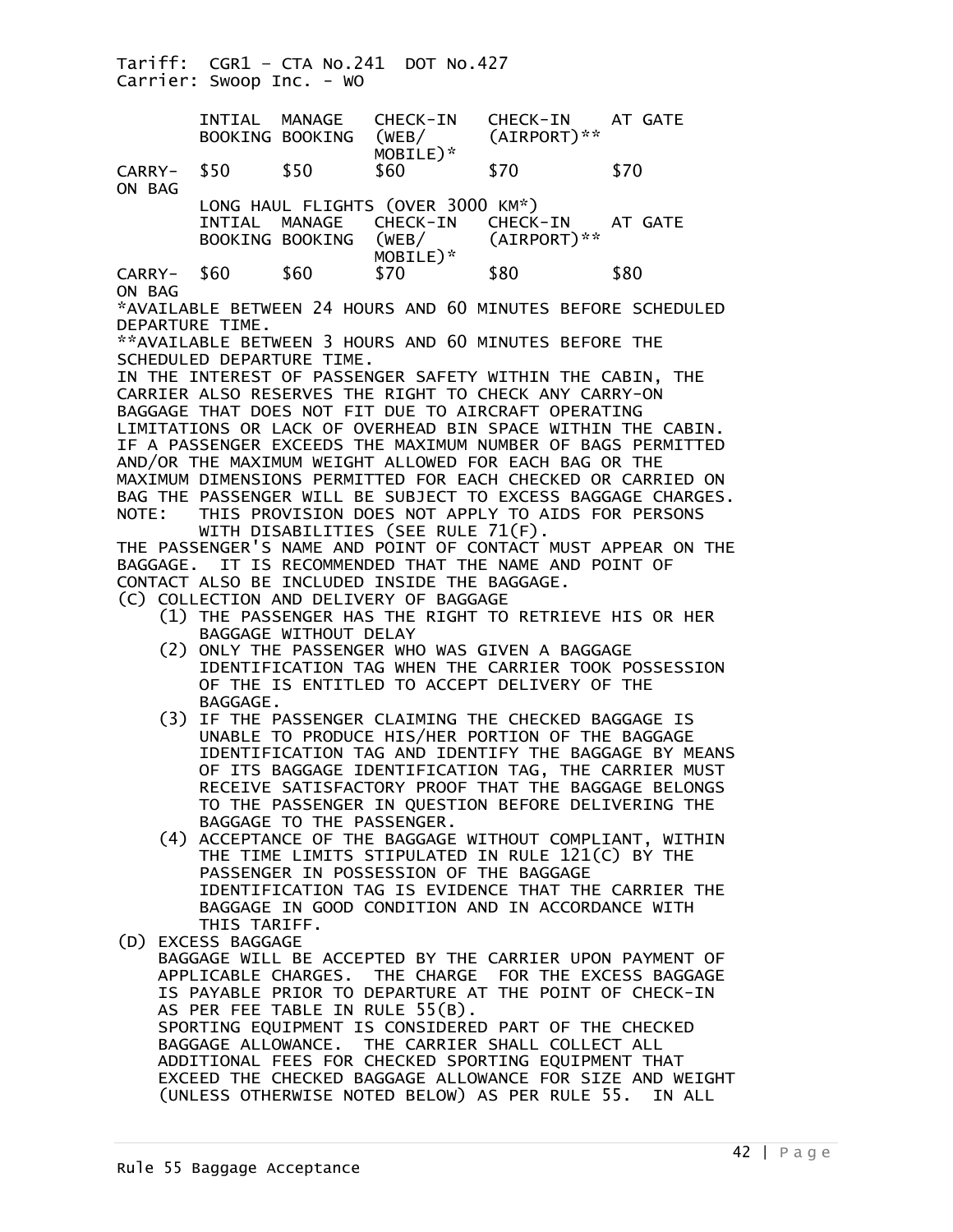CASES, THE BAGGAGE MUST CONTAIN THE EQUIPMENT NOTED.

- (A) FISHING EQUIPMENT COLLAPSIBLE FISHING RODS CAN BE PERMITTED AS CARRY-ON BAGGAGE. A FISHING ROD AS CHECKED BAGGAGE MUST BE PACKED IN A RIGID OR HARD-SHELL CONTAINER. MORE THAN ONE FISHING ROD CAN BE PACKED IN THE SAME CONTAINER. A SET CONSISTS OF A FISHING ROD CONTAINER AND A TACKLE BOX. OVERSIZE FEE IS WAIVED. OVERWEIGHT FEES APPLY.
- (B) BICYCLE AND HELMET A MAXIMUM OF ONE BICYCLE AND ONE HELMET ARE ALLOWED PER PASSENGER. A BICYCLE MUST BE PACKED FLAT IN A BICYCLE BAG OR BOXES. CARRIER MAY REFUSE CARRIAGE OF IMPROPER PACKAGED BICYCLES. OVERSIZED AND OVERWEIGHT FEES APPLY.
- (C) FOOTBALL EQUIPMENT A SET OF CLEATS, A FOOTBALL, FOOTBALL HELMET, KNEE PADS, AND SHOULDER PADS. OVERWEIGHT AND OVERSIZED FEE WAIVED.
- (D) GOLF EQUIPMENT GOLF EQUIPMENT MUST BE PACKED IN A CONTAINER SPECIALLY DESIGNED FOR SHIPPING OR IN A BAG WITH AN ATTACHED HOOD. TRIPPED LEGS ON GOLF BAGS MUST BE SECURED OR TAPED TO THE GOLF BAG. A SET CONSISTS OF GOLF BALL, GOLF CLUBS, AND GOLF SHOES. OVERSIZE FEE WAIVED. OVERWEIGHT FEES APPLY.
- (E) HOCKEY EQUIPMENT (OR RINGETTE, LACROSSE) A SET CONTAINS A HELMET, PUCK/RING/BALL, STICKS, PADS, AND SKATES/CLEATS/SHOES. OVERWEIGHT AND OVERSIZED FEE WAIVED.
- (F) SNOW SKI EQUIPMENT SKIS MUST BE PACKED FOR SHIPPING TO PREVENT DAMAGE. A SET CONSISTS OF A PAIR OF SKIS, A PAIR OF SKI POLES, HELMET, A PAIR OF BOOTS (WHICH CAN BE CHECKED IN A SEPARATE BOOT BAG). OVERSIZE FEE IS WAIVED. OVERWEIGHT FEES APPLY.
	- (G) SNOWBOARD EQUIPMENT THE SNOWBOARD MUST BE PACKED FOR SHIPPING TP PREVENT DAMAGE. A SET CONSISTS OF; A SNOWBOARD, HELMET, A PAIR OF BOOTS (WHICH CAN BE CHECKED IN A SEPARATE BOOT BAG). OVERSIZE FEE IS WAIVED. OVERWEIGHT FEES APPLY.
	- (H) WATER SKI EQUIPMENT THE WATER SKI EQUIPMENT MUST BE PACKED FOR SHIPPING TO PREVENT DAMAGE. A SET CONSISTS OF TWO WATER SKIS, OVERSIZE FEE IS WAVED. OVERWEIGHT FEES APPLY.
	- NOTE: THIS PROVISION DOES NOT APPLY TO AIDS FOR PERSONS WITH DISABILITIES (SEE RULE 1(F)
- (E) ITEMS UNACCEPTABLE AS BAGGAGE
	- THE FOLLOWING ITEMS ARE UNACCEPTABLE AS BAGGAGE AND WILL NOT BE TRANSPORTED BY THE CARRIER.
		- (1) ITEMS WHICH ARE FORBIDDEN TO BE CARRIED BY THE APPLICABLE LAWS, REGULATIONS OR ORDERS OF ANY COUNTRY TO BE FLOWN FROM, TO OR OVER.
		- (2) ITEMS WHICH ARE LIKELY TO ENDANGER THE AIRCRAFT OR PERSONS OR PROPERTY ON BOARD THE AIRCRAFT. THESE UNACCEPTABLE ITEMS ARE SPECIFIED IN THE INTERNATIONAL CIVIL AVIATION ORGANIZATION (ICAO) TECHNICAL INSTRUCTIONS FOR THE SAFE TRANSPORT OF DANGEROUS GOODS BY AIR AND THE INTERNATIONAL AIR TRANSPORT ASSOCIATION (IATA) DANGEROUS GOODS REGULATIONS.
		- (3) ITEMS, WHICH IN THE CARRIER'S OPINION, ARE UNSUITABLE FOR CARRIAGE BECAUSE OF THEIR WEIGHT,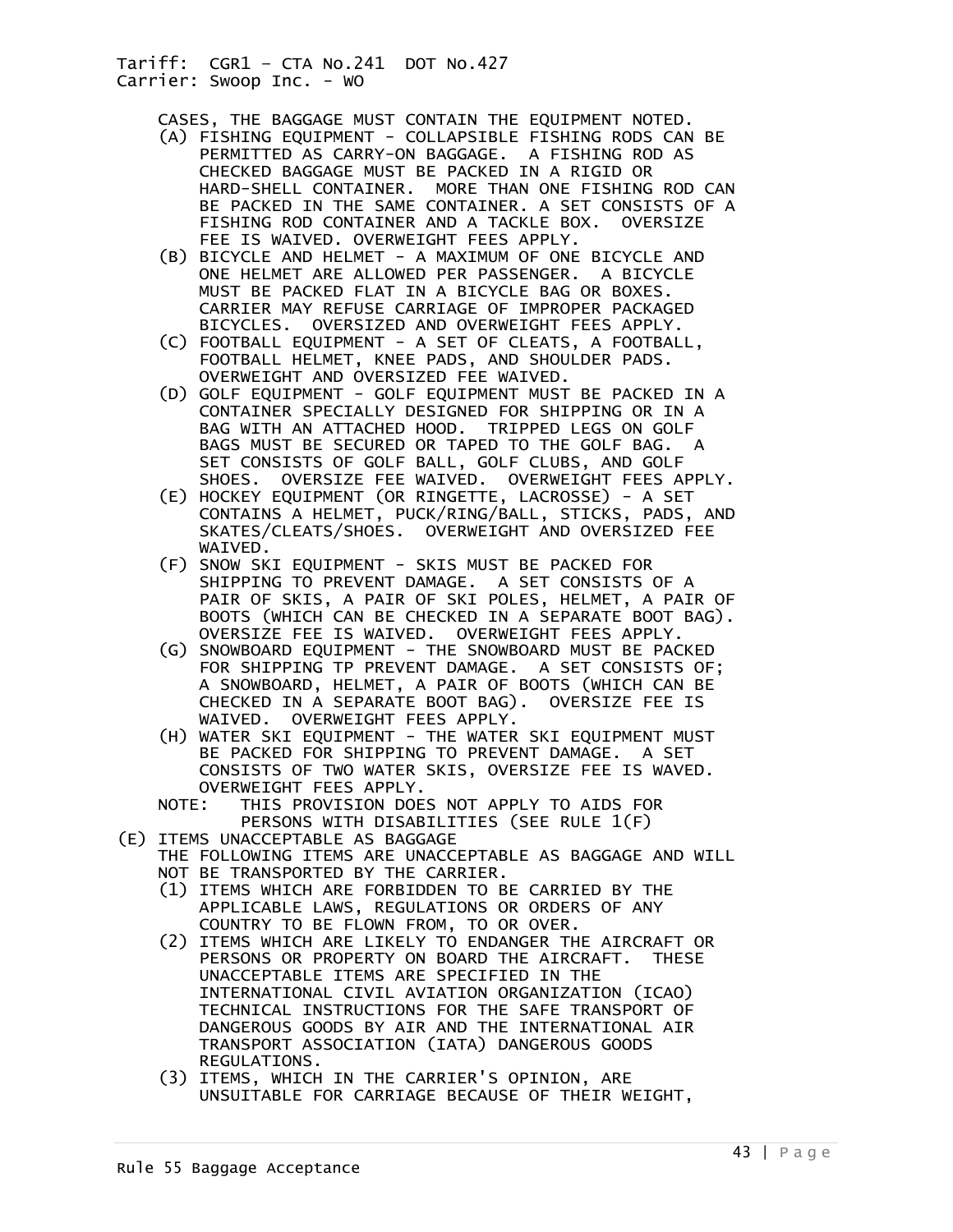> SIZE OR CHARACTER, FOR EXAMPLE, FRAGILE OR PERISHABLE ITEMS.

- (4) LIVE ANIMALS EXCEPT AS PROVIDED IN RULE 75, ACCEPTANCE OF ANIMALS (SERVICE ANIMALS AND PETS)
- (5) FIREARMS AND AMMUNITION ARE PROHIBITED FROM CARRIAGE AS BAGGAGE.
- (6) WEAPONS SUCH AS ANTIQUE FIREARMS, SWORDS, KNIVES AND OTHER SIMILAR ITEMS MAY BE ACCEPTED AS CHECKED BAGGAGE AT THE CARRIER'S DISCRETION, PROVIDED THEY ARE SUITABLY PACKED.
- (7) THE PASSENGER SHALL NOT INCLUDE IN THE CHECKED BAGGAGE FRAGILE OR PERISHABLE ITEMS, MONEY, JEWELRY, PRECIOUS METALS, SILVERWARE, NEGOTIABLE PAPERS, SECURITIES OR OTHER VALUABLES, BUSINESS DOCUMENTS, SAMPLES, PASSPORTS AND OTHER IDENTIFICATION DOCUMENTS.
- (F) MUSICAL INSTRUMENTS
- MUSICAL INSTRUMENTS IN THE CABIN CANNOT EXCEED THE COMBINED DIMENSIONS OF 45 IN (113 CM), IN LINE WITH OUR EXISTING CARRY-ON BAG DIMENSIONS BUT ELIMINATING THAT IT HAS TO BE SPECIFIC TO LENGTH X HEIGHT X WIDTH DIMENSIONS OF 21" X 9" X 15". THERE WILL ALSO BE A WEIGHT LIMIT OF 50 LBS FOR THE IN CABIN INSTRUMENT, PROVIDED THE TRAVELLER IS ABLE TO LIFT AND STOW THEIR OWN INSTRUMENT. INSTRUMENTS THAT ARE TO BE BROUGHT IN THE CABIN UNDER THE AFOREMENTIONED DIMENSIONS, WILL BE CHARGED AS THE TRAVELLER'S CARRY-ON BAG AS LONG AS THE TRAVELLER HAS NO OTHER CARRY-ON BAGS. ALL OTHER BAGGAGE WILL HAVE TO BE CHECKED (OTHER THAN A PERSONAL ITEM). FOR MUSICAL INSTRUMENTS LARGER THAN THE IN CABIN DIMENSIONS, THEY WILL BE CHARGED AS A CHECKED BAG; ALLOWING IT TO BE UP TO 80 IN (203 CM) IN COMBINED TOTAL DIMENSIONS (OVERSIZE FEES WILL BE WAIVED). AN OVERWEIGHT FEE WILL BE CHARGED IF THE INSTRUMENT EXCEEDS 23 KG (50 LBS) WITH A LIMIT OF 45 KG (100 LBS). ALL MUSICAL INSTRUMENTS WILL BE DOOR DELIVERED IN ORDER TO MINIMIZE THE CHANCE OF DAMAGE.
- (G) RIGHT TO REFUSE CARRIAGE OF BAGGAGE THE CARRIER WILL REFUSE TO CARRY AS CHECKED BAGGAGE ANY BAG THAT THE CARRIER HAS DISCOVERED TO CONTAIN ANY UNACCEPTABLE ITEM MENTIONED IN (E) ABOVE AND WHEN THE PASSENGER FAILS TO PROVIDE THE CARRIER WITH PRIOR NOTICE THAT THEY WISH TO CARRY SUCH AN ITEM IN THEIR BAGGAGE.
	- (2) THE CARRIER WILL AT HIS SOLE DISCRETION, REFUSE TO CARRY ANY BAGGAGE BECAUSE OF ITS SIZE SHAPE WEIGHT OR CHARACTER.
	- (3) UNLESS ADVANCE ARRANGEMENTS HAVE BEEN MADE WITH THE CARRIER, THE CARRIER MAY CARRY ON LATER FLIGHTS BAGGAGE WHICH IS IN EXCESS OF THE FREE BAGGAGE ALLOWANCE.
	- (4) THE CARRIER WILL REFUSE TO CARRY CHECKED BAGGAGE IF IT DETERMINES THAT THE BAGGAGE HAS NOT BEEN PROPERLY AND SECURELY PACKED IN SUITABLE SUITCASES OR CONTAINERS. NOTE: THIS POSITION DOES NOT APPLY TO AIDS FOR PERSONS WITH DISABILITIES.
- SEE RULE 1 (F) (H) RIGHT OF SEARCH
- Rule 55 Baggage Acceptance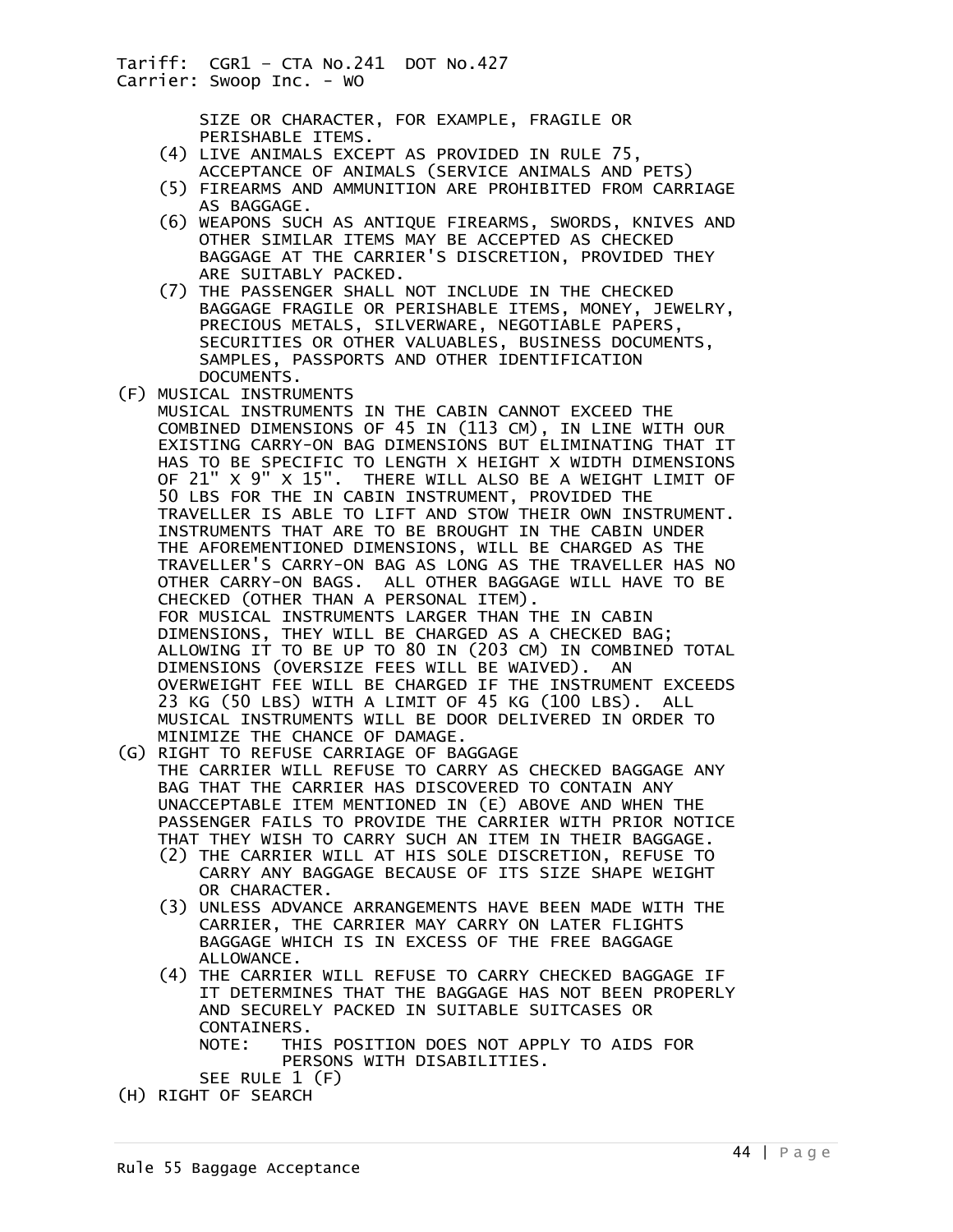> THE CARRIER MAY REQUEST THE PASSENGER TO PERMIT A SEARCH TO BE CONDUCTED OF HIS/HER PERSON AND BAGGAGE. THE CARRIER MAY SEARCH BAGGAGE IN THE PASSENGER'S ABSENCE. THE PURPOSE OF ANY SEARCH IS TO ENSURE AIRCRAFT AND PASSENGER SAFETY, SECURITY AND TO DETERMINE WHETHER THE PASSENGER IS IN POSSESSION OF OR THE BAGGAGE CONTAINS ITEMS MENTIONED IN (E) ABOVE OR ANY ARMS OR AMMUNITION WHICH HAVE NOT BEEN PRESENTED TO THE CARRIER. IF THE PASSENGER REFUSES TO COMPLY WITH THE REQUEST FOR SEARCH, THE CARRIER MAY REFUSE TO CARRY THE PASSENGER AND/OR HIS/HER BAGGAGE.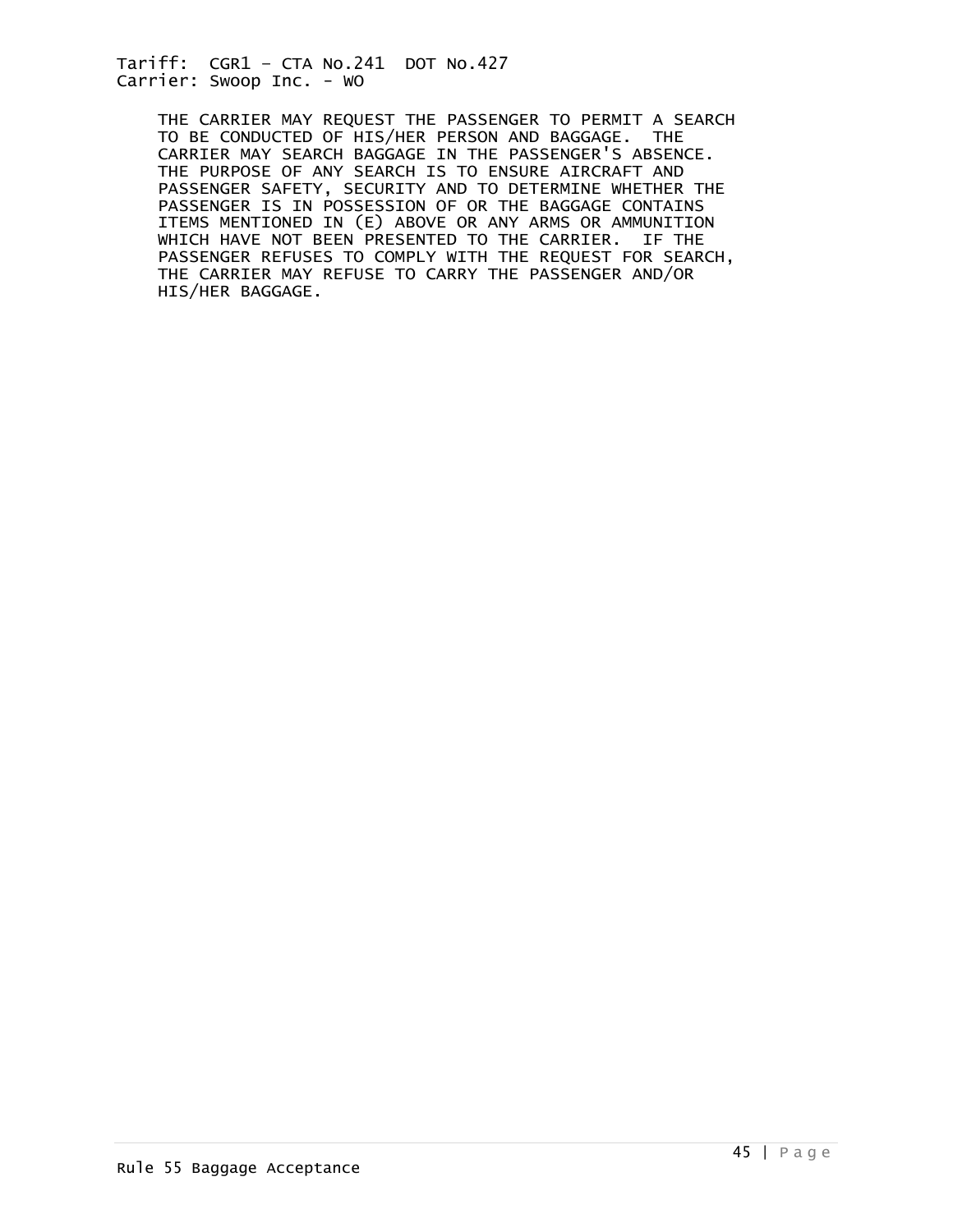Rule 60 Acceptance Of Children For Travel

A) GENERAL

(1)MISCELLANEOUS

- (A) INFANTS AND CHILDREN UNDER THE AGE OF 5 MUST BE ACCOMPANIED BY THEIR PARENT OR A PERSON WHO IS AT LEAST 16 YEARS OF AGE. CHILDREN 5 YEARS OF AGE OR OLDER MUST BE ACCOMPANIED IN THE SAME CABIN BY A PASSENGER 12 YEARS OF AGE OR OLDER.
- (B) PERSONS ENTRUSTED WITH THE CARE OF INFANTS AND CHILDREN MUST BE CAPABLE OF DISCHARGING THIS DUTY
- (C) SWOOP DOES NOT ACCEPT UNACCOMPANIED MINORS (11 YEARS OF AGE AND UNDER).
- (2)INFANTS
- (A) INFANTS UNDER TWO YEARS OF AGE ON THE DATE OF TRAVEL DO NOT REQUIRE A SEAT.
- (B) FOR TRAVEL WITHIN CANADA OR BETWEEN CANADA AND THE U.S.A., INFANTS UNDER TWO YEARS OF AGE DO NOT REQUIRE A TICKET.
- (C) FOR TRAVEL OTHER THAN WITHIN CANADA OR BETWEEN CANADA AND THE UNITED STATES INFANTS UNDER TWO YEARS OF AGE REQUIRE A TICKET.
- (D) ONLY ONE INFANT UNDER THE AGE OF TWO YEARS MAY BE HELD IN THE LAP OF AN ACCOMPANYING PASSENGER 12 YEARS OF AGE OR OLDER.
- (E) NO SINGLE PASSENGER SHALL BE RESPONSIBLE FOR MORE THAN ONE INFANT WHETHER THE INFANTS IS HELD ON THE LAP OF AN ACCOMPANYING PASSENGER OR A SEAT HAS BEEN PURCHASED FOR THE INFANT AND THE INFANT IS SECURED IN AN APPROVED CHILD RESTRAINT SYSTEM (CAR SEAT).
- (F) AN INFANT UNDER TWO YEARS OF AGE AT THE TIME OF DEPARTURE BUT REACHING HIS/HER SECOND BIRTHDAY DURING THE CONTINUING/RETURN FLIGHT(S) WILL REQUIRE A SEAT AND MUST PAY THE APPLICABLE FARE FOR THE CONTINUING/RETURN FLIGHT(S).
- (G) INFANTS UNDER TWO YEARS OF AGE OCCUPYING A SEAT MUST BE PROPERLY SECURED IN A TRANSPORT CANADA OR UNITED STATES FEDERAL AVIATION ADMINISTRATION (FAA) APPROVED CHILD RESTRAINT DEVICE.

CHILDREN

- (3) ALL CHILDREN, TWO YEARS OF AGE OR OLDER, MUST BE TICKETED AND ASSIGNED A SEAT.
	- (A) PREFERRED SEAT MAY BE PURCHASED FOR AN ADDITIONAL FEE AS PER OUR ADVANCED SEAT SELECTION GUIDELINES IN RULE 40(B)
	- (B) IF NOT PRE-PURCHASED, SEAT WILL BE ASSIGNED AT TIME OF CHECK-IN AS PER OUR CHILDREN SEAT ASSIGNMENT GUIDELINES IN RULE 40(B)
- (C) ALL CHILDREN, 12 YEARS OF AGE OR OLDER, WILL BE ABLE TO TRAVEL UNACCOMPANIED WITHOUT SUPERVISION AND WILL BE CONSIDERED TO BE AN ADULT FOR FARE PURPOSES.
- (D) ALL MINORS, 16 YEARS OF AGE OR OLDER, MAY ACCOMPANY OTHER INFANTS AND CHILDREN UNDER 5 YEARS OF AGE AND WILL BE CONSIDERED AS ADULTS FOR THE PURPOSES OF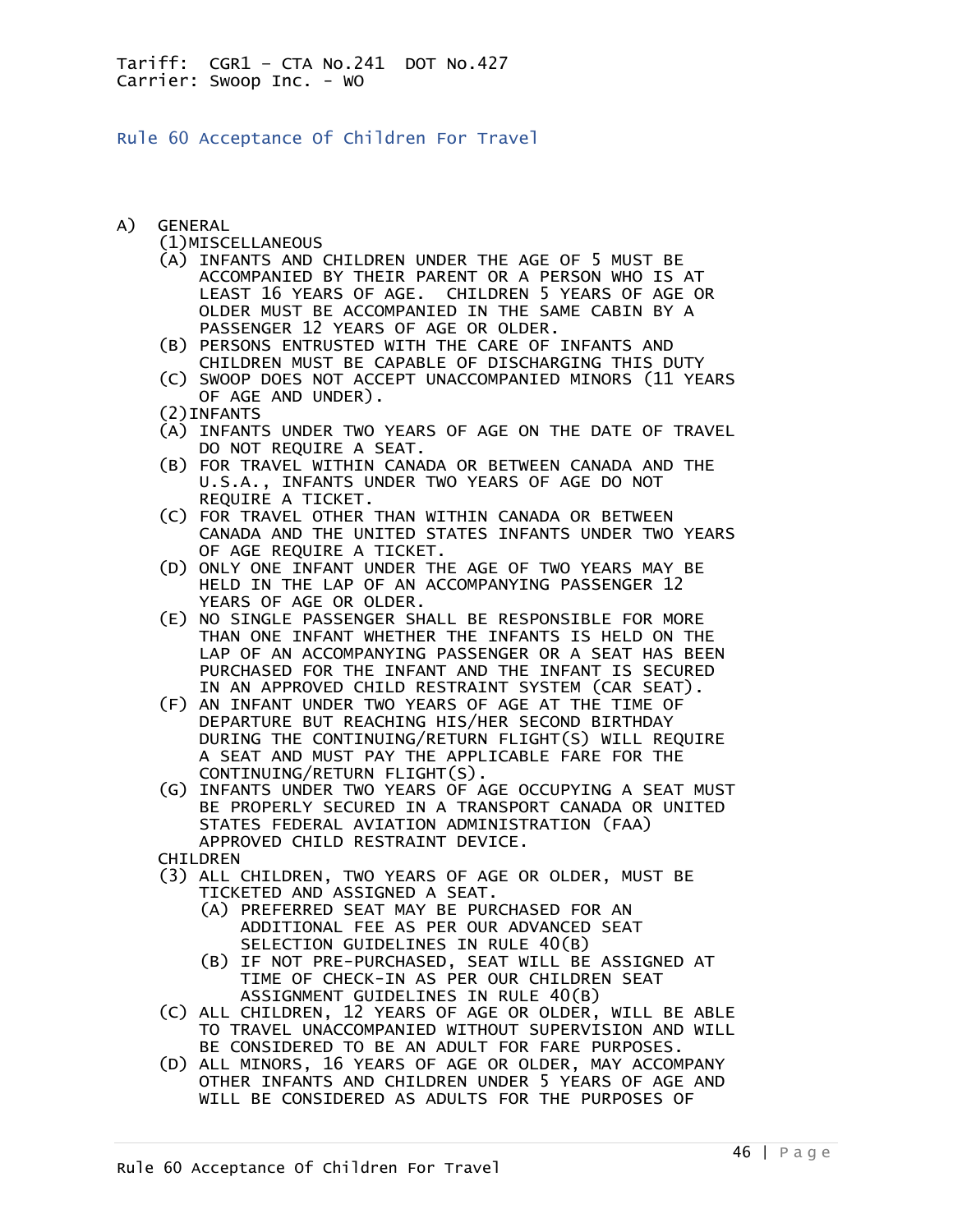TRAVEL AND WILL BE CHARGED THE APPLICABLE ADULT FARE.

- (E) ALL CHILDREN, 12 YEARS OF AGE OR OLDER, MAY ACCOMPANY OTHER CHILDREN 5 YEARS OF AGE OR OLDER AND WILL BE CONSIDERED AS ADULTS FOR THE PURPOSES OF TRAVEL AND WILL BE CHARGED THE APPLICABLE ADULT FARE.
- (B) ACCEPTANCE OF INFANTS AND CHILDREN FOR TRAVEL BETWEEN CANADA AND THE UNITED STATES AGE ACCEPTED CONDITIONS 9 DAYS TO YES ONLY ONE INFANT IS PERMITTED PER 23 MONTHS ADULT PASSENGER. (AT LEAST 16 YEARS OF AGE OR THE INFANTS PARENT) THE INFANT MAY TRAVEL FREE OF CHARGE WHEN THE INFANT IS HELD ON AN ACCOMPANYING ADULT'S LAP. AN INFANT FOR WHOM A SEAT IS PURCHASED MUST BE PROPERLY SECURED IN AN APPROVED CHILD RESTRAINT DEVICE AND WILL BE ASSESSED THE APPLICABLE FARE. 2-11 YEARS YES THESE PASSENGERS ARE CONSIDERED<br>OLD (CHILD) TO BE A CHILD FOR THE PURPOSE O TO BE A CHILD FOR THE PURPOSE OF AIR TRAVEL AND WILL PAY THE APPLICABLE ADULT'S FARE IF AVAILABLE CHILDREN UNDER 5 YEARS OF AGE MUST BE ACCOMPANIED THEIR PARENT OR GUEST WHO IS BY AT LEAST 16 YEARS OF AGE. ALL OTHER CHILDREN MUST BE SUPERVISED BY A PASSENGER OF 12 YEARS OR OLDER. THE USE OF AN APPROVED CHILD RESTRAINT DEVICE IS OPTIONAL FOR CHILDREN AGE TWO AND UP. 12 YEARS YES THESE PASSENGERS ARE CONSIDERED<br>AND OLDER TO BE ADULTS FOR THE PURPOSE OF TO BE ADULTS FOR THE PURPOSE OF AIR TRAVEL AND WILL PAY THE APPLICABLE ADULT FARE. THESE PASSENGERS ARE ELIGIBLE TO TRAVEL UNACCOMPANIED AND
- (C) DOCUMENTATION
	- (1) FOR TRAVEL BETWEEN CANADA AND THE UNITED STATES, PASSENGERS UNDER 18 YEARS OF AGE REQUIRE A VALID PASSPORT OR NEXUS CARD.
	- (2) IN ADDITION TO THE ABOVE, THE CARRIER MAY REQUIRE PRESENTATION OF THE FOLLOWING DOCUMENTS WHEN CHILDREN ARE ACCOMPANIED BY AN ADULT.
		- (A) DOCUMENTS STABLISHING LEGAL CUSTODY.
		- (B) PARENTAL CONSENT LETTER AUTHORIZING TRAVEL.
		- (C) DEATH CERTIFICATE IF ONE PARENT IS DECEASED.
		- (D) ANY OTHER DOCUMENTATION REQUIRED BY THE COUNTRY OF DESTINATION.

UNSUPERVISED. FURTHERMORE THEY

MAY ACCOMPANY / CHILDREN

OVER THE AGE OF 5.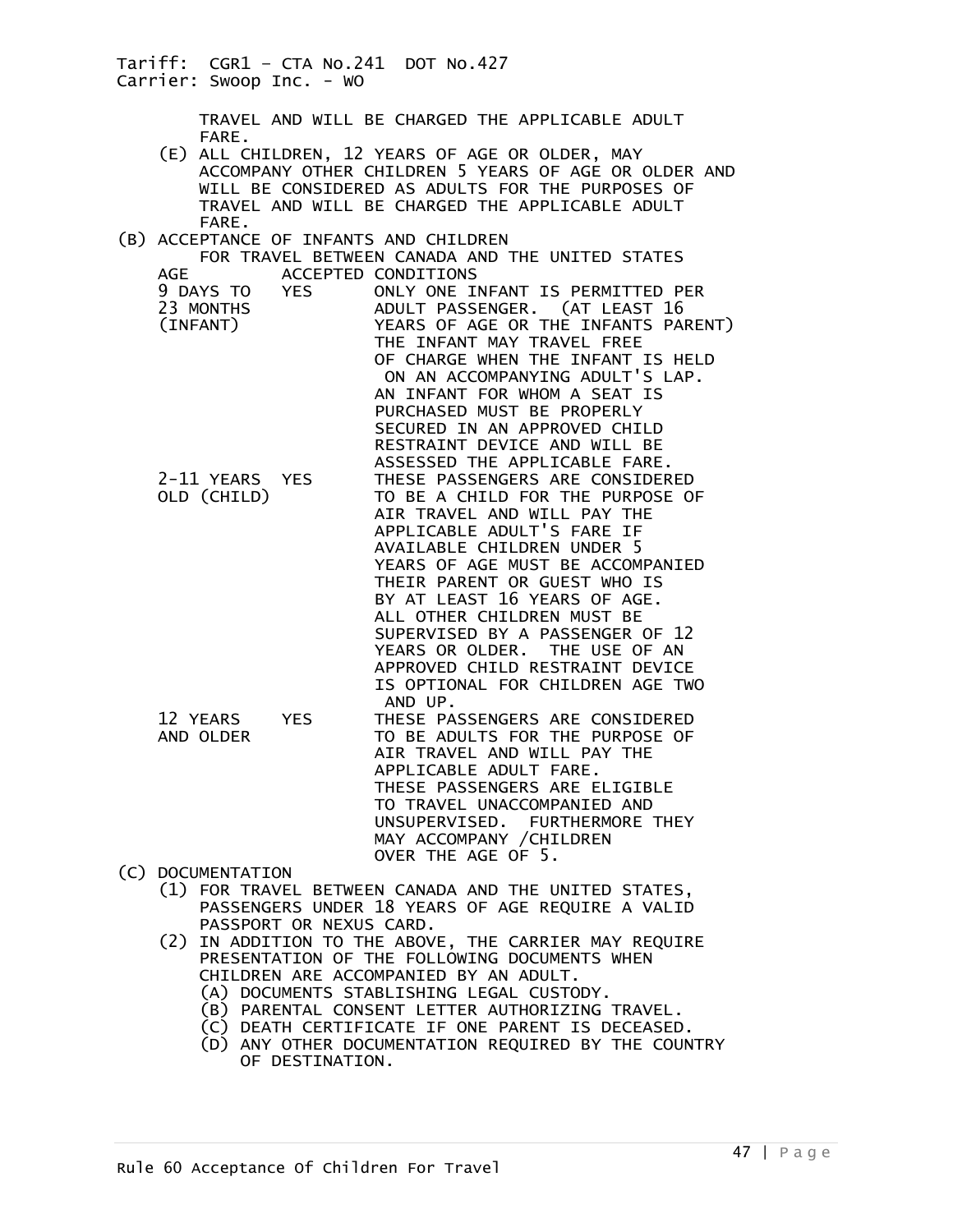Rule 71 Carriage Of Persons With Disabilities†

IN THE CASE OF CODE SHARE, PASSENGERS ARE ADVISED THAT THE CARRIAGE OF PERSONS WITH DISABILITIES RULES APPLICABLE TO THEIR TRANSPORTATION ARE THOSE OF THE CARRIER IDENTIFIED ON YOUR TICKET AND NOT OF THE CARRIER OPERATING THE FLIGHT. (A) ACCEPTANCE FOR CARRIAGE

- THE CARRIER WILL MAKE EVERY EFFORT TO ACCOMMODATE A PERSON WITH A DISABILITY AND WILL NOT REFUSE TO TRANSPORT A PERSON SOLELY BASED ON HIS/HER DISABILITY. IN INSTANCES WHEN REFUSING TRANSPORTATION TO A PERSON WITH A DISABILITY IS NECESSARY, THE CARRIER WILL PROVIDE A WRITTEN EXPLANATION TO THE PERSON FOR THE DECISION TO REFUSE CARRIAGE AT THE SAME TIME OF THE REFUSAL.
- (B) ACCEPTANCE OF DECLARATION OF SELF-RELIANCE EXCEPT FOR APPLICABLE SAFETY-RELATED RULES AND REGULATIONS. SWOOP WILL ACCEPT THE DETERMINATION MADE BY OR ON BEHALF OF A PERSON WITH A DISABILITY AS TO SELF-RELIANCE. ONCE ADVISED THAT HE OR SHE IS SELF-RELIANT, "SWOOP SHALL NOT REFUSE SUCH PASSENGER TRANSPORTATION ON THE BASIS THAT THE PERSON WITH A DISABILITY IS NOT ACCOMPANIED BY A PERSONAL ATTENDANT OR BASED ON THE ASSUMPTION THAT THE PASSENGER MAY REQUIRE ASSISTANCE FROM AIRLINE EMPLOYEES IN MEETING THE PASSENGER'S NEEDS SUCH AS ASSISTANCE WITH EATING, USING THE WASHROOM FACILITIES OR ADMINISTERING MEDICATION WHICH ARE BEYOND THE RANGE OF SERVICES THAT ARE NORMALLY OFFERED BY SWOOP. SEE ALSO: RULE  $105(A)(6)(D)$  REFUSAL TO TRANSPORT

 PASSENGER'S CONDITION, MEDICAL CLEARANCE (C) MEDICAL CLEARANCE

 SWOOP WILL NOT AUTOMATICALLY REQUIRE A MEDICAL CLEARANCE FOR PERSON WITH DISABILITIES AS A CONDITION OF TRAVEL. RATHER, SWOOP MAY IN GOOD FAITH AND USING ITS REASONABLE DISCRETION, DETERMINE THAT A PERSON WITH A DISABILITY REQUIRES MEDICAL CLEARANCE WHERE THEIR SAFETY OR WELL-BEING, IN TERMS OF SUCH THINGS AS ASSISTANCE WITH EATING, USING THE WASHROOM FACILITIES, OR THAT OF OTHER PASSENGERS IS IN QUESTION. WHERE SWOOP REFUSES TO TRANSPORT A PASSENGER FOR SUCH REASONS A WRITTEN EXPLANATION MUST BE PROVIDED AT THE TIME OF REFUSAL. WHEN MEDICAL CLEARANCE IS REQUIRED SWOOP MAY ASSESS A PERSON'S FITNESS TO TRAVEL BASED ON INFORMATION AND/OR DOCUMENTATION SUBMITTED BY THE PERSON WITH A DISABILITY (SUCH AS A NOTE FROM THE PERSON'S PHYSICIAN OF HEALTHCARE PROFESSIONAL). SEE ALSO: RULE 105(A)(6)(D) REFUSAL TO TRANSPORT PASSENGER'S CONDITION, MEDICAL CLEARANCE. (D) ADVANCE NOTICE WHERE A PASSENGER REQUESTS A SERVICE SET OUT IN THIS

<sup>†</sup> Tracked changes applicable to/from Canada and annotated throughout the entirety of Rule 71 are effective December 31, 2021 pursuant to Order No. 2021- A-3 of the CTA.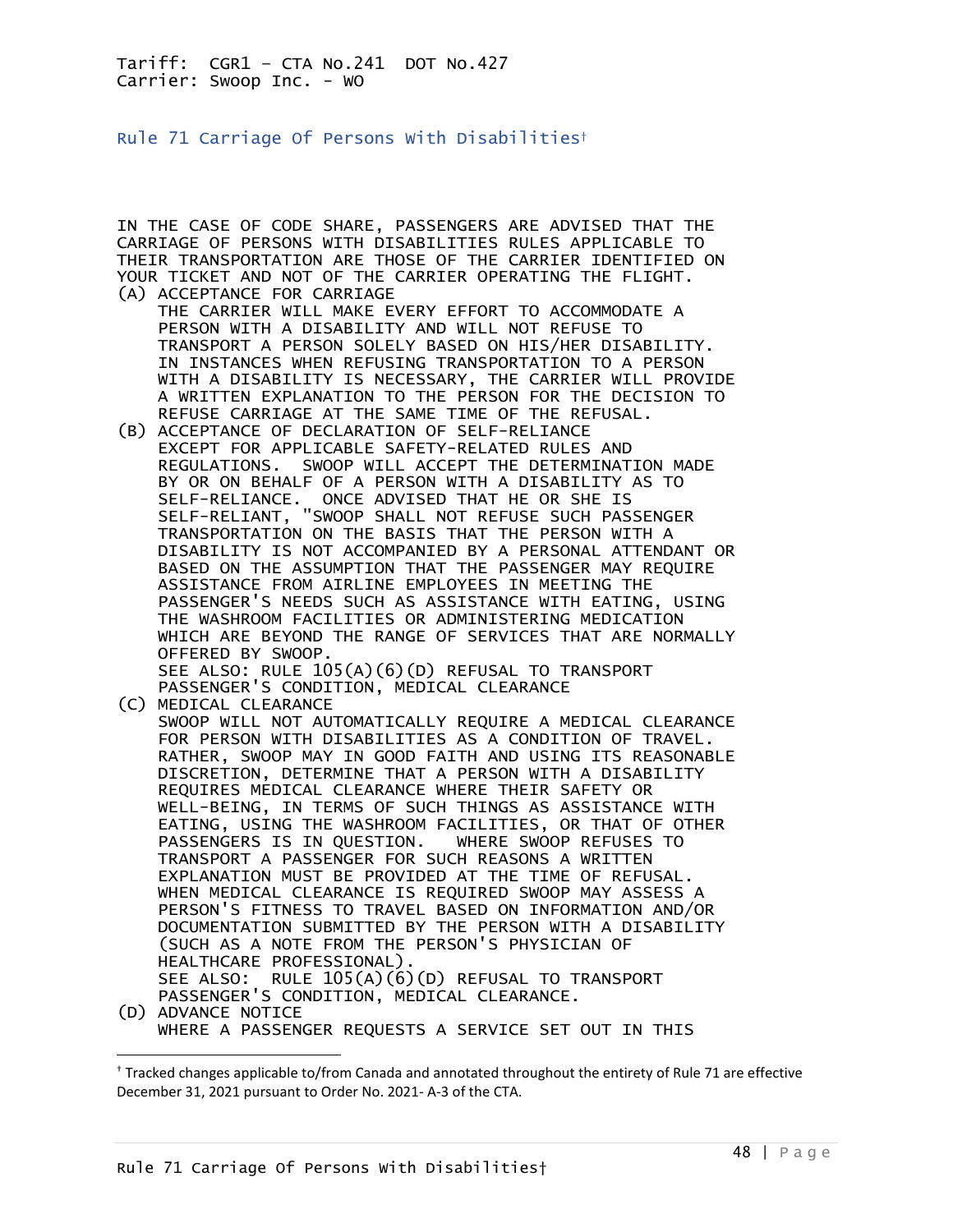> RULE AT LEAST 48 HOURS PRIOR TO DEPARTURE. SWOOP WILL PROVIDE THE SERVICE. SUCH REQUESTS SHOULD BE MADE BY SUCH REQUESTS SHOULD BE MADE BY THE PASSENGER AT THE TIME OF RESERVATION, AND AS FAR IN ADVANCE OF TRAVEL AS POSSIBLE. WHERE A PASSENGER REQUESTS A SERVICE LESS THAN 48 HOURS PRIOR TO DEPARTURE, SWOOP WILL MAKE EVERY REASONABLE EFFORT TO PROVIDE THE SERVICE.

- (E) SEATING RESTRICTION AND ASSIGNMENTS WHEN A PERSON IDENTIFIES THE NATURE OF HIS OR HER DISABILITY, SWOOP WILL INFORM THE PASSENGER OF THE AVAILABLE SEATS THAT ARE MOST ACCESSIBLE AND THEN ESTABLISH WITH THAT PASSENGER AN APPROPRIATE SEAT ASSIGNMENT. PASSENGERS WITH A DISABILITY WILL NOT BE PERMITTED TO OCCUPY SEATS IN DESIGNATED EMERGENCY EXIT ROWS, OR OTHERWISE IN ACCORDANCE WITH APPLICABLE SAFETY-RELATED RULES AND REGULATIONS. PERSON WITH DISABILITIES AND THEIR ATTENDANTS, WHO WILL MEET THE PERSONS DISABILITY-RELATED NEEDS WILL BE SEATED
- TOGETHER. (F) ACCEPTANCE OF AIDS

 IN ADDITION TO THE REGULAR BAGGAGE ALLOWANCE, SWOOP WILL ACCEPT WITHOUT CHARGE AS PRIORITY CHECKED BAGGAGE, MOBILITY AIDS, INCLUDING

- (1) AN ELECTRIC WHEELCHAIR, A SCOOTER OR A MANUALLY OPERATED RIGID-FRAME WHEELCHAIR.
- (2) A MONTHLY OPERATED FOLDING WHEELCHAIR
- (3) A WALKER, A CANE, CRUTCHES OR BRACES
- (4) ANY DEVICE THAT ASSISTS THE PERSON TO COMMUNICATE AND

 (5) ANY PROSTHESIS OR MEDICAL DEVICE WHERE SPACE PERMITS, SWOOP WILL WITHOUT CHARGE PERMIT THE PERSON TO STORE A MANUALLY OPERATED FOLDING WHEELCHAIR AND SMALL AIDS IN THE PASSENGER CABIN, OR IN A DEDICATED SPACE IN THE CARGO HOLD DURING THE FLIGHT. THE ASSEMBLING AND DISASSEMBLING OF MOBILITY AIDS BY SWOOP WITHOUT CHARGE.

 WHEELCHAIRS AND MOBILITY AIDS WILL BE THE LAST ITEMS TO BE STOWED IN THE AIRCRAFT HOLD AND THE FIRST ITEMS TO BE REMOVED.

 APPLICABLE TO DOMESTIC OPERATIONS: WHERE THE DESIGN OF THE AIRCRAFT THAT HAS FEWER THAN 60 PASSENGER SEATS DOES NOT PERMIT THE CARRIAGE OF A PERSON'S AID, THE AIR CARRIER IS NOT REQUIRED TO CARRY THE AID. THE CARRIER WILL ADVISE THE PERSON ABOUT TRANSPORTATION ARRANGEMENTS THAT AVAILABLE FOR THE AID.

 NOTE: FOR PROVISIONS RELATED TO LIMITATIONS OF LIABILITY REGARDING LOSS OF DAMAGE TO, OR DELAY IN DELIVERING MOBILITY AIDS, REFER TO RULE 120(B),(4). MOBILITY AIDS OR RULE 121(B)(4), MOBILITY AIDS.

(G) MANUALLY OPERATED WHEELCHAIR ACCESS THE CARRIER WILL PERMIT THE PERSON WHO USES A MANUALLY OPERATED WHEELCHAIR TO REMAIN IN THE WHEELCHAIR (1) UNTIL THE PERSON REACHES THE BOARDING GATE

- (2) WHERE FACILITIES PERMIT, WHILE THE PERSONS MOVING BETWEEN THE TERMINAL AND THE DOOR OF THE AIRCRAFT.
- (3) WHERE SPACE AND FACILITIES PERMIT, WHILE THE PERSON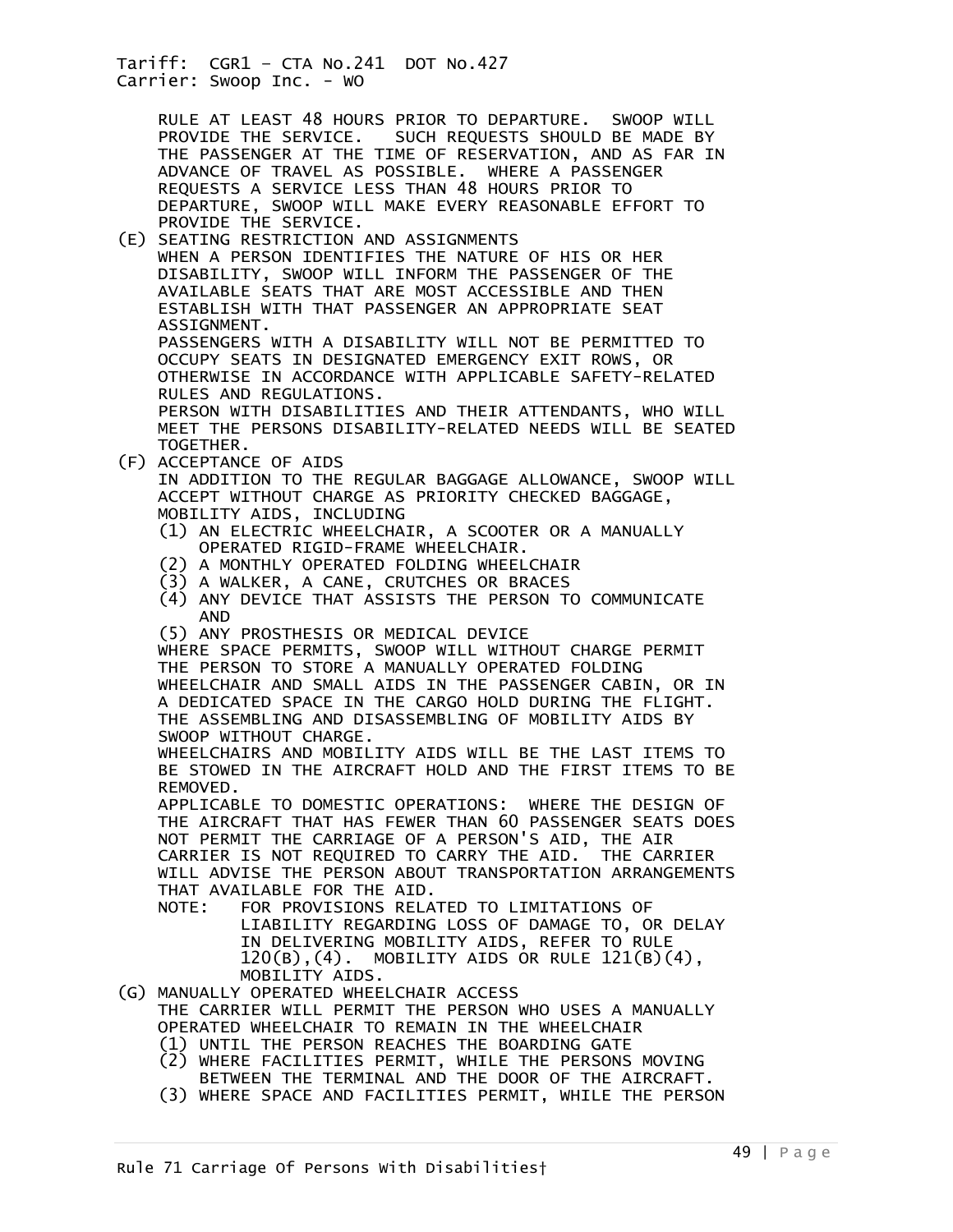> IS MOVING BETWEEN THE TERMINAL AND THE PASSENGER SEAT.

(H) SERVICE AND EMOTIONAL SUPPORT DOGS

THE CARRIER DOES NOT ACCEPT EMOTIONAL SUPPORT DOGS FOR TRANSPORT. THE CARRIER WILL, ON REQUEST, ACCEPT FOR TRANSPORTATION A SERVICE DOG REQUIRED TO ASSIST A PERSON WITH A DISABILITY AT NO CHARGE, AND WILL PERMIT THE SERVICE DOG TO ACCOMPANY THE PERSON ON BOARD SUBJECT TO: 1. THE ADVANCE NOTICE REQUIREMENTS CONTAINED IN 71(D). THE CARRIER WILL MAKE EVERY REASONABLE EFFORT TO ACCEPT THE DOG EVEN IF THE ADVANCE NOTICE REQUIREMENTS ARE NOT MET.

2. CREDIBLE ASSURANCE BEING PROVIDED TO INDICATE THAT THE DOG IS REQUIRED TO ASSIST THE PERSON TRAVELLING WITH A DISABILITY, AND DISCLOSURE OF THE TASK OR SERVICE THE DOG PERFORMS FOR THE PERSONS DISABILITY.

3. THE PERSON MUST USE APPROPRIATE CONTROL MEASURES (DEFINED AS A HARNESS OR COLLAR WITH A LEASH/TETHER) AND THE DOG'S CONTROL MEASURE OR VEST MUST HAVE STITCHING OR LABELLING THAT IDENTIFIES THE DOG AS A "SERVICE ANIMAL" OR "SERVICE DOG". 4. THE DOG BEING ABLE TO FIT WITHIN THE FLOOR SPACE AT THE PASSENGER'S SEAT. IF ADDITIONAL ROOM IS REQUIRED, THE CARRIER WILL REQUIRE AN ADDITIONAL FARE TO BE PAID WHEN THE PERSON REQUIRES AN ADDITIONAL SEAT TO ACCOMMODATE THE SIZE OF THEIR SERVICE DOG.

5. THE PERSON IS RESPONSIBLE FOR COMPLYING WITH ALL LAWS, REGULATIONS, ORDERS, DEMANDS, AND TRAVEL REQUIREMENTS OF COUNTRIES TO BE FLOWN FROM, INTO OR THROUGH, IN RESPECT OF THE SERVICE DOG. IN PARTICULAR, THE PERSON IS RESPONSIBLE FOR OBTAINING VALID HEALTH AND VACCINATION CERTIFICATES, ENTRY PERMITS AND OTHER DOCUMENTS REQUIRED BY COUNTRIES, STATES OR TERRITORIES FOR ENTRY OR TRANSIT OF ANY SERVICE DOG THAT IS TO ACCOMPANY THE PERSON.

6. THE CARRIER MAY REFUSE TO TRANSPORT A SERVICE DOG IF THE PERSON WITH A DISABILITY FAILS TO HAVE IN THEIR POSSESSION DOCUMENTATION AT THE TIME OF CHECK-IN WHICH DEMONSTRATES THAT THE DOG HAS ALL THE NECESSARY VALID HEALTH AND VACCINATION CERTIFICATES, ENTRY PERMITS AND OTHER DOCUMENTS REQUIRED BY COUNTRIES, STATES OR TERRITORIES FOR ENTRY OR TRANSIT.

7. THE CARRIER MAY REFUSE TO TRANSPORT A SERVICE DOG IF THE DOG IS NOT UNDER THE PERSON'S CONTROL, IF IT EXHIBITS PROHIBITED BEHAVIOURS AS OUTLINED IN RULE 105 (A)8(D-I), OR IF THE DOG REQUIRES ADDITIONAL FLOOR SPACE AND AN ADDITIONAL FARE WAS NOT PAID FOR IN ADVANCE. THE CARRIER WILL MAKE EVERY REASONABLE EFFORT TO ACCOMMODATE THE DOG. 8. EXCEPT AS MAY OTHERWISE BE PROVIDED FOR IN THIS TARIFF, THE CARRIER WILL NOT BE RESPONSIBLE IN THE EVENT OF INJURY, SICKNESS OR DEATH OF A SERVICE DOG. (EXCEPTION: SHOULD AN INJURY TO OR DEATH OF A SERVICE DOG RESULT FROM THE NEGLIGENCE OF THE CARRIER'S REPRESENTATIVES, THE CARRIER'S LIABILITY WILL BE LIMITED TO EXPEDITIOUSLY PROVIDING, AT ITS OWN EXPENSE, FOR THE MEDICAL CARE, AND IF NECESSARY REPLACEMENT OF THE DOG.

- NOTE: FOR MORE INFORMATION, SEE RULE 105, REFUSAL TO TRANSPORT. SEE ALSO: RULE 75 ACCEPTANCE OF ANIMALS (SERVICE ANIMALS AND PETS), AND FOR PROVISIONS RELATED TO LIMITATION OF LIABILITY REGARDING SERVICE ANIMALS, REFER TO RULE  $129(B)(4)$ . SERVICE ANIMALS OR RULE  $121(B)(4)$ , SERVICE ANIMALS.
- (I) SERVICE TO BE PROVIDED TO PERSONS WITH DISABILITIES SWOOP WILL ENSURE THAT SERVICES ARE PROVIDED TO PERSONS WITH DISABILITIES WHEN A REQUEST FOR SUCH SERVICES IS MADE AT LEAST 48 HOURS PRIOR TO DEPARTURE, AND WILL MAKE EVERY REASONABLE EFFORTS TO ACCOMMODATE REQUESTS NOT MADE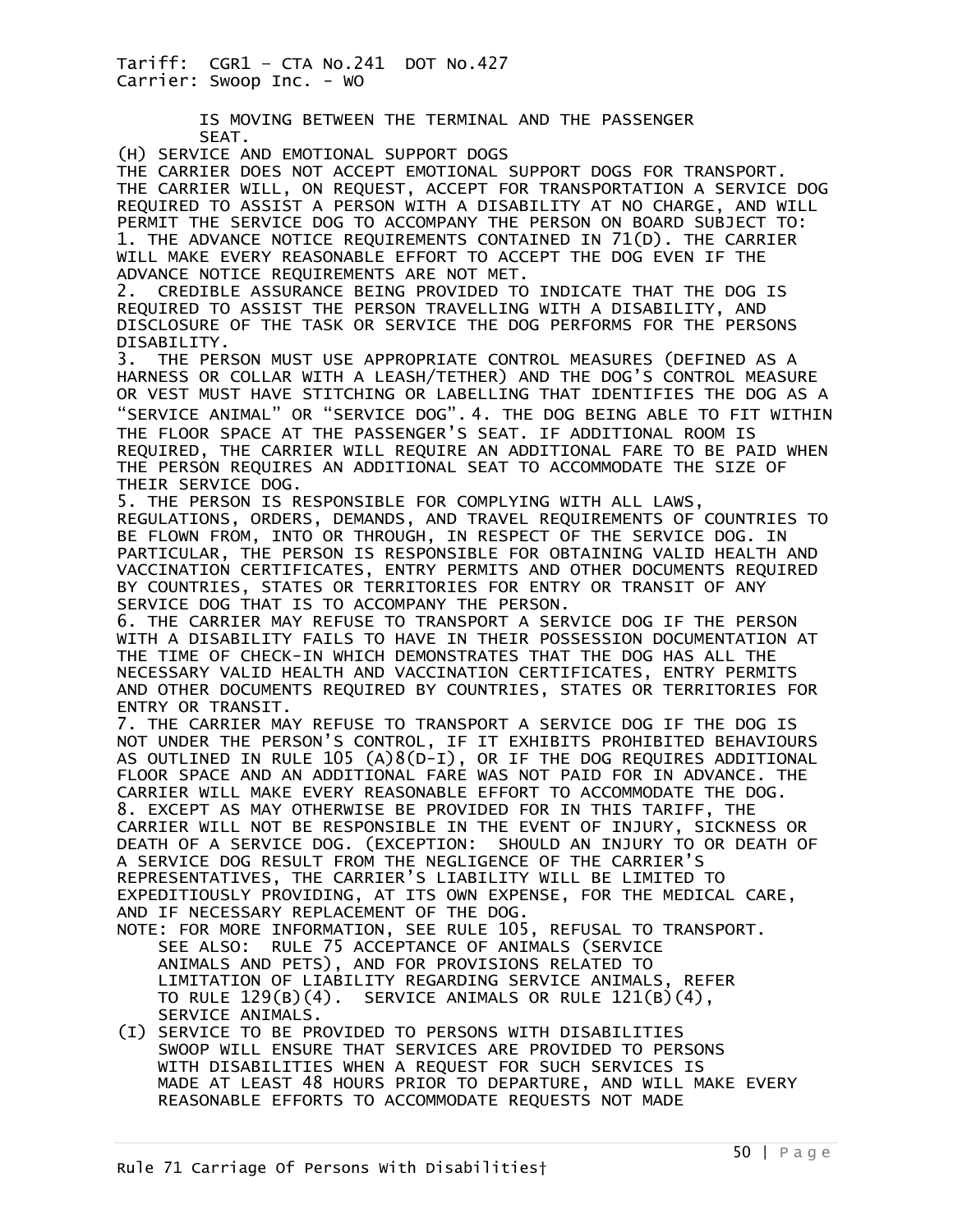WITHIN THIS LIMIT. SERVICES TO BE PROVIDED UPON REQUEST WILL INCLUDE.

- (1) ASSISTING WITH REGISTRATION AT THE CHECK-IN COUNTER;
- (2) ASSISTING IN PROCEEDING TO THE BOARDING AREA;
- (3) ASSISTING IN BOARDING AND DEPLANING;
	- (4) ASSISTING IN STOWING AND RETRIEVING CARRY-ON BAGGAGE AND RETRIEVING CHECKED BAGGAGE
	- (5) ASSISTING IN MOVING TO AND FROM AN AIRCRAFT LAVATORY;
	- (6) ASSISTING IN PROCEEDING TO THE GENERAL PUBLIC AREA OR, IN SOME CASES, TO A REPRESENTATIVE OF ANOTHER CARRIER;
	- (7) TRANSFERRING A PERSON BETWEEN THE PERSON'S OWN MOBILITY AID AND A MOBILITY AID PROVIDED BY THE CARRIER;
	- (8) TRANSFERRING A PERSON BETWEEN A MOBILITY AID AND THE PERSON'S PASSENGER SEAT;
	- (9) PROVIDING LIMITED ASSISTANCE WITH MEALS, SUCH AS OPENING PACKAGES, IDENTIFYING ITEMS AND CUTTING LARGE FOOD PORTIONS;
	- (10) INQUIRING PERIODICALLY DURING A FLIGHT ABOUT A PERSON'S NEEDS; AND
	- (11) BRIEFING INDIVIDUAL PASSENGERS WITH DISABILITIES AND THEIR ATTENDANT OF EMERGENCY PROCEDURES AND THE LAYOUT OF THE CABIN.
- (J) BOARDING AND DEPLANING WHERE A PERSON WITH A DISABILITY REQUESTS ASSISTANCE IN BOARDING OR SEATING OR IN STOWING CARRY-ON BAGGAGE, SWOOP WILL ALLOW THE PERSON, UPON REQUEST, TO BOARD THE AIRCRAFT IN ADVANCE OF OTHER PASSENGERS WHERE TIME<br>PERMITS. SWOOP MAY ALSO REQUIRE A PERSON, EVEN IN SWOOP MAY ALSO REQUIRE A PERSON, EVEN IN THE ABSENCE OF A REQUEST TO DO SO, TO BOARD THE AIRCRAFT IN ADVANCE OF OTHER PASSENGERS IN ORDER THAT IT HAS SUFFICIENT TIME TO PROVIDE THE REQUESTED ASSISTANCE.
- (K) COMMUNICATION AND CONFIRMATION OF INFORMATION ANNOUNCEMENTS TO PASSENGERS CONCERNING STOPS, DELAYS SCHEDULE CHANGES, CONNECTIONS, ONBOARD SERVICES AND CLAIMING OF BAGGAGE WILL BE MADE IN VISUAL, VERBAL AND/OR WRITTEN FORMAT TO PERSONS WITH DISABILITIES WHO REQUEST SUCH A SERVICE. FOR ANY UPDATES PROVIDED IN A PAPER FORMAT, THE CARRIER WILL PROVIDE IT IN LARGE PRINT, BRAILLE, OR A DIGITAL FORMAT, UPON REQUEST. THE CARRIER WILL SUPPLY A WRITTEN CONFIRMATION OF SERVICES THAT IT WILL PROVIDE TO THAT PERSON. SWOOP WILL APPLY A WRITTEN CONFIRMATION OF SERVICES THAT
- IT WILL PROVIDE TO THAT PERSON. (L) INQUIRE PERIODICALLY WHEN PERSONS IN WHEELCHAIRS WHO ARE NOT INDEPENDENTLY MOBILE ARE WAITING TO BOARD AN AIRCRAFT, SWOOP WILL INQUIRE PERIODICALLY ABOUT THEIR NEEDS, AND SHALL ATTEND TO THOSE NEEDS WHERE THE SERVICES REQUIRED ARE USUALLY PROVIDED BY SWOOP.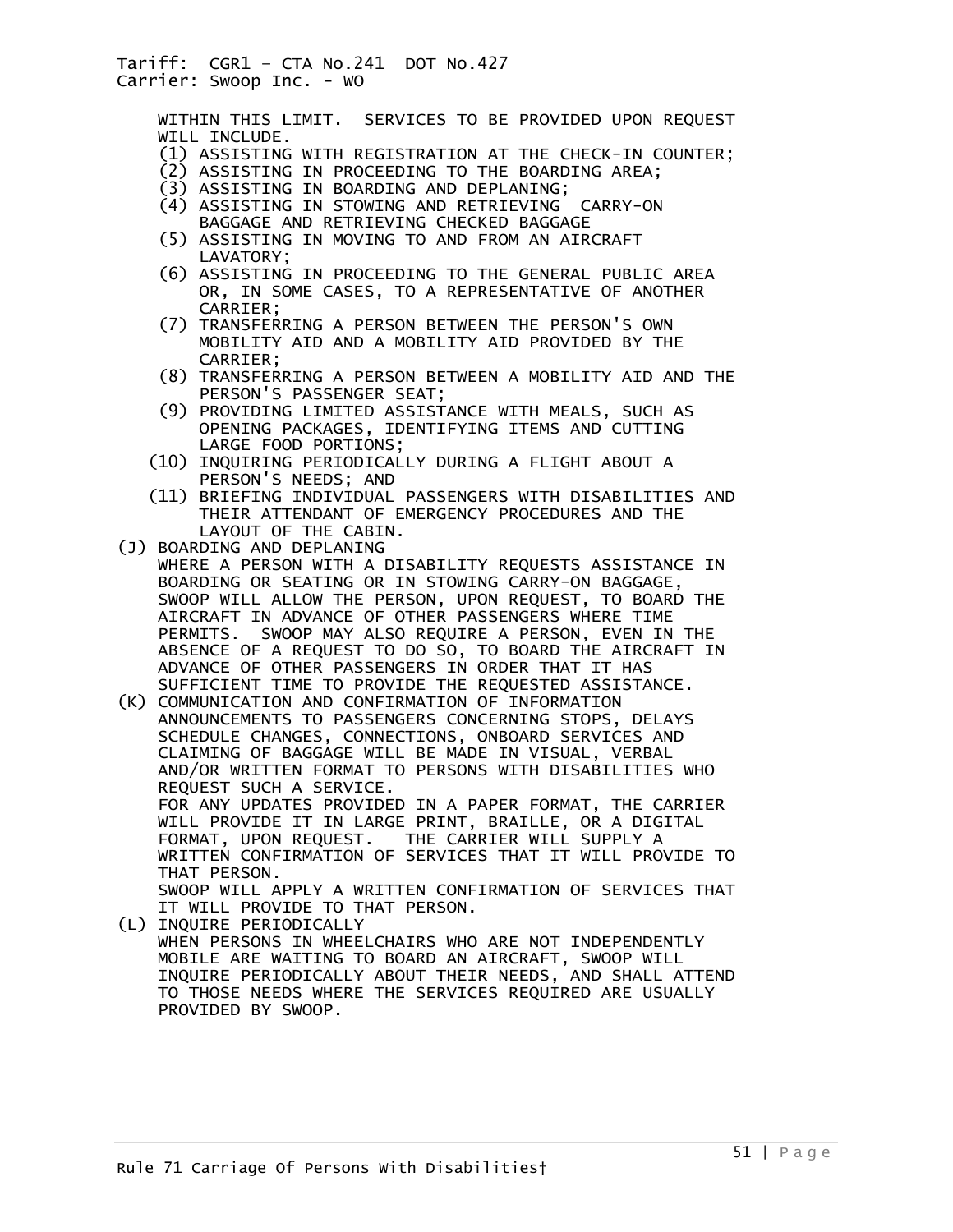Rule 75 Acceptance Of Animals (Service Dogs, Emotional Support Dogs And Pets)

- (A) GENERAL
	- (1) SWOOP DOES NOT ACCEPT ANY PETS IN THE CABIN OR AS CHECKED BAGGAGE AT THIS TIME.
	- (2) SWOOP DOES NOT ACCEPT SEARCH AND RESCUE ANIMALS ACCOMPANIED BY HANDLERS AT THIS TIME.
	- (3) SWOOP ACCEPTS SERVICE DOGS (SEE BELOW).
- (B) SERVICE AND EMOTIONAL SUPPORT DOGS

THE CARRIER DOES NOT ACCEPT EMOTIONAL SUPORT DOGS FOR TRANSPORT.

SERVICE DOGS ARE ACCEPTED TO ASSIST A PERSON WITH A DISABILITY. THE DOG MUST BE INDIVIDUALLY TRAINED BY AN ORGANIZATION OR PERSON SPECIALIZING IN SERVICE DOG TRAINING.

- (1) SWOOP WILL ACCEPT FOR TRANSPORTATION WITHOUT CHARGE A SERVICE DOG TO ASSIST A PERSON WITH A DISABILITY. THE PASSENGER ACCOMPANYING THE SERVICE DOG WILL BE ENTITLED TO THE NORMAL FREE BAGGAGE ALLOWANCE.
- (2) SWOOP, IN CONSULTATION WITH THE PERSON WITH A DISABILITY WHO IS ACCOMPANIED BY A SERVICE DOG, WILL DETERMINE WHERE THE PERSON WITH DISABILITY WILL BE SEATED IN ORDER TO ENSURE THAT ADEQUATE SPACE IS PROVIDED TO THE PERSON AND THE SERVICE DOG.
	- SEE ALS: TO RULE 120(B)(4), SERVICE DOGS OR RULE 121(B)(4), SERVICE DOGS).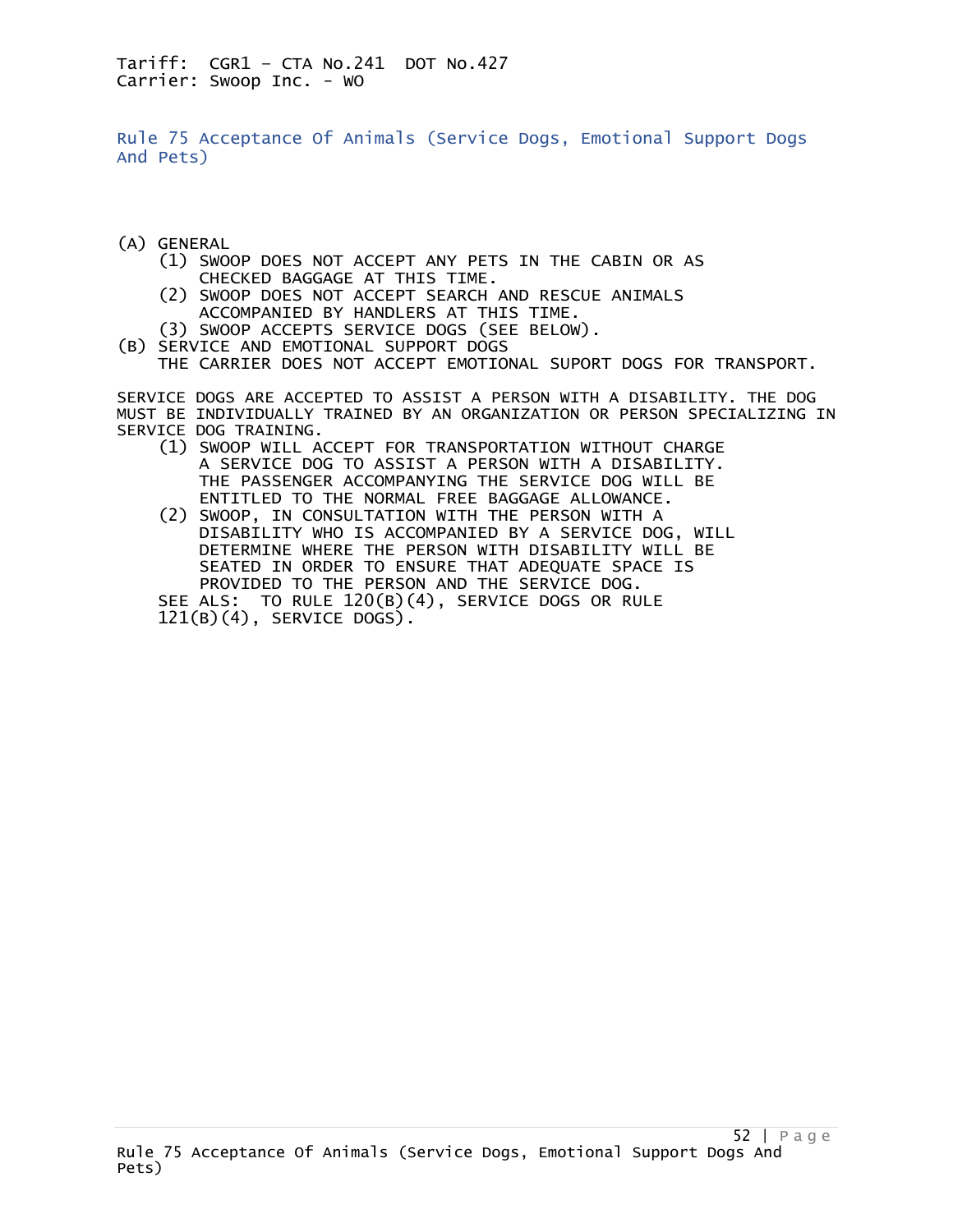Rule 80 Administrative Formalities - Travel Documents, Customs And

Security

- (A) GENERAL
	- (1) THE PASSENGER IS RESPONSIBLE FOR OBTAINING ALL REQUIRED TRAVEL DOCUMENTS (PASSPORTS, VISAS, TOURIST CARD, HEALTH CERTIFICATES, OR OTHER APPROPRIATE AND NECESSARY IDENTIFICATION) INCLUDING THOSE OF ANY CHILDREN THAT ARE ACCOMPANIED BY THE PASSENGER.
	- (2) THE PASSENGER IS RESPONSIBLE FOR COMPLYING WITH ALL LAWS, REGULATIONS, ORDERS, DEMANDS AND TRAVEL REQUIREMENTS OF COUNTRIES TO BE FLOWN FROM, INTO OR THROUGH AND ALSO FOR COMPLYING
	- (3) SWOOP WILL NOT BE LIABLE FOR ANY HELP OR INFORMATION GIVEN EITHER VERBALLY OR IN WRITING TO THE PASSENGER IN GOOD FAITH ABOUT PROPER TRAVEL DOCUMENTATION.
	- (4) SWOOP WILL NOT BE LIABLE TO THE PASSENGER FOR ANY CONSEQUENCES RESULTING FROM THE FAILURE OF THE PASSENGER TO OBTAIN THE NECESSARY TRAVEL DOCUMENT OR FROM THE FAILURE TO COMPLY WITH THE LAWS, REGULATIONS, ORDERS AND/OR DEMANDS OF COUNTRIES TO BE FLOWN FROM, INTO OR THROUGH.
- (B) TRAVEL DOCUMENTS PRIOR TO TRAVEL, THE PASSENGER MUST BE PREPARED TO SUBMIT FOR INSPECTION TO THE CARRIER ALL TRAVEL DOCUMENTS REQUIRED BY THE COUNTRIES CONCERNED.
	- (2) SWOOP WILL HAVE THE RIGHT TO MAKE AND RETAIN COPIES OF THE TRAVEL DOCUMENTS PRESENTED BY THE PASSENGER.
- (3) AS DESCRIBED IN RULE 105, REFUSAL TO TRANSPORT, SWOOP RESERVES THE RIGHT TO REFUSE TRANSPORTATION TO ANY PASSENGER WHO FAILS TO PRESENT ALL EXIT ENTRY HEALTH AND OTHER DOCUMENTS REQUIRED BY LAW, REGULATION, ORDER, DEMAND OR OTHER REQUIREMENT OF THE COUNTRIES WHERE TRAVEL IS INTENDED OR WHOSE TRAVEL DOCUMENTS DO NOT APPEAR TO BE IN ORDER.
- (C) FINES, DETENTION COSTS
	- (1) IF SWOOP IS REQUIRED TO PAY ANY FINE OR PENALTY OR HAS INCURRED ANY EXPENSE BECAUSE THE PASSENGER WAS REFUSED ENTRY INTO A COUNTRY BY A REASON OF HER/HIS FAILURE TO COMPLY WITH THE LAWS, REGULATIONS, ORDERS AND AND/OR REQUIREMENTS OF THAT COUNTRY OR HAS FAILED TO PRODUCE REQUIRED TRAVEL DOCUMENTS, THE PASSENGER WILL REIMBURSE SWOOP, ON DEMAND, ANY AMOUNT SO PAID OR EXPENSE INCURRED BY SWOOP.
	- (2) A PASSENGER FOUND INADMISSIBLE EITHER ON ROUTE TO OR AT DESTINATION WILL NOT BE PROVIDED A REFUND BY SWOOP ON ANY USED SECTOR IRRESPECTIVE OF THE FARE PURCHASED. HOWEVER, THE PASSENGER WILL BE ENTITLED TO ANY RESIDUAL VALUE REMAINING ON HIS OR HER TICKET FOR ANY UNUSED SECTORS. THE PASSENGER MAY CHOOSE TO HAVE THIS RESIDUAL VALUE REFUNDED OR APPLIED TOWARDS THE ISSUANCE OF ANOTHER TICKET.
	- (3) DUE TO THE PASSENGER'S INADMISSIBILITY INTO A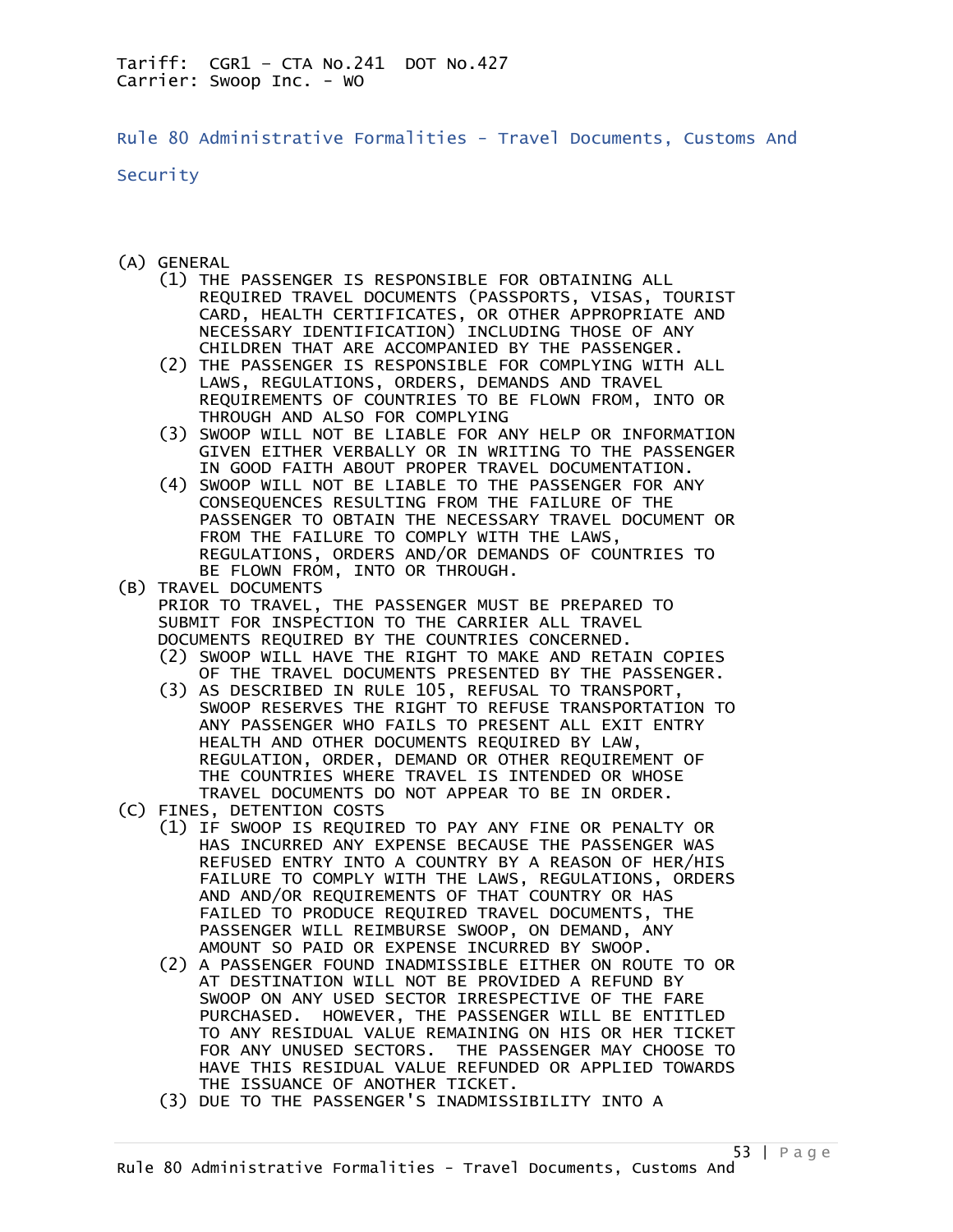COUNTRY OF TRANSIT OR DESTINATION, THE PASSENGER MUST PAY SWOOP THE APPLICABLE FARE TO BE TRANSPORTED FROM COUNTRY WHERE ENTRY WAS REFUSED TO THE ORIGINAL POINT OF ORIGIN OR TO AN ALTERNATIVE DESTINATION. SWOOP WILL APPLY TO THE PAYMENT OF SUCH A FARE ANY FUNDS PAID BY THE PASSENGER TO THE CARRIER TO UNUSUAL CARRIAGE OR ANY FUNDS OF THE PASSENGER IN POSSESSION OF THE CARRIER.

- (D) CUSTOMS AND IMMIGRATION INSPECTION AS REQUIRED THE PASSENGER MUST BE PRESENT FOR THE INSPECTION OF HIS/HER BAGGAGE BY CUSTOMS OR OTHER GOVERNMENT OFFICIALS. SWOOP WILL NOT BE LIABLE FOR ANY LOSS OR DAMAGE SUFFERED BY THE PASSENGER IN THE COURSE OF SUCH INSPECTION OR THROUGH THE PASSENGER'S FAILURE TO COMPLY WITH THIS REQUIREMENT IF THE PASSENGER'S BAGGAGE WAS NOT IN THE CHARGE OF SWOOP.
- (E) SECURITY INSPECTION THE PASSENGER SHALL SUBMIT TO ALL NECESSARY SECURITY CHECKS BY GOVERNMENT, AIRPORT OFFICIAL AND BY SWOOP PERSONNEL.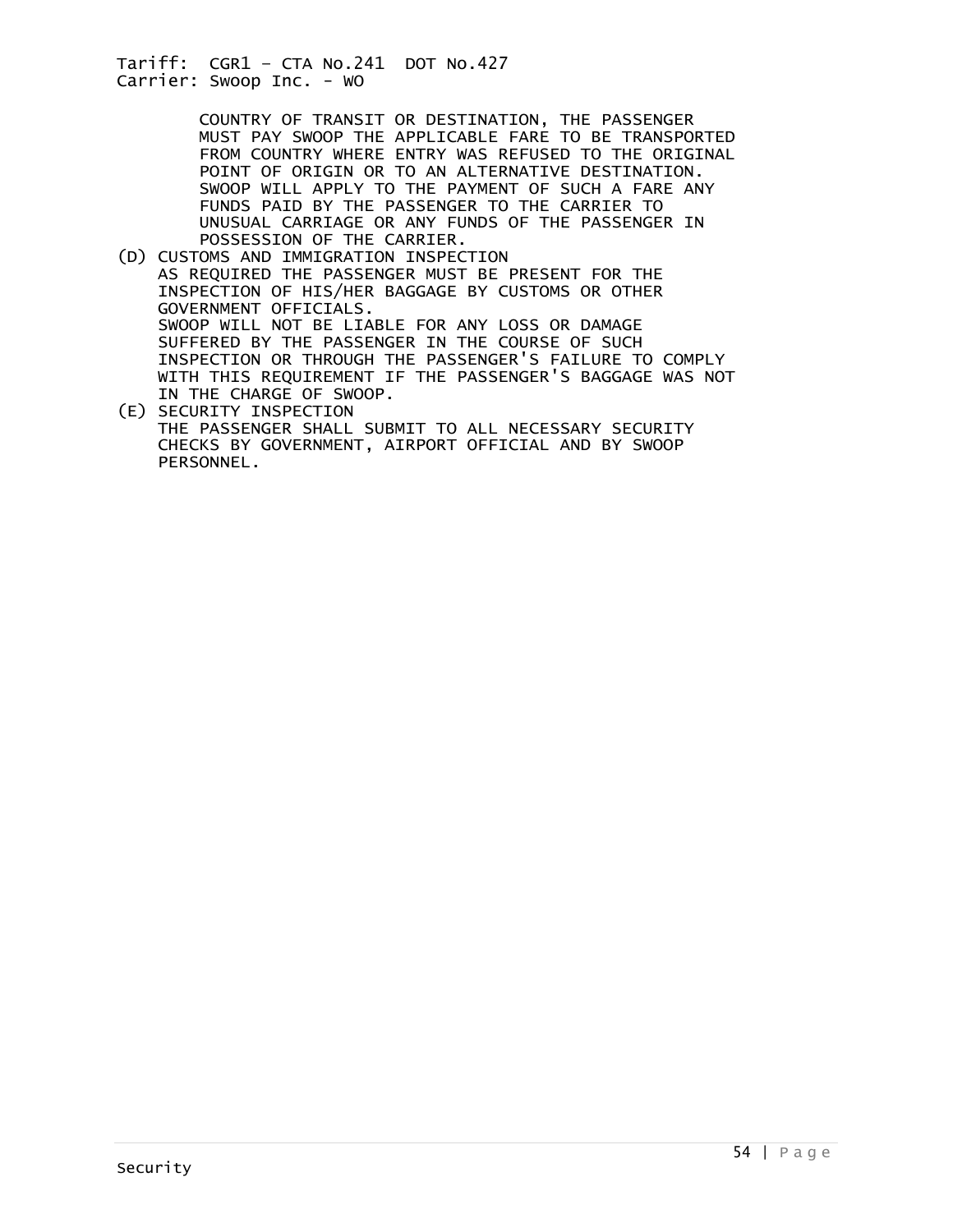Rule 85 Ground Transfer Services

- (A) GENERAL
	- (1) SWOOP DOES NOT MAINTAIN, OPERATE OR PROVIDE GROUND TRANSFER SERVICES BETWEEN AIRPORTS OR BETWEEN AIRPORTS AND CITY CENTERS.
	- (2) ANY GROUND TRANSFER SERVICE IS PERFORMED BY INDEPENDENT OPERATORS WHO ARE NOT AND SHALL NOT BE DEEMED TO BE, AGENTS OR SERVANTS OF SWOOP.
	- (3) ANY EFFORT BY EMPLOYEE, AGENT OR REPRESENTATIVE OF SWOOP IN ASSISTING THE PASSENGER TO MAKE ARRANGEMENTS FOR SUCH GROUND TRANSFER SERVICE SHALL IN NO WAY MAKE THE CARRIER LIABLE FOR THE ACTS OR OMISSIONS OF SUCH AN INDEPENDENT OPERATOR.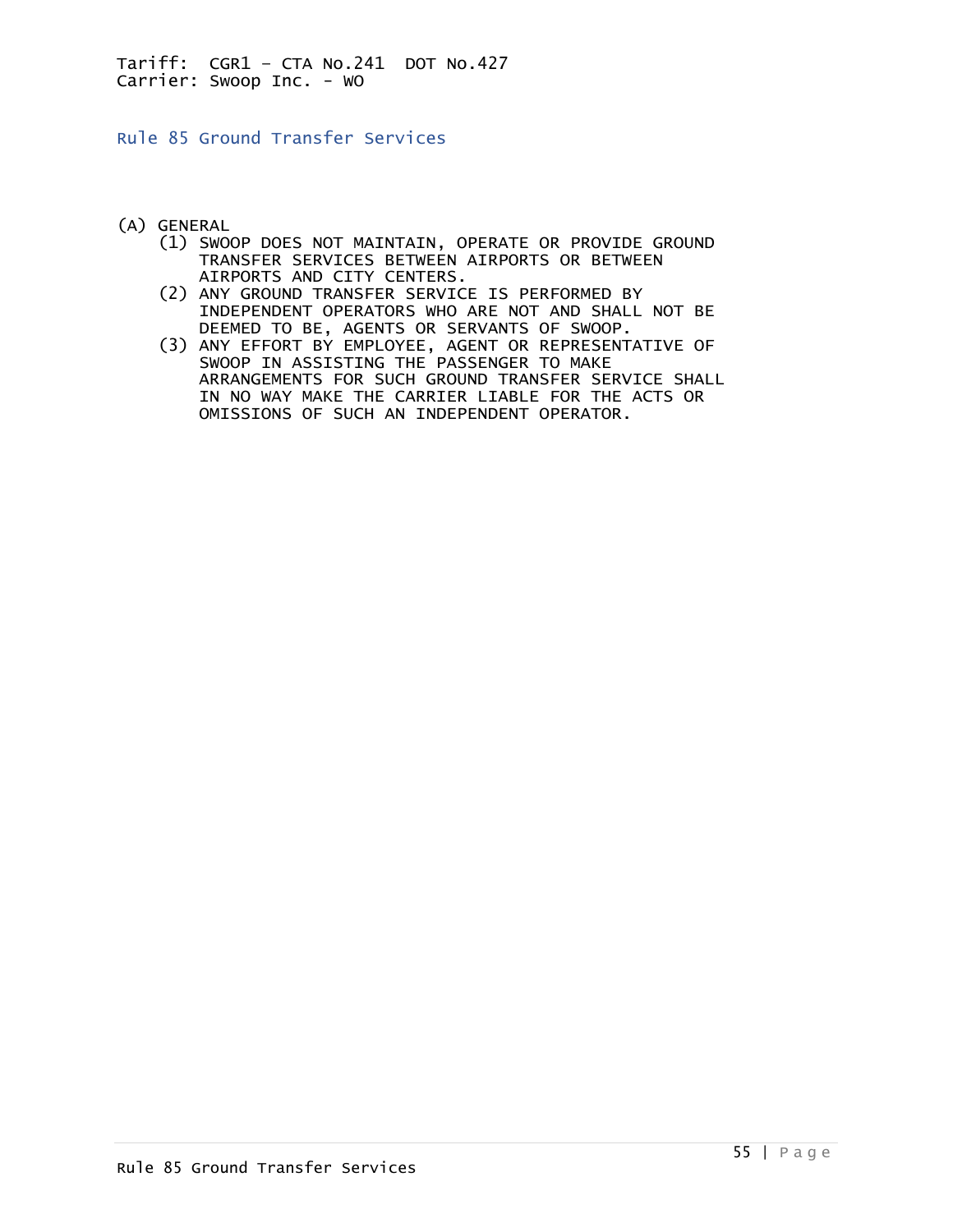Rule 90 Schedule Irregularities

(A) APPLICABILITY THE RULE APPLIES TO ALL PASSENGERS IRRESPECTIVE OF THE TYPE OF FARE ON WHICH THEY ARE TRAVELLING. DEFINITIONS OF SITUATIONS WITHIN AND OUTSIDE OF THE AIRLINE'S CONTROL: SITUATIONS WITHIN AIRLINE CONTROL ARE ANY SITUATIONS NOT COVERED BY THE TWO CATEGORIES BELOW. FOR EXAMPLE, THEY INCLUDE COMMERCIAL OVERBOOKING; SCHEDULED MAINTENANCE OF AN AIRCRAFT THAT IS NECESSARY TO COMPLY WITH LEGAL REQUIREMENTS; OR MECHANICAL MALFUNCTION OF THE AIRCRAFT IDENTIFIED DURING SCHEDULED MAINTENANCE. SITUATIONS WITHIN AIRLINE CONTROL BUT REQUIRED FOR SAFETY PURPOSES ARE TYPICALLY UNFORESEEN EVENTS LEGALLY REQUIRED TO REDUCE SAFETY RISK TO PASSENGERS. WHILE THIS INCLUDES MECHANICAL PROBLEMS, IT DOES NOT INCLUDE SCHEDULED MAINTENANCE OR MECHANICAL PROBLEMS IDENTIFIED DURING SCHEDULED MAINTENANCE. SAFETY DECISIONS MADE BY THE PILOT AND THOSE MADE UNDER AN AIRLINE'S SAFETY MANAGEMENT SYSTEM WOULD ALSO FALL INTO THIS CATEGORY. SITUATIONS OUTSIDE AIRLINE CONTROL INCLUDE: WAR, OR POLITICAL INSTABILITY; ILLEGAL ACTS OR SABOTAGE; METEOROLOGICAL CONDITIONS OR NATURAL DISASTERS THAT MAKE THE SAFE OPERATION OF THE AIRCRAFT IMPOSSIBLE; INSTRUCTIONS FROM AIR TRAFFIC CONTROL; A NOTICE TO AIRMEN (AS DEFINED IN THE CANADIAN AVIATION REGULATIONS); A SECURITY THREAT; AIRPORT OPERATION ISSUES; A MEDICAL EMERGENCY; A COLLISION WITH WILDLIFE; A LABOUR DISRUPTION WITHIN THE CARRIER OR WITHIN AN ESSENTIAL SERVICE PROVIDER SUCH AS AN AIRPORT OR AN AIR NAVIGATION SERVICE PROVIDER; A MANUFACTURING DEFECT IN AN AIRCRAFT THAT REDUCES THE SAFETY OF PASSENGERS AND THAT WAS IDENTIFIED BY THE MANUFACTURER OF THE AIRCRAFT CONCERNED, OR BY A COMPETENT AUTHORITY; AND AN ORDER OR INSTRUCTION FROM AN OFFICIAL OF A STATE OR A LAW ENFORCEMENT AGENCY OR FROM A PERSON RESPONSIBLE FOR AIRPORT SECURITY. (B) GENERAL DURING A FLIGHT DISRUPTION, THE CARRIER WILL KEEP TRAVELLERS REGULARLY INFORMED IF THERE IS A FLIGHT DISRUPTION (FLIGHT AND TARMAC DELAYS; FLIGHT CANCELLATIONS; AND DENIALS OF BOARDING), AS TO THE REASON FOR THE DISRUPTION AS SOON AS IT IS FEASIBLE. THE FLIGHT STATUS WILL BE PROVIDED EVERY 30 MINUTES UNTIL A NEW DEPARTURE TIME HAS BEEN CONFIRMED OR ALTERNATIVE TRAVEL ARRANGEMENTS HAVE BEEN MADE. NEW STATUS INFORMATION WILL BE PROVIDED TO TRAVELLERS SOONER THAN 30 MINUTES AFTER THE LAST UPDATE IF APPLICABLE AND FEASIBLE. THIS INFORMATION WILL BE PROVIDED THROUGH:

AN AUDIBLE ANNOUNCEMENT;

A VISIBLE ANNOUNCEMENT, UPON REQUEST; AND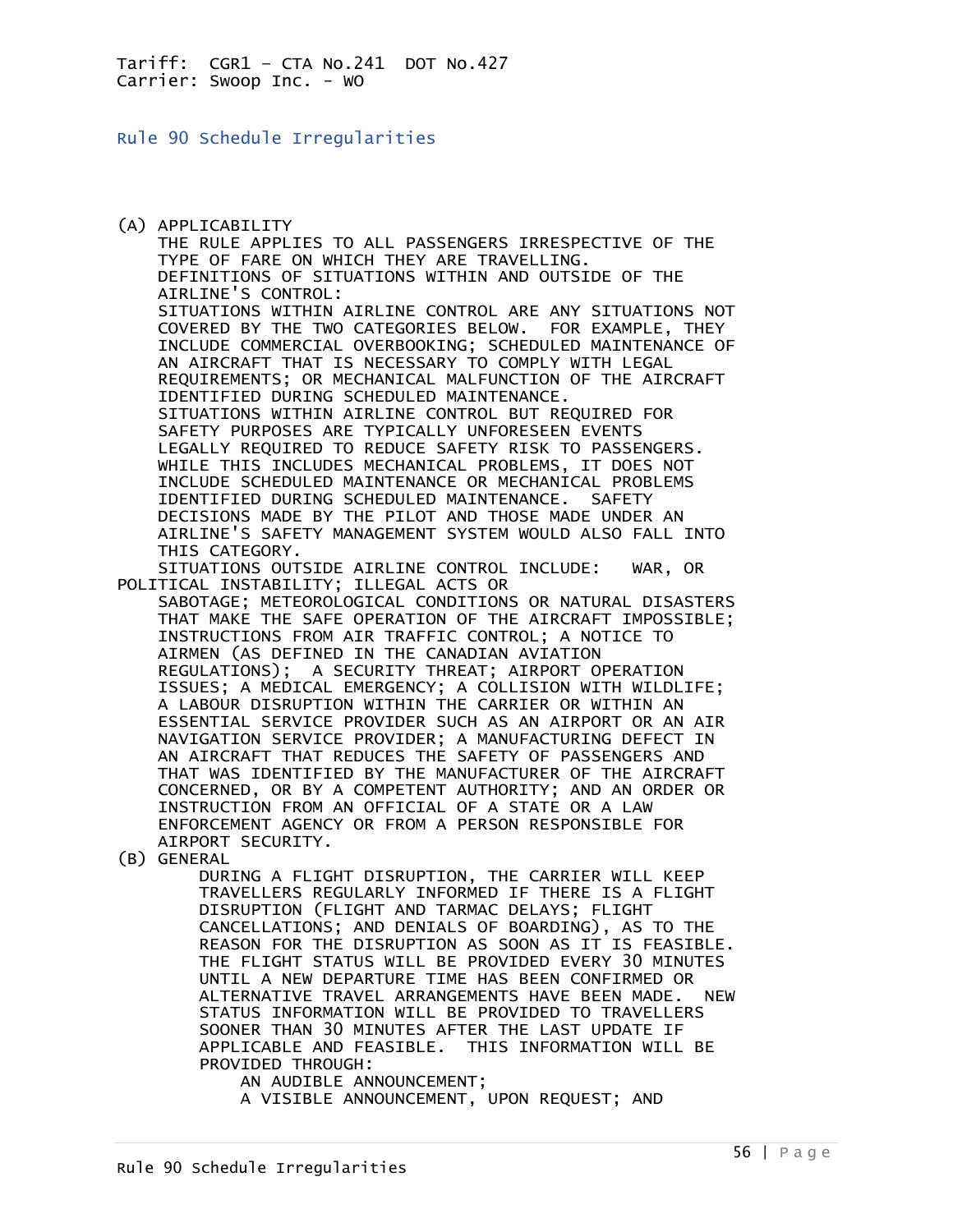> THE AVAILABLE COMMUNICATION METHOD THE PASSENGER HAS SELECTED (E.G., EMAIL, SMS).

- (1) SWOOP WILL MAKE ALL REASONABLE EFFORTS TO TRANSPORT THE PASSENGER AND HIS/HER BAGGAGE AT THE TIMES INDICATED IN ITS TIMETABLE.
- (2) TIMES SHOWN TIMETABLES OR ELSEWHERE ARE APPROXIMATE AND NOT GUARANTEED AND FORM NO PART OF THE CONTRACT OF CARRIAGE. SWOOP WILL NOT BE RESPONSIBLE FOR ERROR OR OMISSIONS EITHER IN TIMETABLES OR OTHER REPRESENTATION OF SCHEDULES. NO EMPLOYEE, AGENT OR REPRESENTATIVE OF SWOOP IS AUTHORIZED TO BIND SWOOP BY ANY STATEMENT OR REPRESENTATION REGARDING THE DATE OF DEPARTURE OR ARRIVAL, OR OF THE OPERATION OF ANY FLIGHT.
- 1. Swoop will not guarantee and will not be held liable for cancellations or changes to flight times that appear on passengers' tickets due to force majeure.
- 2. Swoop will make all reasonable efforts to inform passengers of delays and schedule changes and, to the extent possible, the reason for the delay or change.
- 3. Swoop will determine when a delay or cancellation is controllable and identify which passengers are eligible for applicable compensation.
- 4. A delay, cancellation or denial of boarding that is directly attributable to an earlier delay or cancellation that is due to situations outside of Swoop's control, is considered to also be due to situations outside of Swoop's control when all reasonable measures to mitigate the impact of the earlier delay or cancellation have been taken.
- 5. A delay, cancellation or denial of boarding that is directly attributable to an earlier delay or cancellation that is due to situations within Swoop's control but required for safety purposes, is considered to also be within Swoop's control but required for safety purposes when all reasonable measures to mitigate the impact of the earlier delay or cancellation have been taken.
- 6. When Swoop is unable to permit a passenger to occupy a seat on board a Flight because the number of seats that may be occupied on the Flight is less than the number of passengers who have checked in by the required time, hold a confirmed reservation and valid travel documentation and are present at the boarding gate at the required boarding time, Swoop will follow the provisions of Rule 95, unless as otherwise provided in other applicable foreign legislation.
- 7. It is always recommended that the passenger communicate with Swoop either by telephone, electronic device or via Swoop's Web site or to refer to airport terminal displays to ascertain the flight's status and departure time.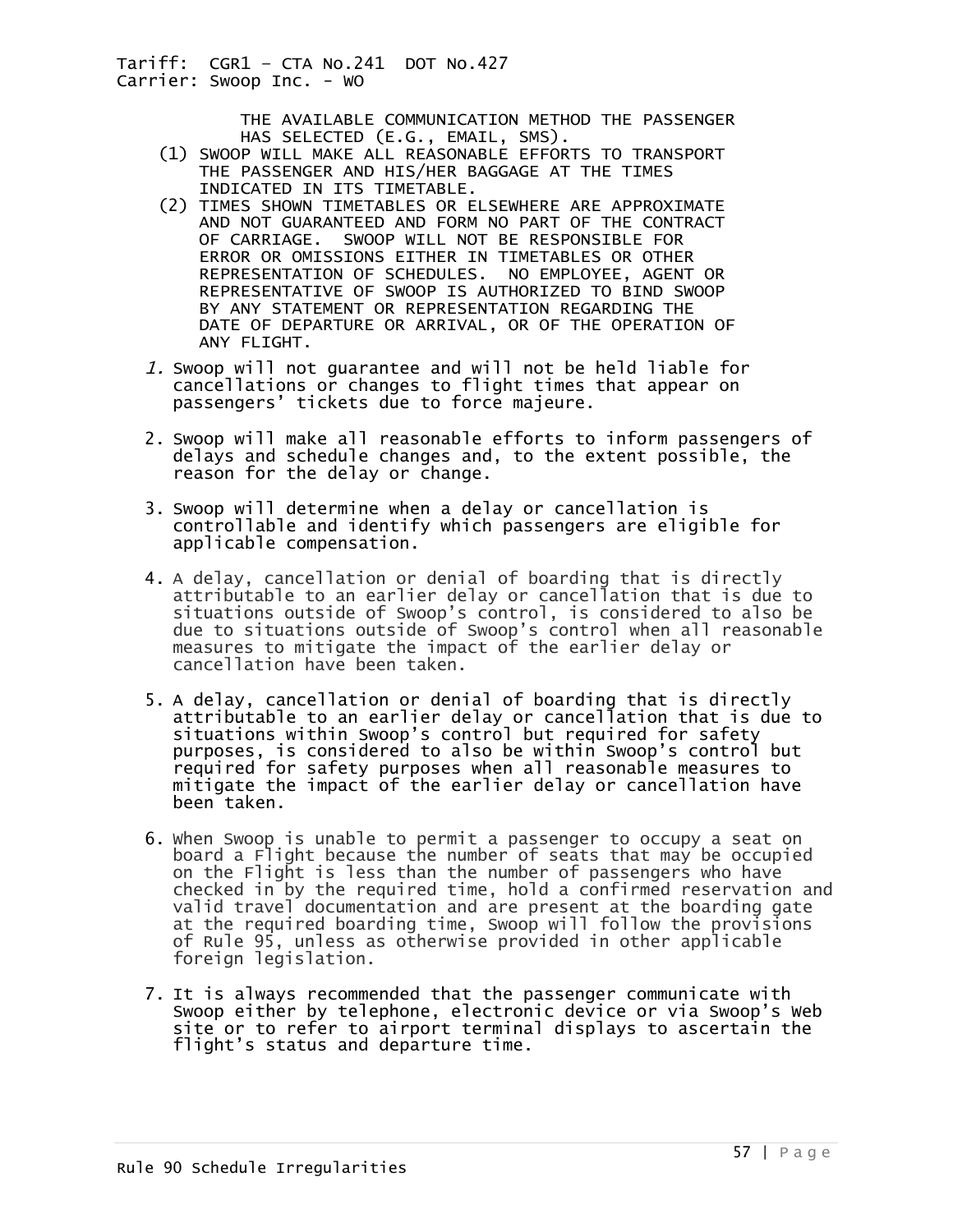- 8. In the case of schedule irregularities, Swoop will give priority for assistance to any person with a disability and unaccompanied minors.
- 9. Swoop whose flight experiences a schedule irregularity will make onward arrangements for the passenger to the next point shown on the ticket.
- (C) PASSENGER OPTIONS RE-ROUTING OR REFUND
	- 1. In the event of a delay, not within Swoop's control that results in a delay of 3 hours or more, Swoop will provide the following:
		- a. Upon request by a passenger, Swoop will provide alternative travel arrangements free of charge to ensure that passengers complete their itinerary as soon as feasible. Swoop will provide a confirmed reservation on the next available flight operated by Swoop or on a flight operated by a Carrier with which Swoop has a commercial agreement, if the next available flight is travelling on a reasonable air route from the airport at which the passenger is located to the destination that is indicated on the passenger's original ticket.
		- b. Swoop will, to the extent possible, provide comparable travel arrangements to the original ticket, and will not request supplementary payment if the alternative travel arrangements provide for a higher class of service.
	- 2. In the event of a flight cancellation or denial of boarding due to situations outside Swoop's control, Swoop will provide the following:
		- a. Swoop will provide alternative travel arrangements free of charge to ensure that passengers complete their itinerary as soon as feasible. Swoop will provide a confirmed reservation on the next available flight operated by Swoop or on a flight operated by a Carrier with which the original carrier has a commercial agreement, if the next available flight is travelling on a reasonable air route from the airport at which the passenger is located to the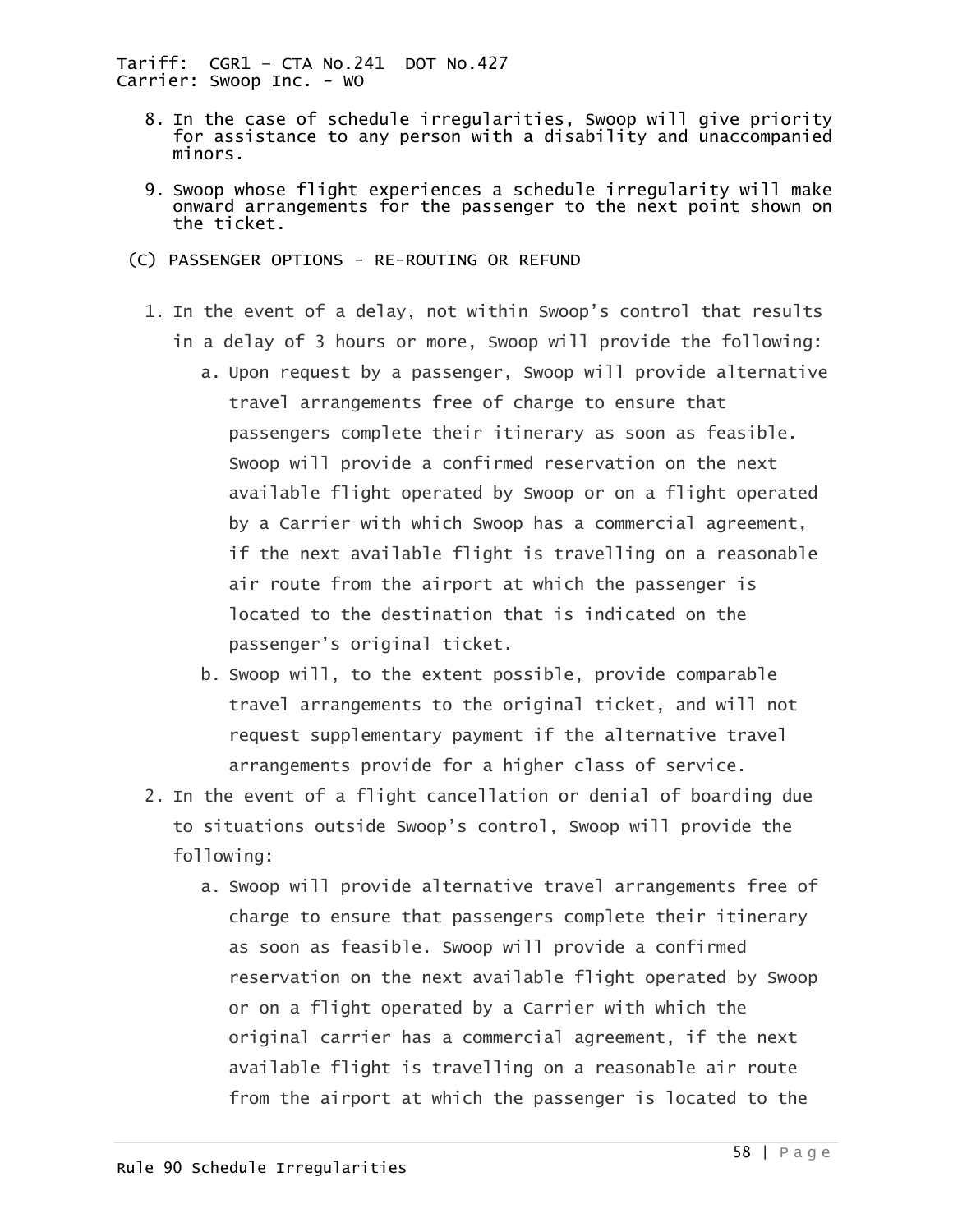destination that is indicated on the passenger's original ticket.

- b. The Carrier will, to the extent possible, provide comparable travel arrangements to the original ticket, and will not request supplementary payment if the alternative travel arrangements provide for a higher class of service.
- 3. In the event of a delay of 3 hours or more due to situations within the Swoop's control or within the Swoop's control but required for safety purposes, Swoop will provide the following upon passenger request:
	- a. Swoop will provide alternative travel arrangements free of charge to ensure that passengers complete their itinerary as soon as feasible. Swoop will provide a confirmed reservation on the next available flight operated by Swoop or on a flight operated by a carrier with which Swoop has a commercial agreement, if the next available flight is travelling on a reasonable air route from the airport at which the passenger is located to the destination that is indicated on the passenger's original ticket.
	- b. Swoop will, to the extent possible, provide comparable travel arrangements to the original ticket, and will not request supplementary payment if the alternative travel arrangements provide for a higher class of service. If the class of service is lower than the original ticket, Swoop will refund the difference in the cost of the applicable portion of the ticket.
	- c. Refunds will be provided for any additional services purchased by a passenger in connection with the original ticket if the passenger did not receive those services on the alternate flight or the passenger paid for those services a second time. Refunds will be paid by the method used for the original payment and to the person who purchased the ticket or additional service.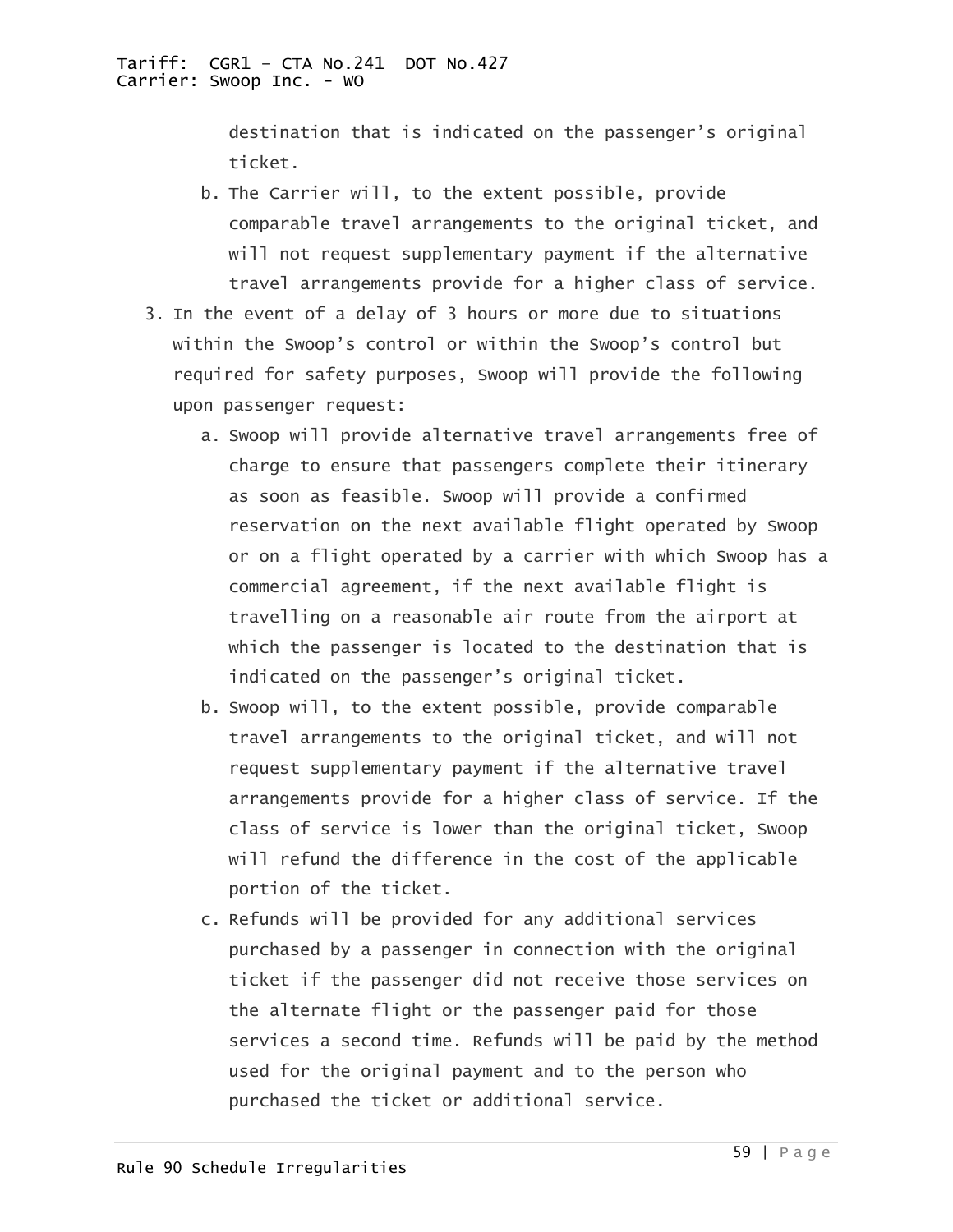- d. If the alternative travel arrangements do not meet the passenger's needs, Swoop will refund the unused portion on the ticket. If the passenger is no longer at the point of origin and the travel no longer serves a purpose because of the delay, Swoop will refund the ticket and provide a confirmed reservation for a Swoop flight that is to the point of origin and accommodates the passenger's travel needs. Refunds will be paid by the method used for the original payment and to the person who purchased the ticket or additional service.
- e. Swoop will, to the extent possible, provide comparable travel arrangements to the original ticket, and will not request supplementary payment if the alternative travel arrangements provide for a higher class of service.
- 4. In the event of a Flight Cancellation or Denial of Boarding within Swoop's control or a Flight Cancellation or Denial of Boarding within Swoop's control but required for safety purposes, Swoop will provide the following:
	- a. Swoop will provide alternative travel arrangements free of charge to ensure that passengers complete their itinerary as soon as feasible. Swoop will provide a confirmed reservation on the next available flight operated by Swoop or on a flight operated by a carrier with which Swoop carrier has a commercial agreement, if the next available flight is travelling on a reasonable air route from the airport at which the passenger is located to the destination that is indicated on the passenger's original ticket.
	- b. Swoop will, to the extent possible, provide comparable travel arrangements to the original ticket, and will not request supplementary payment if the alternative travel arrangements provide for a higher class of service. If the class of service is lower than the original ticket, the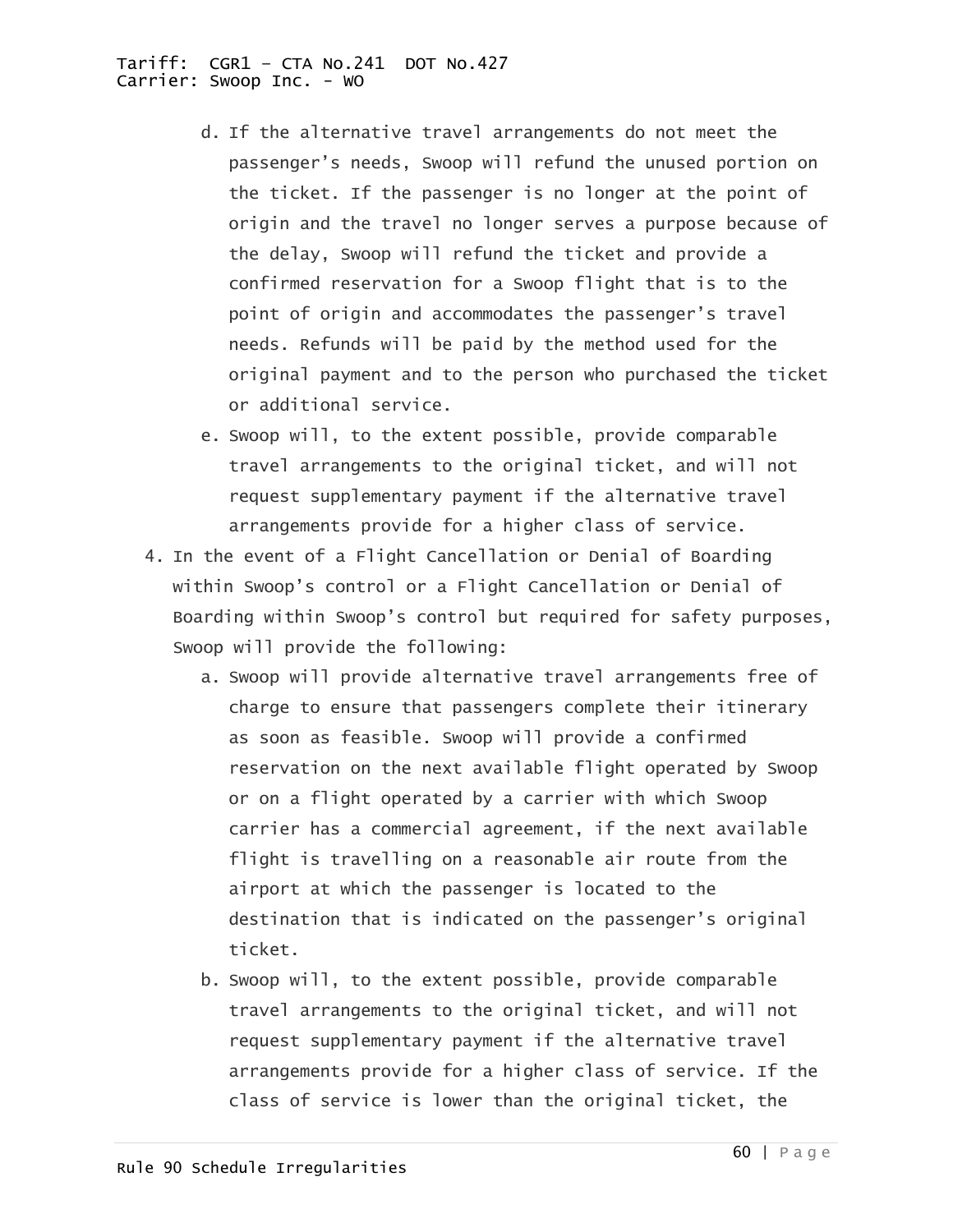carrier will refund the difference in the cost of the applicable portion of the ticket.

- c. Refunds will be provided for any additional services purchased by a passenger in connection with the original ticket if the passenger did not receive those services on the alternate flight or the passenger paid for those services a second time. Refunds will be paid by the method used for the original payment and to the person who purchased the ticket or additional service.
- d. If the alternative travel arrangements do not meet the passenger's needs, Swoop will refund the unused portion on the ticket. If the passenger is no longer at the point of origin and the travel no longer serves a purpose because of the delay, Swoop will refund the ticket and provide a confirmed reservation for a Swoop flight that is to the point of origin and accommodates the passenger's travel needs. Refunds will be paid by the method used for the original payment and to the person who purchased the ticket or additional service.
- e. Swoop will, to the extent possible, provide comparable travel arrangements to the original ticket, and will not request supplementary payment if the alternative travel arrangements provide for a higher class of service.

## (D) RIGHT TO CARE

1. In the event of a delay or flight cancellation within Swoops control or within the Swoop's control and required for safety purposes, in which a passenger is informed of the delay less than 12 hours before the schedule departure time indicated on the original ticket, and the passenger has waited two hours after the departure time indicated on the ticket, a passenger will be offered the following: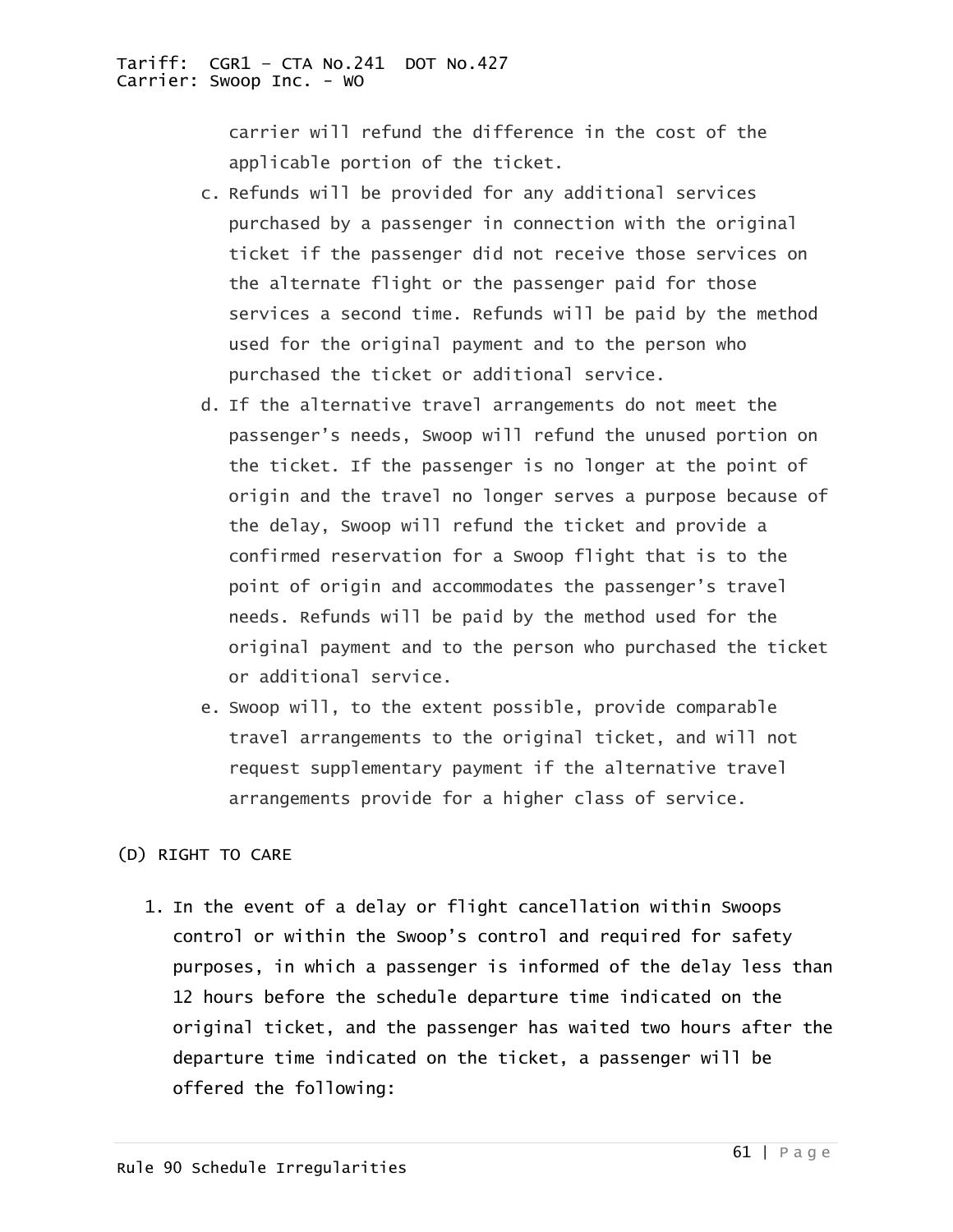- a. A meal voucher
- b. Access to a means of communication, if necessary.
- c. If Swoop expects that the passenger will be required to wait overnight for their original flight and the flight is a minimum of six hours delayed or a reserved flight as part of alternative travel arrangements, the Carrier will offer, free of charge, hotel or other comparable accommodation as well as transportation to and from the accommodation, taking into consideration the location of the passenger. Swoop is not obligated to provide overnight accommodation for passengers at the first airport of departure on the ticket.
- d. Swoop may limit or refuse to provide any of the above standards of treatment if providing the treatment would further delay the passenger.
- 2. In case of a Denied Boarding due to situations within Swoop's control or within the Swoop's control but required for safety purposes, a passenger will be offered the following:
	- a. Before a passenger boards a flight reserved as part of an alternate travel arrangement, Swoop will provide the passenger a meal voucher and access to a means of communication.
	- b. If Swoop expects that the passenger will be required to wait overnight for their original flight and the flight is a minimum of six hours delayed or a reserved flight as part of alternative travel arrangements, the Carrier will offer, free of charge, hotel or other comparable accommodation as well as transportation to and from the accommodation, taking into consideration the location of the passenger. Swoop is not obligated to provide overnight accommodation for passengers at the first airport of departure on the ticket.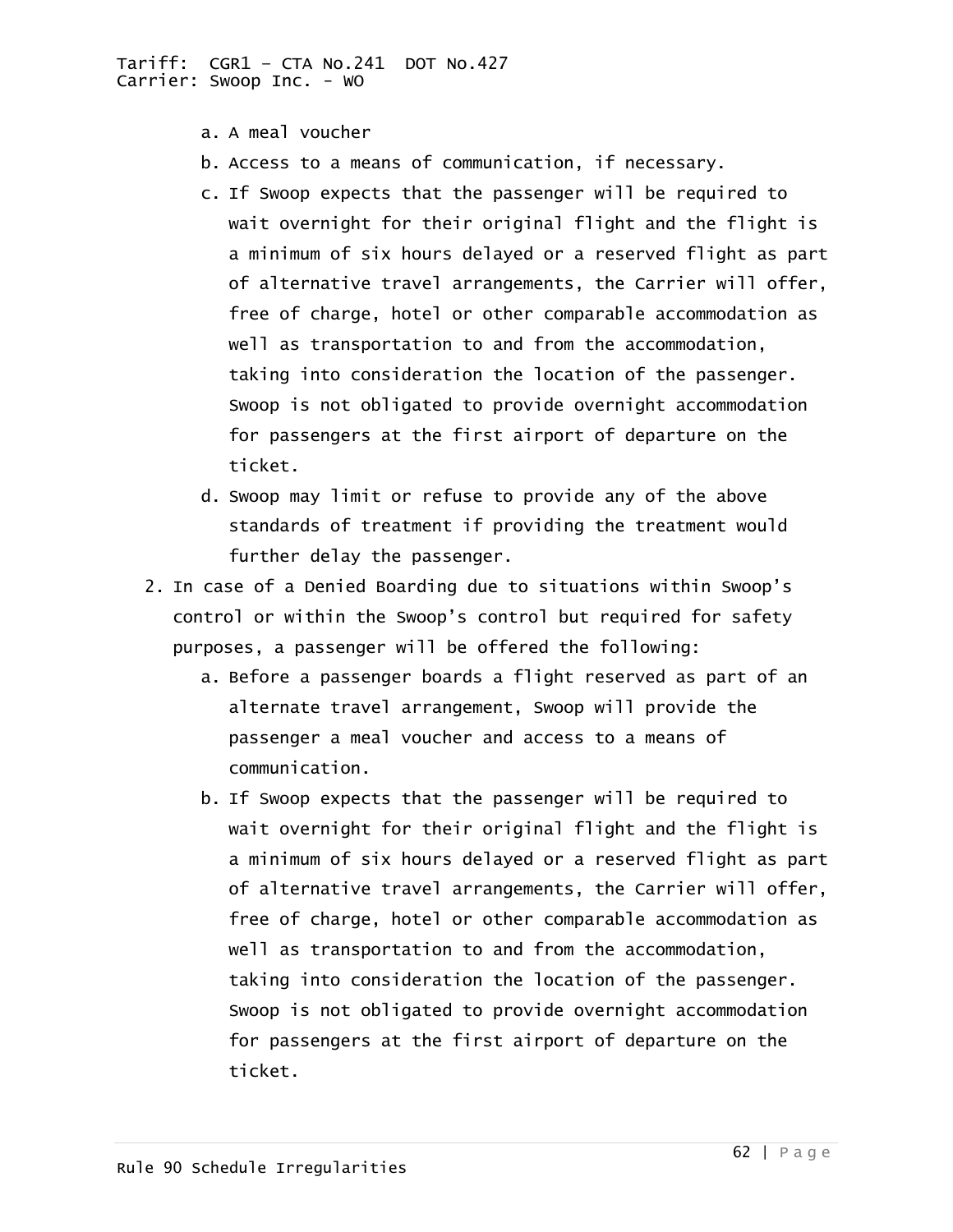c. Swoop may limit or refuse to provide any of the above standards of treatment if providing the treatment would further delay the passenger.

## (E) TARMAC DELAYS

 A TARMAC DELAY OCCURS WHEN THE FLIGHT IS DELAYED AFTER THE DOORS ON THE PLANE HAVE CLOSED PRIOR TO TAKE OFF, OR<br>AFTER THE PLANE HAS LANDED. THE MINIMUM TREATMENT FOR AFTER THE PLANE HAS LANDED. ALL TARMAC DELAYS INCLUDE; ACCESS TO WORKING LAVATORIES, PROPER VENTILATION AND HEATING OR COOLING, FOOD AND DRINK, AND THE ABILITY TO COMMUNICATE WITH PEOPLE OUTSIDE THE PLANE FREE OF CHARGE, IF FEASIBLE. IN ADDITION, AFTER A TWO HOUR TARMAC DELAY, THE CARRIER WILL BE REQUIRED TO RETURN TO THE GATE SO THAT PASSENGERS CAN DISEMBARK. HOWEVER, A PLANE WILL BE PERMITTED TO STAY ON THE TARMAC FOR UP TO 45 ADDITIONAL MINUTES, IF IT IS LIKELY THAT IT WILL TAKE OFF WITHIN THAT PERIOD AND THE AIRLINE IS ABLE TO CONTINUED PROVIDING THE REQUIRED STANDARDS OF TREATMENT. THIS ALLOWANCE FOR A SHORT EXTENSION IS INTENDED TO ENSURE THAT THE PLANE CAN TAKE OFF IF THERE IS A REASONABLE PROSPECT OF THIS OCCURRING - SO THAT PASSENGERS REACH THEIR FINAL DESTINATION AND DO NOT SUFFER FURTHER INCONVENIENCE CAUSED BY A FLIGHT CANCELLATION. HOWEVER, IF TAKE OFF IS NOT LIKELY TO OCCUR WITHIN THAT 45 MINUTE WINDOW, THE PLANE WILL HAVE TO RETURN TO THE GATE. IN NO CIRCUMSTANCES WILL AIRLINES BE PERMITTED TO EXCEED THIS TIME, UNLESS THEY ARE PREVENTED FOR REASONS RELATED TO SAFETY, SECURITY, CUSTOMS OR AIR TRAFFIC CONTROL. IF A PASSENGER REQUIRES URGENT MEDICAL ASSISTANCE WHILE THE FLIGHT IS DELAYED ON THE TARMAC, THE CARRIER WILL FACILITATE<br>ACCESS TO THAT ASSISTANCE. IF PASSENGERS ARE ALLO ACCESS TO THAT ASSISTANCE. IF PASSENGERS ARE ALLOWED TO DISEMBARK DURING A TARMAC DELAY, IF FEASIBLE, THE CARRIER WILL GIVE PASSENGERS WITH DISABILITIES AND THEIR SUPPORT PERSON, SERVICE ANIMAL OR EMOTIONAL SUPPORT ANIMAL (IF ANY), THE OPPORTUNITY TO DISEMBARK FIRST.

 (F) Compensation for Inconvenience Resulting from Delays or Cancellations within the Control of the Carrier

- (G) Claims Made for Delay, Cancellation or Denied Boarding
- (H) Schedule Changes
	- 1. In the event of delays, cancellations or denied boarding, a passenger must submit claims directly to the Carrier and allow the Carrier 30 days or such time as prescribed by applicable law (whichever is the shorter time period) to respond directly to the passenger before engaging third parties to claim on the passenger's behalf.
	- 2. The Carrier will not consider or process claims submitted by a third party if the passenger concerned has not submitted the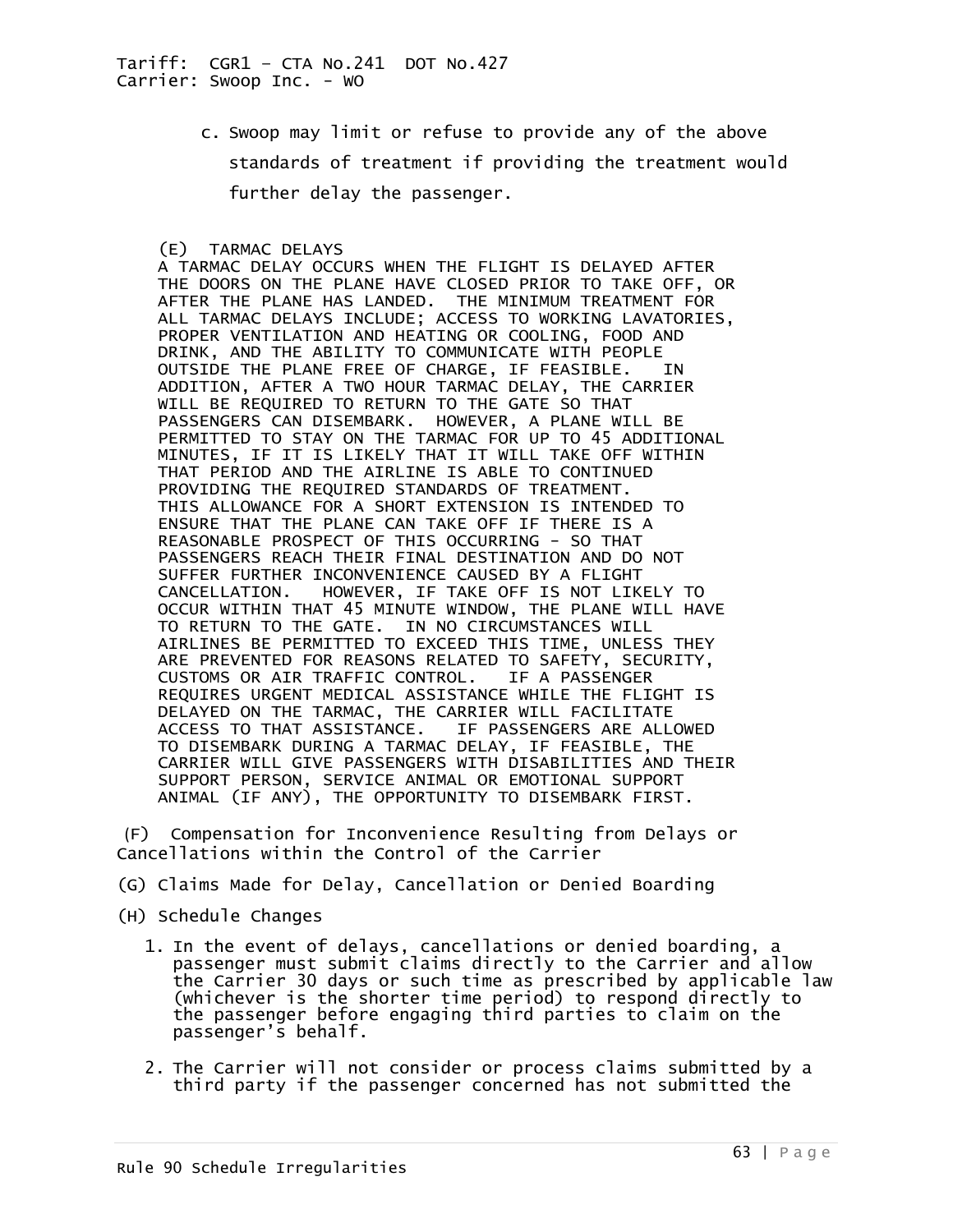> claim directly to the Carrier and allowed the Carrier time to respond, in accordance with (1) above.

- 3. If a passenger does not have the capacity or the ability to submit a claim personally, the legal guardian or a representative of said passenger may submit a claim to the Carrier on the passenger's behalf. The Carrier may request evidence that the legal guardian or the representative has authority to submit a claim on the passenger's behalf.
- 4. A passenger may submit a claim to the Carrier on behalf of other passengers on the same booking. The Carrier may request evidence that the passenger has the consent of other passengers on the booking to submit a claim on their behalf.
- 5. The Carrier will not consider or process claims submitted by a third party unless the claim is accompanied by appropriate documentation duly evidencing the authority of the third party to act on behalf of the passenger.
- 6. Passengers are not prohibited by this clause from consulting legal or other third-party advisers before submitting their claim directly to the Carrier.
- 7. Any payment or refund will be made by cheque, email transfer, bank transfer, or through an online/electronic platform directly to the passenger, at the choice of the Carrier. The Carrier may request evidence that the bank account is held by the passenger concerned.
- 1. In the event of a schedule change, the Traveller is entitled to a full refund to the original form of payment or accept to be booked on the next available Swoop flight.
- 2. When a schedule change results in the cancellation of all Swoop service to a destination, at Swoop's sole discretion, and if acceptable to the Traveller, Swoop may arrange for the Traveller to travel on a carrier Swoop has a commercial agreement with or via ground transportation.
- 3. The Carrier will make all reasonable efforts to inform Travellers of delays and schedule changes and, to the extent possible, the reason for the delay or change.

For flights departing on or after December 15, 2019, if a passenger is informed 14 days or less before the departure time on their ticket that the arrival of their flight at the destination that is indicated on their ticket will be delayed by at least three hours, and the delay is a caused by a situation under the Carrier's control, compensation will be provided if a passenger files a request for compensation with the Carrier before the first anniversary of the day on which the flight delay occurred.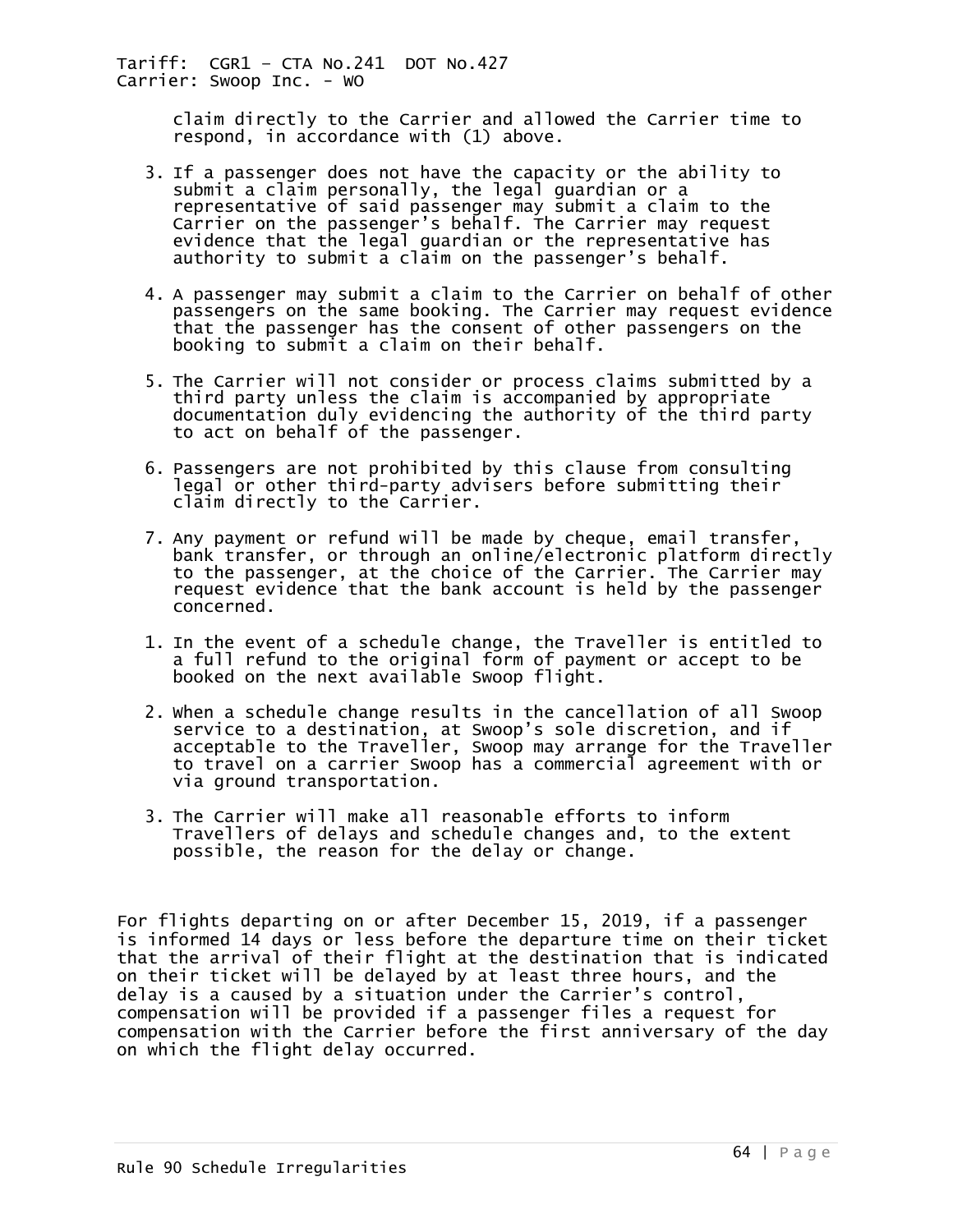Within 30 days from the date on which the carrier receives the request, the carrier will provide the compensation or an explanation why the compensation is not payable.

The Carrier will provide compensation in the following amounts to passengers who are delayed due to delay or cancellation and when that delay is within the Control of the Carrier and when the passenger was informed 14 days or less about the delay. Regardless of the Fare paid, passengers are entitled to a monetary compensation as follows:

- a. no compensation if the delay is less than three hours;
- b. \$125, if the delay is three hours or more but less than six hours;
- c. \$250, if the delay is more than six hours but less than nine hours; and
- d. \$500, if the delay is more than nine hours.

The Carrier will compensate the passenger in the form of money unless it offers compensation in another form that has a greater monetary value than the applicable amounts referred to in this section, the passenger has been informed of the monetary value in writing and the alternative form of compensation does not expire. The passenger must confirm in writing that the passenger has been informed of the right to monetary compensation and has chosen to accept the alternative form of compensation.

- (G) Claims Made for Delay, Cancellation or Denied Boarding
	- 8. In the event of delays, cancellations or denied boarding, a passenger must submit claims directly to the Carrier and allow the Carrier 30 days or such time as prescribed by applicable law (whichever is the shorter time period) to respond directly to the passenger before engaging third parties to claim on the passenger's behalf.
	- 9. The Carrier will not consider or process claims submitted by a third party if the passenger concerned has not submitted the claim directly to the Carrier and allowed the Carrier time to respond, in accordance with (1) above.
	- 10. If a passenger does not have the capacity or the ability to submit a claim personally, the legal guardian or a representative of said passenger may submit a claim to the Carrier on the passenger's behalf. The Carrier may request evidence that the legal guardian or the representative has authority to submit a claim on the passenger's behalf.
	- 11. A passenger may submit a claim to the Carrier on behalf of other passengers on the same booking. The Carrier may request evidence that the passenger has the consent of other passengers on the booking to submit a claim on their behalf.
	- 12. The Carrier will not consider or process claims submitted by a third party unless the claim is accompanied by appropriate documentation duly evidencing the authority of the third party to act on behalf of the passenger.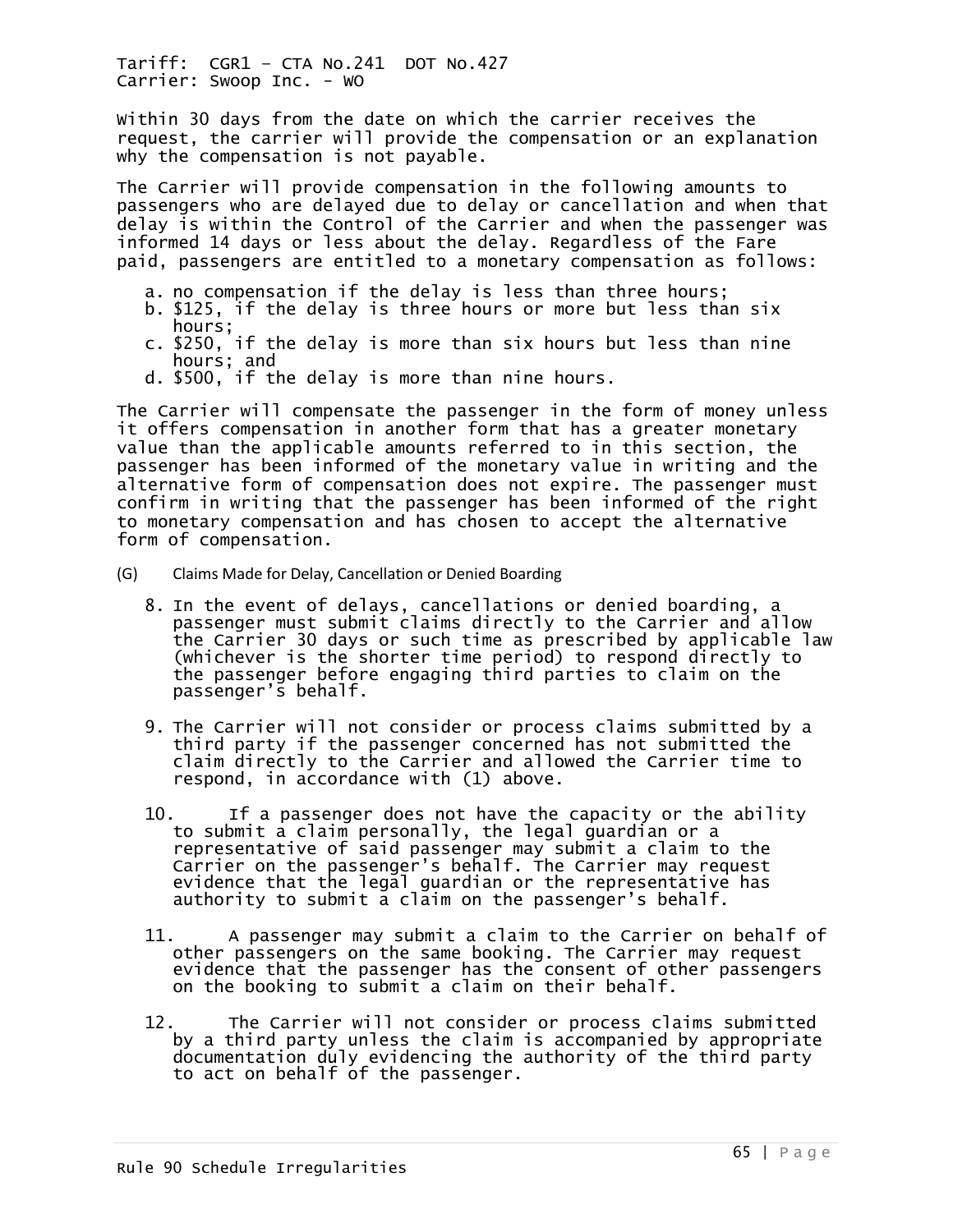- 13. Passengers are not prohibited by this clause from consulting legal or other third-party advisers before submitting their claim directly to the Carrier.
- 14. Any payment or refund will be made by cheque, email transfer, bank transfer, or through an online/electronic platform directly to the passenger, at the choice of the Carrier. The Carrier may request evidence that the bank account is held by the passenger concerned.
- (H) Schedule Changes
	- 4. In the event of a schedule change, the Traveller is entitled to a full refund to the original form of payment or accept to be booked on the next available Swoop flight.
	- 5. When a schedule change results in the cancellation of all Swoop service to a destination, at Swoop's sole discretion, and if acceptable to the Traveller, Swoop may arrange for the Traveller to travel on a carrier Swoop has a commercial agreement with or via ground transportation.
	- 6. The Carrier will make all reasonable efforts to inform Travellers of delays and schedule changes and, to the extent possible, the reason for the delay or change.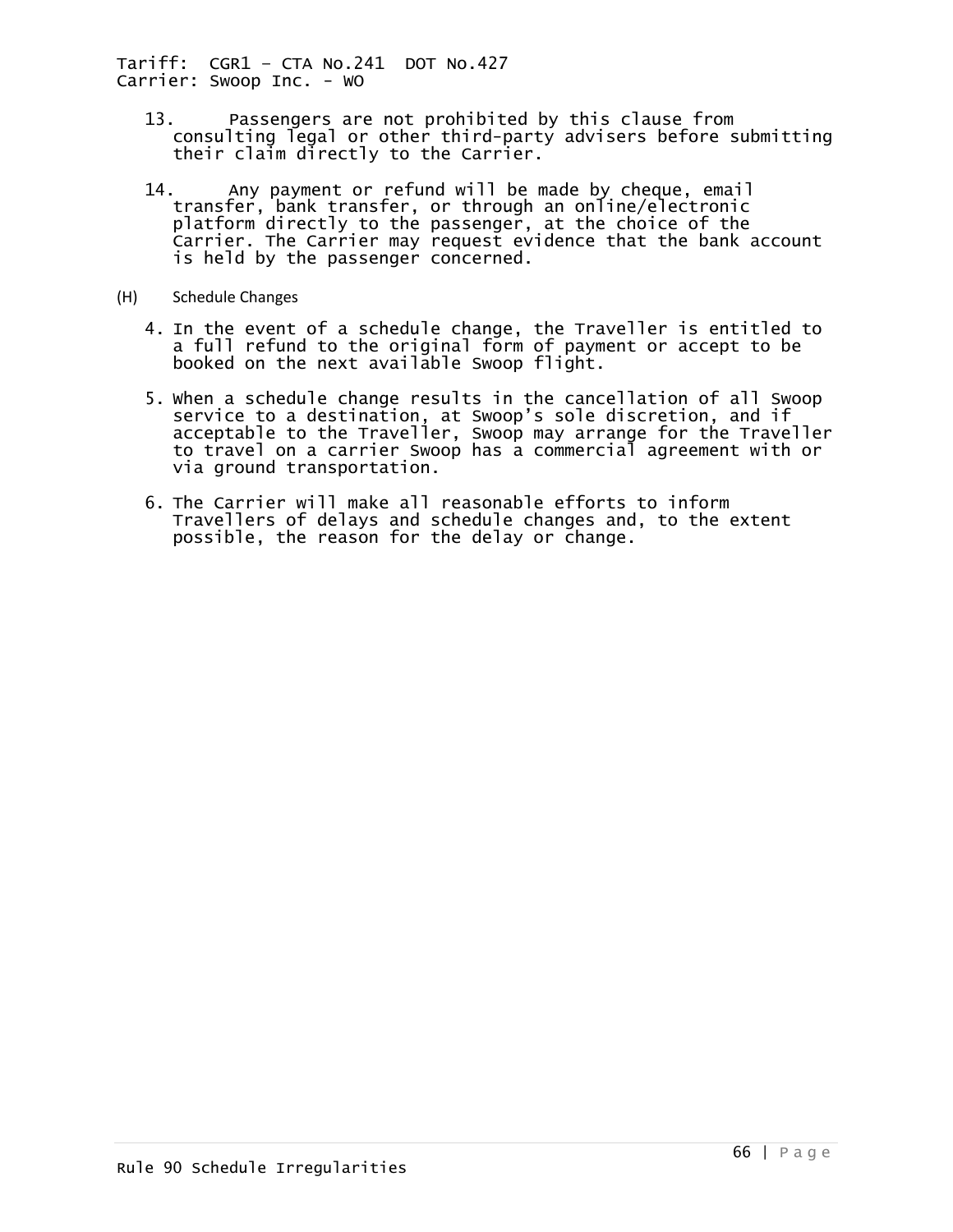Rule 95 Denied Boarding And Overbooking

WHEN SWOOP IS UNABLE TO PROVIDE PREVIOUSLY CONFIRMED SPACE DUE TO THERE BEING MORE PASSENGERS HOLDING CONFIRMED RESERVATIONS AND TICKETS THAN FOR WHICH THERE ARE AVAILABLE SEATS ON A FLIGHT, SWOOP WILL FOLLOW THE PROVISIONS OF THIS RULE, UNLESS AS OTHERWISE PROVIDED IN OTHER APPLICABLE FOREIGN LEGISLATION. (A) APPLICABILITY

- (1) THIS RULE APPLIES TO ALL PASSENGERS IRRESPECTIVE OF THE TYPE OF TICKETED FARE.
	- (2) A PASSENGER WHO FAILS TO CHECK-IN OR PRESENT THEMSELVES AT THE BOARDING AREA WITHIN SWOOP'S CHECK-IN DEADLINE AND/OR BOARDING TIME DEADLINE AS SPECIFIED IN RULE 40(F), CHECK-IN TIME LIMITS, WILL NOT RECEIVE DENIED BOARDING COMPENSATION, WILL AT THE CARRIER'S DISCRETION HAVE THEIR RESERVATIONS CANCELLED AND WILL BE SUBJECT TO THE TERMS AND CONDITIONS ASSOCIATED WITH THE FARE ON WHICH HE OR SHE IS TRAVELLING.
	- (3) IF A FLIGHT IS OVERBOOKED WITH THE RESULT THAT A TICKETED PASSENGER IS NOT TRANSPORTED ON A FLIGHT FOR WHICH HE/SHE HELD CONFIRMED SPACE, SWOOP WILL DEFINE A REMEDY OR REMEDIES TO MITIGATE THE IMPACT OF THE OVERBOOKING OR CANCELLATION UPON THE PASSENGER. IN DEFINING THE REMEDY OR REMEDIES APPROPRIATE IN A PARTICULAR CASE, SWOOP WILL CONSIDER THE TRANSPORTATION NEEDS OF THE PASSENGER AND ANY DAMAGES THE PASSENGER MAY HAVE SUFFERED BY REASON OF THE OVERBOOKING. IN CASES WHERE THE PASSENGER IS OFFERED ALTERNATIVE REMEDIES, THE CHOICE AMONG THE ALTERNATIVES SHALL REST WITH THE PASSENGER. IN PARTICULAR, SWOOP WILL OFFER ONE OR MORE

 OF THE FOLLOWING REMEDIES; RULE 95 (B) THRU (F) BELOW:

(B) REQUEST FOR VOLUNTEERS

 WHEN A SITUATION OF DENIED BOARDING DUE TO OVERBOOKING OCCURS, THE FOLLOWING WILL APPLY: SWOOP WILL COMMUNICATE AND PROVIDE INFORMATION TO TRAVELLERS IN LINE WITH THOSE SET OUT IN RULE 90, SECTION (B).

 (1) SWOOP WILL PUBLICLY ASK FOR VOLUNTEERS TO RELINQUISH THEIR SEATS FROM AMONG THE CONFIRMED PASSENGERS. AT THE SAME TIME SWOOP WILL ANNOUNCE WHAT TYPE OF BENEFITS PASSENGERS WILL BE ENTITLED TO SHOULD A PASSENGER VOLUNTARILY RELINQUISH HIS/HER SEAT. THE REQUEST PROCESS WILL TAKE PLACE AT THE CHECK-IN OR BOARDING AREAS. SWOOP WILL CONTINUE TO MAKE THIS REQUEST OF PASSENGERS UNTIL IT OBTAINS ENOUGH VOLUNTEERS TO PREVENT OTHER PASSENGER FROM BEING INVOLUNTARILY DENIED BOARDING OR UNTIL IT DETERMINES THAT IT DOES NOT, DESPITE ITS BEST EFFORTS, HAVE ENOUGH VOLUNTEERS. SWOOP WILL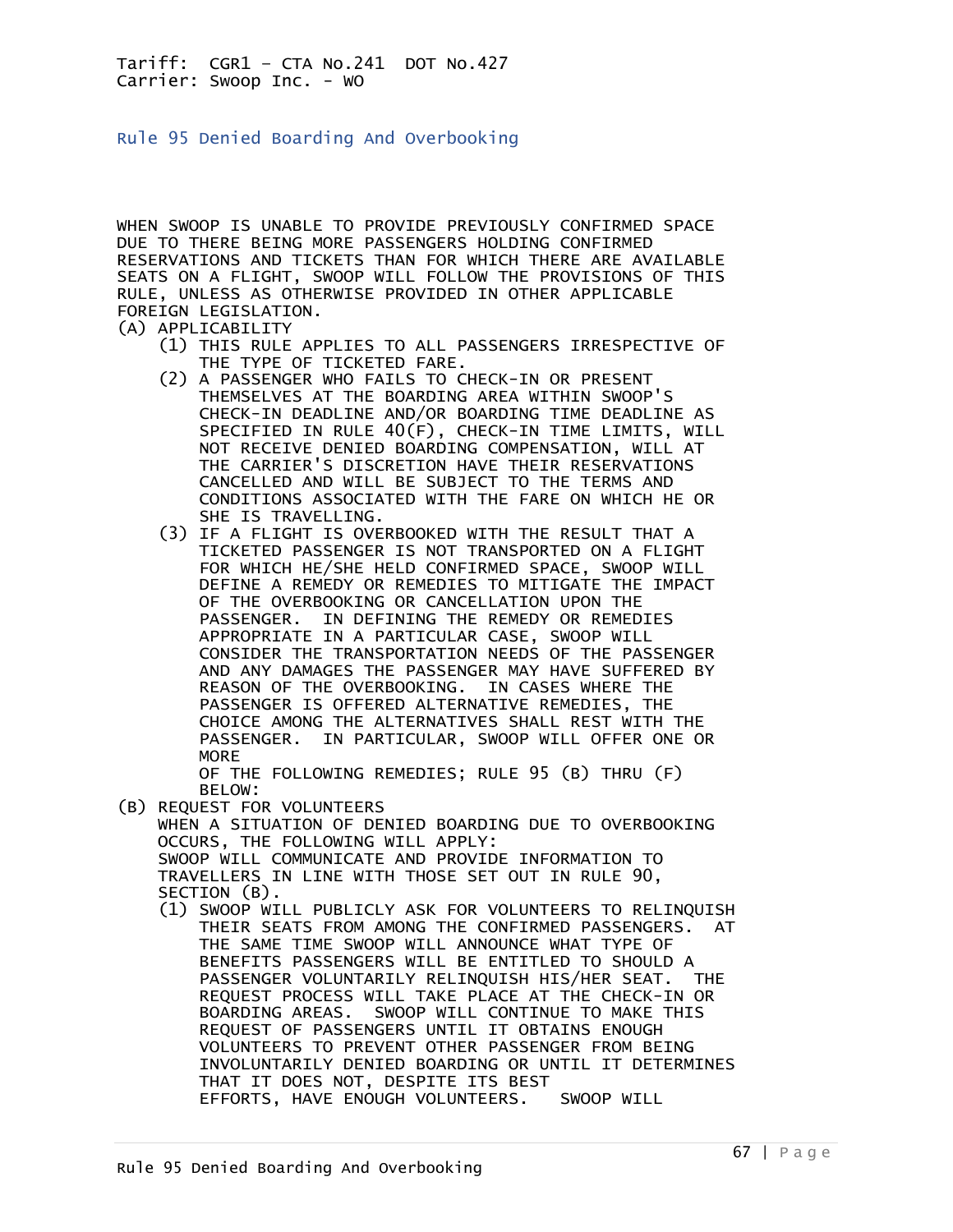PROVIDED IN WRITING TO THE VOLUNTEER THE AGREED TO BENEFITS PRIOR TO THE DEPARTURE OF THEIR FLIGHT. SWOOP MAY NOT DENY BOARDING TO ANY PASSENGER THAT IS ALREADY ONBOARD THE AIRCRAFT, UNLESS THE DENIED BOARDING IS A REQUIREMENT FOR SAFETY REASONS.

- (2) ONCE A PASSENGER HAS VOLUNTARILY RELINQUISHED HIS/HER SEAT, THE PASSENGER WILL NOT LATER BE INVOLUNTARILY DENIED BOARDING UNLESS HE/SHE HAS BEEN ADVISED AT THE TIME HE/SHE VOLUNTEERED OF SUCH POSSIBILITY. AT THE TIME THE PASSENGER IS ADVISED OF SUCH POSSIBILITY OF A FURTHER DENIAL OF BOARDING, THE PASSENGER IS TO BE ADVISED OF ANY FURTHER COMPENSATION TO WHICH HE OR SHE MAY BE ENTITLED TO RECEIVE.
	- (3) THE PASSENGER WHO VOLUNTARILY SURRENDER HIS/HER SEAT WILL RECEIVE AGREED UPON BENEFITS FROM THE CARRIER.
- (C) INVOLUNTARY DENIED BOARDING CONSIDERATIONS IF A FLIGHT IS OVERSOLD (MORE PASSENGERS HOLD CONFIRMED RESERVATIONS THAN THERE ARE SEATS AVAILABLE), NO ONE MAY BE DENIED BOARDING AGAINST HIS/HER WILL UNTIL CARRIER PERSONNEL FIRST ASK FOR VOLUNTEERS WHO WILL GIVE UP THEIR RESERVATIONS WILLINGLY, IN EXCHANGE FOR A PAYMENT DEEMED ACCEPTABLE BY THE VOLUNTEERING PARTY.
	- (1) IF THERE ARE NOT ENOUGH VOLUNTEERS, OTHER PASSENGERS MAY BE DENIED BOARDING INVOLUNTARILY, IN ACCORDANCE WITH THE FOLLOWING BOARDING PRIORITIES OF CARRIER;
	- (2) IN THE EVENT MULTIPLE PASSENGERS HAVE PAID AN EQUAL FARE, THE LAST TO CHECK-IN WILL BE THE FIRST TO BE DENIED BOARDING. PRIORITY BOARDING WILL BE GIVEN TO THE FOLLOWING;
		- (A) AN UNACCOMPANIED MINOR,
		- (B) A PASSENGER WITH DISABILITIES AND THEIR SUPPORT PERSON, SERVICE ANIMAL, OR EMOTIONAL SUPPORT ANIMAL, IF ANY,
		- (C) A PASSENGER TRAVELLING WITH FAMILY MEMBERS; AND
		- (D) A PASSENGER WHO WAS PREVIOUSLY DENIED BOARDING ON THE SAME TICKET.
- (D) TRANSPORTATION FOR PASSENGERS INVOLUNTARILY DENIED BOARDING

 A PASSENGER HAS THE RIGHT TO TAKE THE FLIGHT HE OR SHE HAS PURCHASED. SWOOP WILL PRESENT A PASSENGER WHO HAS BEEN INVOLUNTARILY DENIED BOARDING OPTIONS:

- FOR REASONS WITHIN THE CARRIER'S CONTROL: (1) TRANSPORTATION, WITHOUT FURTHER CHARGE AND WITHIN A
- REASONABLE TIME, TO THE PASSENGER'S INTENDED DESTINATION ON A TRANSPORTATION SERVICE IDENTIFIED BY SWOOP ON ITS OWN SERVICES OR VIA ANOTHER TRANSPORTATION PROVIDER. SWOOP WILL PROVIDE A CONFIRMED RESERVATION FOR THE NEXT AVAILABLE FLIGHT THAT IS OPERATED BY SWOOP, OR A CARRIER WITH WHICH SWOOP HAS A COMMERCIAL AGREEMENT, AND IS TRAVELLING ON ANY REASONABLE AIR ROUTE FROM THE AIRPORT AT WHICH THE PASSENGER IS LOCATED TO THE DESTINATION THAT IS INDICATED ON THE PASSENGER'S ORIGINAL TICKET. THIS ALTERNATIVE TRANSPORTATION WILL BE FOR SERVICES COMPARABLE TO THOSE OF THE ORIGINAL TICKET TO THE EXTENT POSSIBLE, OR;
	- (2) IF THE TRAVELLER IS NO LONGER AT THE POINT OF ORIGIN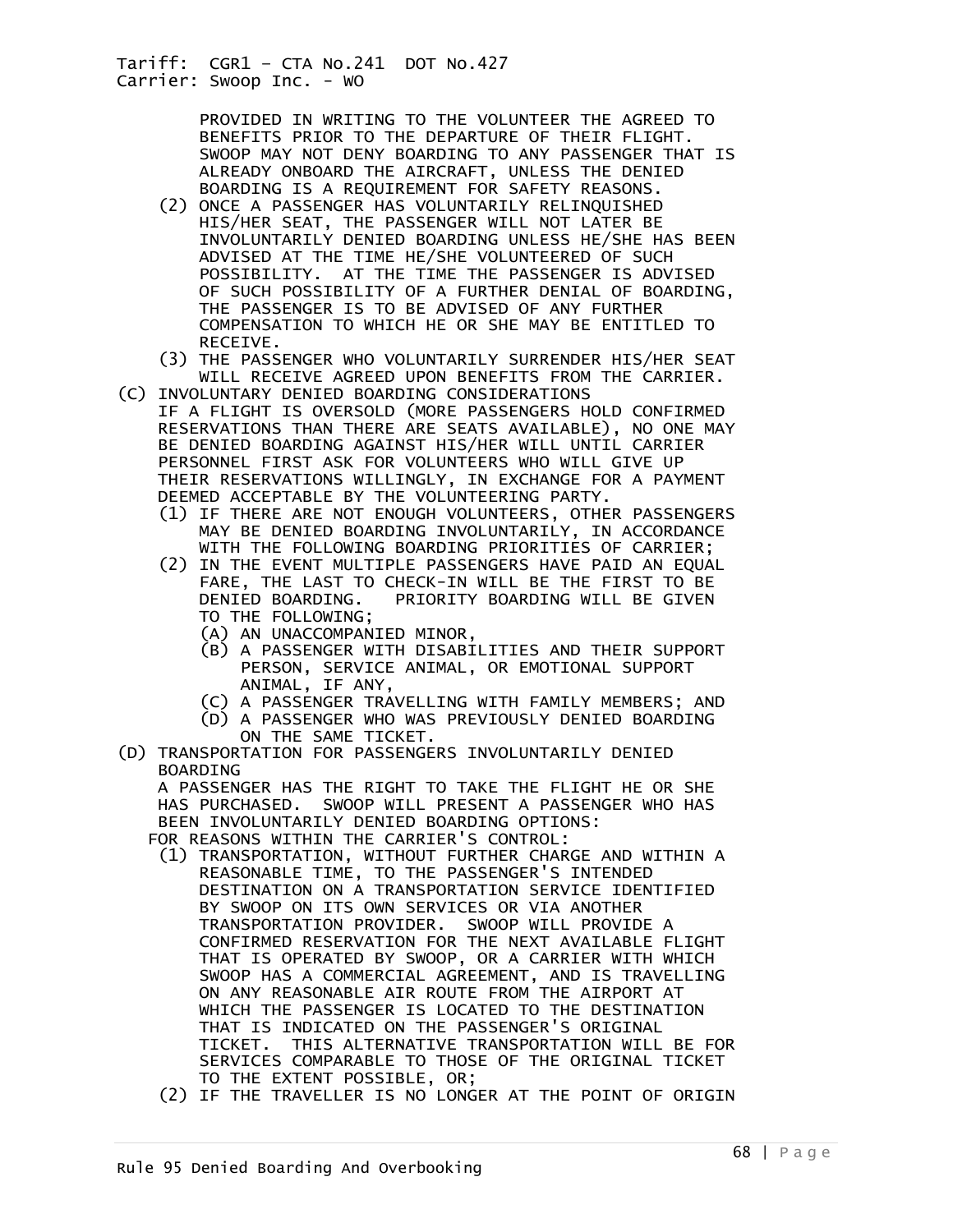> THAT IS INDICATED ON THE TICKET AND THE TRAVEL NO LONGER SERVES A PURPOSE BECAUSE OF THE DELAY, CANCELLATION OR DENIAL OR BOARDING, REFUND THE TICKET AND PROVIDE THE PASSENGER WITH A CONFIRMED RESERVATION THAT

 (I) IS FOR A FLIGHT TO THE POINT OF ORIGIN, AND (II) ACCOMMODATES THE PASSENGER'S TRAVEL NEEDS, OR;

- (3) SWOOP WILL REFUND THE UNUSED PORTION OF THE TICKET. SWOOP WILL REFUND THE COST OF ANY ADDITIONAL SERVICES PURCHASED BY A PASSENGER IN CONNECTION WITH THEIR ORIGINAL TICKET IF THE PASSENGER DID NOT RECEIVE THOSE SERVICES ON THE ALTERNATIVE FLIGHT; OR THE PASSENGER PAID FOR THOSE SERVICES A SECOND TIME. REFUNDS WILL BE PAID BY THE METHOD USED FOR THE ORIGINAL PAYMENTS AND TO THE PERSON WHO PURCHASED THE TICKET OR ADDITIONAL SERVICES.
- (4) FOR REASONS OUTSIDE THE CARRIER'S CONTROL: TRANSPORTATION, WITHOUT FURTHER CHARGE AND WITHIN A REASONABLE TIME, TO THE PASSENGER'S
- INTENDED DESTINATION ON A TRANSPORTATION SERVICE IDENTIFIED BY SWOOP ON ITS OWN SERVICES OR VIA ANOTHER TRANSPORTATION PROVIDER. SWOOP WILL PROVIDE A CONFIRMED RESERVATION FOR THE NEXT AVAILABLE FLIGHT THAT IS OPERATED BY SWOOP, OR A CARRIER WITH WHICH SWOOP HAS A COMMERCIAL AGREEMENT, AND IS TRAVELLING ON ANY REASONABLE AIR ROUTE FROM THE AIRPORT AT WHICH THE PASSENGER IS LOCATED TO THE DESTINATION THAT IS INDICATED ON THE PASSENGER'S ORIGINAL TICKET. THIS ALTERNATIVE TRANSPORTATION WILL BE FOR SERVICES COMPARABLE TO THOSE OF THE ORIGINAL TICKET TO THE EXTENT POSSIBLE, OR;
	- (5) IN ADDITION TO THE ABOVE, THE CARRIER WILL ALWAYS CONSIDER THE NEEDS OF THE PASSENGER ON A CASE BY CASE BASIS AND TAKE INTO ACCOUNT ALL KNOWN CIRCUMSTANCES TO AVOID OR MITIGATE THE DAMAGES CAUSED BY THE SCHEDULE IRREGULARITY WITHIN THE CARRIER'S CONTROL.
- (E) COMPENSATION FOR PASSENGERS INVOLUNTARILY DENIED BOARDING IN ADDITION TO PROVIDING TRANSPORTATION, THE FOLLOWING WILL APPLY TO A PASSENGER WHO IS INVOLUNTARILY DENIED BOARDING FOR REASONS WITHIN THE AIRLINE'S CONTROL (AND IS NOT REQUIRED FOR SAFETY): (1) PASSENGER WHO IS DENIED BOARDING INVOLUNTARILY, IS ENTITLED TO A PAYMENT OF "DENIED BOARDING COMPENSATION" FROM THE CARRIER UNLESS THE PASSENGER
	- (A) HAS NOT FULLY COMPLIED WITH CARRIER'S TICKETING, AND CHECK-IN REQUIREMENTS, OR IS NOT ACCEPTABLE FOR TRANSPORTATION UNDER THE AIRLINE'S USUAL RULES AND PRACTICES; OR
	- (B) IS DENIED BOARDING BECAUSE THE FLIGHT IS CANCELLED.
	- (C) IS DENIED BOARDING BECAUSE A SMALLER CAPACITY AIRCRAFT WAS SUBSTITUTED FOR SAFETY OR OPERATIONAL REASONS AND CARRIER TOOK ALL REASONABLE MEASURES TO AVOID THE SUBSTITUTION OR THAT IT WAS IMPOSSIBLE FOR CARRIER TO TAKE SUCH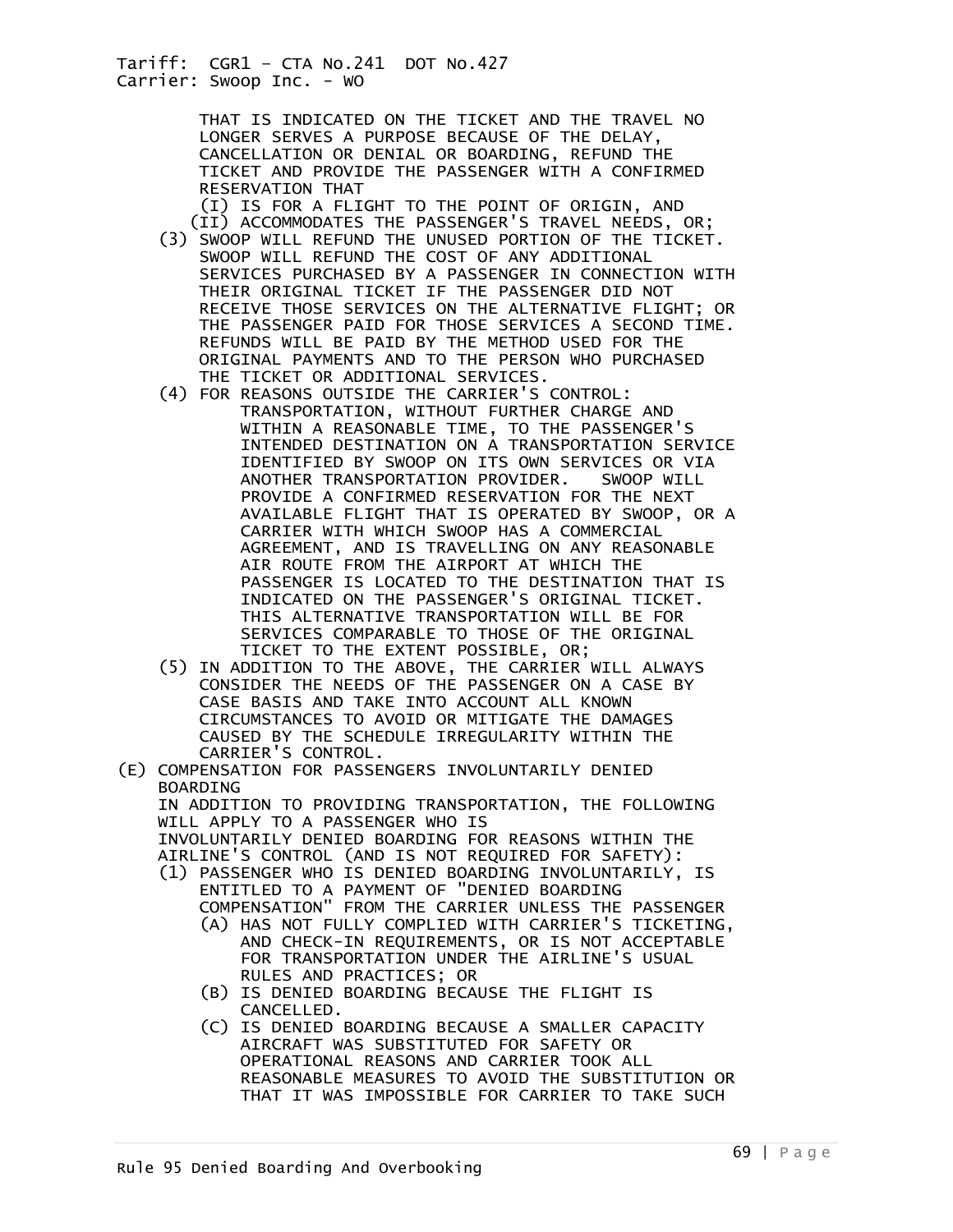MEASURES; OR

- (D) HAS BEEN OFFERED ACCOMMODATIONS IN SECTION OF THE AIRCRAFT OTHER THAN SPECIFIED IN THE TICKET, AT NO EXTRA CHARGE, (A PASSENGER SEATED IN A SECTION FOR WHICH A LOWER FARE IS CHARGED MUST BE GIVEN AN APPROPRIATE REFUND); OR
- (E) CARRIER IS ABLE TO PLACE THE PASSENGER ON ANOTHER FLIGHT OR FLIGHTS OFFERED BY SWOOP OR AN ALTERNATE TRANSPORTATION SERVICE THAT IS PLANNED TO REACH THE FINAL DESTINATION OR NEXT SCHEDULED STOPOVER WITHIN ONE HOUR OF THE SCHEDULED ARRIVAL OF THE PASSENGER'S ORIGINAL FLIGHT.
- (2) A PASSENGER'S COMPENSATION IS BASED ON THE LENGTH OF DELAY ARRIVAL AT THEIR FINAL DESTINATION. ELIGIBLE PASSENGERS WHO ARE DENIED BOARDING INVOLUNTARILY ARE ENTITLED TO:

MINIMUM LEVELS OF COMPENSATION

LENGTH OF DELAY AMOUNT (CAD)<br>0-6 HOURS \$900

- 
- 0-6 HOURS \$900<br>6-9 HOURS \$1800
- 6-9 HOURS \$1800 9 PLUS HOURS

 "LENGTH OF DELAY" IN THE CHART ABOVE IS BASED ON THE ARRIVAL TIME OF THE ORIGINAL TICKET

- (A) SWOOP MUST GIVE EACH PASSENGER WHO QUALIFIES FOR DENIAL BOARDING COMPENSATION, A PAYMENT BY CASH OR CASH EQUIVALENT CHEQUE OR DRAFT FOR THE AMOUNT SPECIFIED ABOVE, OR TRAVEL CREDITS ON THE DAY AND PLACE THE INVOLUNTARY DENIED BOARDING OCCURS. IF THE PAYMENT CANNOT BE MADE BEFORE THE PASSENGERS NEW DEPARTURE TIME, THE PAYMENT WILL BE SENT TO THE PASSENGER WITHIN 48 HOURS, AND THE AMOUNT OF COMPENSATION WILL BE CONFIRMED IN WRITING PRIOR TO THE PASSENGERS INITIAL FLIGHT DEPARTURE. THE AMOUNT OF COMPENSATION MAY BE SUPPLEMENTED IF THE PASSENGERS DELAY AT ARRIVAL TIME IS LONGER THAN PREVIOUSLY AGREED TO WHEN THE PAYMENT WAS ISSUED.
- (B) SWOOP WILL INFORM PASSENGERS IN WRITING OF THE AMOUNT OF CASH/CASH EQUIVALENT COMPENSATION THAT WOULD BE DUE, AND THAT THE PASSENGER MAY DECLINE TRAVEL CREDITS AND RECEIVE CASH OR EQUIVALENT.
- (C) SWOOP WILL FULLY DISCLOSE ALL MATERIAL RESTRICTIONS BEFORE THE PASSENGER DECIDES TO GIVE UP THE CASH OR EQUIVALENT PAYMENT IN EXCHANGE FOR TRAVEL CREDIT. ALTERNATIVE FORMS OF PAYMENT WILL HAVE NO EXPIRY.
- (D) SWOOP WILL OBTAIN A SIGNED AGREEMENT OF THE PASSENGER CONFIRMING THAT THE PASSENGER WAS PROVIDED WITH THE AFOREMENTIONED INFORMATION PRIOR TO PROVIDING THE TRAVEL CREDIT IN LIEU OF CASH OR CASH EQUIVALENT COMPENSATION.
- (F) RIGHT TO CARE IN ADDITION, A PASSENGER WHO IS INVOLUNTARILY DENIED BOARDING WILL BE OFFERED THE FOLLOWING FREE OF CHARGE PROVIDED THAT IT WILL NOT FURTHER DELAY THE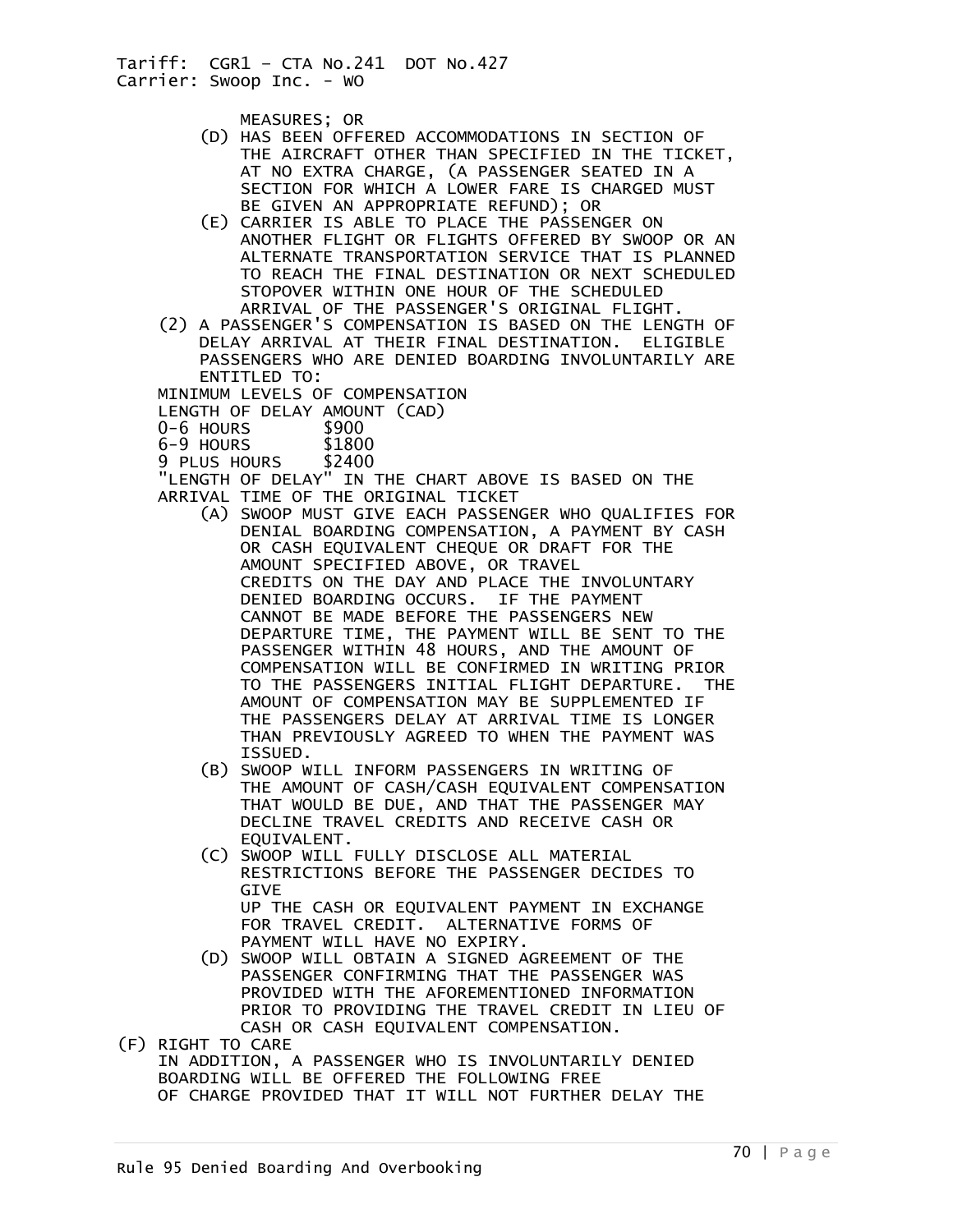PASSENGER;

 (A) A MEAL VOUCHER, IF THE TRANSPORTATION ACCEPTABLE TO THE PASSENGER DEPARTS MORE THAN FOUR (4) HOURS AFTER THE ORIGINAL DEPARTURE TIME OF THE FLIGHT ON WHICH THE PASSENGER WAS DENIED BOARDING.

 (B) AN OVERNIGHT HOTEL STAY AND AIRPORT TRANSFERS, if Swoop expects that the passenger will be required to wait overnight for their original flight and the flight is a minimum of six hours delayed or a reserved flight as part of alternative travel arrangements, the Carrier will offer, free of charge, hotel or other comparable accommodation as well as transportation to and from the accommodation, taking into consideration the location of the passenger. Swoop is not obligated to provide overnight accommodation for passengers at the first airport of departure on the ticket. (C) ACCESS TO A MEANS OF COMMUNICATION.

- (G) TIME OF OFFER OF COMPENSATION
	- (A) ONCE COMPENSATION HAS BEEN OFFERED, AND IF ACCEPTED, THE PASSENGER WILL SIGN AN ACKNOWLEDGMENT OF OFFER ON THE DAY AND AT THE PLACE WHERE THE DENIED BOARDING OCCURRED.
- (B) IN THE EVENT THE ALTERNATE TRANSPORTATION DEPARTS BEFORE THE ACKNOWLEDGMENT OF OFFER CAN BE SIGNED, THE OFFER WILL BE SENT BY MAIL OR BY OTHER MEANS WITHIN 24 HOURS AFTER THE TIME THE DENIED BOARDING OCCURS. THE PASSENGER WILL, IN TURN, SIGN THIS ACKNOWLEDGMENT AND RETURN IT BY MAIL TO THE CARRIER.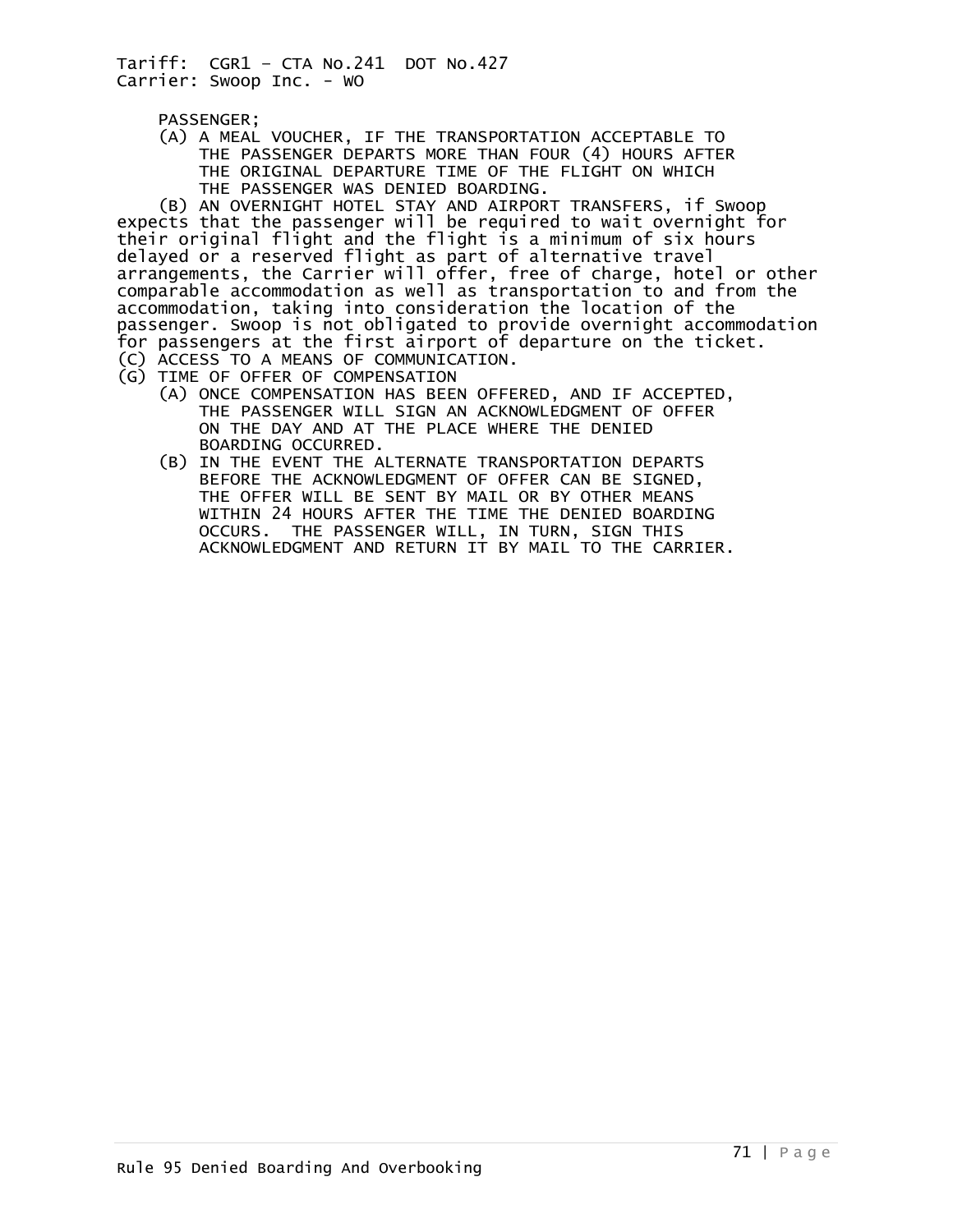Rule 105 Refusal To Transport

(A) REFUSAL TO TRANSPORT - REMOVAL OF PASSENGER

- THE CARRIER WILL REFUSE TO TRANSPORT, OR WILL REMOVE ANY PASSENGER AT ANY POINT FOR ANY OF THE FOLLOWING REASONS: (1) GOVERNMENT REQUESTS, REGULATIONS AND FORCE MAJEURE
	- WHENEVER IT IS NECESSARY OR ADVISABLE TO:
- (A) COMPLY WITH ANY GOVERNMENT REGULATION; OR,
- (B) COMPLY WITH ANY GOVERNMENT REQUEST FOR EMERGENCY TRANSPORTATION; OR,
	- .C) ADDRESS FORCE MAJEURE)<br>C2) SEARCH OF PASSENGER AND PRO
	- SEARCH OF PASSENGER AND PROPERTY WHEN THE PASSENGER REFUSES TO PERMIT A SEARCH OF HIS PERSON OR PROPERTY FOR EXPLOSIVES OR FOR CONCEALED, PROHIBITED, DEADLY OR DANGEROUS WEAPONS(S) OR ARTICLE(S).
	- (3) PROOF OF IDENTITY/AGE WHEN THE PASSENGER REFUSES A REQUEST TO PRODUCE GOVERNMENT-ISSUED IDENTIFICATION TO DEMONSTRATE PROOF OF IDENTITY.

APPLICABLE ONLY TO TRAVEL FROM CANADA:

 NOTE: THE CARRIER IS REQUIRED TO SCREEN EACH PASSENGER BY LOOKING AT THE PASSENGER, AND IN PARTICULAR THE PASSENGER'S ENTIRE FACE, TO DETERMINE IF THEY APPEAR TO BE 18 YEARS OF AGE OR OLDER.

 THE CARRIER IS ALSO REQUIRED TO SCREEN EACH PASSENGER WHO APPEARS TO BE 18 YEARS OF AGE OR OLDER BY COMPARING THE PASSENGER, AND IN PARTICULAR THE PASSENGER'S ENTIRE FACE, AGAINST ONE PIECE OF GOVERNMENT-ISSUED PHOTO IDENTIFICATION THAT SHOWS THE PASSENGER'S NAME, DATE OF BIRTH AND GENDER.

- (4) IMMIGRATION OR OTHER SIMILAR CONSIDERATIONS WHEN THE PASSENGER IS TO TRAVEL ACROSS ANY INTERNATIONAL BOUNDARY, IF:
	- (A) THE TRAVEL DOCUMENTS OF THE PASSENGER ARE NOT IN ORDER; OR,
	- (B) FOR ANY REASON THE PASSENGER'S EMBARKATION FROM, TRANSIT THROUGH, OR ENTRY INTO ANY COUNTRY FROM, THROUGH, OR TO WHICH THE PASSENGER DESIRES TRANSPORTATION WOULD BE UNLAWFUL OR WOULD OTHERWISE NOT BE PERMITTED.<br>(5) FAILURE TO COMPLY WITH CARRIER'S RULES AND
	- (5) FAILURE TO COMPLY WITH CARRIER'S RULES AND REGULATIONS WHEN THE PASSENGER FAILS OR REFUSES TO COMPLY WITH RULES AND REGULATIONS OF THE CARRIER AS STATED IN THIS TARIFF.<br>(6) PASSENGER'S
		- PASSENGER'S CONDITION
			- (A) WHEN THE PASSENGER'S ACTIONS OR INACTIONS PROVE TO THE CARRIER THAT HIS/HER MENTAL, INTELLECTUAL OR PHYSICAL CONDITION IS SUCH AS TO RENDER HIM/HER INCAPABLE OF CARING FOR HIMSELF/HERSELF WITHOUT ASSISTANCE OR MEDICAL TREATMENT EN ROUTE UNLESS: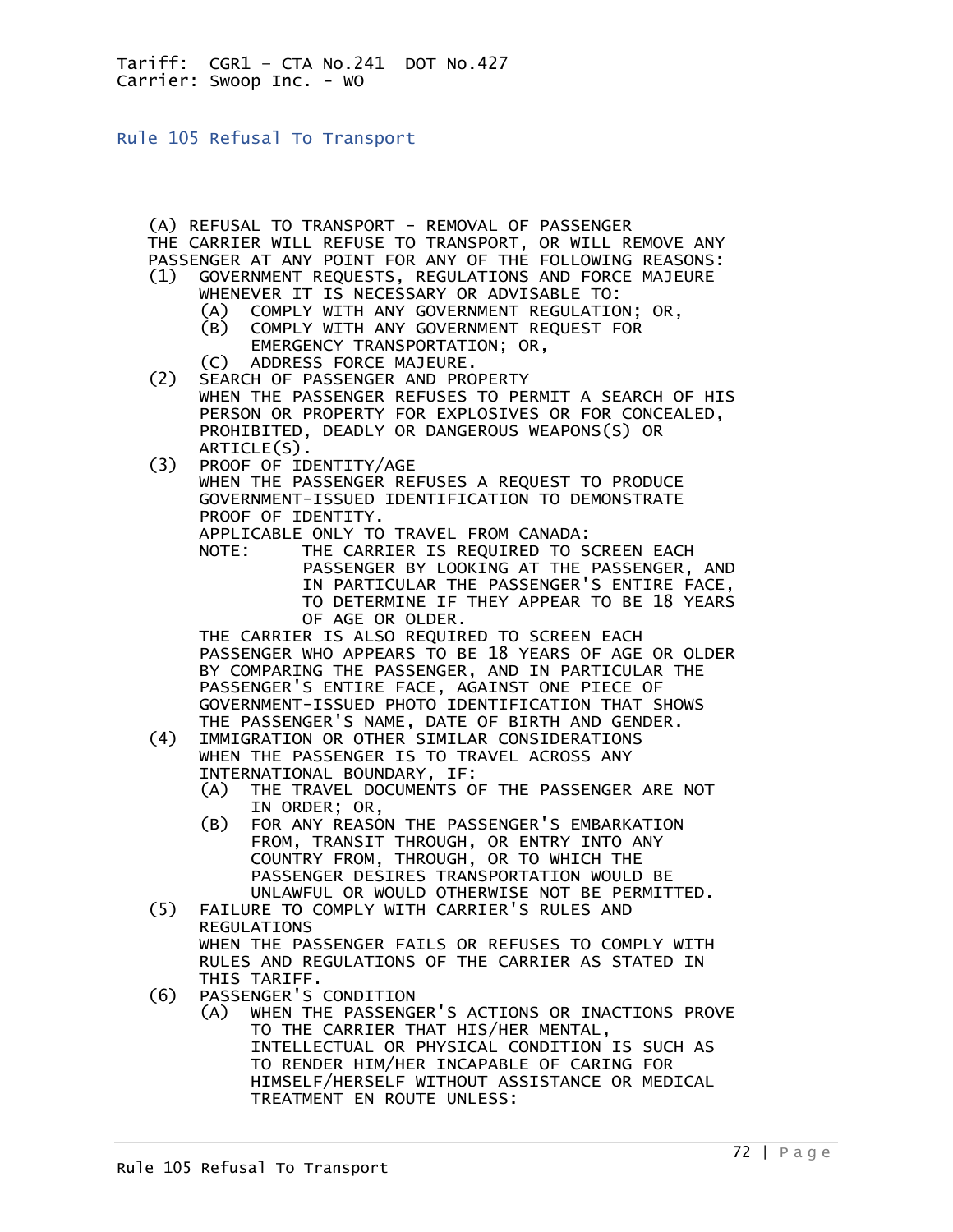- (I) THE PASSENGER IS ACCOMPANIED BY A PERSONAL ATTENDANT WHO WILL BE RESPONSIBLE FOR ASSISTING WITH THE PASSENGER'S NEEDS EN ROUTE SUCH AS ASSISTANCE WITH EATING, USING THE WASHROOM FACILITIES OR ADMINISTERING MEDICATION WHICH ARE BEYOND THE RANGE OF SERVICES THAT ARE NORMALLY OFFERED BY THE CARRIER; AND,
- (II) THE PASSENGER COMPLIES WITH REQUIREMENTS OF RULE(S) 71. CARRIAGE OF PERSONS WITH DISABILITIES.

 EXCEPTION: - (FOR TRANSPORTATION TO/FROM AND WITHIN CANADA) THE CARRIER WILL ACCEPT THE DETERMINATION OF A PERSON WITH A DISABILITY AS TO SELF-RELIANCE AS PER RULE(S) 71, CARRIAGE OF PERSONS WITH DISABILITIES. NOTE: IF THE PASSENGER IS ACCOMPANIED BY AN ATTENDANT AND THE PASSENGER IS REFUSED TRANSPORT, THEN THE ATTENDANT WILL ALSO BE REFUSED TRANSPORT AND THE TWO WILL BE REMOVED FROM THE AIRCRAFT TOGETHER.

- (B) WHEN THE PASSENGER HAS A CONTAGIOUS DISEASE.
- (C) WHEN THE PASSENGER HAS AN OFFENSIVE ODOR.
- WHEN THE CARRIER DETERMINES, IN GOOD FAITH AND USING ITS REASONABLE DISCRETION, THAT A PASSENGER'S MEDICAL OR PHYSICAL CONDITION INVOLVES AN UNUSUAL HAZARD OR RISK TO THEIR SELF OR OTHER PERSONS (INCLUDING, IN THE CASE OF EXPECTANT MOTHERS, UNBORN CHILDREN) OR PROPERTY. THE CARRIER CAN REQUIRE THE PASSENGER TO PROVIDE A MEDICAL CERTIFICATE THAT THEN MAY BE ASSESSED BY THE CARRIER'S OWN MEDICAL OFFICER AS A CONDITION OF THE PASSENGER'S ACCEPTANCE FOR SUBSEQUENT TRAVEL. THE CARRIER MAY REFUSE TRANSPORTATION TO THE PERSON POSING SUCH HAZARD OR RISK. NOTE: PREGNANT PASSENGERS:
	- (I) AN EXPECTANT MOTHER WITH A COMPLICATION-FREE PREGNANCY CAN TRAVEL ON THE CARRIER'S FLIGHTS UP TO THE 36TH WEEK OF HER PREGNANCY OR UP TO FOUR WEEKS BEFORE HER EXPECTED DUE DATE WITHOUT A MEDICAL CERTIFICATE.
	- (II) AN EXPECTANT MOTHER WHO IS IN OR BEYOND THE 36TH WEEK OF HER PREGNANCY MUST PRESENT A MEDICAL CERTIFICATE, DATED WITHIN 72 HOURS OF THE SCHEDULED TIME OF DEPARTURE. THE CERTIFICATE MUST STATE THAT THE PHYSICIAN HAS EXAMINED THE PATIENT AND FOUND HER TO BE PHYSICALLY FIT FOR TRAVEL BY AIR AND THE CERTIFICATE MUST STATE THE ESTIMATED DATE OF BIRTH.
	- (7) FAILURE TO PROVIDE A SUITABLE ESCORT WHEN THE PASSENGER REQUIRES AN ESCORT DUE TO A MENTAL HEALTH CONDITION AND UNDER CARE OF A PSYCHIATRIC INSTITUTION OR OTHER RESPONSIBLE AUTHORITY AND THE NECESSARY ARRANGEMENTS HAVE NOT BEEN MADE WITH THE CARRIER IN ADVANCE OF THE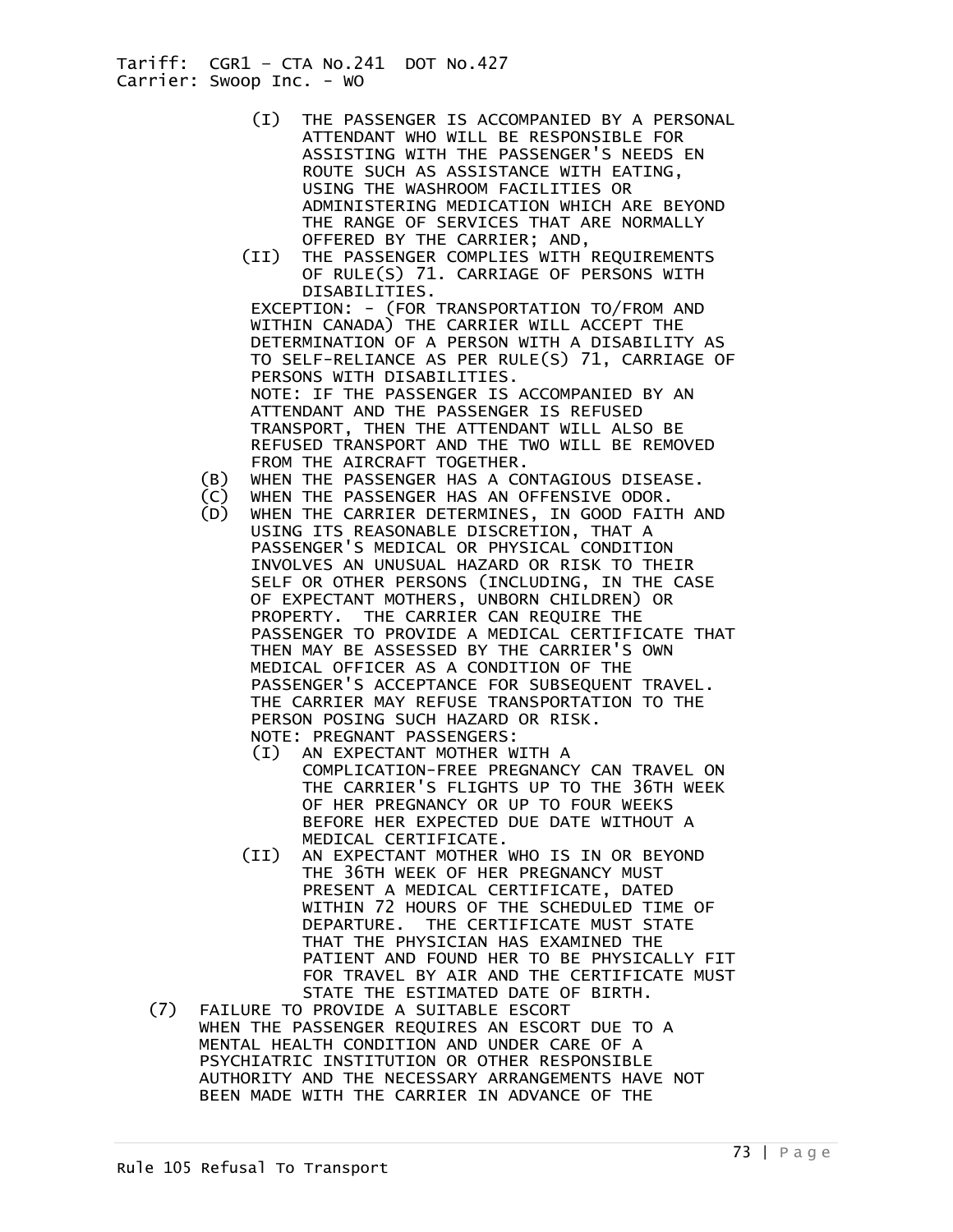DEPARTURE OF THE FLIGHT. HOWEVER, THE CARRIER WILL ACCEPT ESCORTED PASSENGERS UNDER THE FOLLOWING CONDITIONS WHEN THE PASSENGER HAS A MENTAL HEALTH CONDITION AND IS UNDER CARE OF A PSYCHIATRIC INSTITUTION OR OTHER RESPONSIBLE AUTHORITY:<br>(A) MEDIC (A) MEDICAL AUTHORITY FURNISHES ASSURANCE, IN WRITING, THAT AN ESCORTED PERSON WITH A MENTAL HEALTH CONDITION CAN BE TRANSPORTED SAFELY. (B) REQUEST FOR CARRIAGE IS MADE AT LEAST 48 HOURS BEFORE SCHEDULED DEPARTURE.<br>(C) THE ESCORT HAS PURCHASED A THE ESCORT HAS PURCHASED A TICKET AND ACCOMPANIES THE ESCORTED PASSENGER AT ALL TIMES. (D) APPROVED BY SWOOP'S MEDICAL DESK (8) SERVICE DOG – FAILURE TO PRESENT DOCUMENTATION, INADEQUATE NOTICE AND PROHIBITED CONDUCT SERVICE DOGS WILL BE REFUSED TRANSPORT IF:<br>(A) THE PERSON WITH A DISABILITY FAILS THE PERSON WITH A DISABILITY FAILS TO HAVE IN THEIR POSSESSION DOCUMENTATION AT THE TIME OF CHECK-IN WHICH DEMONSTRATES THAT THE DOG HAS ALL THE NECESSARY VALID HEALTH AND VACCINATION CERTIFICATES, ENTRY PERMITS AND OTHER DOCUMENTS REQUIRED BY COUNTRIES, STATES OR TERRITORIES FOR ENTRY OR TRANSIT. (B) THE SERVICE DOG IS OVER THE SIZE ALLOWANCE FOR A SINGLE PASSENGER SEAT, AND AN ADDITIONAL FARE WAS NOT PURCHASED IN ADVANCE AND CANNOT BE PURCHASED DUE TO FLIGHT CAPACITY LIMITATIONS OR IN TIME TO MEET THE BOARDING GATE DEADLINE. (C) THE PERSON DOES NOT HAVE THE REQUIRED CONTROL MEASURES FOR THE DOG, OR THE CONTROL MEASURES DO NOT IDENTIFY THE DOG AS A "SERVICE ANIMAL" OR "SERVICE DOG". (D) THE SERVICE DOG WAS RUNNING FREELY. (E) THE SERVICE DOG WAS BARKING OR GROWLING REPEATEDLY AT OTHER PERSONS (F) THE SERVICE DOG BIT ANOTHER PASSENGER, AN EMPLOYEE OR CONTRACTOR OF THE CARRIER, OR ANOTHER PERSON AT THE AIRPORT OR ONBOARD THE AIRCRAFT. (G) THE SERVICE DOG WAS JUMPING ON PEOPLE. (H) THE SERVICE DOG URINATED OR DEFECATED IN THE CABIN OR GATE AREAS. (I) THE SERVICE DOG WAS CAUSING SIGNIFICANT DISRUPTION IN THE CABIN OR AT AN AIRPORT GATE AREA. (B) PASSENGER'S CONDUCT - REFUSAL TO TRANSPORT - PROHIBITED CONDUCT AND SANCTIONS<br>(1) PROHIBITED CONDU PROHIBITED CONDUCT WITHOUT LIMITING THE GENERALITY OF THE PRECEDING PROVISIONS, THE FOLLOWING CONSTITUTES PROHIBITED CONDUCT WHERE IT MAY BE NECESSARY, IN THE REASONABLE DISCRETION OF THE CARRIER, TO TAKE ACTION TO ENSURE THE PHYSICAL COMFORT OR SAFETY OF THE PERSON, OTHER PASSENGERS (IN THE FUTURE AND PRESENT) AND/OR THE CARRIER'S EMPLOYEES; THE SAFETY OF THE AIRCRAFT; THE UNHINDERED PERFORMANCE OF THE CREW MEMBERS IN THEIR DUTY ONBOARD THE AIRCRAFT, OR SAFE AND ADEQUATE FLIGHT OPERATIONS: (A) THE PERSON, IN THE REASONABLE JUDGEMENT OF A RESPONSIBLE EMPLOYEE OF THE CARRIER, IS UNDER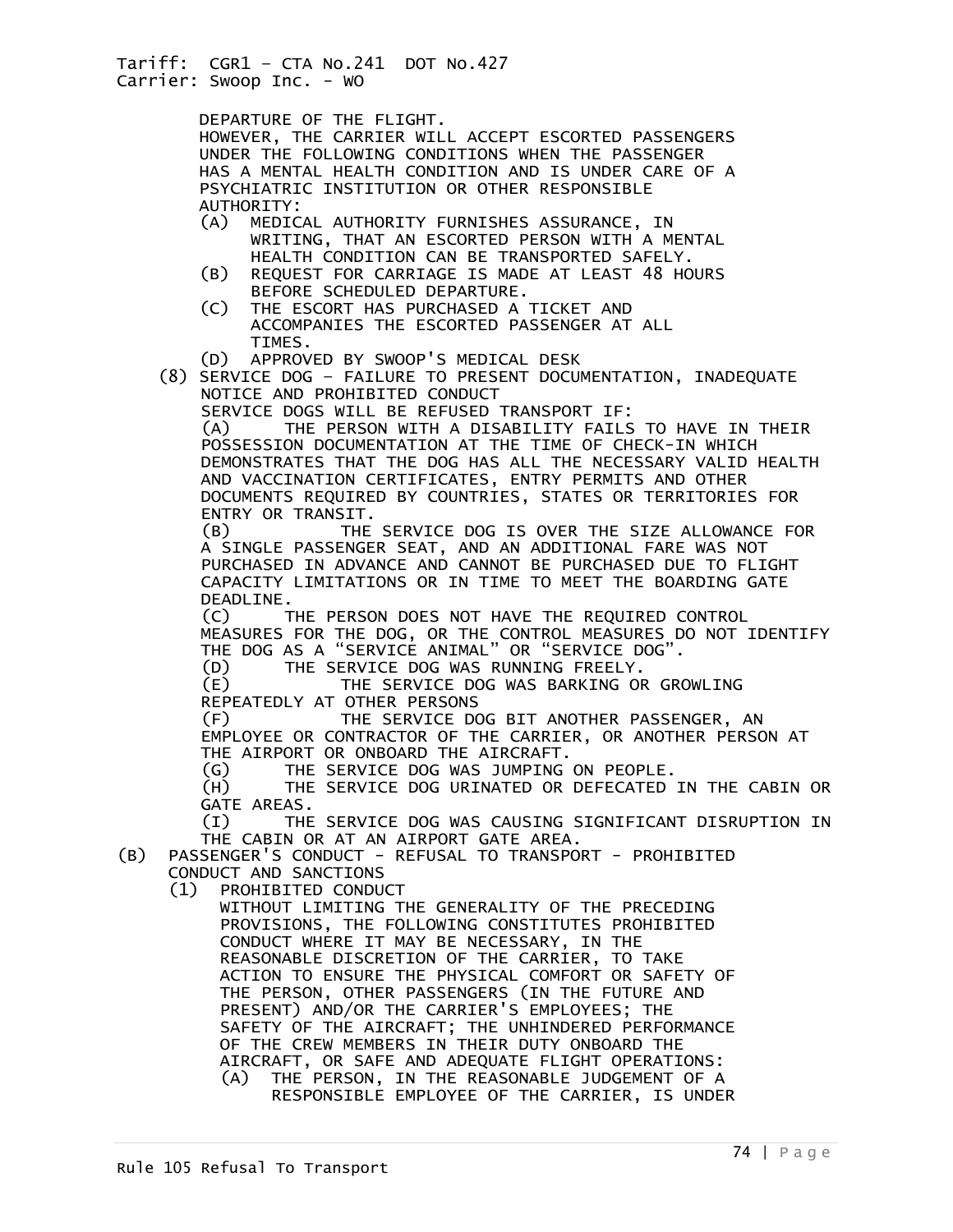> THE INFLUENCE OF ALCOHOL OR DRUGS (EXCEPT A PATIENT UNDER MEDICAL CARE).

- (B) THE PERSON'S CONDUCT, OR CONDITION IS OR HAS BEEN KNOWN TO BE ABUSIVE, OFFENSIVE, THREATENING, INTIMIDATING, VIOLENT OR OTHERWISE DISORDERLY, AND, IN THE REASONABLE JUDGEMENT OF A RESPONSIBLE EMPLOYEE OF THE CARRIER, THERE IS A POSSIBILITY THAT THE PERSON WOULD CAUSE DISRUPTION OR SERIOUS IMPAIRMENT TO THE PHYSICAL COMFORT OR SAFETY OF OTHER PASSENGERS OR CARRIER'S EMPLOYEES, INTERFERE WITH A CREW MEMBER IN THE PERFORMANCE OF HIS/HER DUTIES, OR OTHERWISE JEOPARDIZE SAFE AND ADEQUATE FLIGHT OPERATIONS.
	- (C) THE PERSON'S CONDUCT INVOLVES ANY HAZARD OR RISK TO THEIR SELF OR OTHER PERSONS (INCLUDING TRAVEL INVOLVING PREGNANT PASSENGERS OR UNBORN CHILDREN) OR TO PROPERTY.
	- (D) THE PERSON FAILS TO OBSERVE THE INSTRUCTIONS OF THE AIRCRAFT CREW, INCLUDING INSTRUCTIONS TO STOP ANY PROHIBITED CONDUCT.
	- (E) THE PERSON IS UNABLE OR UNWILLING TO SIT IN HIS/HER ASSIGNED SEAT WITH THE SEAT BELT FASTENED.
	- (F) THE PERSON SMOKES OR ATTEMPTS TO SMOKE IN THE AIRCRAFT.
	- (G) THE PERSON USES OR CONTINUES TO USE A CELLULAR PHONE, A LAPTOP COMPUTER OR ANOTHER ELECTRONIC DEVICE ONBOARD THE AIRCRAFT AFTER BEING ADVISED TO STOP SUCH USE BY A MEMBER OF THE CREW.
	- (H) THE PERSON IS BAREFOOT.
	- (I) THE PERSON IS INAPPROPRIATELY DRESSED.
	- THE PERSON HAS A PROHIBITED ARTICLE OR CONCEALED OR UNCONCEALED WEAPON(S). HOWEVER, THE CARRIER WILL CARRY LAW ENFORCEMENT OR ARMED FORCES PERSONNEL WHO MEET THE QUALIFICATIONS AND CONDITIONS ESTABLISHED UNDER GOVERNMENT REGULATIONS.
	- (K) THE PERSON HAS RESISTED OR MAY REASONABLY BE BELIEVED TO BE CAPABLE OF RESISTING ESCORTS.<br>(2) CARRIER RESPONSE TO PROHIBITED CONDUCT
	- (2) CARRIER RESPONSE TO PROHIBITED CONDUCT WHERE IN THE EXERCISE OF ITS REASONABLE DISCRETION, THE CARRIER DECIDES THAT THE PASSENGER HAS ENGAGED IN PROHIBITED CONDUCT DESCRIBED ABOVE, THE CARRIER MAY IMPOSE ANY COMBINATION OF THE FOLLOWING SANCTIONS:<br>(A) REMOVAL OF THE
		- REMOVAL OF THE PASSENGER AT ANY POINT.
		- (B) PROBATION: AT ANY TIME, THE CARRIER MAY STIPULATE THAT THE PASSENGER IS TO FOLLOW CERTAIN PROBATIONARY CONDITIONS, SUCH AS TO NOT ENGAGE IN PROHIBITED CONDUCT, IN ORDER FOR THE CARRIER TO PROVIDE TRANSPORT TO THE PASSENGER. SUCH PROBATIONARY CONDITIONS MAY BE IMPOSED FOR ANY LENGTH OF TIME WHICH, THE EXERCISE OF THE CARRIER'S REASONABLE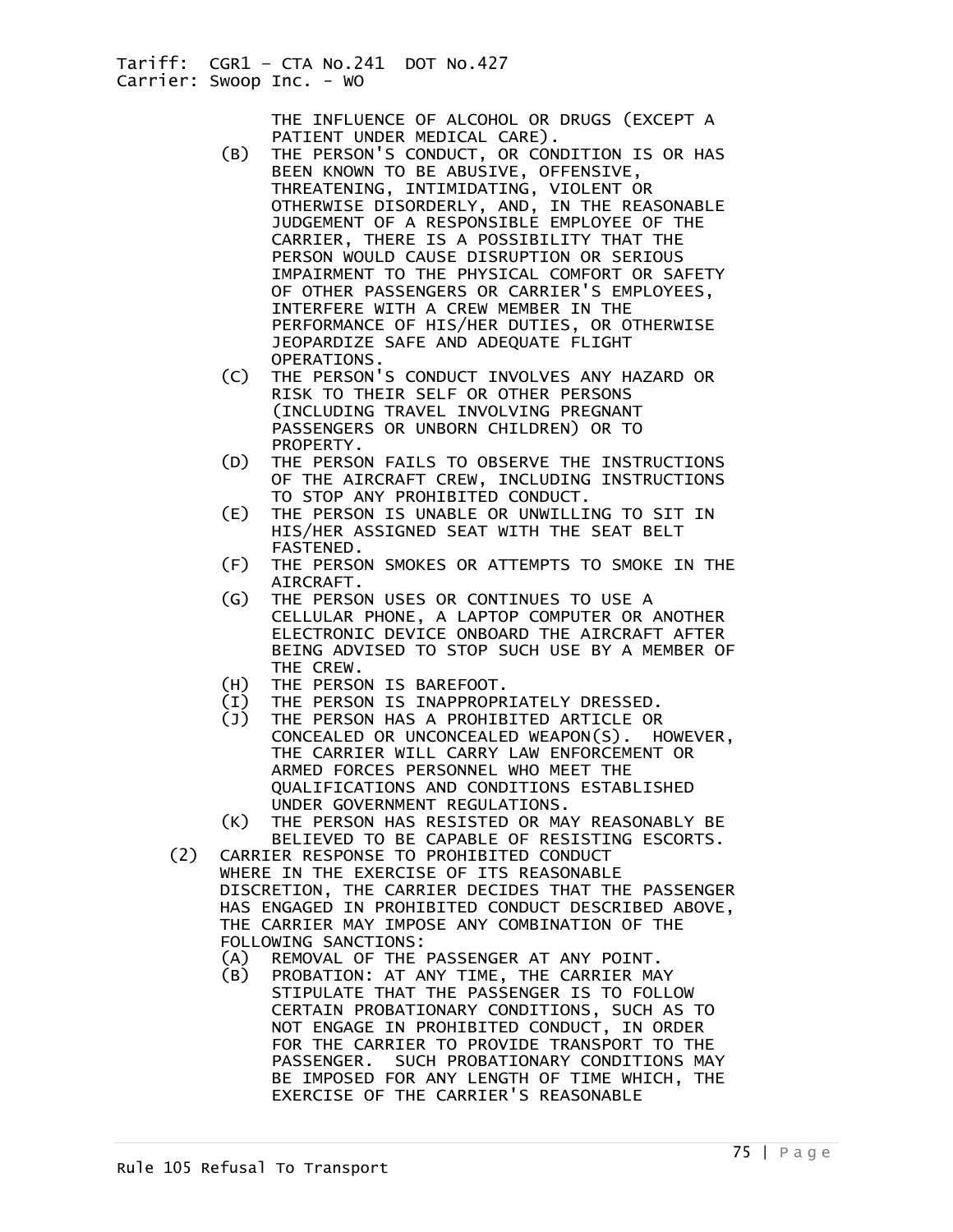> DISCRETION, IS NECESSARY TO ENSURE THE PASSENGER CONTINUES TO AVOID PROHIBITED

- CONDUCT.<br>C) REFUSAL (C) REFUSAL TO TRANSPORT THE PASSENGER: THE LENGTH OF THIS REFUSAL TO TRANSPORT MAY RANGE FROM A ONE-TIME REFUSAL TO LONGER PERIOD DETERMINED AT THE REASONABLE DISCRETION OF THE CARRIER IN LIGHT OF THE CIRCUMSTANCES. SUCH REFUSAL WILL BE FOR A PERIOD APPROPRIATE TO THE NATURE OF THE PROHIBITED CONDUCT AND UNTIL THE CARRIER IS SATISFIED THAT THE PASSENGER NO LONGER CONSTITUTES A THREAT TO THE SAFETY OF OTHER PASSENGERS, CREW OR THE AIRCRAFT OR TO THE COMFORT OF OTHER PASSENGERS OR CREW; THE UNHINDERED PERFORMANCE OF THE CREW MEMBERS IN THEIR DUTY ONBOARD THE AIRCRAFT; OR SAFE AND ADEQUATE FLIGHT OPERATIONS.
	- (D) THE FOLLOWING CONDUCT WILL AUTOMATICALLY RESULT TO TRANSPORT, UP TO A POSSIBLE LIFETIME BAN:
		- (I) THE PERSON CONTINUES TO INTERFERE WITH THE PERFORMANCE OF A CREW MEMBER'S DUTIES DESPITE VERBAL WARNINGS BY THE CREW TO STOP SUCH BEHAVIOR.
		- (II) THE PERSON INJURES A CREW MEMBER OR OTHER PASSENGER OR SUBJECTS A CREW MEMBER OR OTHER PASSENGER TO A CREDIBLE THREAT OF INJURY.
		- (III) THE PERSON DISPLAYS CONDUCT THAT REQUIRES AN UNSCHEDULED LANDING AND/OR THE USE OF RESTRAINTS SUCH AS TIES AND HANDCUFFS.
			- (IV) THE PERSON REPEATS A PROHIBITED CONDUCT AFTER RECEIVING A NOTICE OF PROBATION AS MENTIONED IN (2) ABOVE.

 THESE REMEDIES ARE WITHOUT PREJUDICE TO THE CARRIER'S OTHER RIGHTS AND RECOURSES, NAMELY TO SEEK RECOVERY OF ANY DAMAGE RESULTING FROM THE PROHIBITED CONDUCT OR AS OTHERWISE PROVIDED IN THE CARRIER'S TARIFFS, INCLUDING RECOURSES PROVIDED IN THE CARRIER'S FREQUENT FLYER PROGRAM OR THE FILING OF CRIMINAL OR STATUTORY CHARGES.<br>(C) RECOURSE OF THE PASSENGER/LIMITATION OF LIABILITY RECOURSE OF THE PASSENGER/LIMITATION OF LIABILITY

 (1) THE CARRIER'S LIABILITY IN CASE OF REFUSAL TO CARRY A PASSENGER FOR A SPECIFIC FLIGHT OR REMOVAL OF A PASSENGER EN ROUTE FOR ANY REASON SPECIFIED IN THE FOREGOING PARAGRAPHS WILL BE LIMITED TO THE RECOVERY OF THE REFUND VALUE OF THE UNUSED PORTION OF THE PASSENGER'S TICKET IN ACCORDANCE WITH RULE 125(B) INVOLUNTARY REFUNDS. NOTWITHSTANDING THE FOREGOING PARAGRAPH, PASSENGERS AND THEIR BAGGAGE WILL BE ENTITLED TO ALL OTHER ADDITIONAL RIGHTS THEY MAY HAVE UNDER THIS TARIFF OR ELSEWHERE OR ANY LEGAL RIGHTS THAT INTERNATIONAL PASSENGERS MAY HAVE PURSUANT TO INTERNATIONAL CONVENTIONS (E.G. THE WARSAW CONVENTION OR THE MONTREAL CONVENTION) AND RELATED TREATIES.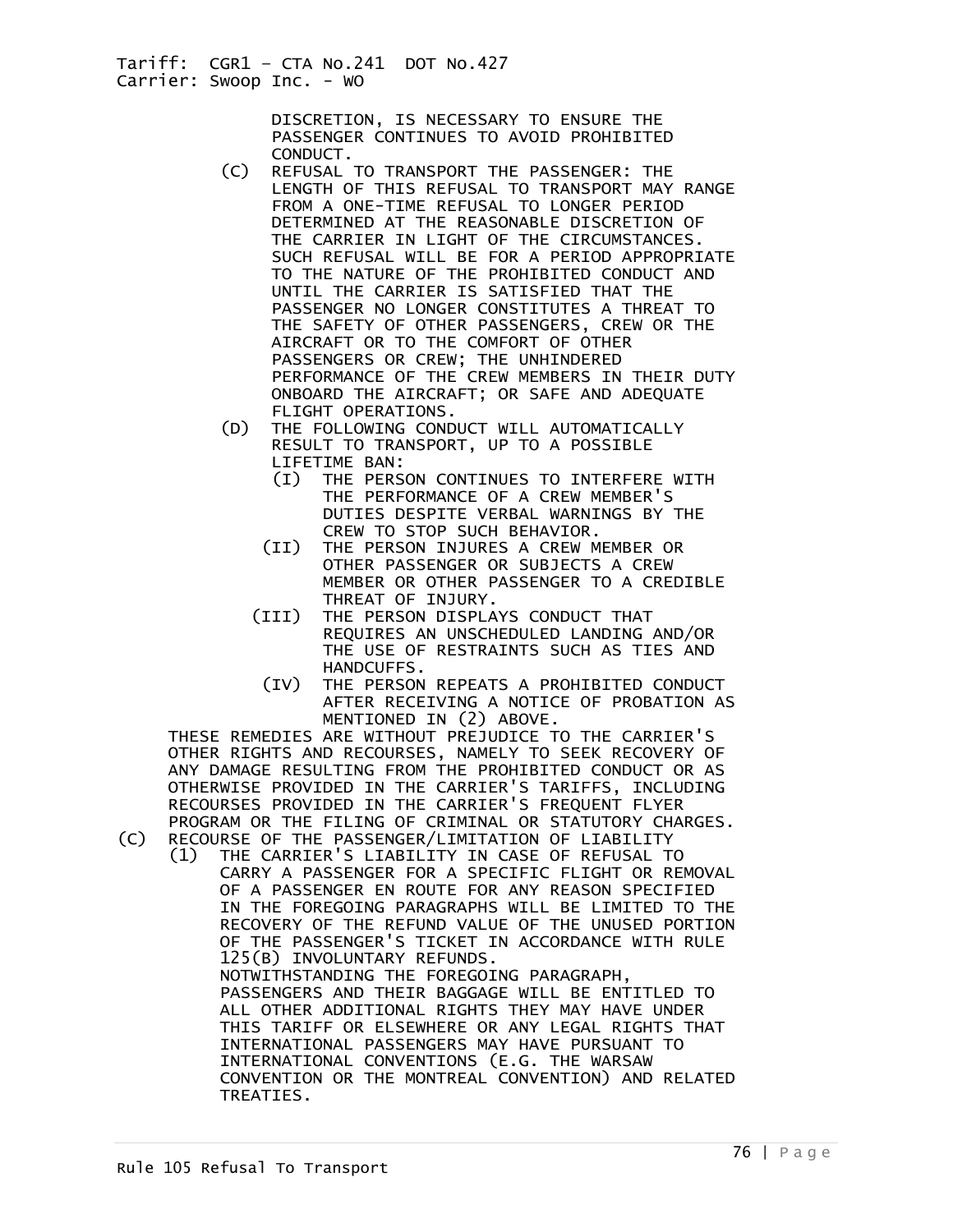- (2) A PERSON WHO IS REFUSED CARRIAGE FOR A PERIOD OF TIME, UP TO A LIFETIME BAN, OR TO WHOM A PROBATION NOTICE IS SERVED MAY PROVIDE TO THE CARRIER, IN WRITING, THE REASONS WHY HE/SHE BELIEVES THEY NO LONGER POSES A THREAT TO THE SAFETY OR COMFORT OF PASSENGERS OR CREW, OR TO THE SAFETY OF THE AIRCRAFT. SUCH DOCUMENT MAY BE SENT TO THE ADDRESS PROVIDED IN THE REFUSAL TO CARRY NOTICE OR THE NOTICE OF PROBATION.
	- (3) THE CARRIER WILL RESPOND TO THE PASSENGER WITHIN A REASONABLE PERIOD OF TIME PROVIDING CARRIER'S ASSESSMENT AS TO WHETHER IT REMAINS NECESSARY TO CONTINUE THE BAN OR MAINTAIN THE PROBATION PERIOD.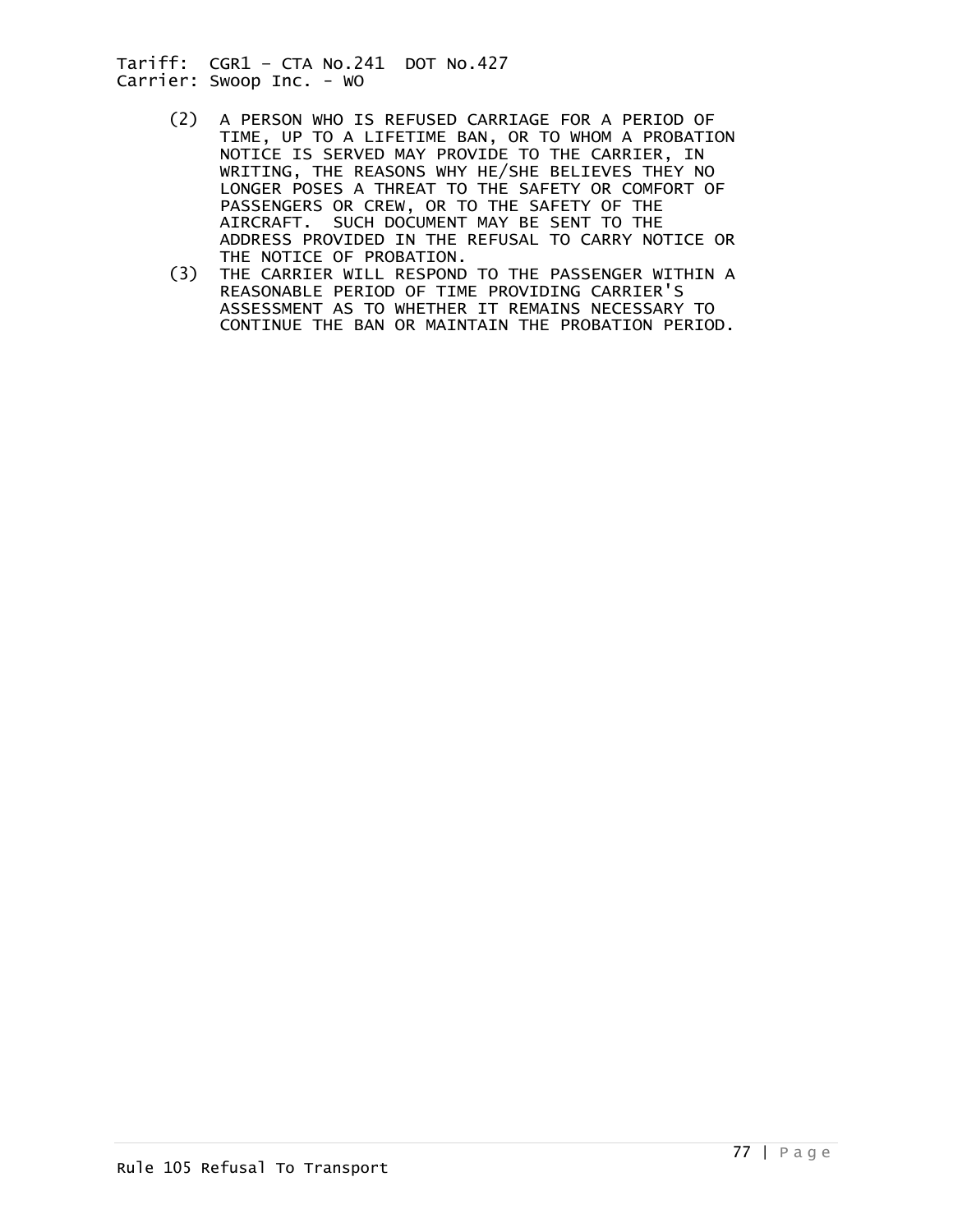Rule 110 Passenger Expenses En Route

GENERAL<br>(A) EX

- EXCEPT AS STATED IN PARAGRAPH (B) BELOW, THE FARE PAID FOR A TICKET DOES NOT INCLUDE THE COST OF ANY EXPENSES THE PASSENGER MAY INCUR EN ROUTE.<br>(B) THE CARRIER WILL ABSORB PASSENGER
- THE CARRIER WILL ABSORB PASSENGER EXPENSES EN ROUTE WHICH MAY INCLUDE HOTEL ACCOMMODATIONS, CHARGES FOR COMMUNICATIONS, GROUND TRANSFER SERVICES OR MEALS OTHER THAN THOSE SERVED ONBOARD AN AIRCRAFT WHEN THE PASSENGER'S FLIGHT IS DELAYED FOR REASONS WITHIN SWOOP'S CONTROL.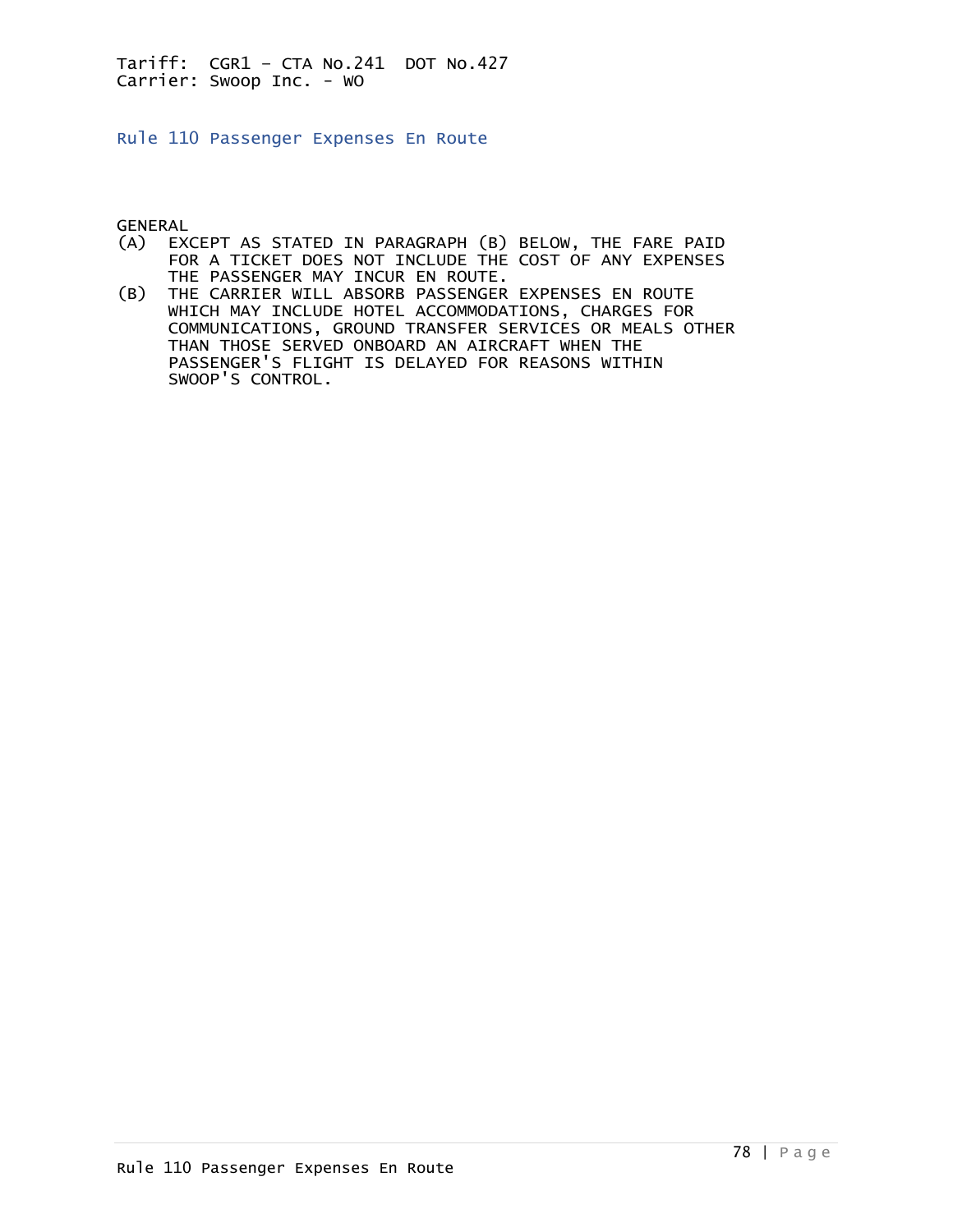### Rule 115 Tickets

- (A) GENERAL
	- (1) A TICKET WILL NOT BE ISSUED AND THE CARRIER WILL NOT CARRY THE PASSENGER UNLESS THE PASSENGER HAS PAID THE APPLICABLE FARE OR HAS COMPLIED WITH ALL CREDIT ARRANGEMENTS.
	- (2) BEFORE BOARDING, THE PASSENGER MUST PRESENT THE CARRIER WITH PROOF THAT HE/SHE HAS BEEN ISSUED A VALID TICKET FOR THE FLIGHT. SUCH PROOF MUST BE IN THE FORM OF AN ITINERARY/RECEIPT, A RECORD LOCATOR OR RESERVATION NUMBER, OR BOARDING PASS AND THE PASSENGER MUST PROVIDE THE CARRIER WITH POSITIVE IDENTIFICATION TO BE ENTITLED TO TRANSPORTATION. THE TICKET WILL GIVE THE PASSENGER THE RIGHT TO TRANSPORTATION ONLY BETWEEN THE POINTS OF ORIGIN AND DESTINATION, AND ON THE DATES, TIMES AND VIA THE ROUTING SHOWN ON THE TICKET.
	- (3) FLIGHT COUPONS WILL BE HONORED ONLY IN THE ORDER, IN WHICH THEY ARE DISPLAYED ON THE PASSENGER'S TICKET AND STORED IN THE CARRIER'S DATABASE.
	- (4) THE TICKET REMAINS AT ALL TIMES THE PROPERTY OF THE CARRIER WHICH ISSUED THE TICKET.<br>THE CARRIER DOES NOT PERMIT THE PASS
	- THE CARRIER DOES NOT PERMIT THE PASSENGER TO HOLD MORE THAN ONE CONFIRMED RESERVATION/TICKET ON THE SAME DEPARTURE FLIGHT/ORIGIN AND DESTINATION FOR THE SAME TRAVEL DATE.
- (B) VALIDITY FOR CARRIAGE
	- (1) GENERAL

 WHEN VALIDATED, THE TICKET IS GOOD FOR CARRIAGE FROM THE AIRPORT OF DEPARTURE TO THE AIRPORT OF DESTINATION VIA THE ROUTE SHOWN ON THE TICKET, FOR THE APPLICABLE CLASS OF SERVICE AND IS VALID FOR THE PERIOD OF TIME REFERRED TO IN (B)(2) BELOW. THE PASSENGER WILL BE ACCEPTED FOR CARRIAGE ON THE DATE AND FLIGHT SEGMENTS FOR WHICH A SEAT HAS BEEN RESERVED. THE CARRIER'S AGREEMENT TO ACCEPT A RESERVATION REQUEST IS SUBJECT TO THE AVAILABILITY OF SPACE. THE PLACE AND DATE OF ISSUE ARE THEN

- INDICATED ON THE TICKET.<br>(2) PERIOD OF VALIDITY PERIOD OF VALIDITY GENERALLY, THE PERIOD OF VALIDITY FOR TRANSPORTATION WILL BE ONE YEAR FROM THE DATE ON WHICH TRANSPORTATION COMMENCES AT THE POINT OF ORIGIN DESIGNATED ON THE ORIGINAL TICKET, OR IF NO PORTION OF THE TICKET IS USED, ONE YEAR FROM THE DATE OF ISSUANCE OF THE ORIGINAL TICKET. HOWEVER, CERTAIN FARES MAY HAVE DIFFERENT PERIODS OF VALIDITY. IF THIS IS THE CASE, THE SPECIFIC RULES ASSOCIATED WITH THE FARE WILL TAKE PRECEDENCE.<br>(3) COMPUTATION OF THE TICKET VALIDITY
- (3) COMPUTATION OF THE TICKET VALIDITY WHEN COMPUTING THE TICKET VALIDITY I.E., THE MINIMUM/MAXIMUM STAYS AND ANY OTHER CALENDAR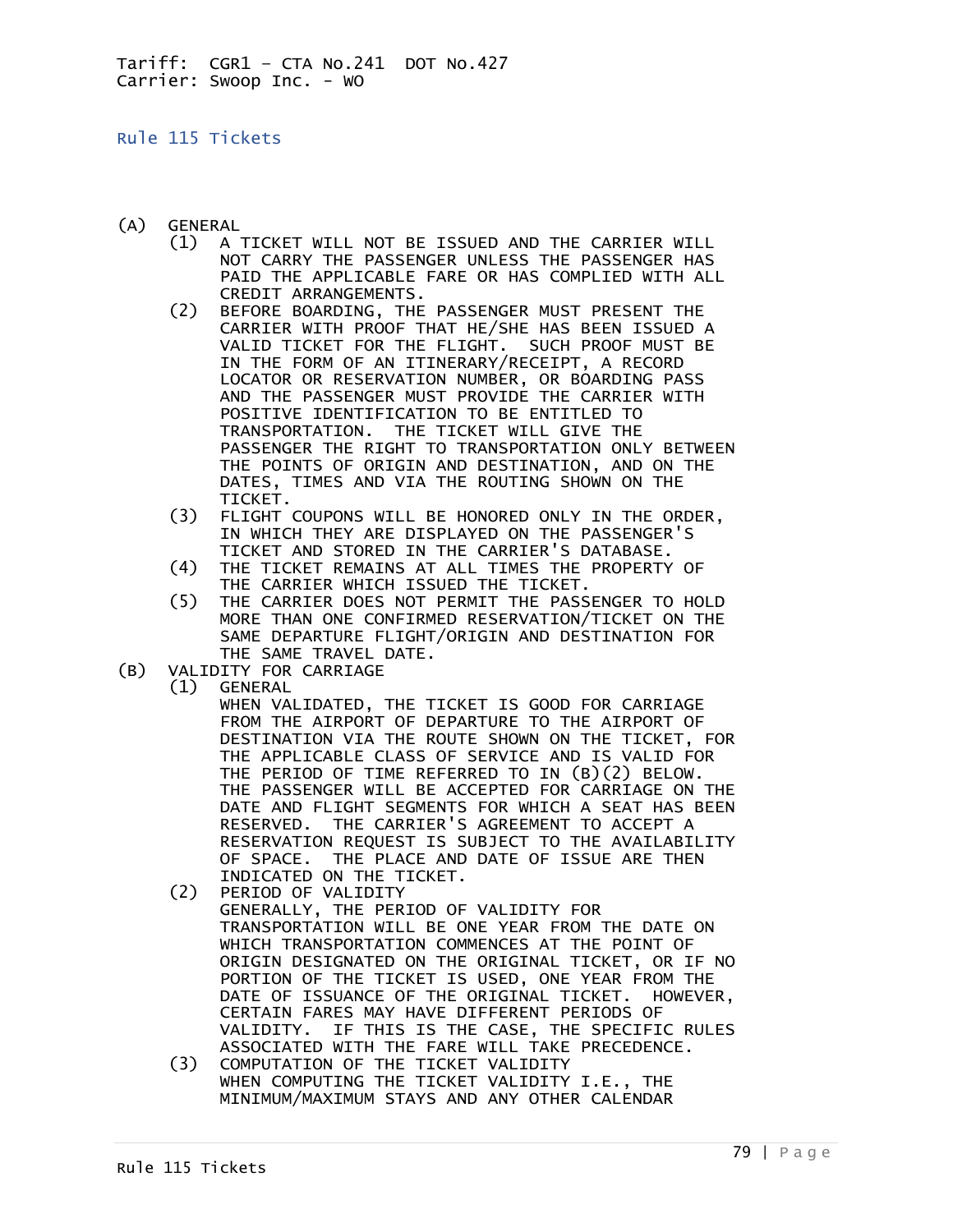> PERIODS SET OUT IN THE TICKET, THE FIRST DAY TO BE COUNTED WILL BE THE DAY FOLLOWING THE DATE THAT TRANSPORTATION COMMENCED OR THAT THE TICKET WAS

ISSUED.<br>4) EXPIRAT EXPIRATION OF VALIDITY

 TICKETS EXPIRE AT MIDNIGHT ON THE LAST DAY OF VALIDITY BASED ON WHERE THE TICKET WAS ISSUED.

- (C) COUPON SEQUENCE FLIGHT APPEARING ON THE PASSENGER'S ITINERARY RECEIPT AND IN THE CARRIER'S DATABASE MUST BE USED IN SEQUENCE FROM THE PLACE OF DEPARTURE AS SHOWN ON THE PASSENGER'S TICKET. EACH FLIGHT COUPON WILL BE ACCEPTED FOR TRANSPORTATION IN THE CLASS OF SERVICE ON THE DATE AND FLIGHT FOR WHICH SPACE HAS BEEN RESERVED.<br>(D) OPEN TICKETS
- OPEN TICKETS
- NOT APPLICABLE<br>E) NON-TRANSFERAB NON-TRANSFERABILITY

A TICKET IS NOT TRANSFERABLE

 NOTE: THE CARRIER WILL NOT BE LIABLE TO THE PERSON NAMED ON THE TICKET IF THE TICKET IS EITHER PRESENTED FOR TRANSPORTATION OR FOR A REFUND BY ANOTHER PERSON. THE CARRIER WILL REFUSE TRANSPORTATION TO ANY PERSON OTHER THAN THE PERSON NAMED ON THE TICKET.E

(F) PROHIBITED PRACTICES THE CARRIER SPECIFICALLY PROHIBITS THE PRACTICE COMMONLY KNOWN AS: HIDDEN CITY OR POINT BEYOND TICKETING: THE PURCHASE OF A FARE FROM A POINT BEFORE THE PASSENGER'S ACTUAL POINT OF ORIGIN OR TO A POINT BEYOND THE PASSENGER'S ACTUAL DESTINATION. USE OF THIS PRACTICE WILL RESULT IN THE PASSENGER'S RESERVATION BEING CANCELLED AND THE PASSENGER WILL NOT BE ENTITLED TO A REFUND.<br>(G) INVALIDATED TICKETS

(G) INVALIDATED TICKETS

 IF THE PASSENGER ATTEMPTS TO CIRCUMVENT ANY TERM OR CONDITION OF SALE OR THE CARRIER DETERMINES THAT THE PASSENGER IS MAKING USE OF ANY OF THE PROHIBITED PRACTICES SPECIFIED IN (H) ABOVE, THIS WILL CAUSE THE PASSENGER'S TICKET TO BE INVALID AND THE CARRIER WILL HAVE THE RIGHT TO:

- (1) CANCEL ANY REMAINING PORTION OF THE PASSENGER'S ITINERARY; AND<br>(2) CONFISCATE UNU
- 
- (2) CONFISCATE UNUSED FLIGHT COUPONS; AND (3) REFUSE TO BOARD THE PASSENGER OR CHECK THE
- PASSENGER'S BAGGAGE; AND/OR<br>CHARGE THE PASSENGER FOR TH (4) CHARGE THE PASSENGER FOR THE TRUE VALUE OF THE TICKET, WHICH SHALL BE NO LESS THAN THE DIFFERENCE BETWEEN THE FARE ACTUALLY PAID AND THE LOWEST FARE FOR THE PASSENGER'S ACTUAL ITINERARY.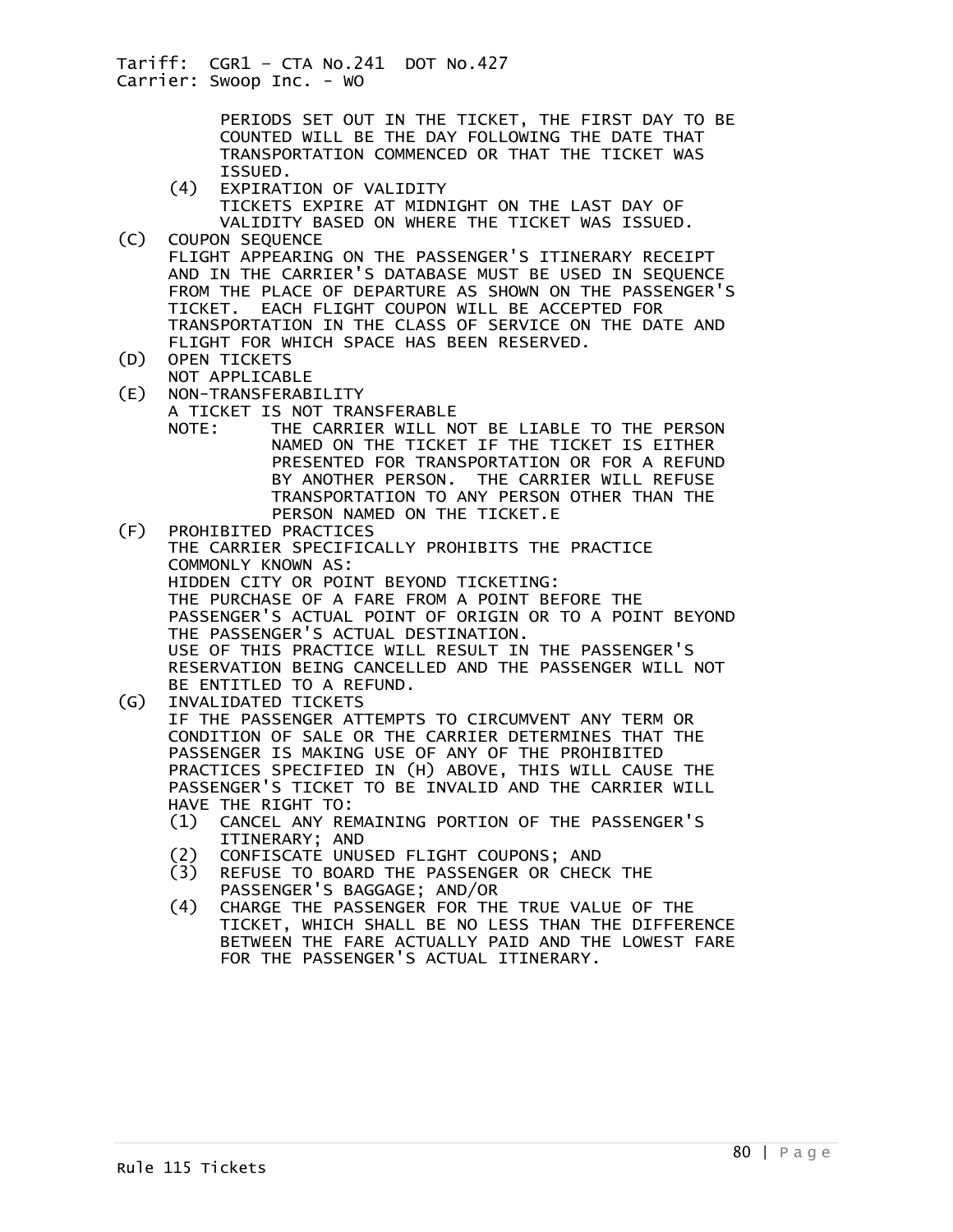Rule 121 Limitations Of Liability

APPLICABLE TO INTERNATIONAL TRANSPORTATION TO AND FROM CANADA

(A) SUCCESSIVE CARRIERS

 TRANSPORTATION TO BE PERFORMED UNDER ONE TICKET OR UNDER A TICKET ISSUED WITH ANY CONJUNCTION TICKET BY SEVERAL SUCCESSIVE CARRIERS WILL BE REGARDED AS SINGLE OPERATION.

- (B) LAWS AND PROVISIONS APPLICABLE LIABILITY IN THE CASE OF DEATH OR BODILY INJURY OF A PASSENGER
	- (1) THE CARRIER SHALL BE LIABLE UNDER ARTICLE 17 OF THE WARSAW CONVENTION OR MONTREAL CONVENTION, WHICHEVER MAY APPLY FOR RECOVERABLE COMPENSATORY DAMAGES SUSTAINED IN THE CASE OF DEATH OR BODILY INJURY OF A PASSENGER, AS PROVIDED IN THE FOLLOWING PARAGRAPHS:
		- (A) THE CARRIER SHALL NOT BE ABLE TO EXCLUDE OR LIMITS ITS LIABILITY FOR DAMAGES NOT EXCEEDING 128,821 SPECIAL DRAWING RIGHTS FOR EACH PASSENGER.
		- (B) THE CARRIER SHALL NOT BE LIABLE FOR DAMAGES TO THE EXTENT THAT THEY EXCEED 113,100 SPECIAL DRAWING RIGHTS FOR EACH PASSENGER IF THE CARRIER PROVES THAT.
			- (I) SUCH DAMAGE WAS NOT DUE TO THE NEGLIGENCE OR OTHER WRONGFUL ACT OR OMISSION OF THE CARRIER OR ITS SERVANTS OR AGENTS; OR
			- (II) SUCH DAMAGE WAS SOLELY DUE TO THE NEGLIGENCE OR OTHER WRONGFUL ACT OR OMISSION OF A THIRD PARTY.
		- (C) THE CARRIER RESERVES ALL OTHER DEFENSES AND LIMITATIONS AVAILABLE UNDER THE WARSAW CONVENTION OR MONTREAL CONVENTION WHICHEVER MAY APPLY TO SUCH CLAIMS INCLUDING, BUT NOT LIMITED TO EXONERATION DEFENSE OF ARTICLE 21 OF THE WARSAW CONVENTION AND ARTICLE 20 OF THE MONTREAL CONVENTION, EXCEPT THAT THE CARRIER SHALL NOT INVOKE ARTICLES 20 AND 22(1) OF THE WARSAW CONVENTION IN A MANNER INCONSISTENT WITH PARAGRAPHS 1 AND 2 HEREOF.
- (D) WITH RESPECT TO THIRD PARTIES, THE CARRIER RESERVES ALL RIGHTS OF RECOURSE AGAINST ANY OTHER PERSON, INCLUDING, WITHOUT LIMITATION, RIGHTS OF CONTRIBUTION AND INDEMNITY.
	- (E) THE CARRIER AGREES THAT, SUBJECT TO APPLICABLE LAW, RECOVERABLE COMPENSATORY DAMAGES FOR SUCH CLAIMS MAY BE DETERMINED BY REFERENCE TO THE LAWS OF THE COUNTRY OF DOMICILE OR COUNTRY OF PERMANENT RESIDENCE OF THE PASSENGER.
	- (2) IN CASES OF BODILY INJURY OR DEATH, THE CARRIER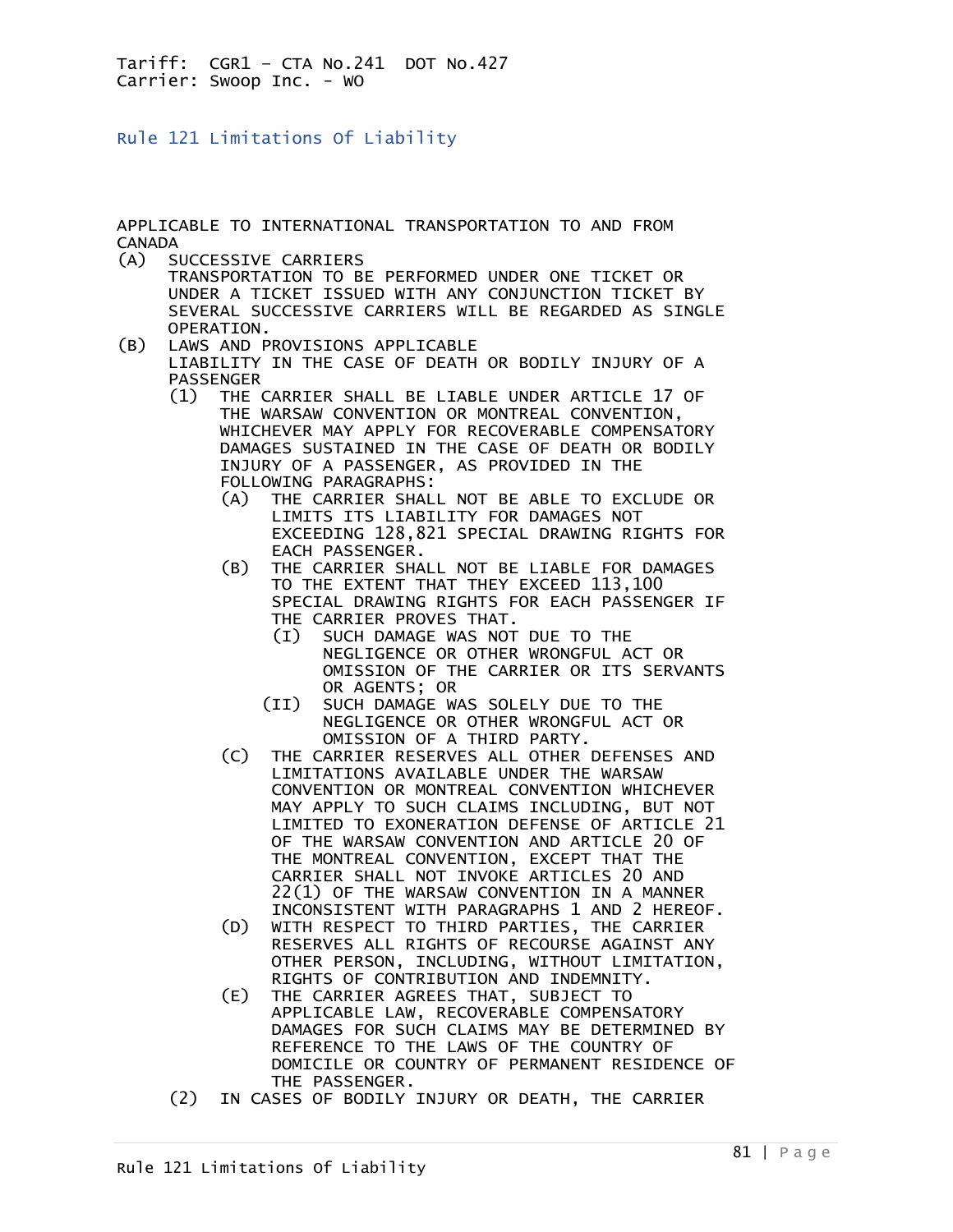SHALL MAKE AN ADVANCE PAYMENT WHERE THE CARRIER DETERMINES IT IS NECESSARY TO MEET THE IMMEDIATE ECONOMIC NEEDS OF, AND HARDSHIP SUFFERED BY, A PASSENGER AS PROVIDED IN THE FOLLOWING PARAGRAPHS:

- (A) UNLESS A DISPUTE ARISES OVER THE IDENTITY OF THE PERSON TO WHOM AN ADVANCE PAYMENT SHALL BE MADE, THE CARRIER SHALL, WITHOUT DELAY, MAKE THE ADVANCE PAYMENT TO THE PASSENGER IN AN AMOUNT DETERMINED BY THE CARRIER IN ITS SOLE DISCRETION. IN THE EVENT OF DEATH OF A PASSENGER, THE AMOUNT OF THE ADVANCE PAYMENT SHALL NOT BE LESS THAN 16,000 SPECIAL DRAWING RIGHTS, WHICH SHALL BE PAID TO A REPRESENTATIVE OF THE PASSENGER'S NEXT OF KIN ELIGIBLE TO RECEIVE SUCH ADVANCE PAYMENT AS DETERMINED BY THE CARRIER IN ITS SOLE DISCRETION.
	- (B) THE CARRIER SHALL MAKE THE ADVANCE PAYMENT AS AN ADVANCE AGAINST THE CARRIER'S LIABILITY UNDER THE WARSAW CONVENTION OR MONTREAL CONVENTION, WHICHEVER MAY APPLY. AN ADVANCE PAYMENT SHALL NOT CONSTITUTE RECOGNITION OF LIABILITY. AN ADVANCE PAYMENT SHALL BE OFFSET AGAINST, OR DEDUCTED FROM THE PAYMENT OF, ANY SETTLEMENT OR JUDGMENT WITH RESPECT TO ANY CLAIM FOR COMPENSATION ON BEHALF OF THE PASSENGER.
	- (C) THE CARRIER, IN MAKING AN ADVANCE PAYMENT, DOES NOT WAIVE ANY RIGHTS, DEFENSES, OR LIMITATIONS AVAILABLE UNDER THE WARSAW CONVENTION, OR THE MONTREAL CONVENTION, WHICHEVER MAY APPLY, TO ANY CLAIM, NOR SHALL ACCEPTANCE OF AN ADVANCE PAYMENT CONSTITUTE A RELEASE OF ANY CLAIM, WHATSOEVER, BY ANY
	- PERSON.<br>D) THE CAR THE CARRIER, IN MAKING AN ADVANCE PAYMENT, PRESERVES ITS RIGHT TO SEEK CONTRIBUTION OR INDEMNITY FROM ANY OTHER PERSON FOR SUCH PAYMENT, WHICH SHALL NOT BE DEEMED TO A VOLUNTARY CONTRIBUTION OR CONTRACTUAL PAYMENT ON THE PART OF THE CARRIER.
	- (E) THE CARRIER MAY RECOVER AN ADVANCE PAYMENT FROM ANY PERSON WHERE IT IS PROVEN THE CARRIER IS NOT LIABLE FOR ANY DAMAGE SUSTAINED BY THE PASSENGER, OR WHERE IT IS PROVEN THAT THE PERSON WAS NOT ENTITLED TO RECEIVE THE PAYMENT, OR WHERE AND TO THE EXTENT THAT IT IS PROVEN THAT THE PERSON WHO RECEIVED THE ADVANCE PAYMENT CAUSED, OR CONTRIBUTED TO, THE DAMAGE.
	- LIABILITY IN THE CASE OF PASSENGER DELAY
	- (3) THE CARRIER SHALL BE LIABLE FOR DAMAGE OCCASIONED BY DELAY IN THE CARRIAGE OF PASSENGERS BY AIR, AS PROVIDED IN THE FOLLOWING PARAGRAPHS:
		- (A) THE CARRIER SHALL NOT BE LIABLE IF IT PROVES THAT IT AND ITS SERVANTS AND AGENTS TOOK ALL MEASURES THAT COULD REASONABLY BE REQUIRED TO AVOID THE DAMAGE, OR THAT IT WAS IMPOSSIBLE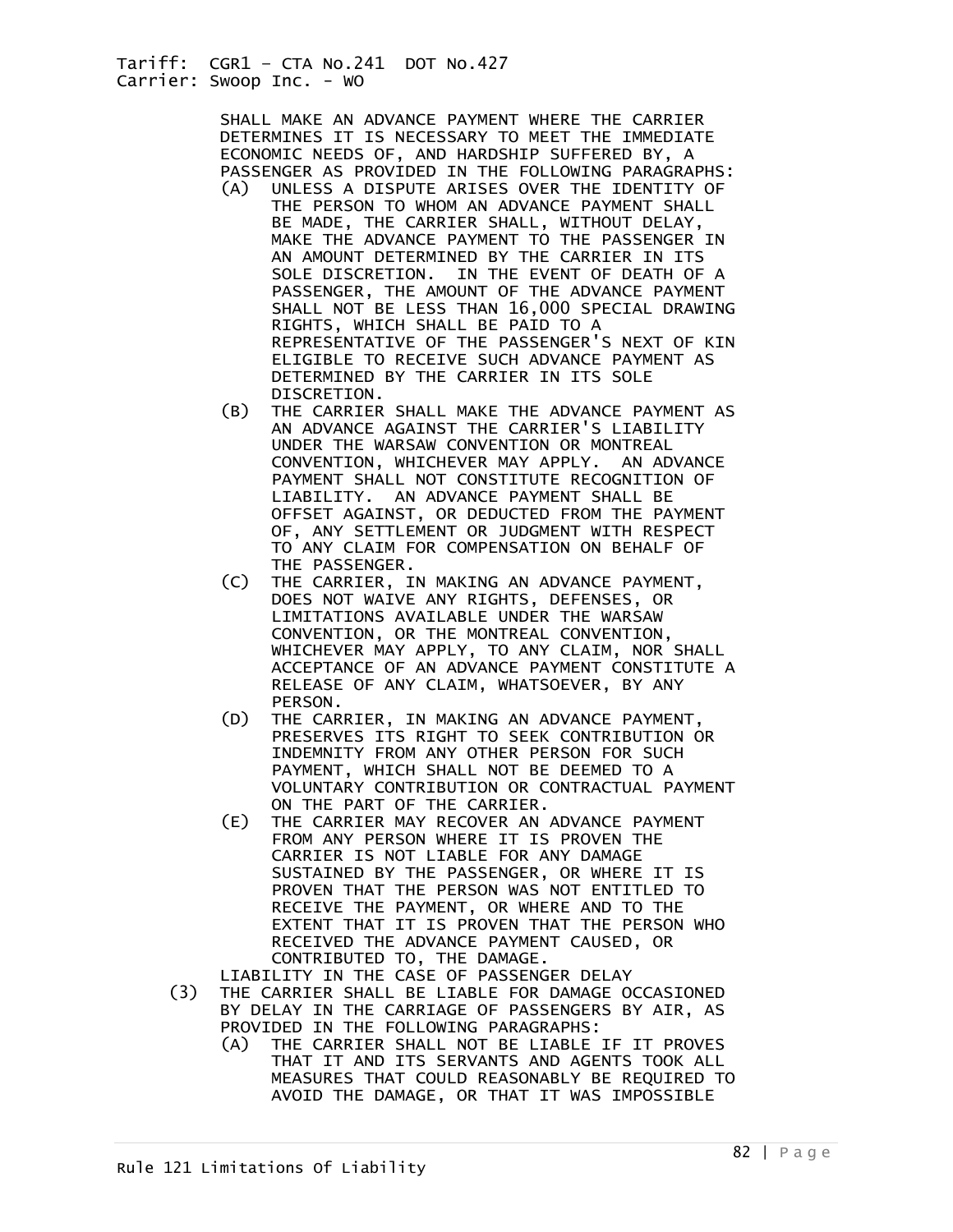FOR IT OR THEM TO TAKE SUCH MEASURES.<br>B) DAMAGES OCCASIONED BY DELAY ARE SUBJE

- DAMAGES OCCASIONED BY DELAY ARE SUBJECT TO THE TERMS, LIMITATIONS AND DEFENSES SET FORTH IN THE WARSAW CONVENTION AND THE MONTREAL CONVENTION, WHICHEVER MAY APPLY. IN ADDITION TO ANY LIMITATION OF DEFENSE RECOGNIZED BY A COURT WITH PROPER JURISDICTION OVER A CLAIM.
- (C) THE CARRIER RESERVES ALL DEFENSES AND LIMITATIONS AVAILABLE UNDER THE WARSAW CONVENTION OR THE MONTREAL CONVENTION, WHICHEVER MAY APPLY TO CLAIMS FOR DAMAGE OCCASIONED BY DELAY, INCLUDING, BUT NOT LIMITED TO, THE EXONERATION DEFENSE OF ARTICLE 21 OF THE WARSAW CONVENTION AND ARTICLE 20 OF THE MONTREAL CONVENTION. UNDER THE MONTREAL CONVENTION, THE LIABILITY OF THE CARRIER FOR DAMAGE CAUSED BY DELAY IS LIMITED TO 4,694 SDR PER PASSENGER. THE LIMITS OF LIABILITY SHALL NOT APPLY IN CASES DESCRIBED IN ARTICLE 25 OF THE WARSAW CONVENTION OR ARTICLE 22(5) OF THE MONTREAL CONVENTION, WHICHEVER MAY APPLY.

 LIABILITY IN THE CASE OF DESTRUCTION OR LOSS OF, DAMAGE TO, OR DELAY OF CHECKED AND UNCHECKED BAGGAGE

3. Delay: If the Baggage does not arrive on the same Flight as the Traveller, the Carrier will:

- a. refund any Baggage fee paid for the carriage of any lost item;
- b. pay the amount of the Carrier's liability for any lost item calculated in accordance with the parts of this rule shall be referred to as 'basic carrier liability' which shall be up to 1,288 SDRs (Special Drawing Rights) including incidental expenses unless excess valuation has been purchased;
- c. deliver located delayed Baggage to the Traveller at their residence/hotel.

After a 21 day delay, the Carrier will provide a settlement in accordance with the following rules:

a. if no value is declared, the settlement will be for the value of the delayed Baggage or 1,288 SDR (the "basic carrier liability"), whichever is the lesser, and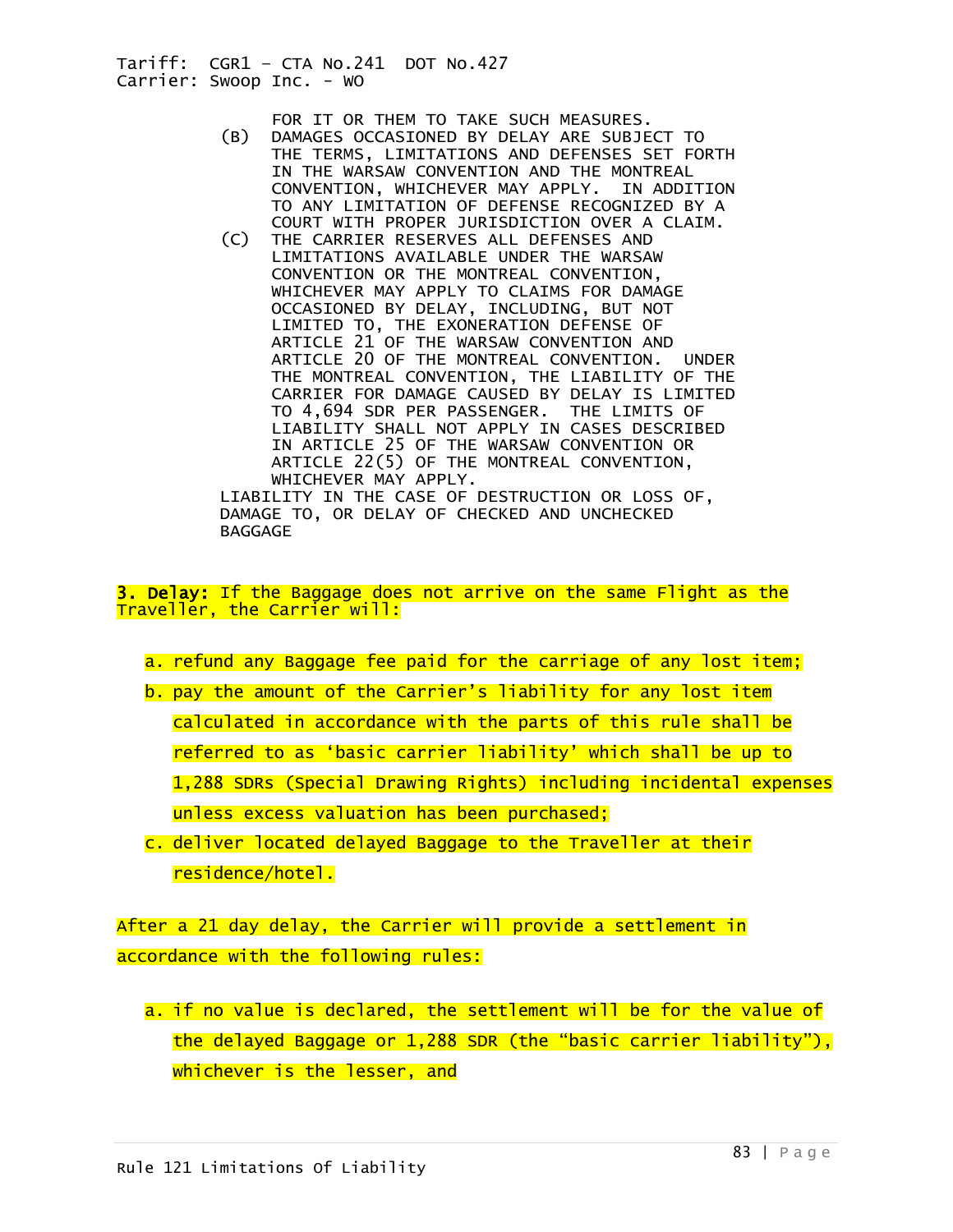- b. if value is declared, the settlement will be for the value of the delayed Baggage or the declared sum, whichever is the lesser. No charge shall be payable on that part of the declared value which does not exceed basic carrier liability.
- c. The rate for converting special drawing rights into Canadian dollars shall be the rate prevailing on the date on which the amount of any damage to be paid by the Carrier is ascertained by a court or, in the event a settlement is agreed between Carrier and claimant, on the date settlement is agreed.
- d. For that part of the declared value which does exceed basic Carrier liability, (excess valuation), a charge shall be payable at the rate of \$10 to a maximum total liability of \$3,000 including basic Carrier liability.
- e. Whether the Traveller declares value or not, in no case shall the Carrier's liability exceed the actual loss suffered by the Traveller. All claims are subject to proof of amount of loss. In the case of damage or partial loss, the person entitled to delivery must complain to the Carrier forthwith after discovery of the damage or partial loss, and, at the latest, within seven (7) days from the date of receipt of the Baggage. In the case of delay, the complaint must be made at the latest within twenty one (21) days from the date on which the Baggage has been placed at his disposal. In the case of loss the complaint must be made at the latest within 21 days from the date of Baggage should have been delivered.
- f. Every complaint, whether for loss, partial loss, damage or delay, must be made in writing and must be dispatched within the times aforesaid. Failing complaint within the times aforesaid, no action shall lie against the Carrier.
- g. If the Carrier proves that the damage was caused or contributed to by the negligence or other wrongful act or omission of the person claiming compensation, or the person from whom he or she derives his or her rights, the Carrier shall be wholly or partly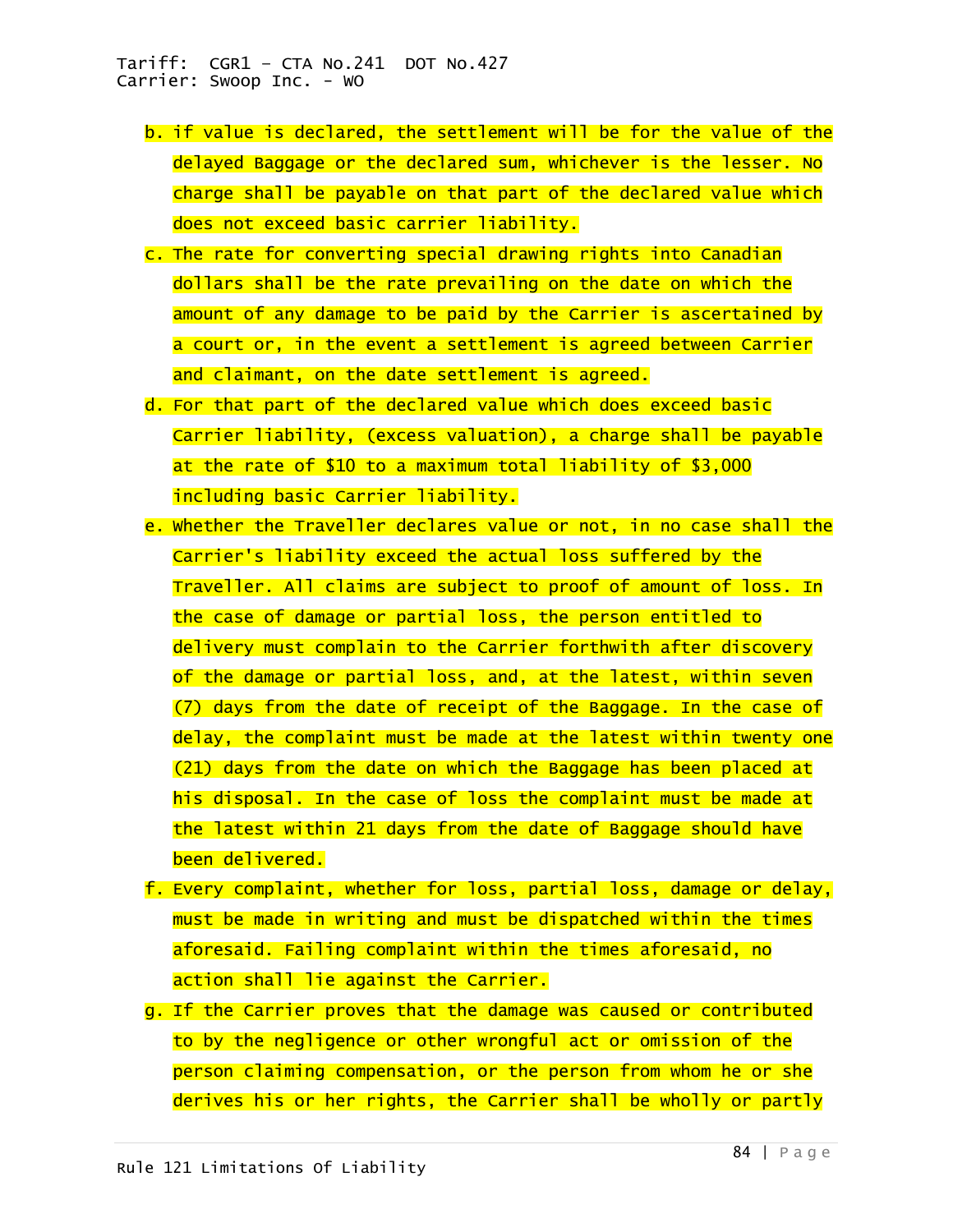exonerated from its liability to the claimant to the extent that such negligence or wrongful act or omission caused or contributed to the damage.

- h. In any event, the Carrier shall not have any Liability under this Tariff for any loss or claim where Traveller has made a misrepresentation regarding proof of amount of loss or the circumstances regarding submission of proof of amount of loss.
- i. In the case of Unchecked Baggage, the Carrier is liable only to the extent the damage resulted from its fault, or that of its servants or agents.
- j. The Carrier is liable for the damage sustained in case of destruction or loss of, or damage to, Checked Baggage upon condition only that the event which caused the destruction, loss or damage took place on board the aircraft or during any period within which the Checked Baggage was in the charge of the Carrier. However, the Carrier is not liable if and to the extent that the damage resulted from the inherent defect, quality or vice of the Baggage.
- 4. Damage: If the Baggage is damaged:
	- a. Traveller must make a claim to the Carrier at the latest, within seven (7) days from the Traveller's receipt of Baggage. The Traveller forfeits his or her right to obtain any payment or compensation under this Rule if he or she fails to make a claim by this date.
	- b. If subparagraph (a) is met, the Carrier will pay the amount of the Carrier's liability for the value of the delayed Baggage up to 1,288 SDR (the "basic carrier liability"). The rate for converting special drawing rights into Canadian dollars shall be the rate prevailing on the date on which the amount of any damage to be paid by the Carrier is ascertained by a court or, in the event a settlement is agreed between Carrier and claimant, on the date settlement is agreed.
	- c. In no case shall the Carrier's liability exceed the actual loss suffered by the Traveller. All claims are subject to proof of amount of loss. The maximum liability amount is 1,288 SDR. In addition, the carrier will reimburse passengers for any baggage fess paid if their baggage is damaged.
- 5. Partial Loss: In the case of partial loss: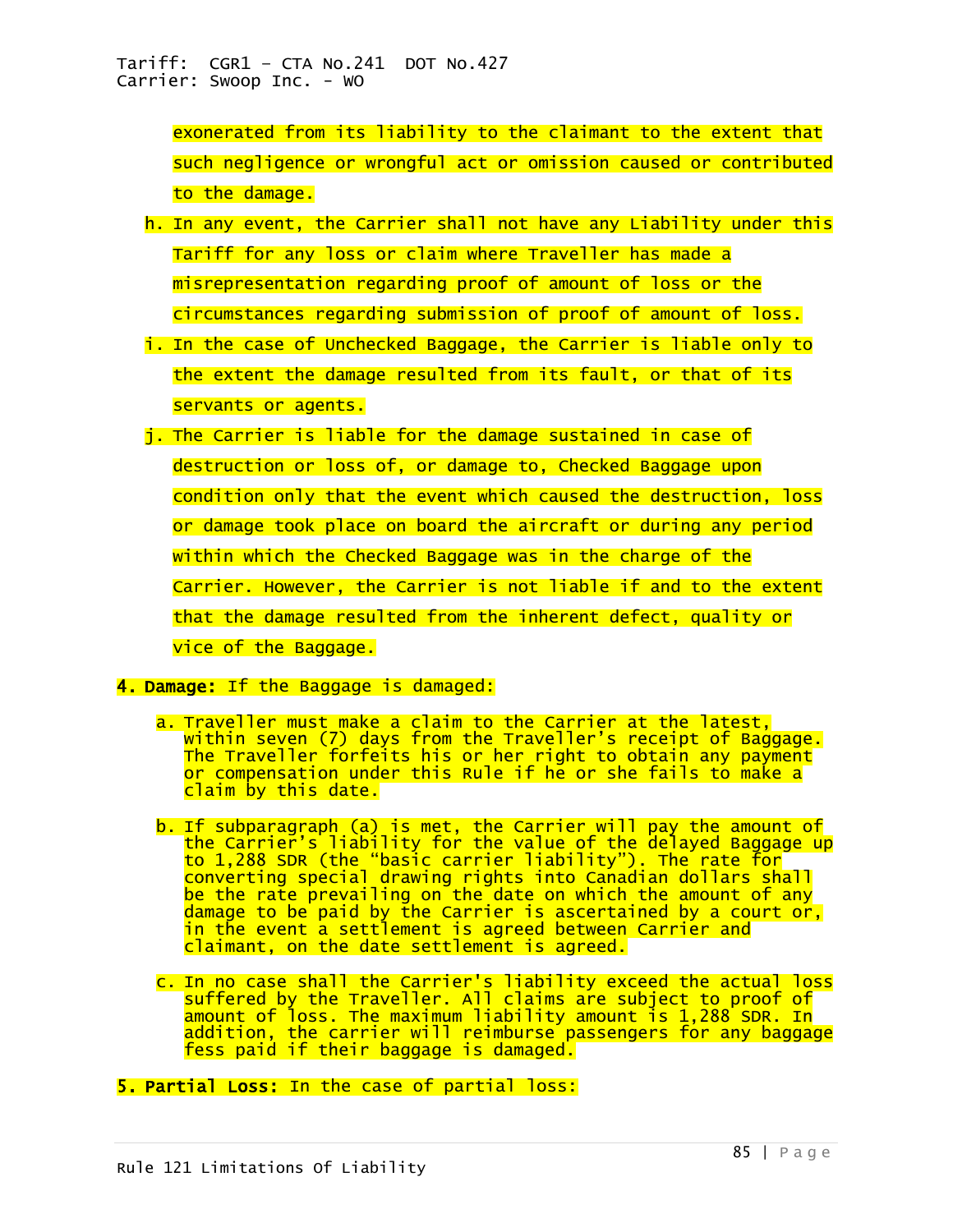- a. Traveller must make a claim to the Carrier at the latest, within twenty-one (21) days from the Traveller's receipt of Baggage. The Traveller forfeits his or her right to obtain any payment or compensation under this Rule if he or she fails to make a claim by this date.
- b. If subparagraph (a) is met, the Carrier will pay the amount of the Carrier's liability for the value of the delayed Baggage up to 1,288 SDR (the "basic carrier liability"). The rate for converting special drawing rights into Canadian dollars shall be the rate prevailing on the date on which the amount of any damage to be paid by the Carrier is ascertained by a court or, in the event a settlement is agreed between Carrier and claimant, on the date settlement is agreed.
- c. In no case shall the Carrier's liability exceed the actual loss suffered by the Traveller. All claims are subject to proof of amount of loss.
- 6. Loss: If the Baggage does not arrive within 21 days of the same Flight as the Traveller (the "Loss Date"), the Baggage will be determined as lost baggage. In such case:
	- a. Traveller must make a claim to the Carrier at the latest, within twenty-one (21) days from the date that the baggage was set to arrive. The Traveller forfeits his or her right to obtain any payment or compensation under this Rule if he or she fails to make a claim by this date.
	- b. If subparagraph (a) is met, the Carrier will pay the amount of the Carrier's liability for the value of the delayed Baggage up to 1,288 SDR (the "basic carrier liability"). The rate for converting special drawing rights into Canadian dollars shall be the rate prevailing on the date on which the amount of any damage to be paid by the Carrier is ascertained by a court or, in the event a settlement is agreed between Carrier and claimant, on the date settlement is agreed.
	- c. In no case shall the Carrier's liability exceed the actual loss suffered by the Traveller. All claims are subject to proof of amount of loss. The maximum liability amount is 1,288 SDR. In addition, the carrier will reimburse passengers for any baggage fess paid if their baggage is lost.

# 7. Limit of Liability:

- a. If the Carrier proves that the damage was caused or contributed to by the negligence or other wrongful act or omission of the person claiming compensation, or the person from whom he or she derives his or her rights, the Carrier shall be wholly or partly exonerated from its liability to the claimant to the extent that such negligence or wrongful act or omission caused or contributed to the damage.
- b. In any event, the Carrier shall not have any Liability under this Tariff for any loss or claim where Traveller has made a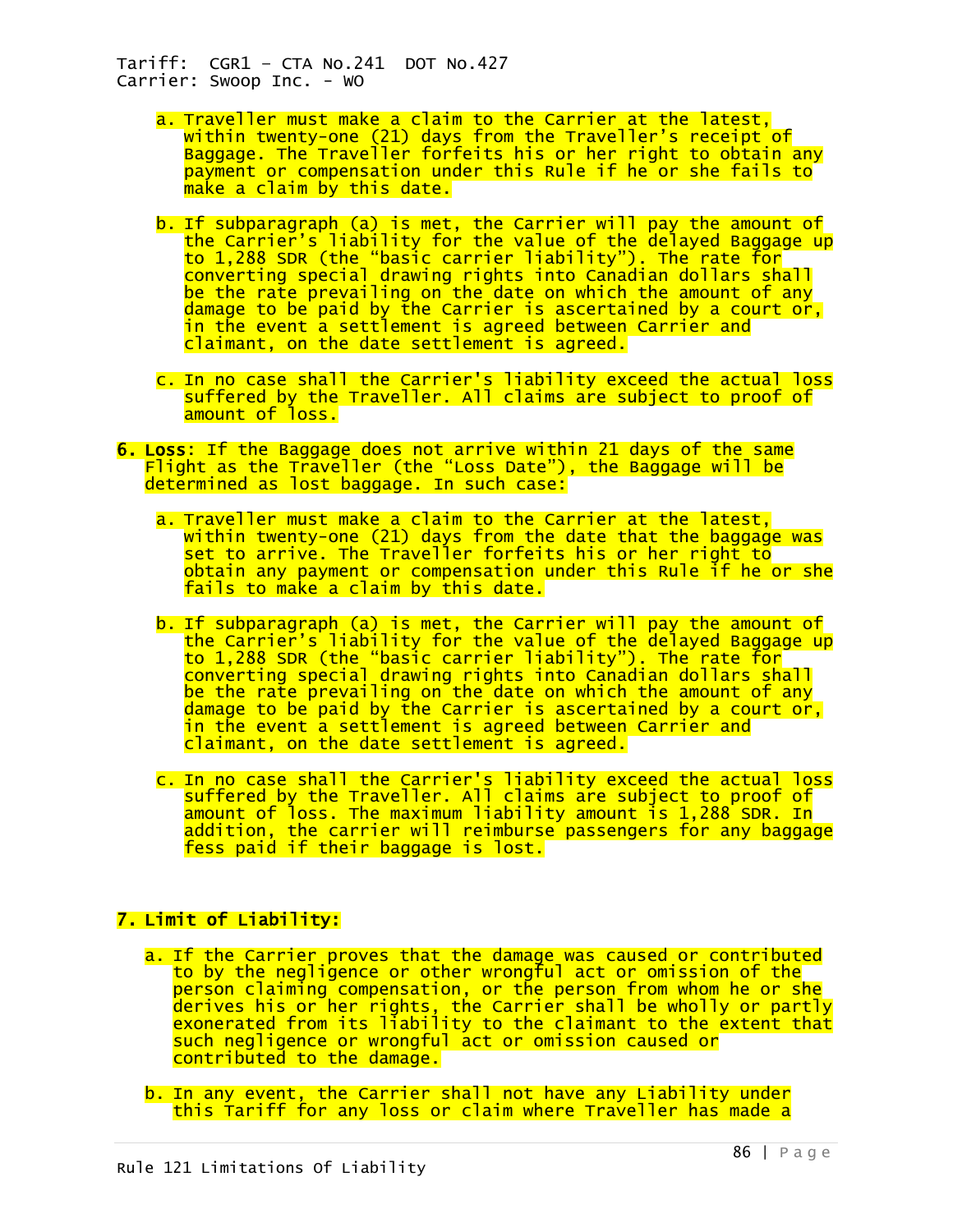> misrepresentation regarding proof of amount of loss or the circumstances regarding submission of proof of amount of loss.

- c. The Carrier is not liable for destruction, loss, damage or delay of Unchecked Baggage arising out of or in connection with carriage or other supplementary services to carriage performed by the Carrier, unless such damage is caused by the negligence of the Carrier. Assistance offered to the Traveller by the Carrier's employees in loading, unloading or transferring Unchecked Baggage shall be considered as complimentary service to the Traveller. The Carrier is not liable for damage to such Unchecked Baggage incurred during, or, as a result of this service, unless such damage is caused by the negligence of the Carrier's employees.
- d. The Carrier is liable for the damage sustained in case of destruction or loss of, or damage to, Checked Baggage upon condition only that the event which caused the destruction, loss or damage took place on board the aircraft or during any period within which the Checked Baggage was in the charge of the Carrier. However, the Carrier is not liable if and to the extent that the damage resulted from the inherent defect, quality or vice of the Baggage.
- e. The Carrier is not liable for damage to the Traveller's Baggage caused by contents of the Traveller's Baggage. Any Traveller whose property causes damage to another Traveller's Baggage or to the property of the Carrier will compensate the Carrier for all losses and expenses it incurs as a result.
- f. When the Carrier has exercised reasonable care and attention to the handling and treatment of perishable items or fragile articles, it shall not be liable for spoilage resulting from the delay in delivery of any perishable items described in Rule 55, Baggage Acceptance, nor for the damage to, or damage caused by, fragile articles described in Rule 55, Baggage Acceptance, which are unsuitably packed.
- g. The Carrier may refuse to accept any articles that do not constitute Baggage as this term is defined in Rule 55(A), but if these articles are delivered to and accepted by the Carrier they will be considered to be within the value of the Baggage and the Carrier's limit of liability.

MOBILITY AIDS

 NOTE: NOTWITHSTANDING THE NORMAL CARRIER LIABILITY AS CONTAINED IN THIS RULE, THE LIMIT OF LIABILITY WILL BE WAIVED FOR CLAIMS INVOLVING THE LOSS OF, DAMAGE TO, OR DELAY IN DELIVERY OF MOBILITY AIDS, WHEN SUCH ITEMS HAVE BEEN ACCEPTED AS CHECKED BAGGAGE OR OTHERWISE. IN THE EVENT THAT A MOBILITY AID IS LOST OR DAMAGED, COMPENSATION IS TO BE BASED ON THE COST OF THE REPAIR OR REPLACEMENT VALUE OF THE MOBILITY AID. IN THE EVENT THAT A MOBILITY AID IS LOST OR DAMAGED: (A) THE AIR CARRIER WILL IMMEDIATELY PROVIDE A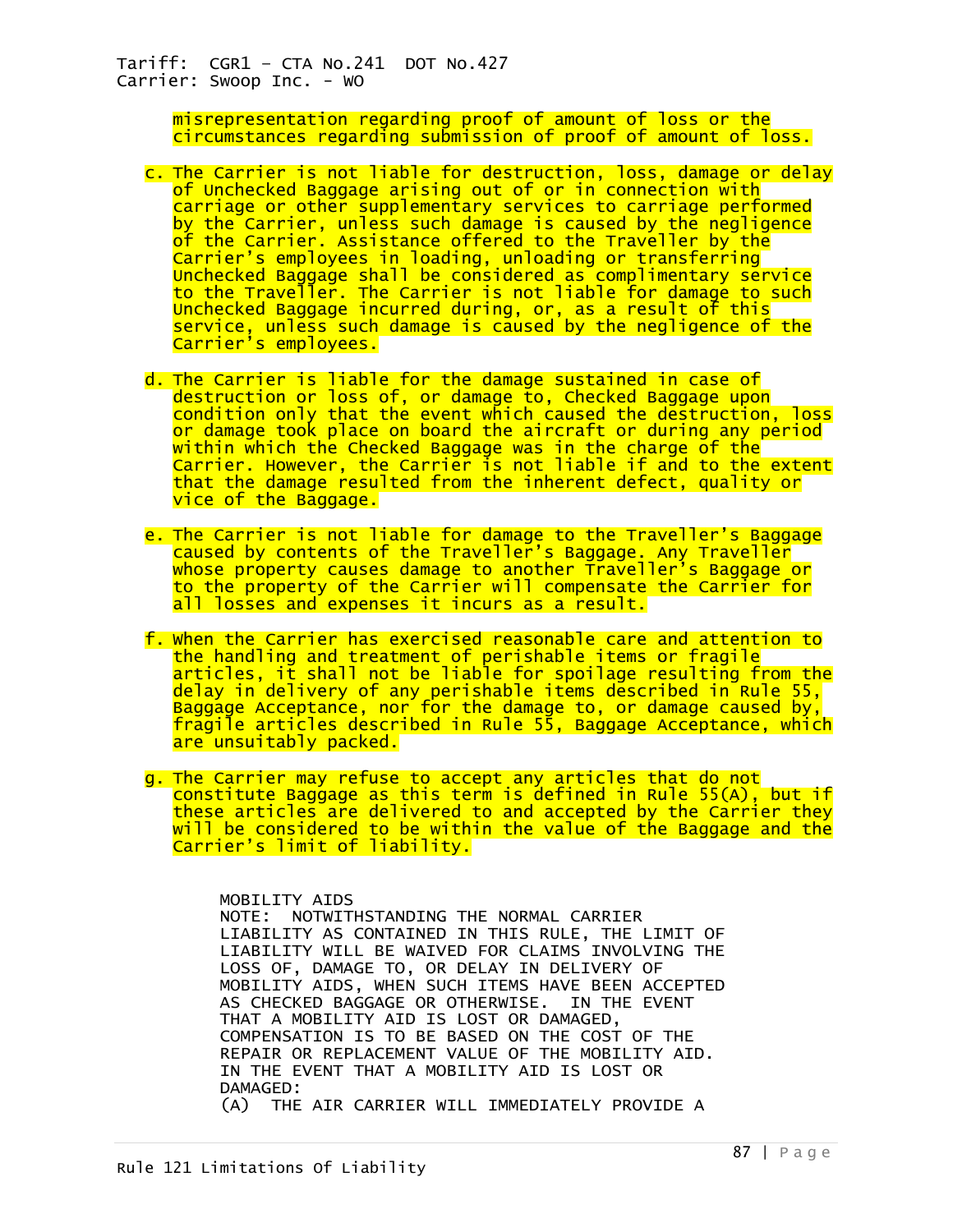> SUITABLE TEMPORARY REPLACEMENT WITHOUT CHARGE;

- (B) IF A DAMAGED AID CAN BE REPAIRED, IN ADDITION TO (A)ABOVE, THE AIR CARRIER WILL ARRANGE, AT ITS EXPENSE, FOR THE PROMPT AND ADEQUATE REPAIR OF THE AID AND RETURN IT TO THE
	- PASSENGER AS SOON AS POSSIBLE.<br>(C) IF A DAMAGED AID CANNOT BE REP. IF A DAMAGED AID CANNOT BE REPAIRED OR IS LOST AND CANNOT BE LOCATED WITHIN 96 HOURS FOLLOWING THE PASSENGER'S ARRIVAL, THE CARRIER WILL IN ADDITION TO (A) ABOVE, REPLACE IT WITH AN IDENTICAL AID SATISFACTORY TO THE PASSENGER, OR REIMBURSE THE PASSENGER FOR THE REPLACEMENT COST OF THE AID.

 SERVICE ANIMALS SHOULD INJURY OR DEATH OF A SERVICE ANIMAL RESULT FROM THE FAULT OR NEGLIGENCE OF THE CARRIER, THE CARRIER WILL UNDERTAKE TO PROVIDE EXPEDITIOUSLY, AND AT ITS OWN EXPENSE, MEDICAL CARE FOR OR REPLACEMENT OF THE SERVICE ANIMAL.<br>C) TIME LIMITATIONS ON CLAIMS AND ACTIONS

TIME LIMITATIONS ON CLAIMS AND ACTIONS UNDER THE WARSAW CONVENTION AND THE MONTREAL CONVENTION, WHICHEVER MAY APPLY, AN ACTION FOR DAMAGES MUST BE BROUGHT WITHIN TWO YEARS, AND A COMPLAINT MUST BE MADE TO THE CARRIER WITHIN SEVEN CALENDAR DAYS IN THE CASE OF DAMAGE TO BAGGAGE, AND 21 CALENDAR DAYS IN THE CASE OF DELAY OR LOSS THEREOF. FOR BAGGAGE CLAIMS, REIMBURSEMENT

FOR EXPENSES WILL BE BASED UPON ACCEPTABLE PROOF OF

CLAIM.<br>D) NOTICE) **NOTICES** 

 THE CARRIER WILL PROVIDE EACH PASSENGER WHOSE TRANSPORTATION IS GOVERNED BY THE WARSAW CONVENTION OR THE MONTREAL CONVENTION WITH THE FOLLOWING NOTICE: ADVICE TO INTERNATIONAL PASSENGERS ON CARRIER LIABILITY PASSENGER ON JOURNEY INVOLVING AN ULTIMATE DESTINATION OR A STOP IN A COUNTRY OTHER THAN THE COUNTRY OF DEPARTURE ARE ADVISED THAT INTERNATIONAL TREATIES KNOWN AS THE MONTREAL CONVENTION, OR ITS PREDECESSOR, THE WARSAW CONVENTION, INCLUDING ITS AMENDMENTS, MAY APPLY TO THE ENTIRE JOURNEY, INCLUDING ANY PORTION THEREOF WITHIN A COUNTRY. FOR SUCH PASSENGERS, THE TREATY, INCLUDING SPECIAL CONTRACTS OF CARRIAGE EMBODIED IN APPLICABLE TARIFFS, GOVERNS AND MAY LIMIT THE LIABILITY OF THE CARRIER IN RESPECT OF DEATH OR INJURY TO PASSENGERS, AND FOR DESTRUCTION OR LOSS OF, OR DAMAGE TO, BAGGAGE AND FOR DELAY OF PASSENGERS AND BAGGAGE. FOR SERVICES PROVIDED IN THE EU, THE CARRIER WILL USE THE FOLLOWING NOTICE IN ADDITION TO THE PRECEDING NOTICE:

 "LIMITS OF LIABILITY: THE APPLICABLE LIMITS OF LIABILITY FOR YOUR JOURNEY ON A FLIGHT TICKETED BY THIS CARRIER ARE:

- (1) THERE ARE NO FINANCIAL LIMITS FOR DEATH OR BODILY INJURY AND THE AIR CARRIER MAY MAKE AN ADVANCE PAYMENT TO MEET IMMEDIATE ECONOMIC NEEDS OF THE PERSON ENTITLED TO CLAIM COMPENSATION;
- (2) IN THE CASE OF DESTRUCTION, LOSS OF, OR DAMAGE OR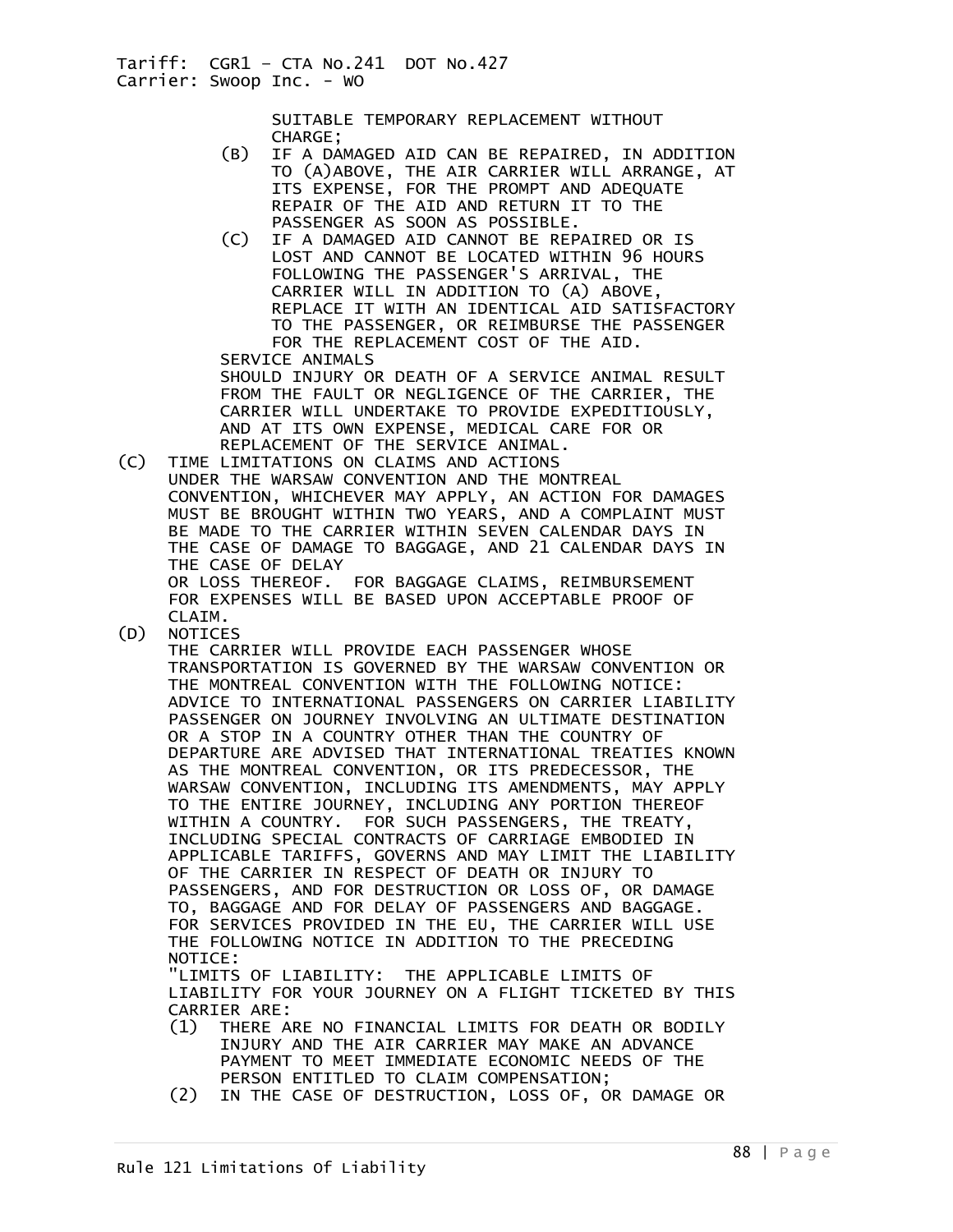DELAY TO BAGGAGE, 1,131 SPECIAL DRAWING RIGHTS PER PASSENGER IN MOST CASES. YOU MAY BENEFIT FROM A HIGHER LIMIT OF LIABILITY FOR LOSS OF, DAMAGE OR DELAY TO BAGGAGE BY MAKING AT CHECK-IN A SPECIAL DECLARATION OF THE VALUE OF YOUR BAGGAGE AND PAYING ANY SUPPLEMENTARY FEE THAT MAY APPLY. ALTERNATIVELY, IF THE VALUE OF YOUR BAGGAGE EXCEEDS THE APPLICABLE LIMIT OF LIABILITY, YOU SHOULD FULLY INSURE IT BEFORE YOU TRAVEL; (3)IN THE CASE OF DELAY TO YOUR JOURNEY, 4,694 SPECIAL DRAWING RIGHTS PER PASSENGER.

 IF YOUR JOURNEY ALSO INVOLVES CARRIAGE BY OTHER AIRLINES, YOU SHOULD CONTACT THEM FOR INFORMATION ON THEIR LIMITS OF LIABILITY"<br>(E) OVERRIDING LAW

- OVERRIDING LAW IF ANY PROVISION CONTAINED OR REFERRED TO IN THE TICKET OR THIS TARIFF IS FOUND TO BE CONTRARY TO AN APPLICABLE LAW, GOVERNMENT REGULATION, ORDER OR REQUIREMENT, WHICH CANNOT BE WAIVED BY AGREEMENT OF THE PARTIES, SUCH PROVISION, TO THE EXTENT THAT IT IS INVALID, SHALL BE SEVERED FROM THE TICKET OR TARIFF AND THE REMAINING PROVISIONS SHALL CONTINUE TO BE OF FULL AND EFFECT.<br>(F) MODIFICATION AND WAIVER
- MODIFICATION AND WAIVER NO AGENT, SERVANT OR REPRESENTATIVE OF THE CARRIER HAS THE AUTHORITY TO ALTER, MODIFY, OR WAIVE ANY PROVISIONS OF THE CONTENT OF CARRIAGE OR THIS TARIFF.
- (G) GRATUITOUS TRANSPORTATION ALL PASSENGER WHO ARE TRANSPORTED GRATUITOUS BY THE CARRIER WILL BE GOVERNED BY ALL THE PROVISIONS OF THIS RULE BY ALL OTHER APPLICABLE RULES OF THIS TARIFF.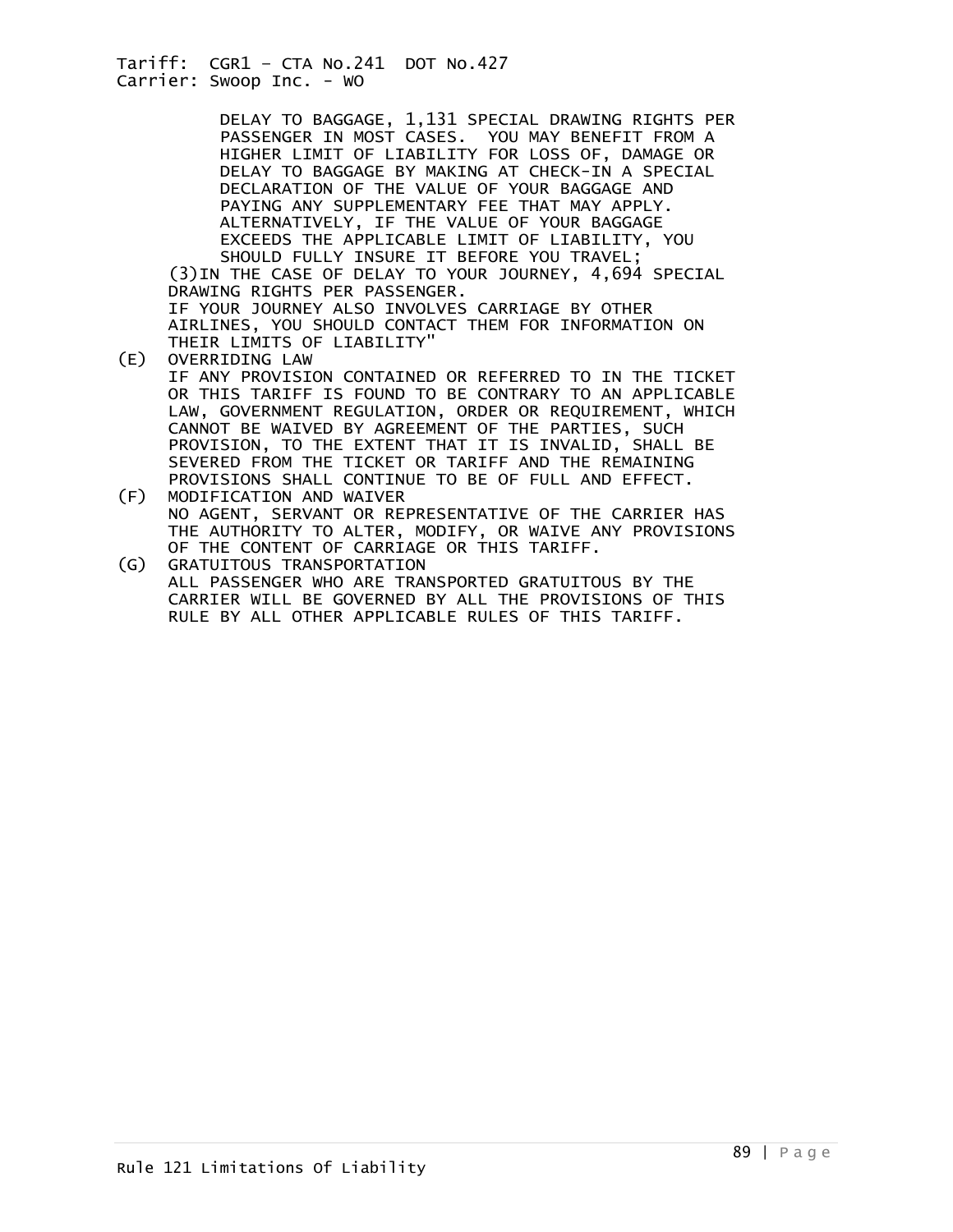## Rule 125 Refunds

- (A) GENERAL
	- (1) THE PASSENGER MUST PRESENT TO THE CARRIER OR ITS AUTHORIZED AGENT THE UNUSED FLIGHT COUPONS OF A TICKET, AN ITINERARY/RECEIPT, A RECORD LOCATOR, OR A RESERVATION NUMBER AS SATISFACTORY PROOF THAT THE PASSENGER HAS UNUSED PORTIONS OF A TICKET WHICH ARE ELIGIBLE FOR REFUND.
	- (2) THE CARRIER WILL MAKE A REFUND TO THE PERSON WHO PURCHASED THE TICKET.<br>IF. AT THE TIME OF TI
	- IF, AT THE TIME OF TICKET PURCHASE, THE PURCHASER DESIGNATES ANOTHER PERSON TO WHOM THE REFUND SHALL BE MADE, THEN THE REFUND WILL BE MADE TO THE PERSON SO DESIGNATED. TO DO SO, THE PASSENGER MUST CONTACT THE CARRIER DIRECTLY.
	- (4) ACCEPTANCE OF A REFUND BY THE PASSENGER WILL RELEASE THE CARRIER FROM FURTHER LIABILITY.<br>(5) IN ANY INSTANCE WHERE REFUNDS ARE APPROPRIA
	- IN ANY INSTANCE WHERE REFUNDS ARE APPROPRIATE, THE CARRIER WILL PROCESS REQUESTS IN A TIMELY MANNER AND REFUND THE FARE IN THE ORIGINAL FORM OF PAYMENT. THE CARRIER WILL PROCESS REFUND REQUESTS WITHIN 30 BUSINESS DAYS FOR CREDIT CARD PURCHASES, HOWEVER TIME FOR RETURN OF FUNDS DEPENDS ON THE PASSENGER'S FINANCIAL INSTITUTION.
- (B) INVOLUNTARY REFUNDS
	- (1) INVOLUNTARY REFUNDS ARE NOT SUBJECT TO ANY RESTRICTIONS CONTAINED IN THE APPLICABLE FARE RULE.<br>C2) THE A
	- THE AMOUNT OF THE INVOLUNTARY REFUND WILL BE AS FOLLOWS:
- (A) IF, DUE TO A SCHEDULE IRREGULARITY WITHIN THE CARRIER'S CONTROL OR DENIED BOARDING IN ACCORDANCE WITH SCHEDULE IRREGULARITIES RULE 90(C)(2)(D) AND DENIED BOARDING RULE 95(D)(4), THE PASSENGER CHOOSES TO NO LONGER TRAVEL DUE TO LOSS OF PURPOSE OF TRAVEL OR IF ALTERNATE TRAVEL COULD NOT BE PROVIDED WITHIN A REASONABLE TIME, THE CARRIER WILL OFFER A REFUND EQUAL TO THE FARE AND CHARGE PAID, IRRESPECTIVE IF TRAVEL HAS COMMENCED.
	- (B) IF, DUE TO A SCHEDULE IRREGULARITY WITHIN THE CARRIER'S CONTROL OR DENIED BOARDING IN ACCORDANCE WITH SCHEDULE IRREGULARITIES RULE  $90(C)(2)(D)$  AND DENIED BOARDING RULE  $95(D)4$ , THE PASSENGER CHOOSES TO NO LONGER TRAVEL BECAUSE THE ALTERNATE TRANSPORTATION OFFERED DOES NOT MEET WITH THE PASSENGER'S SATISFACTION, THE CARRIER WILL OFFER A REFUND EQUAL TO THE FARE AND CHARGE PAID.
	- (c) If, due to a schedule irregularity not within the carrier's control in accordance with Schedule Irregularities Rule 90(C)3.(d), no portion of a ticket has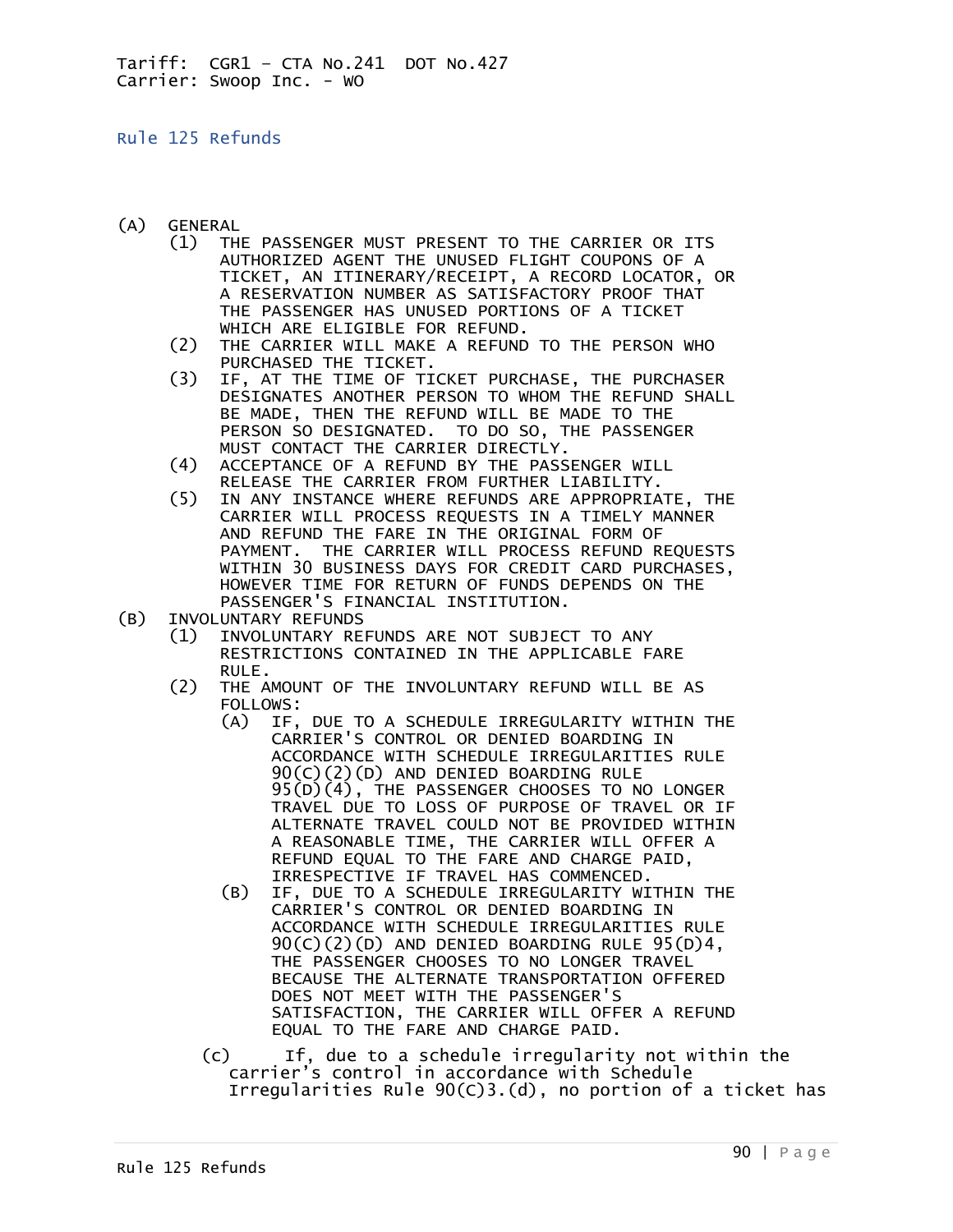> been used, the amount of refund will be equal to the fare and charges paid; or

- (d) If, due to a schedule irregularity not within the carrier's control in accordance with Schedule Irregularities Rule 90(C)3.(d) and (e), a portion of the ticket has been used, the amount refunded to the purchaser will be the one that results in the most generous amount using one of the following methods:
	- (I) THE DIFFERENCE BETWEEN THE FARE PAID AND THE FARE FOR TRANSPORTATION ACTUALLY USED OR TO BE USED; OR
	- (II) PROVIDED THAT THE POINT WHERE TRAVEL TERMINATED WAS ON THE PASSENGER'S ROUTING AS SHOWN ON THE ORIGINAL TICKET AND ROUTING REMAINS UNCHANGED, THE PASSENGER WILL REFUNDED THE DIFFERENCE BETWEEN THE ONE WAY FARE APPLICABLE TO THE UNUSED TRANSPORTATION FROM THE POINT WHERE THE PASSENGER TERMINATED TRAVEL TO THE DESTINATION OR NEXT STOPOVER POINT AS NAMED ON THE TICKET OR TO THE POINT AT WHICH TRANSPORTATION IS TO BE RESUMED LESS THE SAME RATE OF DISCOUNT, (IF TRAVEL IS ON A DISCOUNT FARE) THAT WAS APPLIED TO THE ORIGINAL ONE WAY FARE (INCLUDING ALL CHARGE). IF THE PASSENGER WAS TRAVELLING ON A ROUND TRIP OR CIRCLE TRIP TICKET, THE AMOUNT REFUNDED WOULD BE BASED ON THE RATE OF DISCOUNT OF ONE HALF OF THE ROUND-TRIP FARE; OR
	- (III) IF THE POINT WHERE THE PASSENGER TERMINATED TRAVEL WAS NOT ON THE ROUTING SPECIFIED ON THE TICKET, THE REFUND WILL BE BASED ON THE LOWEST APPLICABLE FARE OF ANY AIR CARRIER OPERATING BETWEEN THE POINT WHERE THE PASSENGER TERMINATED TRAVEL TO THE DESTINATION OR NEXT STOPOVER POINT NAMED ON THE TICKET OR TO THE POINT AT WHICH TRANSPORTATION IS TO BE RESUMED.
- (e) If, due to a refusal of transport in accordance with 105(A)1, 105(A)6, or 105(A)7, the carrier will offer a refund equal to the fare and charge paid.
- (f) If, due to a refusal of transport in accordance with 105(A)2, 105(A)3, 105(A)4, or 105(A)5, the passenger will not be entitled to a refund.
- (3) INVOLUNTARY REFUND OF TICKET SHALL BE MADE IN THE CURRENCY USED TO ISSUE THE TICKET AND IN THE COUNTRY WHERE THE TICKET WAS PURCHASED, WHENEVER POSSIBLE. HOWEVER, CANADIAN DOLLAR REFUNDS OR REFUNDS IN THE CURRENCY OF THE COUNTRY WHERE THE INVOLUNTARY REFUND IS NECESSARY MAY BE MADE AT THE REQUEST OF THE PASSENGER PROVIDED A REFUND IN SUCH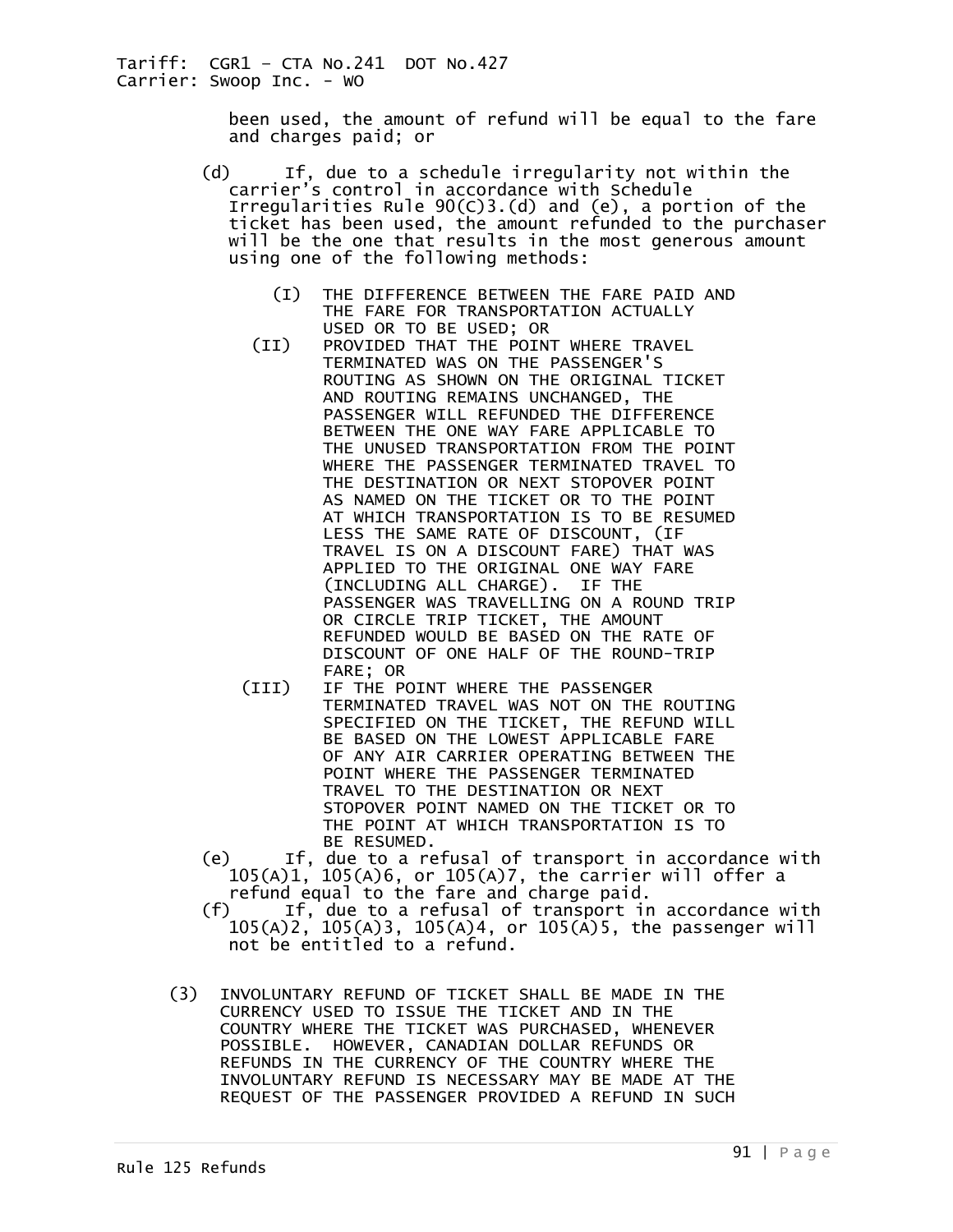> CURRENCY IS NOT PROHIBITED BY LOCAL GOVERNMENT FOREIGN CONTROL REGULATIONS.

- (C) VOLUNTARY REFUNDS
	- (1) VOLUNTARY REFUNDS WILL BE BASED ON THE APPLICABLE FARE AT THE TIME OF TICKET ISSUANCE, AND THE REFUND WILL BE MADE IN ACCORDANCE WITH ANY RESTRICTIONS CONTAINED IN THE APPLICABLE FARE RULE.
	- (2) VOLUNTARY REFUNDS WILL BE MADE ONLY BY THE CARRIER WHICH ORIGINALLY ISSUED THE TICKET OR ITS AUTHORIZED AGENT.
	- (3) IF NO PORTION OF A TICKET HAS BEEN USED, THE REFUND WILL BE FULL AMOUNT OF THE FARE PAID LESS ANY CANCELLATION FEE AND/OR SERVICE CHARGE.
	- (4) IF A PORTION OF A THE TICKET HAS BEEN USED, THE REFUND WILL BE AN AMOUNT EQUAL TO THE DIFFERENCE BETWEEN THE FARE PAID AND THE APPLICABLE FARE FOR TRAVEL BETWEEN THE POINTS FOR WHICH THE TICKET HAS BEEN USED, LESS ANY CANCELLATION FEE AND/OR SERVICE CHARGE.
	- (5) VOLUNTARY REFUND OF TICKETS SHALL BE MADE IN THE CURRENCY USED TO ISSUE THE TICKET AND IN THE COUNTRY WHERE THE TICKET WAS PURCHASED, WHENEVER POSSIBLE. HOWEVER, CANADIAN DOLLAR REFUNDS IN THE CURRENCY OF THE COUNTRY WHERE THE VOLUNTARY REFUND IS REQUESTED MAY BE MADE AT THE REQUEST OF THE PASSENGER PROVIDED A REFUND IN SUCH CURRENCY IS NOT PROHIBITED BY LOCAL GOVERNMENT FOREIGN EXCHANGE CONTROL REGULATIONS.
	- (6) NON-REFUNDABLE TICKETS CAN BE EXCHANGED FOR A FUTURE TICKET FOR UP TO ONE YEAR FROM THE TICKET ISSUE DATE AS LONG AS THE RESERVATION IS CANCELLED ON OR BEFORE THE FIRST TRAVEL DATE ON THE TICKET.
- (D) TIME LIMIT FOR REQUESTING A REFUND
	- (1) IN CASES WHERE REFUNDS ARE PERMITTED, THE PASSENGER MUST MAKE THE REQUEST AT THE TIME OF CANCELLATION OR SCHEDULE IRREGULARITY, REFUNDS WILL BE PROCESSES WITHIN 30 DAYS.
- (E) REFUNDS IN THE CASE OF DEATH WHEN TRANSPORTATION IS CANCELLED AS A RESULT OF THE DEATH OF THE PASSENGER, , THE REFUND WILL APPLY AS FOLLOWS:
	- (1) REFUNDS IN THE CASE OF A DEATH ARE NOT SUBJECT TO ANY RESTRICTIONS CONTAINED IN THE APPLICABLE FARE RULES.
	- (2) IF NO PORTION OF A TICKET HAS BEEN USED, THE AMOUNT OF REFUND WILL BE EQUAL TO THE FARE AND CHARGES PAID.
	- (3) IF A PORTION OF THE TICKET HAS BEEN USED, THE REFUND WILL BE EQUAL TO THE DIFFERENCE BETWEEN THE PAID AND THE APPLICABLE FARE FOR TRAVEL BETWEEN THE POINTS FOR WHICH THE TICKET HAS BEEN USED AND WILL NOT BE SUBJECT TO ANY CANCELLATION FEE AND/OR SERVICE CHARGE.
	- (4) REFUND WILL ONLY BE MADE UPON PRESENTATION OF THE UNUSED COUPON(S) AND DEATH CERTIFICATE, OR A COPY DULY EXECUTED BY THE COMPETENT AUTHORITIES (I.E. THOSE DESIGNATED TO ISSUE A DEATH CERTIFICATE BY THE APPLICABLE LAWS OF THE COUNTRY CONCERNED), IN THE COUNTRY IN WHICH THE DEATH OCCURRED.